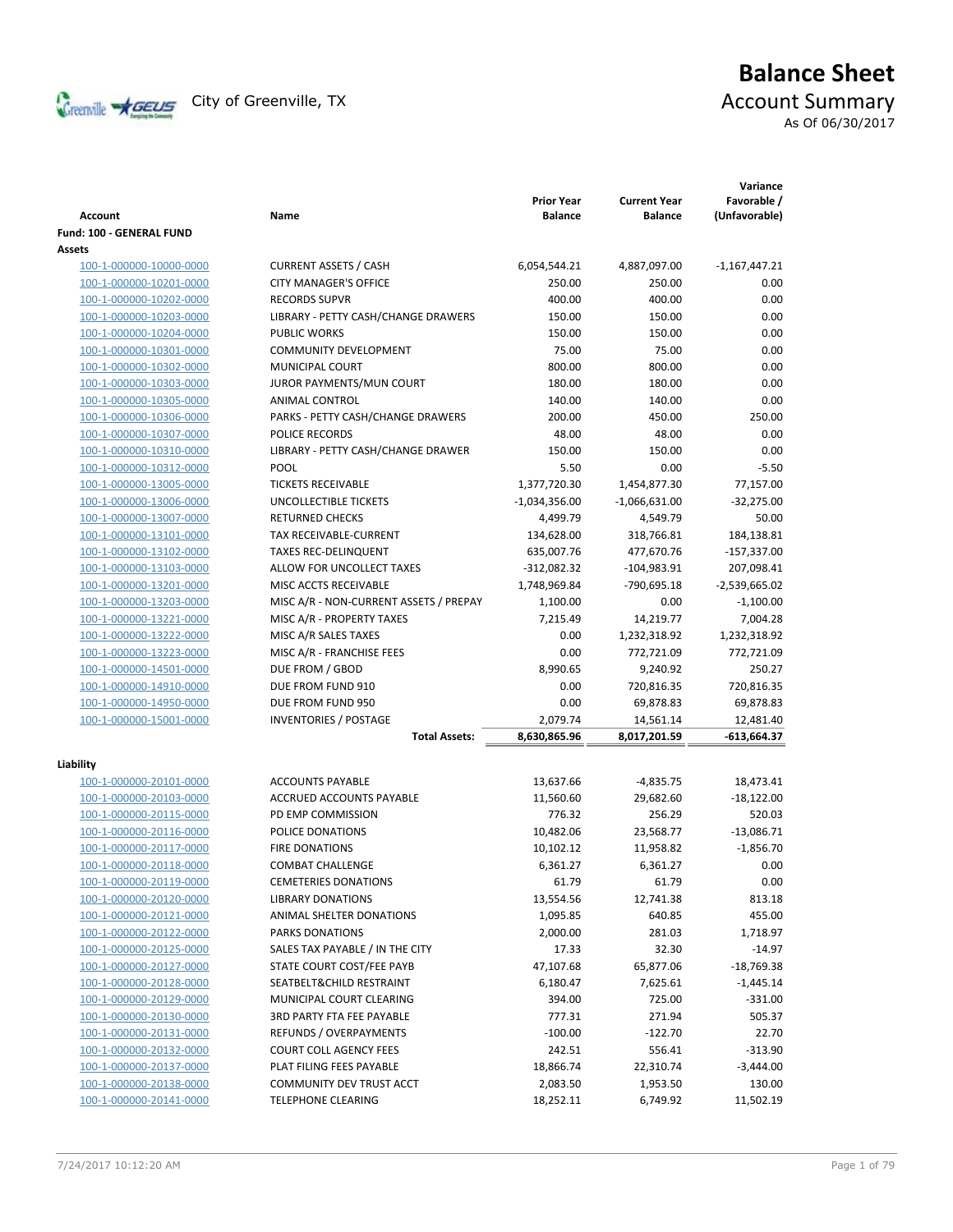| <b>Account</b>                        | Name                                                     | <b>Prior Year</b><br><b>Balance</b> | <b>Current Year</b><br><b>Balance</b> | Variance<br>Favorable /<br>(Unfavorable) |
|---------------------------------------|----------------------------------------------------------|-------------------------------------|---------------------------------------|------------------------------------------|
| 100-1-000000-20143-0000               | POLICE PROPERTY ROOM CLEARING                            | 10,775.99                           | 10,775.99                             | 0.00                                     |
| 100-1-000000-20146-0000               | MAIN ST / FARMERS MRKT RESALE                            | 140.12                              | 164.12                                | $-24.00$                                 |
| 100-1-000000-20155-0000               | MAIN STREET - DONATIONS                                  | 195.97                              | 1,520.52                              | $-1,324.55$                              |
| 100-1-000000-20203-0000               | <b>DEFERRED TAX REVENUE</b>                              | 446,084.24                          | 679.984.46                            | $-233,900.22$                            |
| 100-1-000000-20204-0000               | <b>DEFERRED TICKET REVENUE</b>                           | 286,137.30                          | 323,539.30                            | $-37,402.00$                             |
| 100-1-000000-21506-0000               | DUE TO / 4A-EDC                                          | 0.06                                | 1,916.01                              | $-1,915.95$                              |
| 100-1-000000-21507-0000               | DUE TO / BOARD OF DEVELOPMENT                            | 115,549.82                          | 128,786.85                            | $-13,237.03$                             |
| 100-1-000000-22001-0000               | <b>SALARIES PAYABLE</b>                                  | 532,230.43                          | 490,669.47                            | 41,560.96                                |
| 100-1-000000-24001-0000               | O/S CHECKS PAYABLE                                       | 3,366.41                            | 5,062.99                              | $-1,696.58$                              |
| 100-1-000000-24009-0000               | LIBRARY MEETING ROOM DEPOSITS                            | 501.20                              | 561.20                                | $-60.00$                                 |
|                                       | <b>Total Liability:</b>                                  | 1,558,435.42                        | 1,829,677.74                          | $-271,242.32$                            |
| <b>Equity</b>                         |                                                          |                                     |                                       |                                          |
| 100-1-000000-39000-0000               | UNRESERVED-FUND BALANCE                                  | 5,954,215.54                        | 6,245,857.42                          | 291,641.88                               |
|                                       | <b>Total Beginning Equity:</b>                           | 5,954,215.54                        | 6,245,857.42                          | 291,641.88                               |
| <b>Total Revenue</b>                  |                                                          | 17,895,834.22                       | 16,746,190.32                         | $-1,149,643.90$                          |
| <b>Total Expense</b>                  |                                                          | 16,777,619.21                       | 16,804,523.80                         | $-26,904.59$                             |
| <b>Revenues Over/(Under) Expenses</b> |                                                          | 1,118,215.01                        | $-58,333.48$                          | $-1,176,548.49$                          |
|                                       | <b>Total Equity and Current Surplus (Deficit):</b>       | 7,072,430.55                        | 6,187,523.94                          | $-884,906.61$                            |
|                                       | Total Liabilities, Equity and Current Surplus (Deficit): | 8,630,865.97                        | 8,017,201.68                          | $-613,664.29$                            |
|                                       | *** FUND 100 OUT OF BALANCE ***                          | $-0.01$                             | $-0.09$                               | $-0.08$                                  |

**\*\*\*Warning: Account Authorization is turned on. Please run the Unauthorized Account Listing Report to see if you are out of balance due to missing accounts \*\*\***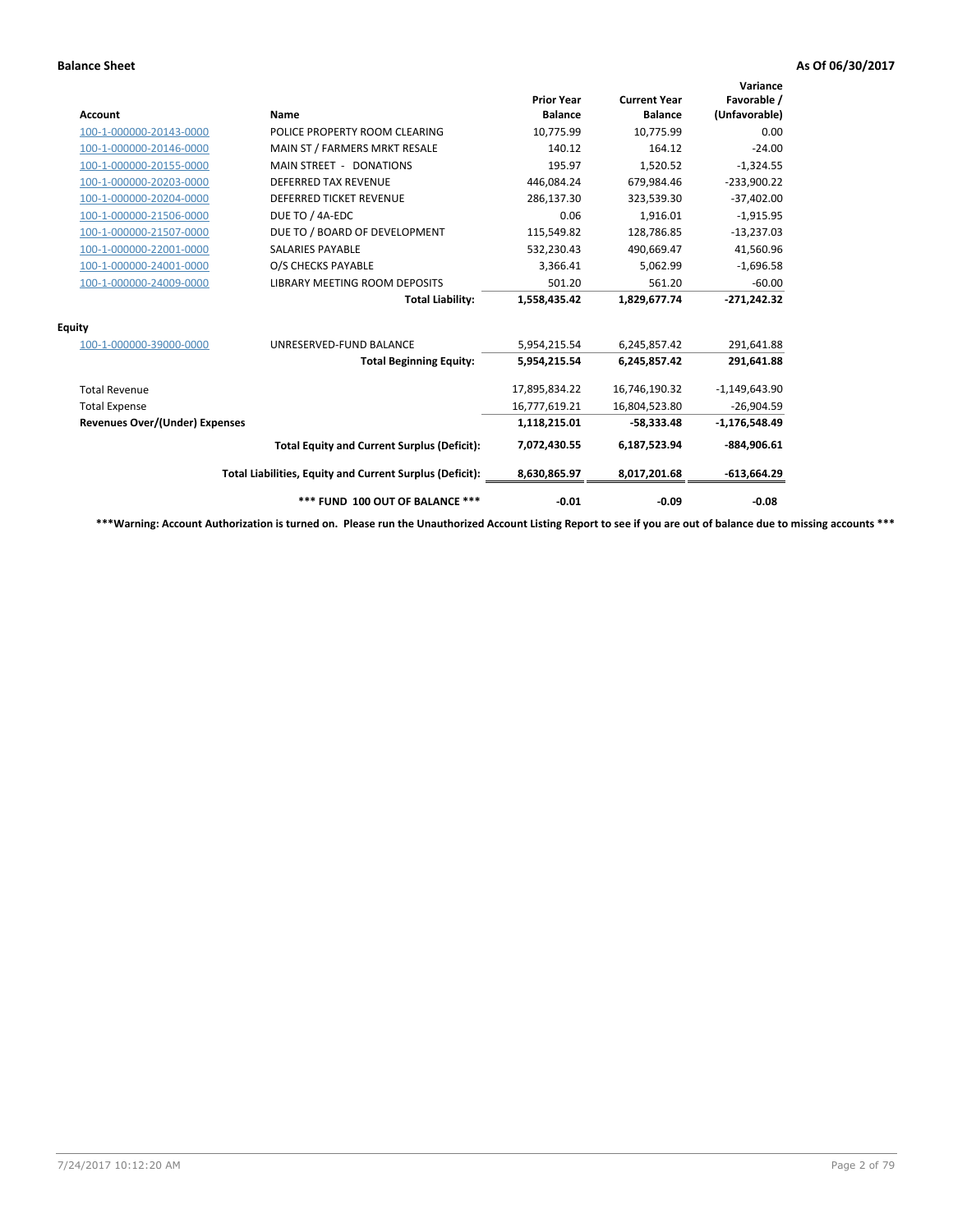| <b>Account</b>                                            | <b>Name</b>                                              | <b>Prior Year</b><br><b>Balance</b> | <b>Current Year</b><br><b>Balance</b> | Variance<br>Favorable /<br>(Unfavorable) |
|-----------------------------------------------------------|----------------------------------------------------------|-------------------------------------|---------------------------------------|------------------------------------------|
| <b>Fund: 101 - MUNICIPAL COURT BUILDING SECURITY FEES</b> |                                                          |                                     |                                       |                                          |
| <b>Assets</b>                                             |                                                          |                                     |                                       |                                          |
| 101-1-000000-10000-0000                                   | <b>CURRENT ASSETS / CASH</b>                             | 38,195.85                           | 47,162.03                             | 8,966.18                                 |
|                                                           | <b>Total Assets:</b>                                     | 38,195.85                           | 47,162.03                             | 8,966.18                                 |
| Liability                                                 |                                                          |                                     |                                       |                                          |
|                                                           | <b>Total Liability:</b>                                  | 0.00                                | 0.00                                  | 0.00                                     |
| <b>Equity</b>                                             |                                                          |                                     |                                       |                                          |
| 101-1-000000-39000-0000                                   | UNRESERVED-FUND BALANCE                                  | 32,257.51                           | 40,094.13                             | 7,836.62                                 |
|                                                           | <b>Total Beginning Equity:</b>                           | 32,257.51                           | 40,094.13                             | 7,836.62                                 |
| <b>Total Revenue</b>                                      |                                                          | 5,976.54                            | 7,089.52                              | 1,112.98                                 |
| <b>Total Expense</b>                                      |                                                          | 38.20                               | 21.62                                 | 16.58                                    |
| Revenues Over/(Under) Expenses                            |                                                          | 5,938.34                            | 7,067.90                              | 1,129.56                                 |
|                                                           | <b>Total Equity and Current Surplus (Deficit):</b>       | 38,195.85                           | 47,162.03                             | 8,966.18                                 |
|                                                           | Total Liabilities, Equity and Current Surplus (Deficit): | 38,195.85                           | 47,162.03                             | 8,966.18                                 |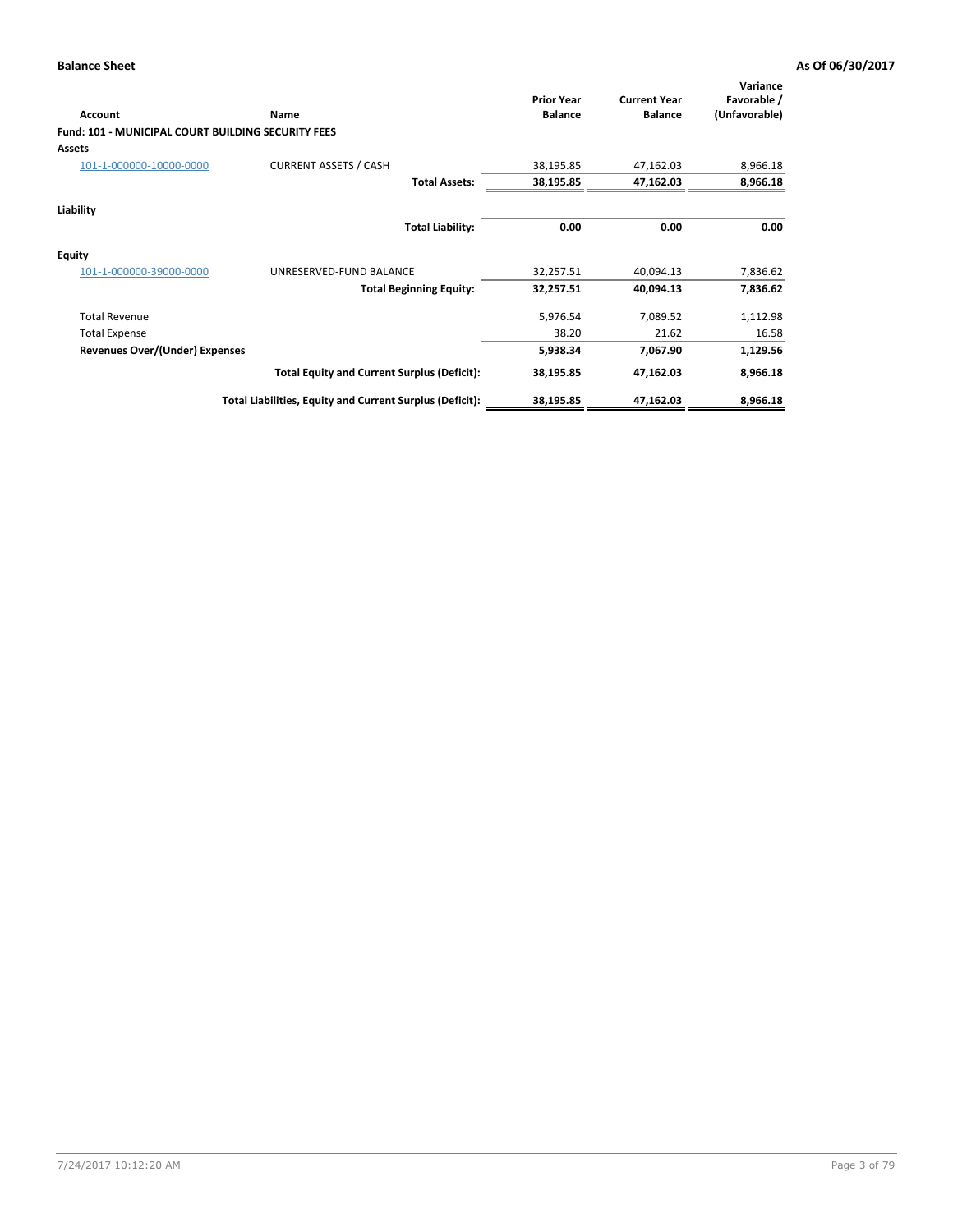| Account                               | Name                                                     | <b>Prior Year</b><br><b>Balance</b> | <b>Current Year</b><br><b>Balance</b> | Variance<br>Favorable /<br>(Unfavorable) |
|---------------------------------------|----------------------------------------------------------|-------------------------------------|---------------------------------------|------------------------------------------|
| Fund: 102 - MUNICIPAL COURT TECH FUND |                                                          |                                     |                                       |                                          |
| <b>Assets</b>                         |                                                          |                                     |                                       |                                          |
| 102-1-000000-10000-0000               | <b>CURRENT ASSETS / CASH</b>                             | 7,998.64                            | 19,885.46                             | 11,886.82                                |
|                                       | <b>Total Assets:</b>                                     | 7,998.64                            | 19,885.46                             | 11,886.82                                |
| Liability                             |                                                          |                                     |                                       |                                          |
|                                       | <b>Total Liability:</b>                                  | 0.00                                | 0.00                                  | 0.00                                     |
| <b>Equity</b>                         |                                                          |                                     |                                       |                                          |
| 102-1-000000-39000-0000               | UNRESERVED-FUND BALANCE                                  | 6,761.69                            | 10,478.37                             | 3,716.68                                 |
|                                       | <b>Total Beginning Equity:</b>                           | 6,761.69                            | 10,478.37                             | 3,716.68                                 |
| <b>Total Revenue</b>                  |                                                          | 7,865.47                            | 9,414.12                              | 1,548.65                                 |
| <b>Total Expense</b>                  |                                                          | 6,628.52                            | 7.03                                  | 6,621.49                                 |
| <b>Revenues Over/(Under) Expenses</b> |                                                          | 1,236.95                            | 9,407.09                              | 8,170.14                                 |
|                                       | <b>Total Equity and Current Surplus (Deficit):</b>       | 7,998.64                            | 19,885.46                             | 11,886.82                                |
|                                       | Total Liabilities, Equity and Current Surplus (Deficit): | 7,998.64                            | 19,885.46                             | 11,886.82                                |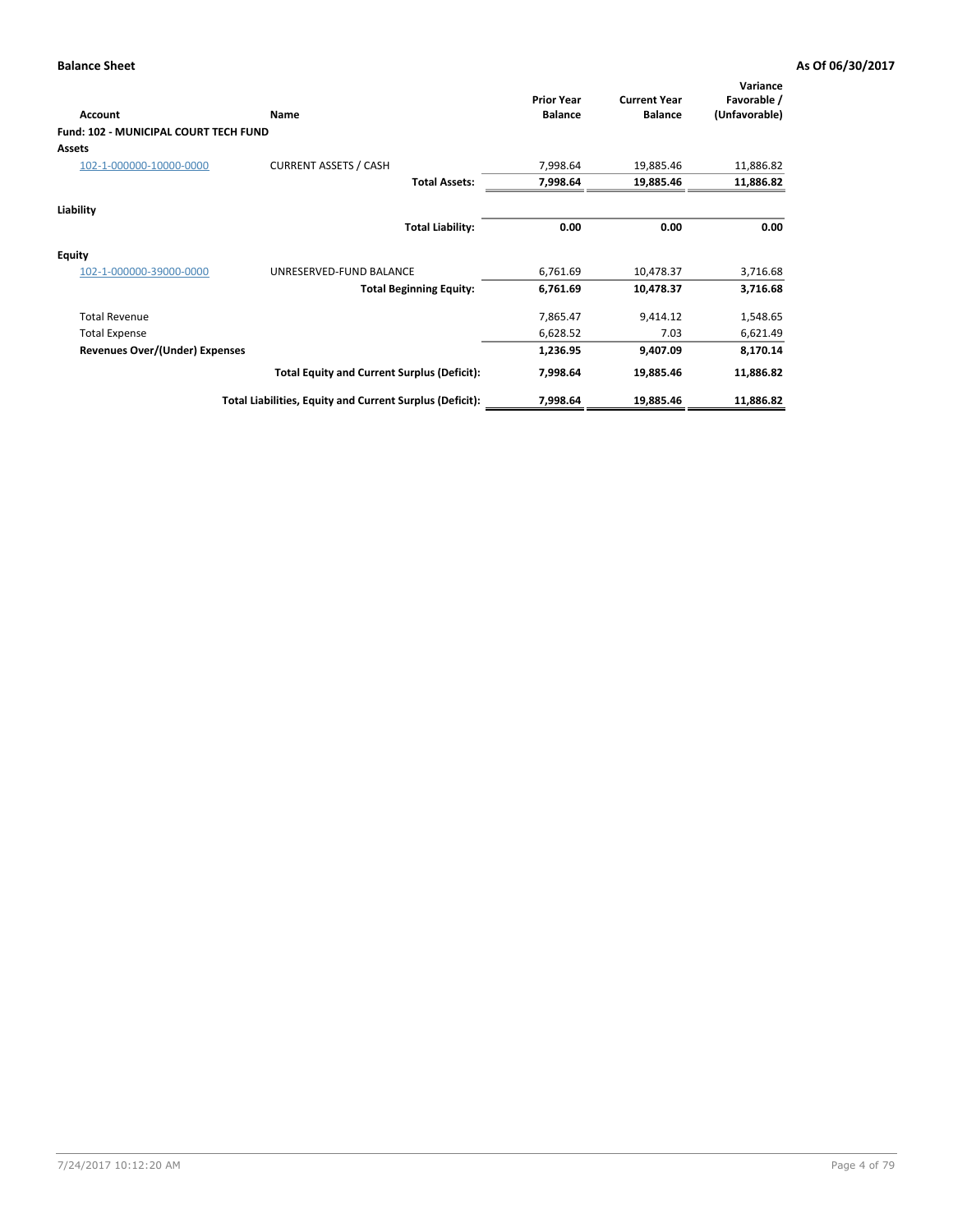| Account                                       | Name                                                     | <b>Prior Year</b><br><b>Balance</b> | <b>Current Year</b><br><b>Balance</b> | Variance<br>Favorable /<br>(Unfavorable) |
|-----------------------------------------------|----------------------------------------------------------|-------------------------------------|---------------------------------------|------------------------------------------|
| Fund: 103 - MUNICIPAL COURT CHILD SAFETY FUND |                                                          |                                     |                                       |                                          |
| <b>Assets</b>                                 |                                                          |                                     |                                       |                                          |
| 103-1-000000-10000-0000                       | <b>CURRENT ASSETS / CASH</b>                             | 9,595.04                            | 11,439.42                             | 1,844.38                                 |
|                                               | <b>Total Assets:</b>                                     | 9,595.04                            | 11,439.42                             | 1,844.38                                 |
| Liability                                     |                                                          |                                     |                                       |                                          |
|                                               | <b>Total Liability:</b>                                  | 0.00                                | 0.00                                  | 0.00                                     |
| <b>Equity</b>                                 |                                                          |                                     |                                       |                                          |
| 103-1-000000-39000-0000                       | UNRESERVED-FUND BALANCE                                  | 6,984.63                            | 9,909.90                              | 2,925.27                                 |
|                                               | <b>Total Beginning Equity:</b>                           | 6,984.63                            | 9,909.90                              | 2,925.27                                 |
| <b>Total Revenue</b>                          |                                                          | 15,226.72                           | 14,499.69                             | $-727.03$                                |
| <b>Total Expense</b>                          |                                                          | 12,616.31                           | 12,970.17                             | $-353.86$                                |
| <b>Revenues Over/(Under) Expenses</b>         |                                                          | 2,610.41                            | 1,529.52                              | $-1,080.89$                              |
|                                               | <b>Total Equity and Current Surplus (Deficit):</b>       | 9,595.04                            | 11,439.42                             | 1,844.38                                 |
|                                               | Total Liabilities, Equity and Current Surplus (Deficit): | 9,595.04                            | 11,439.42                             | 1,844.38                                 |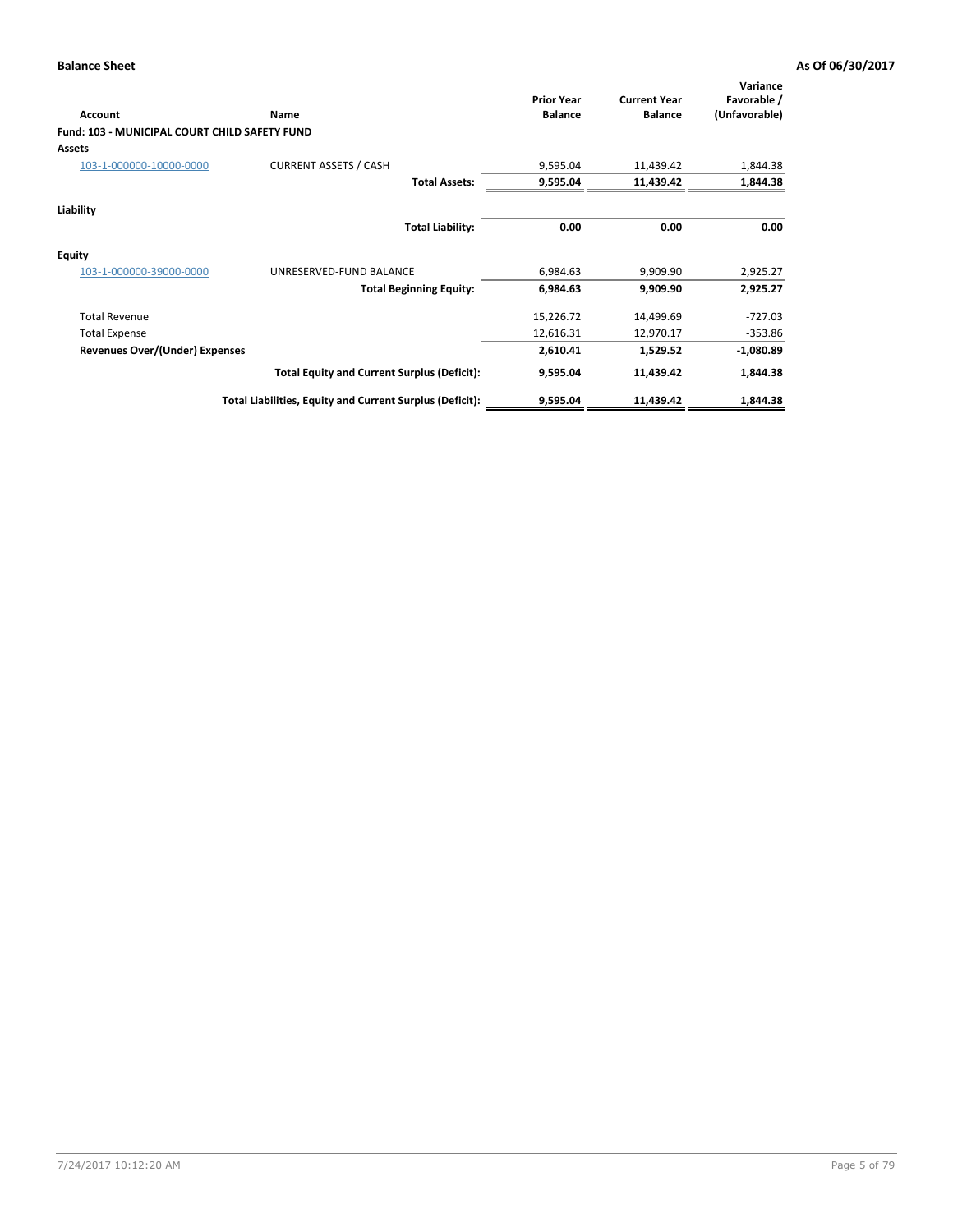| <b>Account</b>                               | Name                                                     | <b>Prior Year</b><br><b>Balance</b> | <b>Current Year</b><br><b>Balance</b> | Variance<br>Favorable /<br>(Unfavorable) |
|----------------------------------------------|----------------------------------------------------------|-------------------------------------|---------------------------------------|------------------------------------------|
| Fund: 110 - EXCHANGE BUILDING FUND<br>Assets |                                                          |                                     |                                       |                                          |
| 110-1-000000-10000-0000                      | <b>CURRENT ASSETS / CASH</b>                             | -439,898.16                         | $-533,344.53$                         | $-93,446.37$                             |
|                                              | <b>Total Assets:</b>                                     | -439,898.16                         | $-533,344.53$                         | $-93,446.37$                             |
| Liability                                    |                                                          |                                     |                                       |                                          |
| 110-1-000000-22001-0000                      | SALARIES PAYABLE                                         | 1,025.56                            | 0.00                                  | 1,025.56                                 |
|                                              | <b>Total Liability:</b>                                  | 1,025.56                            | 0.00                                  | 1,025.56                                 |
| Equity                                       |                                                          |                                     |                                       |                                          |
| 110-1-000000-39100-0000                      | UNRESERVED-RET. EARNINGS                                 | $-202,154.21$                       | $-533,357.14$                         | $-331,202.93$                            |
|                                              | <b>Total Beginning Equity:</b>                           | $-202,154.21$                       | $-533,357.14$                         | $-331,202.93$                            |
| <b>Total Revenue</b>                         |                                                          | 95,539.76                           | 12.61                                 | $-95,527.15$                             |
| <b>Total Expense</b>                         |                                                          | 334,309.27                          | 0.00                                  | 334,309.27                               |
| <b>Revenues Over/(Under) Expenses</b>        |                                                          | $-238,769.51$                       | 12.61                                 | 238,782.12                               |
|                                              | <b>Total Equity and Current Surplus (Deficit):</b>       | -440,923.72                         | $-533,344.53$                         | $-92,420.81$                             |
|                                              | Total Liabilities, Equity and Current Surplus (Deficit): | -439,898.16                         | $-533,344.53$                         | $-93,446.37$                             |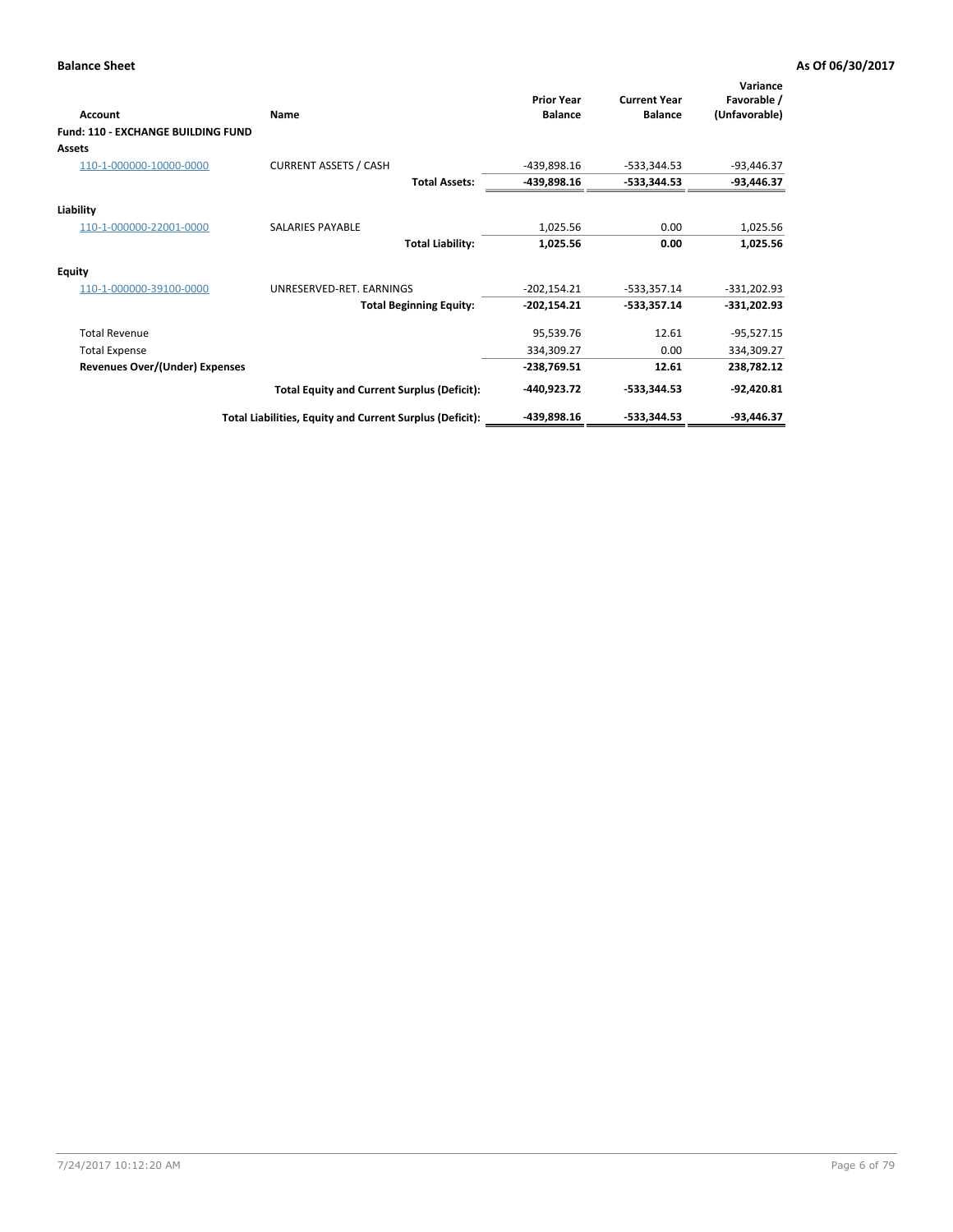| Account                                       | Name                                                     | <b>Prior Year</b><br><b>Balance</b> | <b>Current Year</b><br><b>Balance</b> | Variance<br>Favorable /<br>(Unfavorable) |
|-----------------------------------------------|----------------------------------------------------------|-------------------------------------|---------------------------------------|------------------------------------------|
| <b>Fund: 111 - RECREATION ACTIVITIES FUND</b> |                                                          |                                     |                                       |                                          |
| Assets                                        |                                                          |                                     |                                       |                                          |
| 111-1-000000-10000-0000                       | <b>CURRENT ASSETS / CASH</b>                             | $-18,091.46$                        | $-33,531.46$                          | $-15,440.00$                             |
| 111-1-000000-10313-0000                       | <b>CHANGE DRAWER - PARK CONCESSIONS</b>                  | 250.00                              | 0.00                                  | $-250.00$                                |
|                                               | <b>Total Assets:</b>                                     | $-17,841.46$                        | $-33,531.46$                          | $-15,690.00$                             |
| Liability                                     |                                                          |                                     |                                       |                                          |
| 111-1-000000-20101-0000                       | <b>ACCOUNTS PAYABLE</b>                                  | 1,569.56                            | 209.25                                | 1,360.31                                 |
| 111-1-000000-20125-0000                       | SALES TAX PAYABLE / IN THE CITY                          | 1.251.15                            | 344.54                                | 906.61                                   |
| 111-1-000000-22001-0000                       | <b>SALARIES PAYABLE</b>                                  | 55.94                               | 0.00                                  | 55.94                                    |
|                                               | <b>Total Liability:</b>                                  | 2,876.65                            | 553.79                                | 2,322.86                                 |
| <b>Equity</b>                                 |                                                          |                                     |                                       |                                          |
| 111-1-000000-39000-0000                       | UNRESERVED-FUND BALANCE                                  | $-14,042.32$                        | $-21,137.22$                          | $-7,094.90$                              |
|                                               | <b>Total Beginning Equity:</b>                           | $-14.042.32$                        | $-21.137.22$                          | $-7.094.90$                              |
| <b>Total Revenue</b>                          |                                                          | 105,335.93                          | 153,755.13                            | 48,419.20                                |
| <b>Total Expense</b>                          |                                                          | 112,011.72                          | 166,703.16                            | $-54,691.44$                             |
| <b>Revenues Over/(Under) Expenses</b>         |                                                          | $-6,675.79$                         | $-12,948.03$                          | $-6,272.24$                              |
|                                               | <b>Total Equity and Current Surplus (Deficit):</b>       | $-20,718.11$                        | $-34.085.25$                          | $-13,367.14$                             |
|                                               | Total Liabilities, Equity and Current Surplus (Deficit): | $-17,841.46$                        | $-33,531.46$                          | $-15,690.00$                             |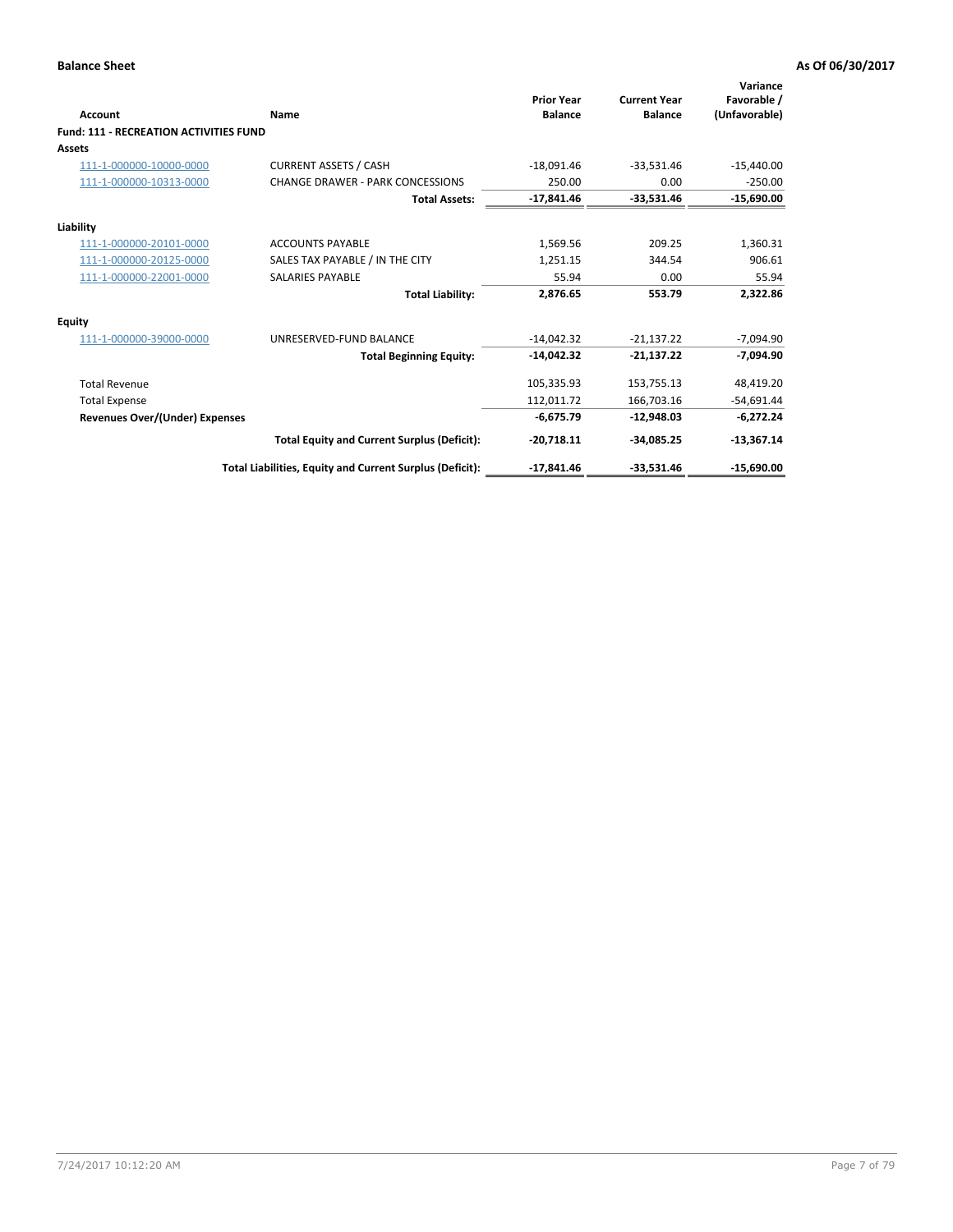| <b>Account</b>                    | Name                                                     | <b>Prior Year</b><br><b>Balance</b> | <b>Current Year</b><br><b>Balance</b> | Variance<br>Favorable /<br>(Unfavorable) |
|-----------------------------------|----------------------------------------------------------|-------------------------------------|---------------------------------------|------------------------------------------|
| <b>Fund: 112 - GUN RANGE FUND</b> |                                                          |                                     |                                       |                                          |
| Assets                            |                                                          |                                     |                                       |                                          |
| 112-1-000000-10000-0000           | <b>CURRENT ASSETS / CASH</b>                             | 25,415.33                           | 28,559.10                             | 3,143.77                                 |
|                                   | <b>Total Assets:</b>                                     | 25,415.33                           | 28,559.10                             | 3,143.77                                 |
| Liability                         |                                                          |                                     |                                       |                                          |
|                                   | <b>Total Liability:</b>                                  | 0.00                                | 0.00                                  | 0.00                                     |
| <b>Equity</b>                     |                                                          |                                     |                                       |                                          |
| 112-1-000000-39000-0000           | UNRESERVED-FUND BALANCE                                  | 22,713.63                           | 26,256.56                             | 3,542.93                                 |
|                                   | <b>Total Beginning Equity:</b>                           | 22,713.63                           | 26,256.56                             | 3,542.93                                 |
| <b>Total Revenue</b>              |                                                          | 3,357.28                            | 2,936.17                              | $-421.11$                                |
| <b>Total Expense</b>              |                                                          | 655.58                              | 633.63                                | 21.95                                    |
| Revenues Over/(Under) Expenses    |                                                          | 2,701.70                            | 2,302.54                              | $-399.16$                                |
|                                   | <b>Total Equity and Current Surplus (Deficit):</b>       | 25,415.33                           | 28,559.10                             | 3,143.77                                 |
|                                   | Total Liabilities, Equity and Current Surplus (Deficit): | 25,415.33                           | 28,559.10                             | 3,143.77                                 |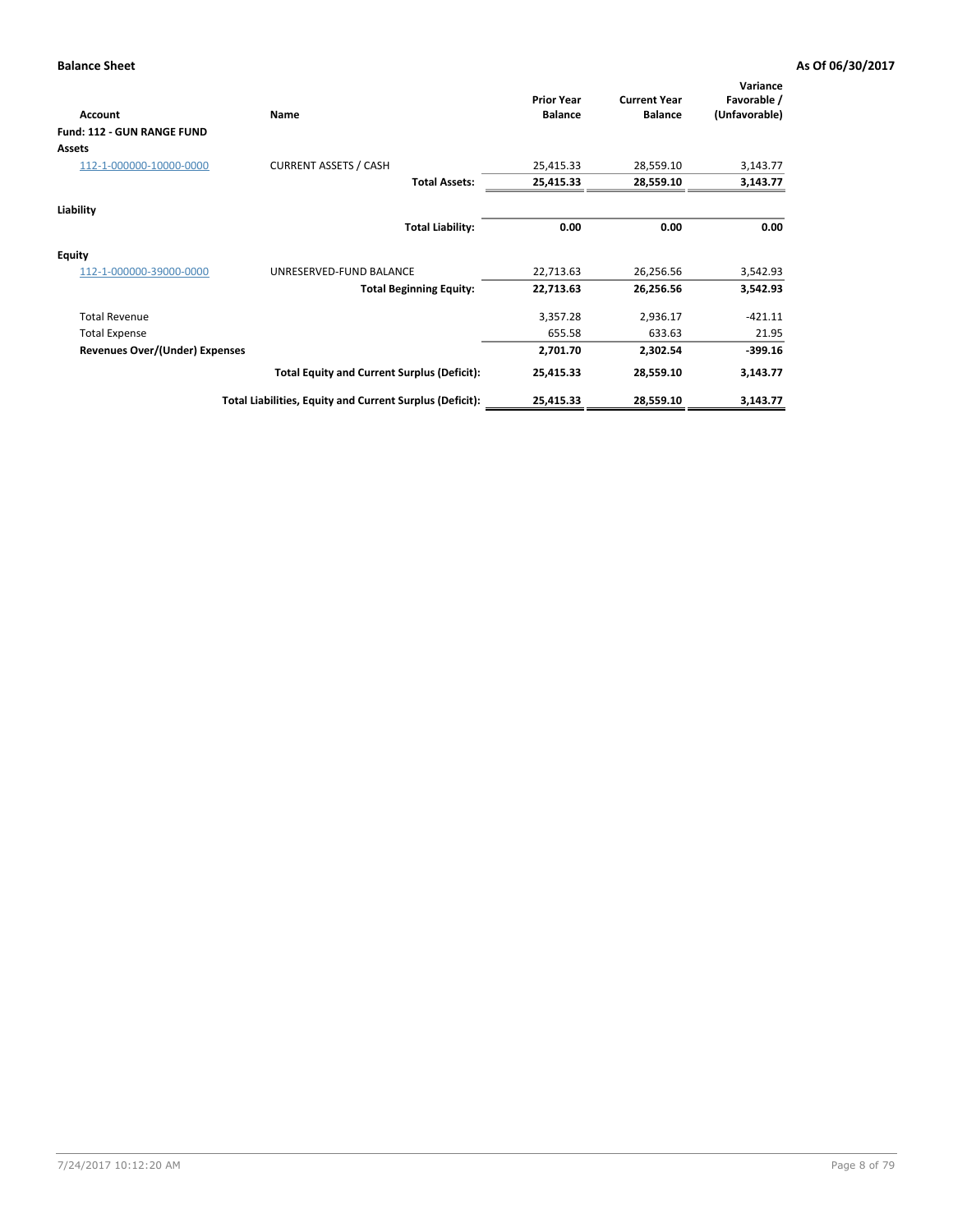| <b>Account</b>                               | Name                                                     | <b>Prior Year</b><br><b>Balance</b> | <b>Current Year</b><br><b>Balance</b> | Variance<br>Favorable /<br>(Unfavorable) |
|----------------------------------------------|----------------------------------------------------------|-------------------------------------|---------------------------------------|------------------------------------------|
| Fund: 113 - HOTEL / MOTEL OCCUPANCY TAX FUND |                                                          |                                     |                                       |                                          |
| Assets                                       |                                                          |                                     |                                       |                                          |
| 113-1-000000-10000-0000                      | <b>CURRENT ASSETS / CASH</b>                             | 346.462.95                          | 524.691.60                            | 178,228.65                               |
|                                              | <b>Total Assets:</b>                                     | 346,462.95                          | 524,691.60                            | 178,228.65                               |
| Liability                                    |                                                          |                                     |                                       |                                          |
| 113-1-000000-20101-0000                      | <b>ACCOUNTS PAYABLE</b>                                  | 6,599.98                            | 0.00                                  | 6,599.98                                 |
| 113-1-000000-22001-0000                      | <b>SALARIES PAYABLE</b>                                  | 1.360.32                            | 1,622.86                              | $-262.54$                                |
|                                              | <b>Total Liability:</b>                                  | 7,960.30                            | 1,622.86                              | 6,337.44                                 |
| <b>Equity</b>                                |                                                          |                                     |                                       |                                          |
| 113-1-000000-39000-0000                      | UNRESERVED-FUND BALANCE                                  | 347.652.06                          | 417.432.34                            | 69,780.28                                |
|                                              | <b>Total Beginning Equity:</b>                           | 347,652.06                          | 417,432.34                            | 69,780.28                                |
| <b>Total Revenue</b>                         |                                                          | 405,156.86                          | 448,543.40                            | 43,386.54                                |
| <b>Total Expense</b>                         |                                                          | 414,306.27                          | 342,907.00                            | 71,399.27                                |
| <b>Revenues Over/(Under) Expenses</b>        |                                                          | $-9,149.41$                         | 105,636.40                            | 114,785.81                               |
|                                              | <b>Total Equity and Current Surplus (Deficit):</b>       | 338,502.65                          | 523,068.74                            | 184,566.09                               |
|                                              | Total Liabilities, Equity and Current Surplus (Deficit): | 346,462.95                          | 524,691.60                            | 178,228.65                               |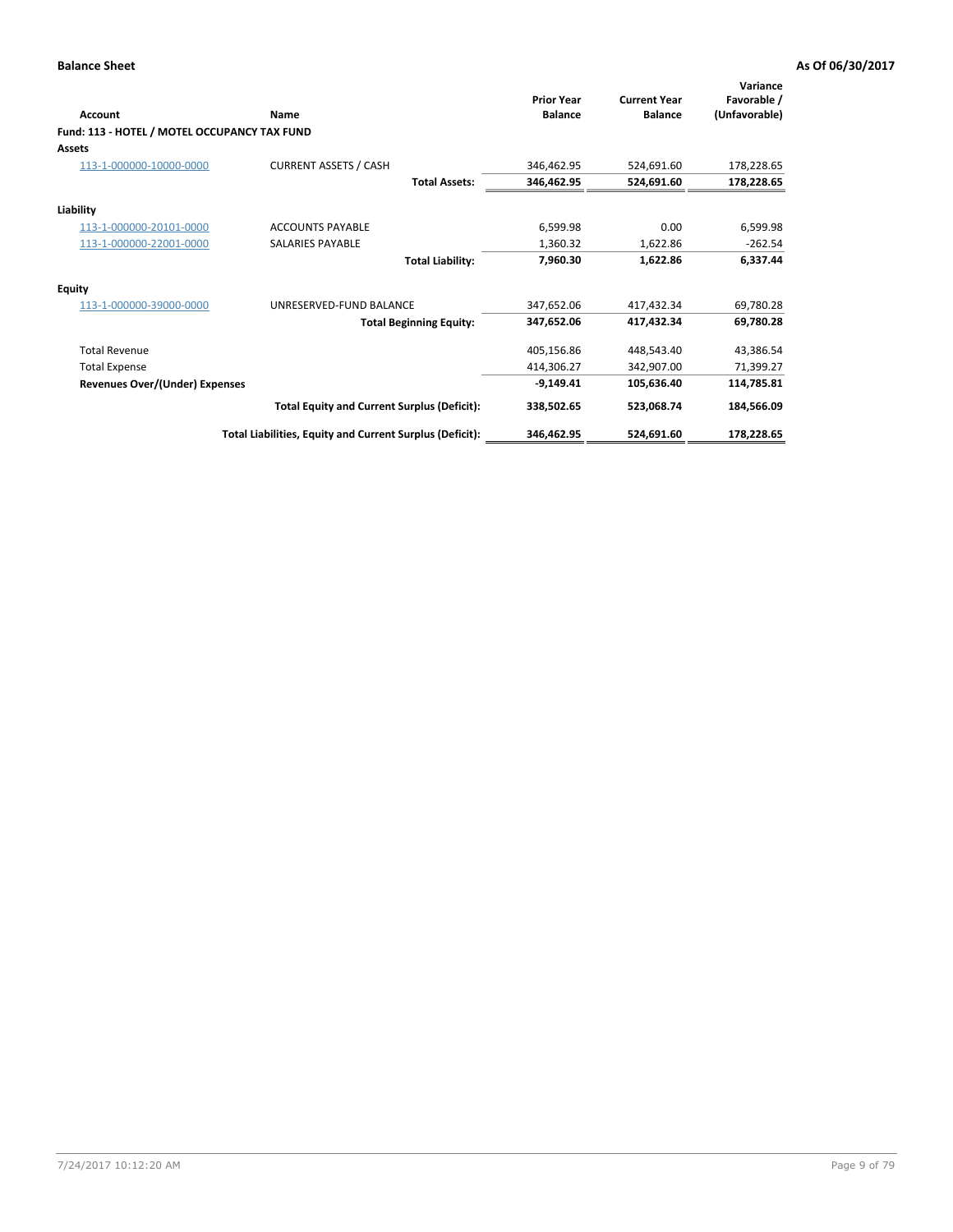| <b>Account</b>                           | Name                                                     | <b>Prior Year</b><br><b>Balance</b> | <b>Current Year</b><br><b>Balance</b> | Variance<br>Favorable /<br>(Unfavorable) |
|------------------------------------------|----------------------------------------------------------|-------------------------------------|---------------------------------------|------------------------------------------|
| <b>Fund: 114 - VENUE MANAGEMENT FUND</b> |                                                          |                                     |                                       |                                          |
| Assets                                   |                                                          |                                     |                                       |                                          |
| 114-1-000000-10000-0000                  | <b>CURRENT ASSETS / CASH</b>                             | $-173, 101.30$                      | $-215,059.80$                         | $-41,958.50$                             |
| 114-1-000000-10311-0000                  | CASH / PETTY CASH/CHANGE DRAWERS                         | 200.00                              | 200.00                                | 0.00                                     |
|                                          | <b>Total Assets:</b>                                     | $-172,901.30$                       | $-214,859.80$                         | $-41,958.50$                             |
| Liability                                |                                                          |                                     |                                       |                                          |
| 114-1-000000-20150-0000                  | <b>TICKET SALE SHARING</b>                               | 120.00                              | 9,450.05                              | $-9,330.05$                              |
| 114-1-000000-20151-0000                  | <b>SOUND &amp; LIGHTING</b>                              | $-1,430.00$                         | 0.00                                  | $-1,430.00$                              |
| 114-1-000000-22001-0000                  | <b>SALARIES PAYABLE</b>                                  | 1,072.95                            | 1,082.08                              | $-9.13$                                  |
| 114-1-000000-24010-0000                  | <b>CIVIC CENTER DEPOSITS</b>                             | 4,550.00                            | 5,600.00                              | $-1,050.00$                              |
| 114-1-000000-24012-0000                  | <b>AUDITORIUM DEPOSITS</b>                               | 3,680.00                            | 5,520.00                              | $-1,840.00$                              |
|                                          | <b>Total Liability:</b>                                  | 7,992.95                            | 21,652.13                             | $-13,659.18$                             |
| Equity                                   |                                                          |                                     |                                       |                                          |
| 114-1-000000-39000-0000                  | UNRESERVED-FUND BALANCE                                  | $-114,485.64$                       | $-196,531.63$                         | $-82,045.99$                             |
|                                          | <b>Total Beginning Equity:</b>                           | $-114,485.64$                       | $-196,531.63$                         | $-82,045.99$                             |
| <b>Total Revenue</b>                     |                                                          | 170,941.22                          | 122.265.57                            | $-48,675.65$                             |
| <b>Total Expense</b>                     |                                                          | 237,349.83                          | 162,245.87                            | 75,103.96                                |
| <b>Revenues Over/(Under) Expenses</b>    |                                                          | $-66,408.61$                        | -39,980.30                            | 26,428.31                                |
|                                          | <b>Total Equity and Current Surplus (Deficit):</b>       | $-180,894.25$                       | $-236,511.93$                         | $-55,617.68$                             |
|                                          | Total Liabilities, Equity and Current Surplus (Deficit): | $-172,901.30$                       | $-214,859.80$                         | $-41.958.50$                             |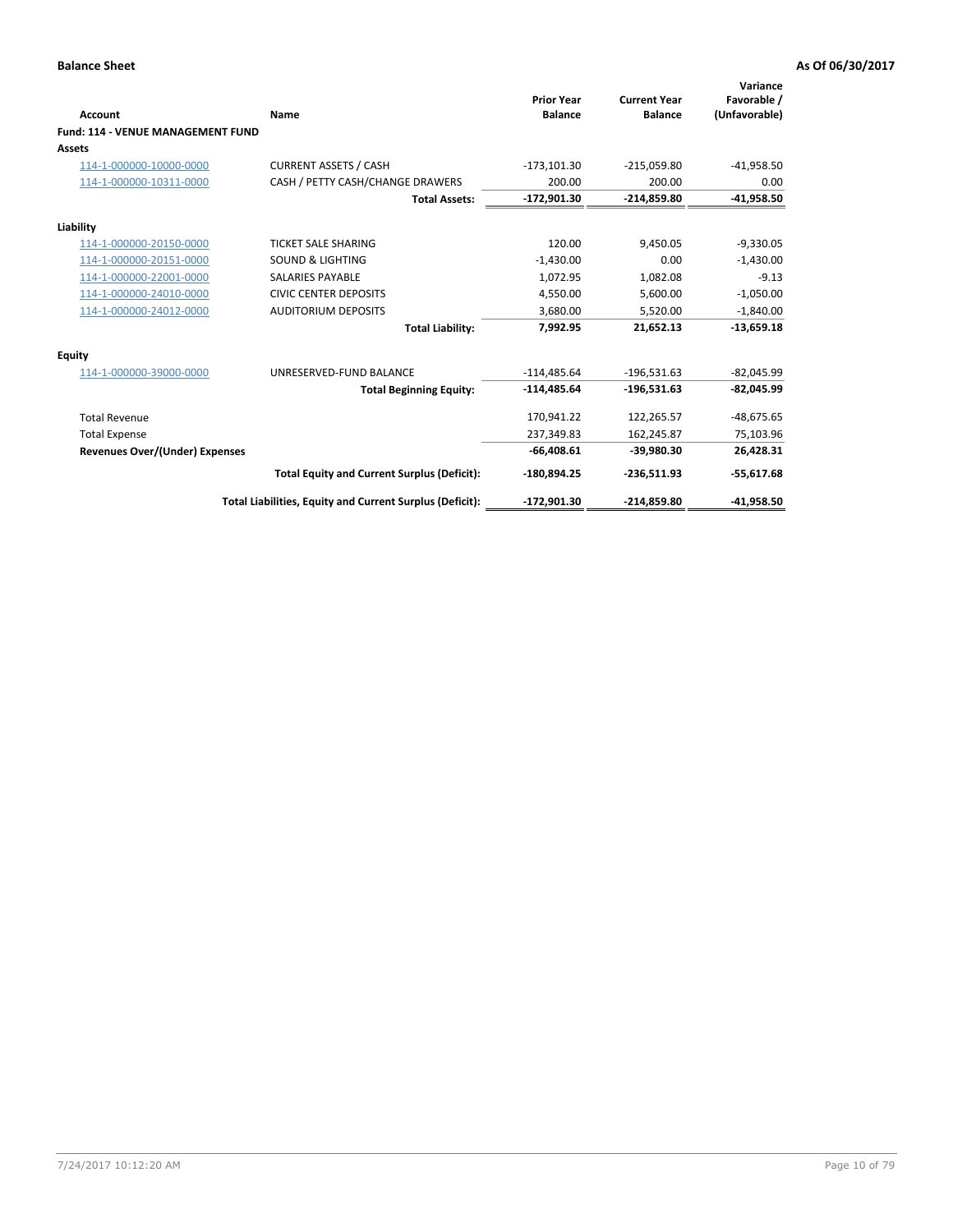| Account                        | Name                                                     | <b>Prior Year</b><br><b>Balance</b> | <b>Current Year</b><br><b>Balance</b> | Variance<br>Favorable /<br>(Unfavorable) |
|--------------------------------|----------------------------------------------------------|-------------------------------------|---------------------------------------|------------------------------------------|
| Fund: 115 - TIRZ FUND          |                                                          |                                     |                                       |                                          |
| Assets                         |                                                          |                                     |                                       |                                          |
|                                | <b>Total Assets:</b>                                     | 0.00                                | 0.00                                  | 0.00                                     |
| Liability                      |                                                          |                                     |                                       |                                          |
|                                | <b>Total Liability:</b>                                  | 0.00                                | 0.00                                  | 0.00                                     |
| Equity                         |                                                          |                                     |                                       |                                          |
|                                | <b>Total Beginning Equity:</b>                           | 0.00                                | 0.00                                  | 0.00                                     |
| <b>Total Revenue</b>           |                                                          | 0.00                                | 0.00                                  | 0.00                                     |
| <b>Total Expense</b>           |                                                          | 0.00                                | 0.00                                  | 0.00                                     |
| Revenues Over/(Under) Expenses |                                                          | 0.00                                | 0.00                                  | 0.00                                     |
|                                | <b>Total Equity and Current Surplus (Deficit):</b>       | 0.00                                | 0.00                                  | 0.00                                     |
|                                | Total Liabilities, Equity and Current Surplus (Deficit): | 0.00                                | 0.00                                  | 0.00                                     |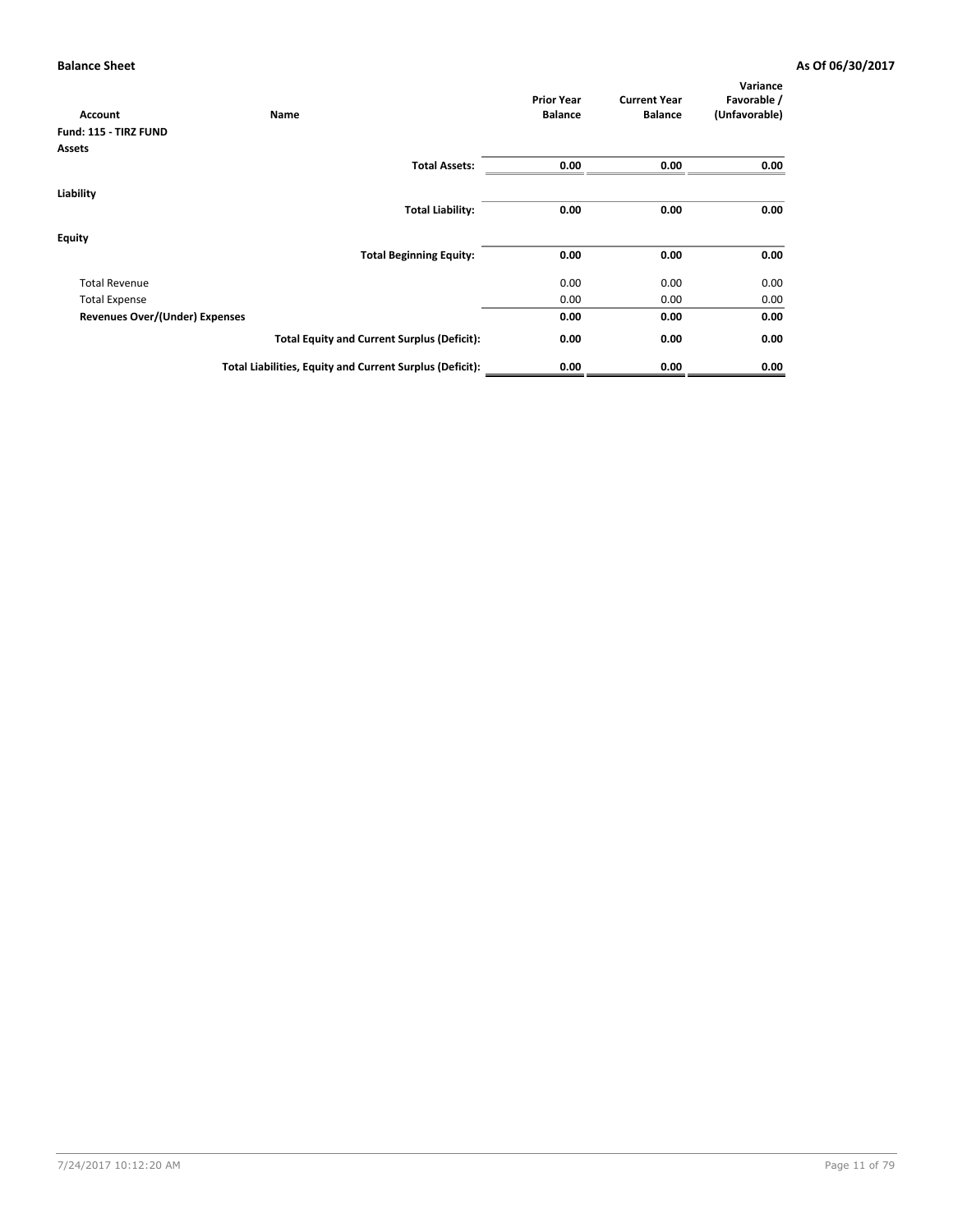| <b>Account</b>                   | Name                                                     | <b>Prior Year</b><br><b>Balance</b> | <b>Current Year</b><br><b>Balance</b> | Variance<br>Favorable /<br>(Unfavorable) |
|----------------------------------|----------------------------------------------------------|-------------------------------------|---------------------------------------|------------------------------------------|
| Fund: 116 - ROADWAY IMPACT FEE 1 |                                                          |                                     |                                       |                                          |
| <b>Assets</b>                    |                                                          |                                     |                                       |                                          |
| 116-1-000000-10000-0000          | <b>CURRENT ASSETS / CASH</b>                             | 13,105.61                           | 13,127.04                             | 21.43                                    |
|                                  | <b>Total Assets:</b>                                     | 13,105.61                           | 13,127.04                             | 21.43                                    |
| Liability                        |                                                          |                                     |                                       |                                          |
|                                  | <b>Total Liability:</b>                                  | 0.00                                | 0.00                                  | 0.00                                     |
| <b>Equity</b>                    |                                                          |                                     |                                       |                                          |
| 116-1-000000-39100-0000          | UNRESERVED-RET. EARNINGS                                 | 13,089.18                           | 13,121.26                             | 32.08                                    |
|                                  | <b>Total Beginning Equity:</b>                           | 13,089.18                           | 13,121.26                             | 32.08                                    |
| <b>Total Revenue</b>             |                                                          | 30.53                               | 12.11                                 | $-18.42$                                 |
| <b>Total Expense</b>             |                                                          | 14.10                               | 6.33                                  | 7.77                                     |
| Revenues Over/(Under) Expenses   |                                                          | 16.43                               | 5.78                                  | $-10.65$                                 |
|                                  | <b>Total Equity and Current Surplus (Deficit):</b>       | 13,105.61                           | 13,127.04                             | 21.43                                    |
|                                  | Total Liabilities, Equity and Current Surplus (Deficit): | 13,105.61                           | 13,127.04                             | 21.43                                    |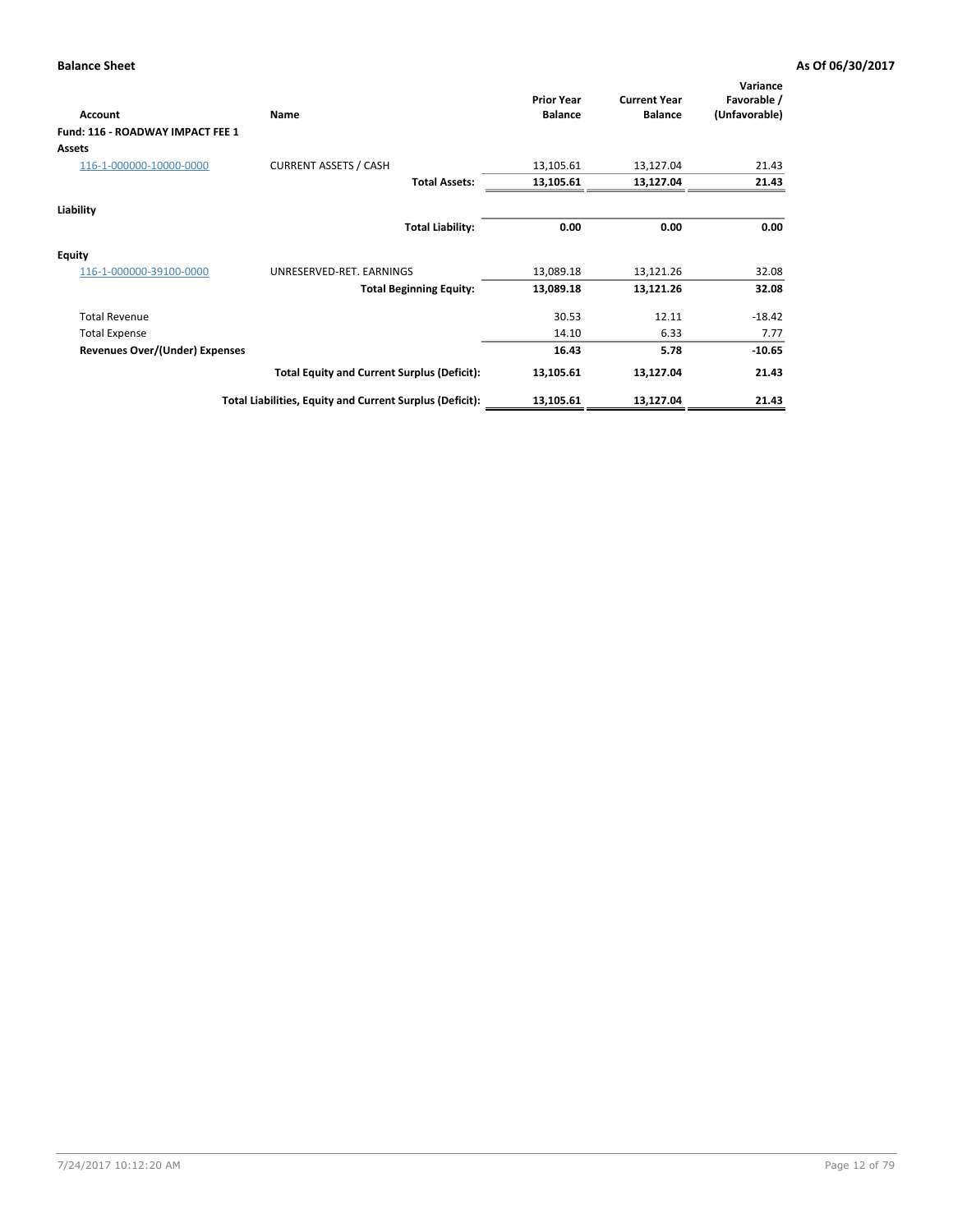| <b>Account</b>                        | Name                                                     | <b>Prior Year</b><br><b>Balance</b> | <b>Current Year</b><br><b>Balance</b> | Variance<br>Favorable /<br>(Unfavorable) |
|---------------------------------------|----------------------------------------------------------|-------------------------------------|---------------------------------------|------------------------------------------|
| Fund: 117 - ROADWAY IMPACT FEE 2      |                                                          |                                     |                                       |                                          |
| Assets                                |                                                          |                                     |                                       |                                          |
| 117-1-000000-10000-0000               | <b>CURRENT ASSETS / CASH</b>                             | 64.68                               | 64.83                                 | 0.15                                     |
|                                       | <b>Total Assets:</b>                                     | 64.68                               | 64.83                                 | 0.15                                     |
| Liability                             |                                                          |                                     |                                       |                                          |
|                                       | <b>Total Liability:</b>                                  | 0.00                                | 0.00                                  | 0.00                                     |
| <b>Equity</b>                         |                                                          |                                     |                                       |                                          |
| 117-1-000000-39100-0000               | UNRESERVED-RET. EARNINGS                                 | 64.58                               | 64.77                                 | 0.19                                     |
|                                       | <b>Total Beginning Equity:</b>                           | 64.58                               | 64.77                                 | 0.19                                     |
| <b>Total Revenue</b>                  |                                                          | 0.16                                | 0.06                                  | $-0.10$                                  |
| <b>Total Expense</b>                  |                                                          | 0.06                                | 0.00                                  | 0.06                                     |
| <b>Revenues Over/(Under) Expenses</b> |                                                          | 0.10                                | 0.06                                  | $-0.04$                                  |
|                                       | <b>Total Equity and Current Surplus (Deficit):</b>       | 64.68                               | 64.83                                 | 0.15                                     |
|                                       | Total Liabilities, Equity and Current Surplus (Deficit): | 64.68                               | 64.83                                 | 0.15                                     |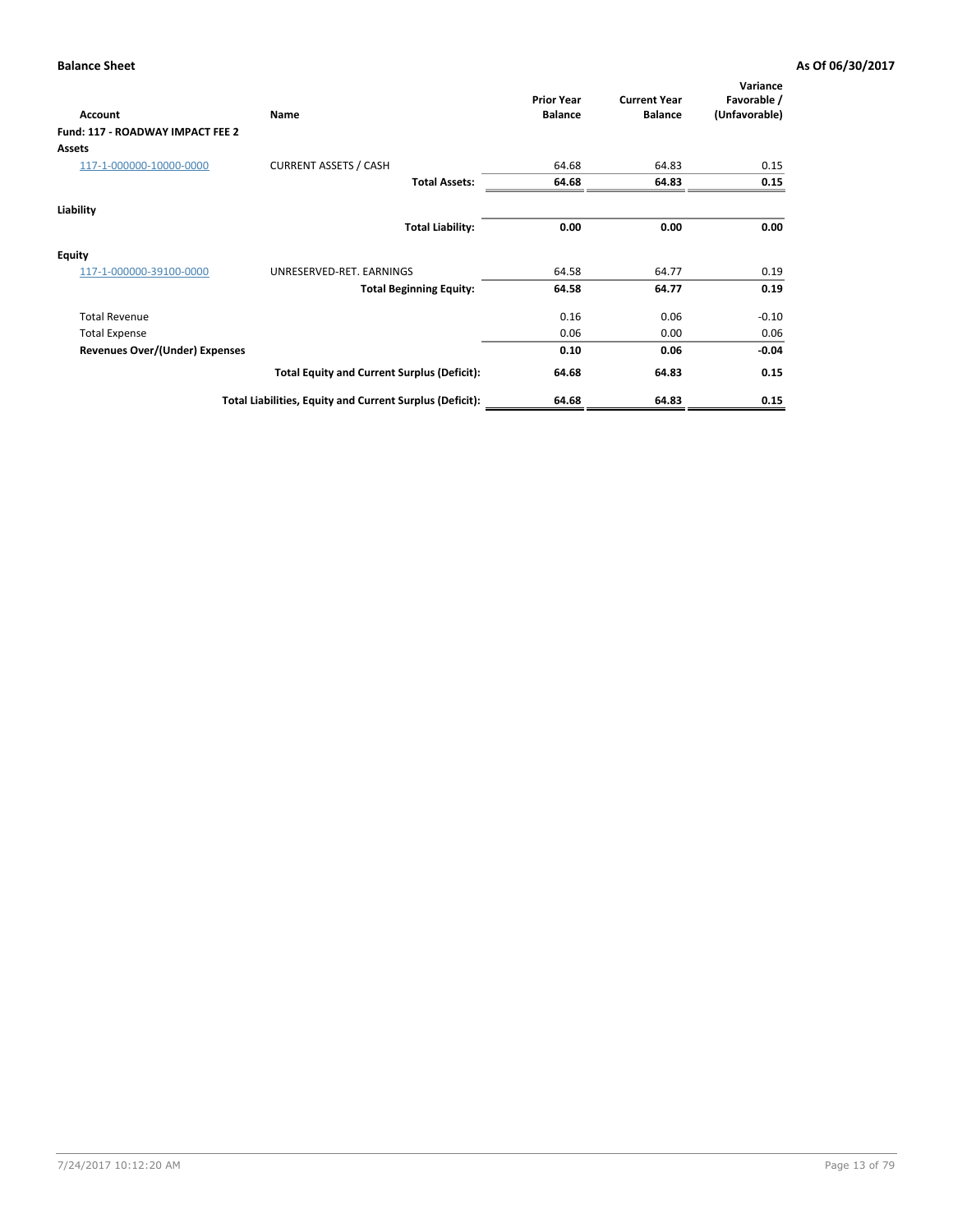| <b>Account</b>                          | Name                                                     | <b>Prior Year</b><br><b>Balance</b> | <b>Current Year</b><br><b>Balance</b> | Variance<br>Favorable /<br>(Unfavorable) |
|-----------------------------------------|----------------------------------------------------------|-------------------------------------|---------------------------------------|------------------------------------------|
| <b>Fund: 118 - ROADWAY IMPACT FEE 3</b> |                                                          |                                     |                                       |                                          |
| <b>Assets</b>                           |                                                          |                                     |                                       |                                          |
| 118-1-000000-10000-0000                 | <b>CURRENT ASSETS / CASH</b>                             | 109.78                              | 110.00                                | 0.22                                     |
|                                         | <b>Total Assets:</b>                                     | 109.78                              | 110.00                                | 0.22                                     |
| Liability                               |                                                          |                                     |                                       |                                          |
|                                         | <b>Total Liability:</b>                                  | 0.00                                | 0.00                                  | 0.00                                     |
| <b>Equity</b>                           |                                                          |                                     |                                       |                                          |
| 118-1-000000-39100-0000                 | UNRESERVED-RET. EARNINGS                                 | 109.62                              | 109.92                                | 0.30                                     |
|                                         | <b>Total Beginning Equity:</b>                           | 109.62                              | 109.92                                | 0.30                                     |
| <b>Total Revenue</b>                    |                                                          | 0.26                                | 0.11                                  | $-0.15$                                  |
| <b>Total Expense</b>                    |                                                          | 0.10                                | 0.03                                  | 0.07                                     |
| Revenues Over/(Under) Expenses          |                                                          | 0.16                                | 0.08                                  | $-0.08$                                  |
|                                         | <b>Total Equity and Current Surplus (Deficit):</b>       | 109.78                              | 110.00                                | 0.22                                     |
|                                         | Total Liabilities, Equity and Current Surplus (Deficit): | 109.78                              | 110.00                                | 0.22                                     |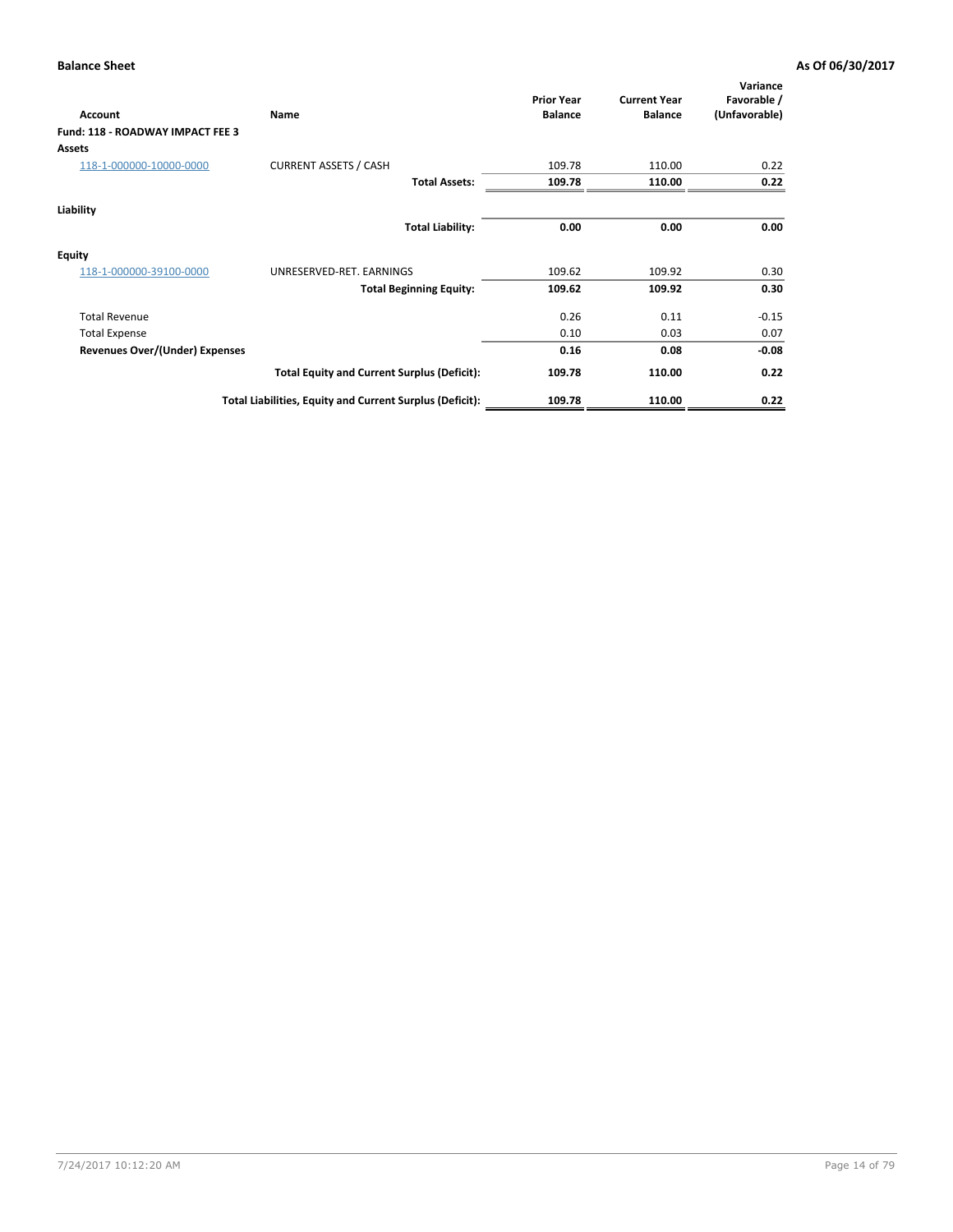| <b>Account</b>                   | Name                                                     | <b>Prior Year</b><br><b>Balance</b> | <b>Current Year</b><br><b>Balance</b> | Variance<br>Favorable /<br>(Unfavorable) |
|----------------------------------|----------------------------------------------------------|-------------------------------------|---------------------------------------|------------------------------------------|
| Fund: 119 - ROADWAY IMPACT FEE 4 |                                                          |                                     |                                       |                                          |
| <b>Assets</b>                    |                                                          |                                     |                                       |                                          |
| 119-1-000000-10000-0000          | <b>CURRENT ASSETS / CASH</b>                             | 4.63                                | 4.63                                  | 0.00                                     |
|                                  | <b>Total Assets:</b>                                     | 4.63                                | 4.63                                  | 0.00                                     |
| Liability                        |                                                          |                                     |                                       |                                          |
|                                  | <b>Total Liability:</b>                                  | 0.00                                | 0.00                                  | 0.00                                     |
| <b>Equity</b>                    |                                                          |                                     |                                       |                                          |
| 119-1-000000-39100-0000          | UNRESERVED-RET. EARNINGS                                 | 4.62                                | 4.63                                  | 0.01                                     |
|                                  | <b>Total Beginning Equity:</b>                           | 4.62                                | 4.63                                  | 0.01                                     |
| <b>Total Revenue</b>             |                                                          | 0.01                                | 0.00                                  | $-0.01$                                  |
| <b>Total Expense</b>             |                                                          | 0.00                                | 0.00                                  | 0.00                                     |
| Revenues Over/(Under) Expenses   |                                                          | 0.01                                | 0.00                                  | $-0.01$                                  |
|                                  | <b>Total Equity and Current Surplus (Deficit):</b>       | 4.63                                | 4.63                                  | 0.00                                     |
|                                  | Total Liabilities, Equity and Current Surplus (Deficit): | 4.63                                | 4.63                                  | 0.00                                     |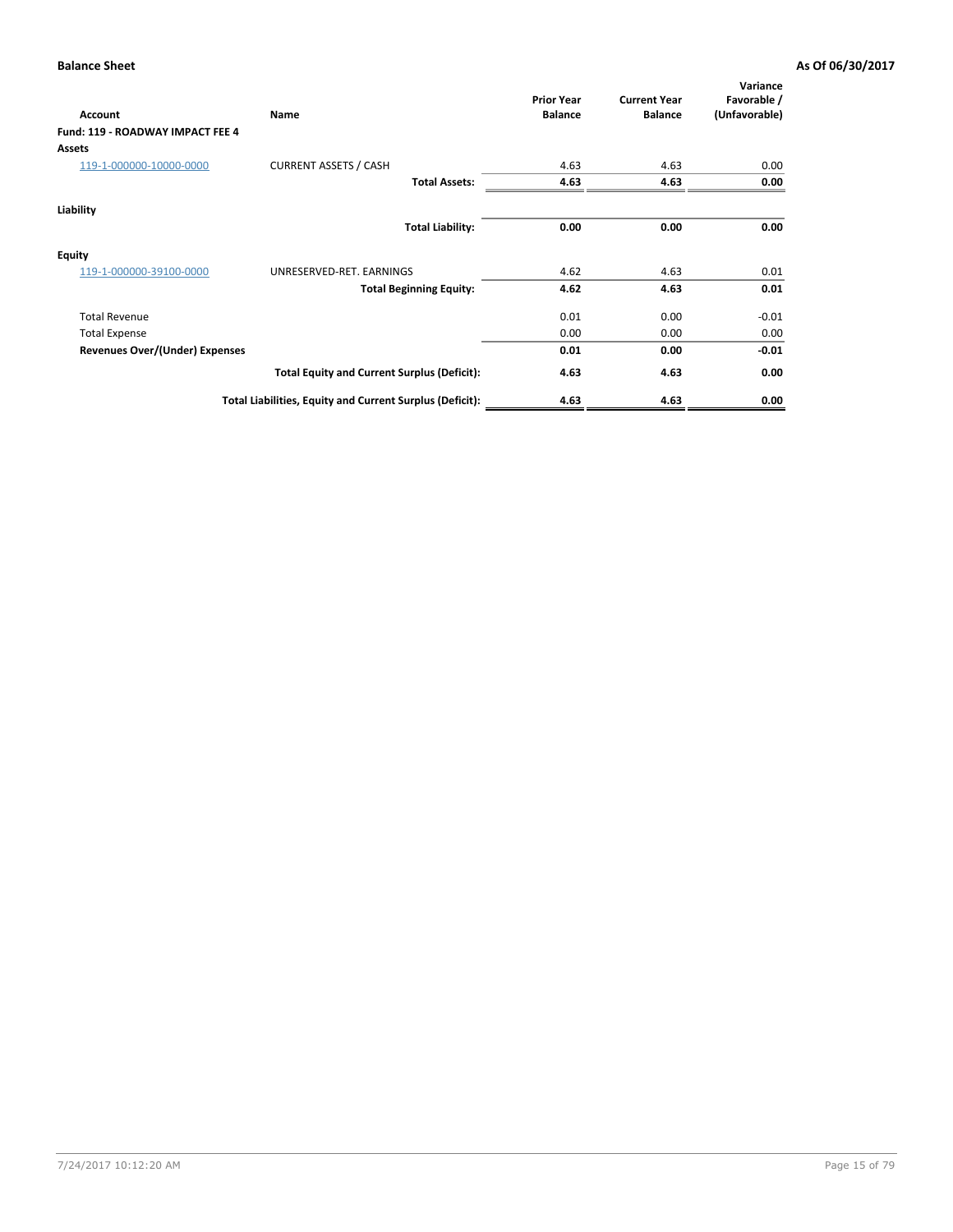| <b>Account</b>                 | Name                                                     | <b>Prior Year</b><br><b>Balance</b> | <b>Current Year</b><br><b>Balance</b> | Variance<br>Favorable /<br>(Unfavorable) |
|--------------------------------|----------------------------------------------------------|-------------------------------------|---------------------------------------|------------------------------------------|
|                                | <b>Fund: 120 - BROWNSFIELD HAZARDOUS WASTE EPA GRANT</b> |                                     |                                       |                                          |
| <b>Assets</b>                  |                                                          |                                     |                                       |                                          |
|                                | <b>Total Assets:</b>                                     | 0.00                                | 0.00                                  | 0.00                                     |
| Liability                      |                                                          |                                     |                                       |                                          |
|                                | <b>Total Liability:</b>                                  | 0.00                                | 0.00                                  | 0.00                                     |
| Equity                         |                                                          |                                     |                                       |                                          |
|                                | <b>Total Beginning Equity:</b>                           | 0.00                                | 0.00                                  | 0.00                                     |
| <b>Total Revenue</b>           |                                                          | 0.00                                | 0.00                                  | 0.00                                     |
| <b>Total Expense</b>           |                                                          | 0.00                                | 0.00                                  | 0.00                                     |
| Revenues Over/(Under) Expenses |                                                          | 0.00                                | 0.00                                  | 0.00                                     |
|                                | <b>Total Equity and Current Surplus (Deficit):</b>       | 0.00                                | 0.00                                  | 0.00                                     |
|                                | Total Liabilities, Equity and Current Surplus (Deficit): | 0.00                                | 0.00                                  | 0.00                                     |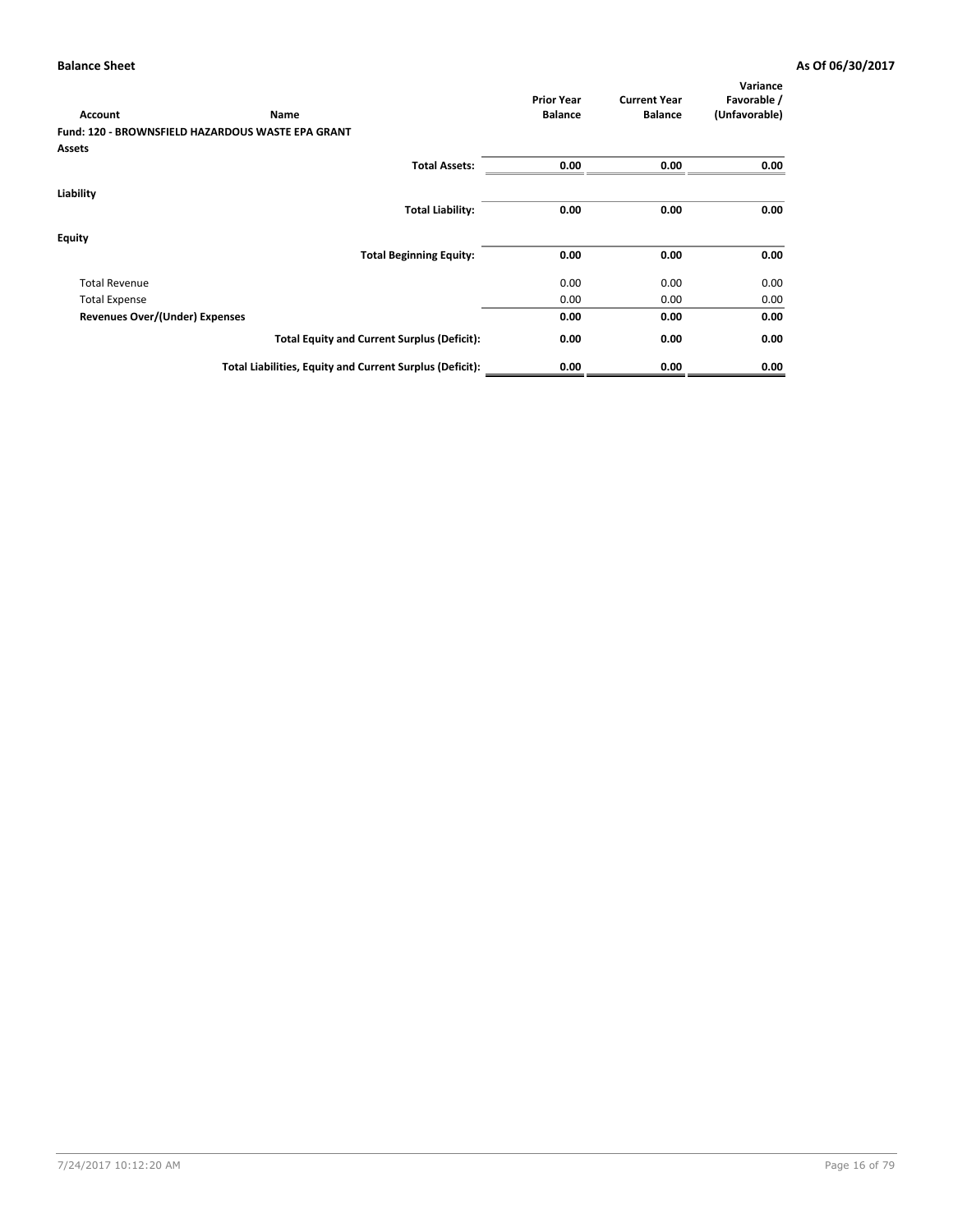| <b>Account</b>                              | Name                                                     | <b>Prior Year</b><br><b>Balance</b> | <b>Current Year</b><br><b>Balance</b> | Variance<br>Favorable /<br>(Unfavorable) |
|---------------------------------------------|----------------------------------------------------------|-------------------------------------|---------------------------------------|------------------------------------------|
| Fund: 121 - BROWNSFIELD PETROLEUM EPA GRANT |                                                          |                                     |                                       |                                          |
| <b>Assets</b>                               |                                                          |                                     |                                       |                                          |
|                                             | <b>Total Assets:</b>                                     | 0.00                                | 0.00                                  | 0.00                                     |
| Liability                                   |                                                          |                                     |                                       |                                          |
|                                             | <b>Total Liability:</b>                                  | 0.00                                | 0.00                                  | 0.00                                     |
| <b>Equity</b>                               |                                                          |                                     |                                       |                                          |
| 121-1-000000-39000-0000                     | UNRESERVED-FUND BALANCE                                  | 15.82                               | 0.00                                  | $-15.82$                                 |
|                                             | <b>Total Beginning Equity:</b>                           | 15.82                               | 0.00                                  | $-15.82$                                 |
| <b>Total Revenue</b>                        |                                                          | $-15.82$                            | 0.00                                  | 15.82                                    |
| <b>Total Expense</b>                        |                                                          | 0.00                                | 0.00                                  | 0.00                                     |
| <b>Revenues Over/(Under) Expenses</b>       |                                                          | $-15.82$                            | 0.00                                  | 15.82                                    |
|                                             | <b>Total Equity and Current Surplus (Deficit):</b>       | 0.00                                | 0.00                                  | 0.00                                     |
|                                             | Total Liabilities, Equity and Current Surplus (Deficit): | 0.00                                | 0.00                                  | 0.00                                     |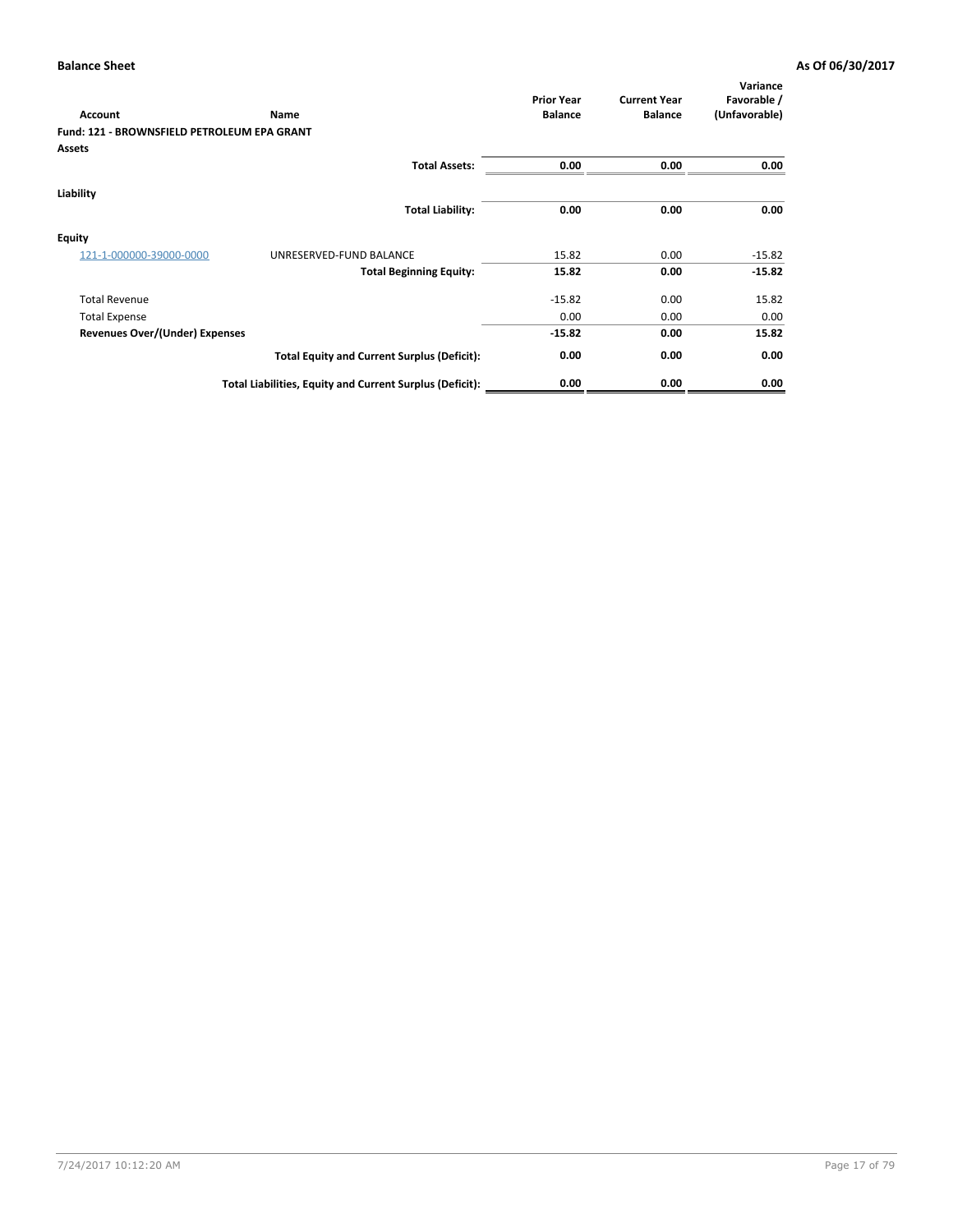|                                       |                                                          | <b>Prior Year</b> | <b>Current Year</b> | Variance<br>Favorable / |
|---------------------------------------|----------------------------------------------------------|-------------------|---------------------|-------------------------|
| <b>Account</b>                        | Name                                                     | <b>Balance</b>    | <b>Balance</b>      | (Unfavorable)           |
|                                       | Fund: 122 - COPS HIRING PROGRAM GRANT 2010UMWX0308       |                   |                     |                         |
| <b>Assets</b>                         |                                                          |                   |                     |                         |
|                                       | <b>Total Assets:</b>                                     | 0.00              | 0.00                | 0.00                    |
| Liability                             |                                                          |                   |                     |                         |
|                                       | <b>Total Liability:</b>                                  | 0.00              | 0.00                | 0.00                    |
| Equity                                |                                                          |                   |                     |                         |
|                                       | <b>Total Beginning Equity:</b>                           | 0.00              | 0.00                | 0.00                    |
| <b>Total Revenue</b>                  |                                                          | 0.00              | 0.00                | 0.00                    |
| <b>Total Expense</b>                  |                                                          | 0.00              | 0.00                | 0.00                    |
| <b>Revenues Over/(Under) Expenses</b> |                                                          | 0.00              | 0.00                | 0.00                    |
|                                       | <b>Total Equity and Current Surplus (Deficit):</b>       | 0.00              | 0.00                | 0.00                    |
|                                       | Total Liabilities, Equity and Current Surplus (Deficit): | 0.00              | 0.00                | 0.00                    |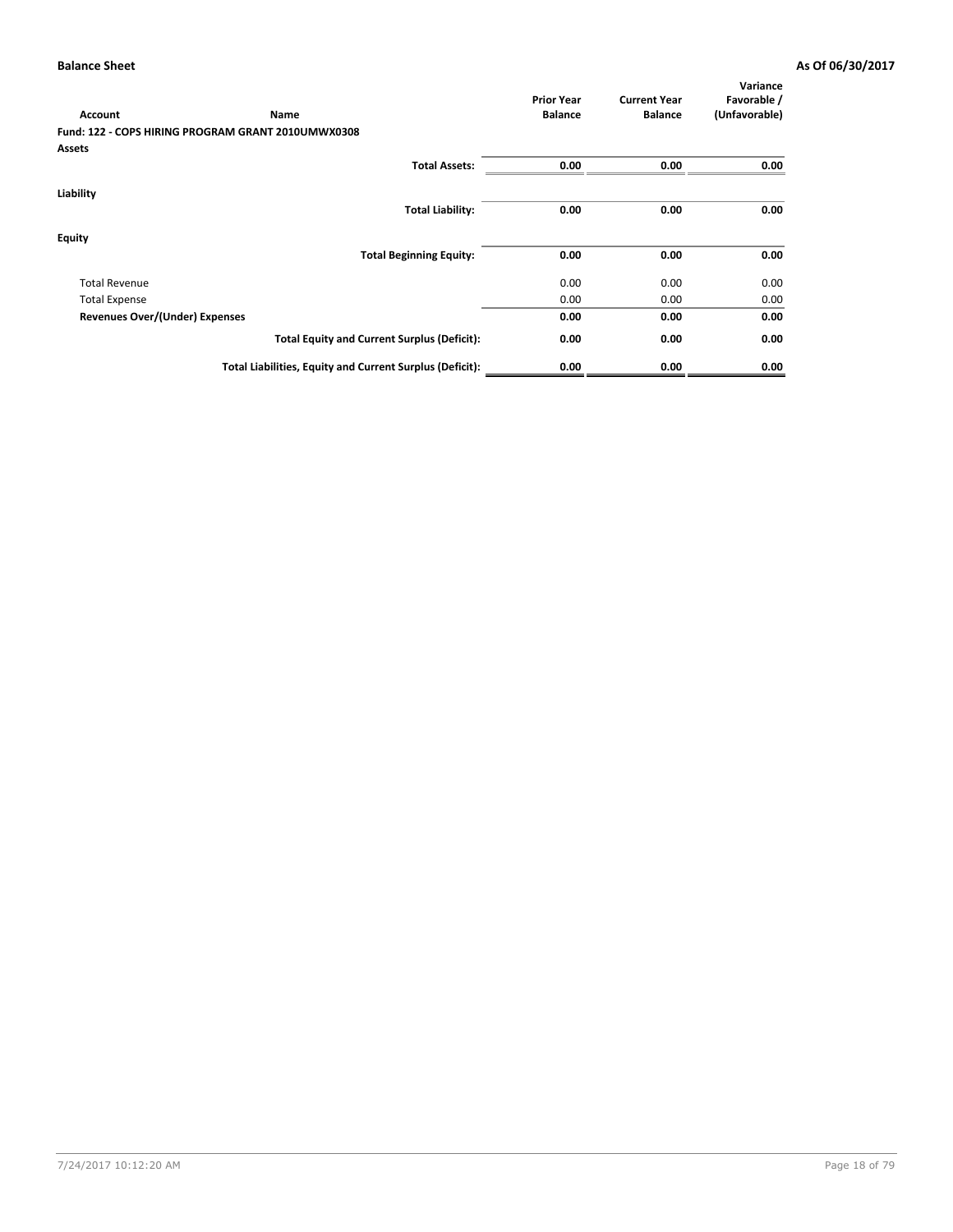| Account                        | Name                                                                      | <b>Prior Year</b><br><b>Balance</b> | <b>Current Year</b><br><b>Balance</b> | Variance<br>Favorable /<br>(Unfavorable) |
|--------------------------------|---------------------------------------------------------------------------|-------------------------------------|---------------------------------------|------------------------------------------|
|                                | <b>Fund: 123 - PTRAIN - POLICE REIMBURSEMENT GRANTS &amp; CONT EDUCAT</b> |                                     |                                       |                                          |
| Assets                         |                                                                           |                                     |                                       |                                          |
| 123-1-000000-10000-0000        | <b>CURRENT ASSETS / CASH</b>                                              | 7,042.42                            | 9,783.82                              | 2,741.40                                 |
|                                | <b>Total Assets:</b>                                                      | 7,042.42                            | 9,783.82                              | 2,741.40                                 |
| Liability                      |                                                                           |                                     |                                       |                                          |
|                                | <b>Total Liability:</b>                                                   | 0.00                                | 0.00                                  | 0.00                                     |
| <b>Equity</b>                  |                                                                           |                                     |                                       |                                          |
| 123-1-000000-39000-0000        | UNRESERVED-FUND BALANCE                                                   | 8,071.25                            | 6,800.59                              | $-1,270.66$                              |
|                                | <b>Total Beginning Equity:</b>                                            | 8,071.25                            | 6,800.59                              | $-1,270.66$                              |
| <b>Total Revenue</b>           |                                                                           | 8,696.13                            | 4,683.75                              | $-4,012.38$                              |
| <b>Total Expense</b>           |                                                                           | 9,724.96                            | 1,700.52                              | 8,024.44                                 |
| Revenues Over/(Under) Expenses |                                                                           | $-1,028.83$                         | 2,983.23                              | 4,012.06                                 |
|                                | <b>Total Equity and Current Surplus (Deficit):</b>                        | 7,042.42                            | 9,783.82                              | 2,741.40                                 |
|                                | Total Liabilities, Equity and Current Surplus (Deficit):                  | 7,042.42                            | 9,783.82                              | 2,741.40                                 |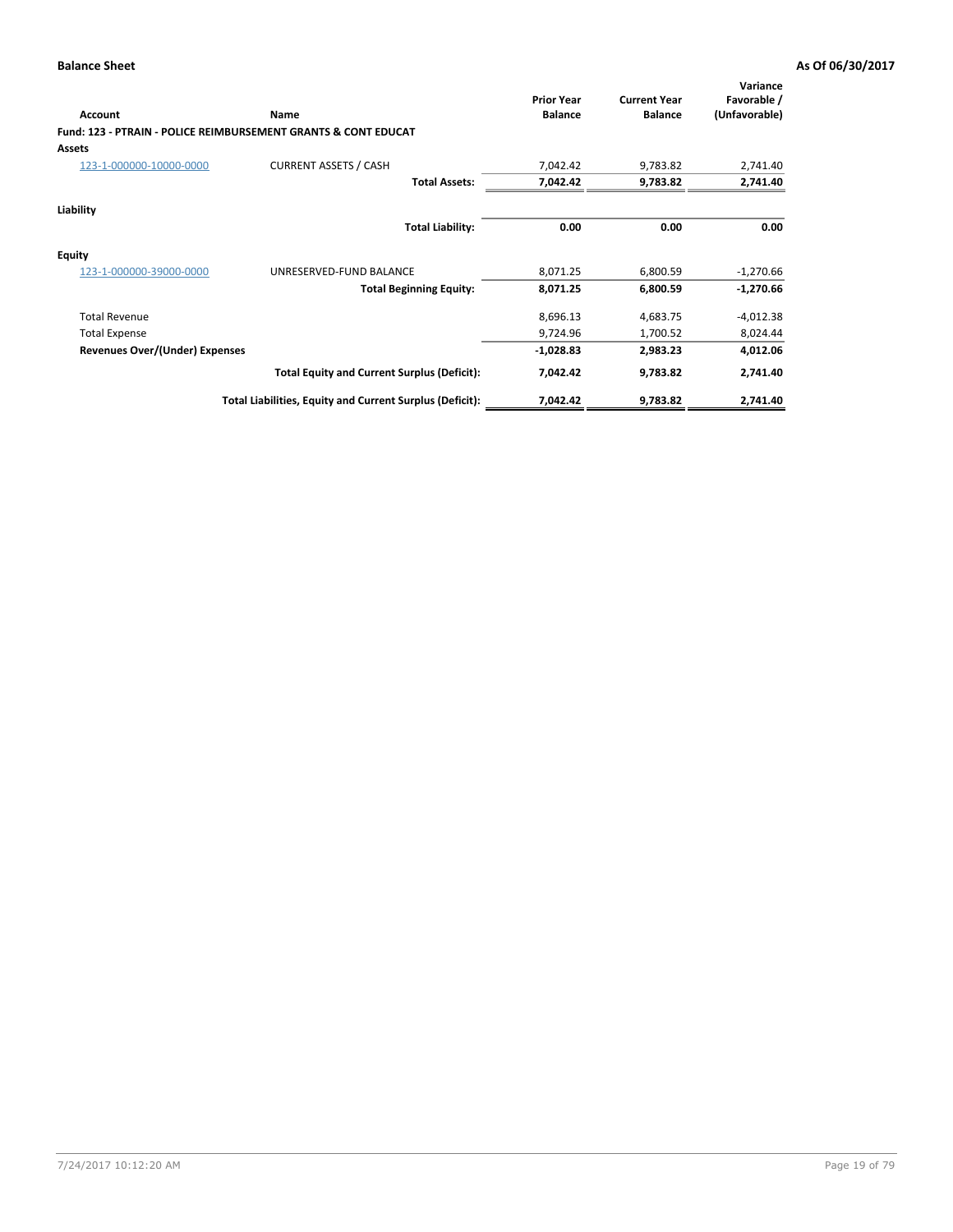|                                       |                                                          | <b>Prior Year</b> | <b>Current Year</b> | Variance<br>Favorable / |
|---------------------------------------|----------------------------------------------------------|-------------------|---------------------|-------------------------|
| <b>Account</b>                        | Name                                                     | <b>Balance</b>    | <b>Balance</b>      | (Unfavorable)           |
| <b>Fund: 124 - FIRE HAZMAT GRANT</b>  |                                                          |                   |                     |                         |
| <b>Assets</b>                         |                                                          |                   |                     |                         |
|                                       | <b>Total Assets:</b>                                     | 0.00              | 0.00                | 0.00                    |
| Liability                             |                                                          |                   |                     |                         |
|                                       | <b>Total Liability:</b>                                  | 0.00              | 0.00                | 0.00                    |
| Equity                                |                                                          |                   |                     |                         |
|                                       | <b>Total Beginning Equity:</b>                           | 0.00              | 0.00                | 0.00                    |
| <b>Total Revenue</b>                  |                                                          | 0.00              | 0.00                | 0.00                    |
| <b>Total Expense</b>                  |                                                          | 0.00              | 0.00                | 0.00                    |
| <b>Revenues Over/(Under) Expenses</b> |                                                          | 0.00              | 0.00                | 0.00                    |
|                                       | <b>Total Equity and Current Surplus (Deficit):</b>       | 0.00              | 0.00                | 0.00                    |
|                                       | Total Liabilities, Equity and Current Surplus (Deficit): | 0.00              | 0.00                | 0.00                    |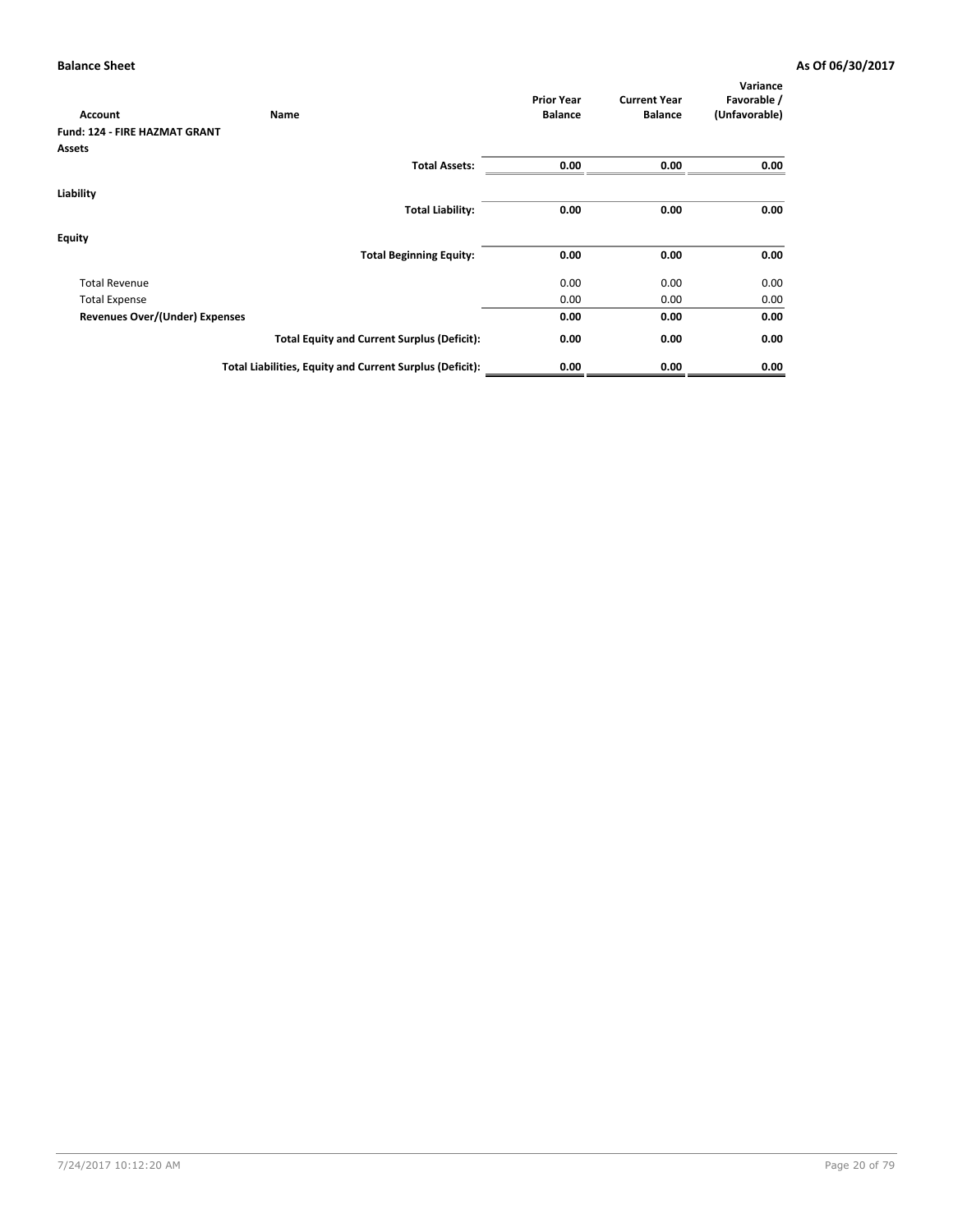| <b>Account</b>                                            | Name                                                     | <b>Prior Year</b><br><b>Balance</b> | <b>Current Year</b><br><b>Balance</b> | Variance<br>Favorable /<br>(Unfavorable) |
|-----------------------------------------------------------|----------------------------------------------------------|-------------------------------------|---------------------------------------|------------------------------------------|
| <b>Fund: 125 - TRAINING &amp; HUMANITIES TEXAS GRANTS</b> |                                                          |                                     |                                       |                                          |
| Assets                                                    |                                                          |                                     |                                       |                                          |
|                                                           | <b>Total Assets:</b>                                     | 0.00                                | 0.00                                  | 0.00                                     |
| Liability                                                 |                                                          |                                     |                                       |                                          |
|                                                           | <b>Total Liability:</b>                                  | 0.00                                | 0.00                                  | 0.00                                     |
| Equity                                                    |                                                          |                                     |                                       |                                          |
|                                                           | <b>Total Beginning Equity:</b>                           | 0.00                                | 0.00                                  | 0.00                                     |
| <b>Total Revenue</b>                                      |                                                          | 0.00                                | 0.00                                  | 0.00                                     |
| <b>Total Expense</b>                                      |                                                          | 0.00                                | 0.00                                  | 0.00                                     |
| <b>Revenues Over/(Under) Expenses</b>                     |                                                          | 0.00                                | 0.00                                  | 0.00                                     |
|                                                           | <b>Total Equity and Current Surplus (Deficit):</b>       | 0.00                                | 0.00                                  | 0.00                                     |
|                                                           | Total Liabilities, Equity and Current Surplus (Deficit): | 0.00                                | 0.00                                  | 0.00                                     |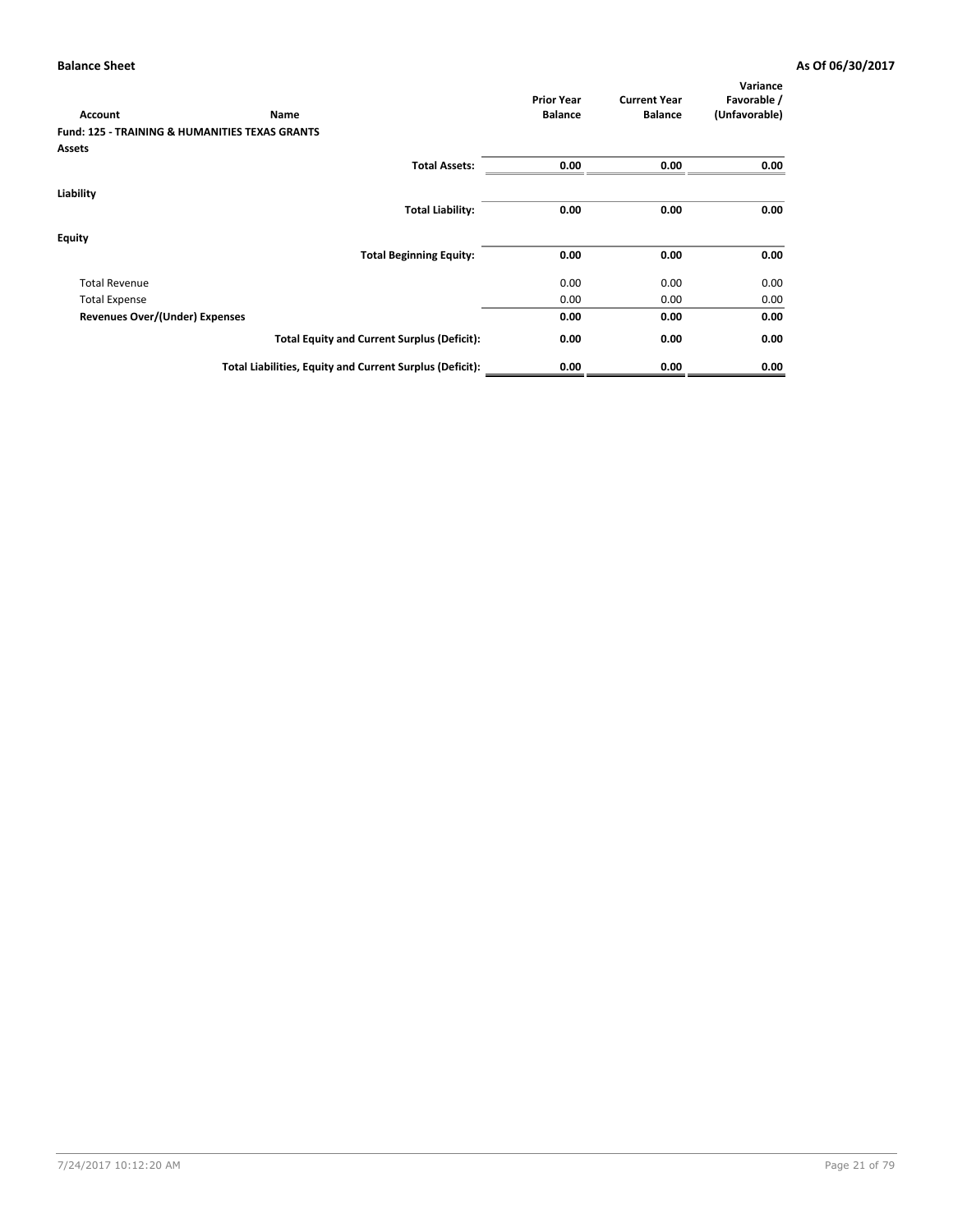| Account                                | Name                                                     | <b>Prior Year</b><br><b>Balance</b> | <b>Current Year</b><br><b>Balance</b> | Variance<br>Favorable /<br>(Unfavorable) |
|----------------------------------------|----------------------------------------------------------|-------------------------------------|---------------------------------------|------------------------------------------|
| <b>Fund: 126 - TIFMAS MOBILIZATION</b> |                                                          |                                     |                                       |                                          |
| Assets                                 |                                                          |                                     |                                       |                                          |
| 126-1-000000-10000-0000                | <b>CURRENT ASSETS / CASH</b>                             | 0.00                                | $-521.73$                             | $-521.73$                                |
|                                        | <b>Total Assets:</b>                                     | 0.00                                | $-521.73$                             | $-521.73$                                |
| Liability                              |                                                          |                                     |                                       |                                          |
|                                        | <b>Total Liability:</b>                                  | 0.00                                | 0.00                                  | 0.00                                     |
| <b>Equity</b>                          |                                                          |                                     |                                       |                                          |
| 126-1-000000-39000-0000                | UNRESERVED-FUND BALANCE                                  | 0.00                                | $-421.74$                             | $-421.74$                                |
|                                        | <b>Total Beginning Equity:</b>                           | 0.00                                | $-421.74$                             | $-421.74$                                |
| <b>Total Revenue</b>                   |                                                          | 0.00                                | 0.00                                  | 0.00                                     |
| <b>Total Expense</b>                   |                                                          | 0.00                                | 99.99                                 | $-99.99$                                 |
| Revenues Over/(Under) Expenses         |                                                          | 0.00                                | $-99.99$                              | $-99.99$                                 |
|                                        | <b>Total Equity and Current Surplus (Deficit):</b>       | 0.00                                | $-521.73$                             | -521.73                                  |
|                                        | Total Liabilities, Equity and Current Surplus (Deficit): | 0.00                                | $-521.73$                             | $-521.73$                                |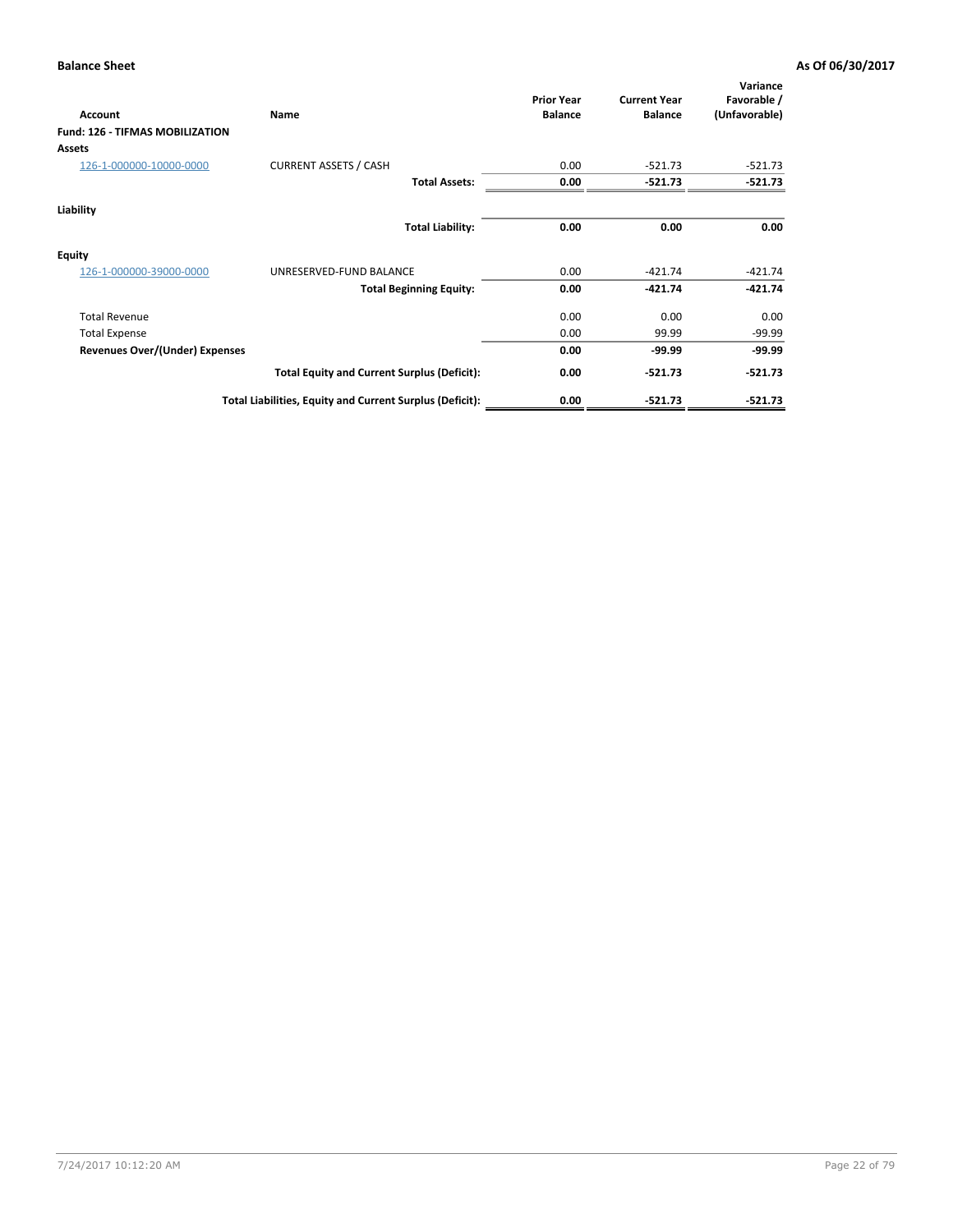|                                | Name                                                     | <b>Prior Year</b> | <b>Current Year</b> | Variance<br>Favorable / |
|--------------------------------|----------------------------------------------------------|-------------------|---------------------|-------------------------|
| Account                        |                                                          | <b>Balance</b>    | <b>Balance</b>      | (Unfavorable)           |
| Fund: 127 - FIRE GRANT         |                                                          |                   |                     |                         |
| Assets                         |                                                          |                   |                     |                         |
|                                | <b>Total Assets:</b>                                     | 0.00              | 0.00                | 0.00                    |
|                                |                                                          |                   |                     |                         |
| Liability                      |                                                          |                   |                     |                         |
|                                | <b>Total Liability:</b>                                  | 0.00              | 0.00                | 0.00                    |
| <b>Equity</b>                  |                                                          |                   |                     |                         |
|                                | <b>Total Beginning Equity:</b>                           | 0.00              | 0.00                | 0.00                    |
| <b>Total Revenue</b>           |                                                          | 0.00              | 0.00                | 0.00                    |
| <b>Total Expense</b>           |                                                          | 0.00              | 0.00                | 0.00                    |
| Revenues Over/(Under) Expenses |                                                          | 0.00              | 0.00                | 0.00                    |
|                                | <b>Total Equity and Current Surplus (Deficit):</b>       | 0.00              | 0.00                | 0.00                    |
|                                | Total Liabilities, Equity and Current Surplus (Deficit): | 0.00              | 0.00                | 0.00                    |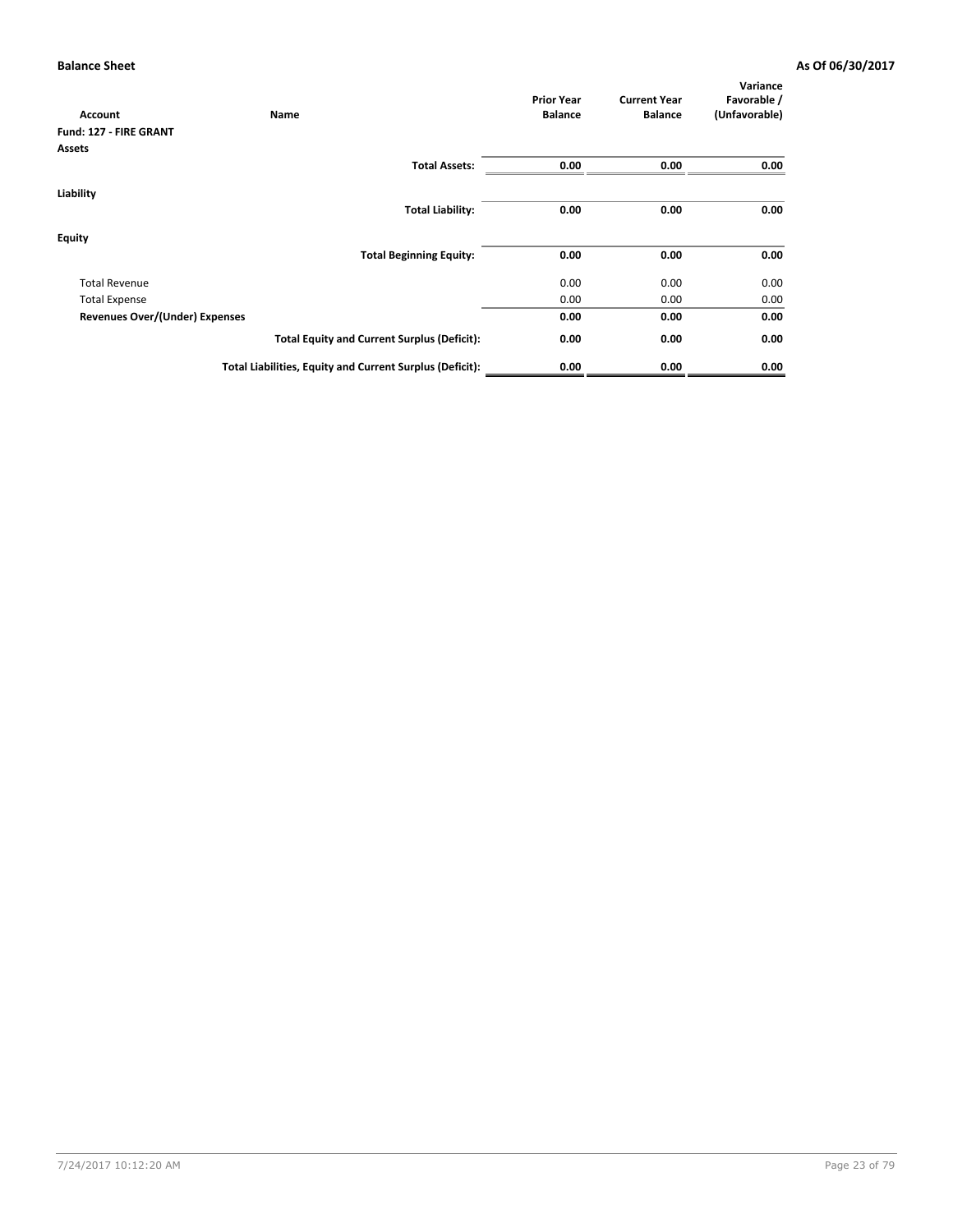| <b>Account</b>                        | Name                                                     | <b>Prior Year</b><br><b>Balance</b> | <b>Current Year</b><br><b>Balance</b> | Variance<br>Favorable /<br>(Unfavorable) |
|---------------------------------------|----------------------------------------------------------|-------------------------------------|---------------------------------------|------------------------------------------|
| Fund: 140 - DEBT SERVICE FUND         |                                                          |                                     |                                       |                                          |
| Assets                                |                                                          |                                     |                                       |                                          |
| 140-1-000000-10000-0000               | <b>CURRENT ASSETS / CASH</b>                             | 814,716.92                          | 896,838.41                            | 82,121.49                                |
| 140-1-000000-13101-0000               | <b>TAX RECEIVABLE-CURRENT</b>                            | 53,135.21                           | 63,981.93                             | 10,846.72                                |
| 140-1-000000-13102-0000               | <b>TAXES REC-DELINQUENT</b>                              | 174,434.58                          | 177,362.45                            | 2,927.87                                 |
| 140-1-000000-13103-0000               | ALLOW FOR UNCOLLECT TAXES                                | $-126,663.48$                       | $-45,509.29$                          | 81,154.19                                |
| 140-1-000000-13221-0000               | MISC A/R - PROPERTY TAXES                                | 3,182.89                            | 4,877.21                              | 1,694.32                                 |
|                                       | <b>Total Assets:</b>                                     | 918,806.12                          | 1,097,550.71                          | 178,744.59                               |
| Liability                             |                                                          |                                     |                                       |                                          |
| 140-1-000000-20203-0000               | <b>DEFERRED TAX REVENUE</b>                              | 96.362.77                           | 191,291.55                            | $-94,928.78$                             |
|                                       | <b>Total Liability:</b>                                  | 96,362.77                           | 191,291.55                            | $-94.928.78$                             |
| Equity                                |                                                          |                                     |                                       |                                          |
| 140-1-000000-39000-0000               | UNRESERVED-FUND BALANCE                                  | 452,712.07                          | 602,995.37                            | 150,283.30                               |
|                                       | <b>Total Beginning Equity:</b>                           | 452,712.07                          | 602.995.37                            | 150,283.30                               |
| <b>Total Revenue</b>                  |                                                          | 5,562,970.06                        | 5,669,834.64                          | 106,864.58                               |
| <b>Total Expense</b>                  |                                                          | 5,193,238.78                        | 5,366,570.85                          | $-173,332.07$                            |
| <b>Revenues Over/(Under) Expenses</b> |                                                          | 369,731.28                          | 303,263.79                            | $-66,467.49$                             |
|                                       | <b>Total Equity and Current Surplus (Deficit):</b>       | 822,443.35                          | 906,259.16                            | 83,815.81                                |
|                                       | Total Liabilities, Equity and Current Surplus (Deficit): | 918,806.12                          | 1,097,550.71                          | 178,744.59                               |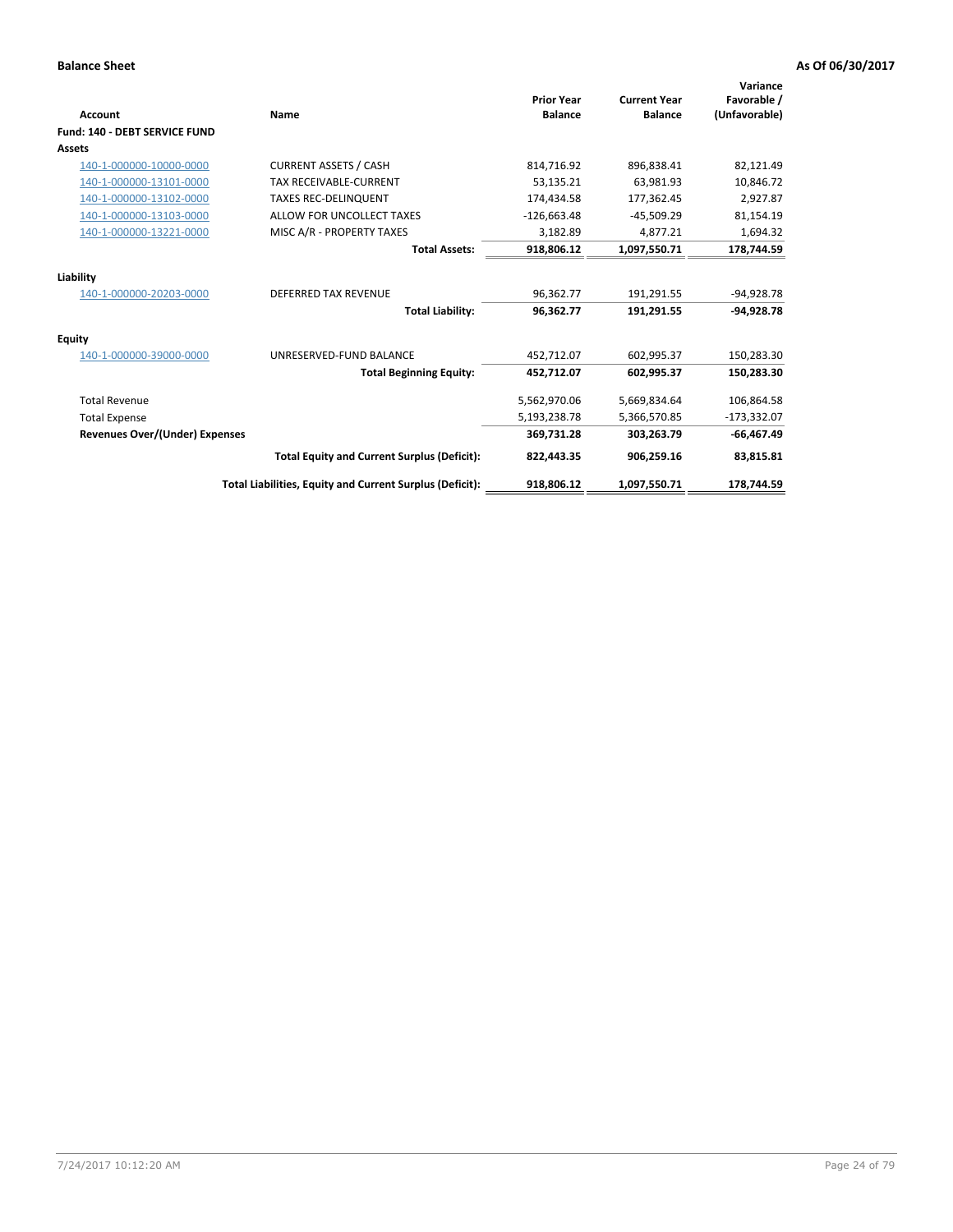| Account                                             | Name                                                     | <b>Prior Year</b><br><b>Balance</b> | <b>Current Year</b><br><b>Balance</b> | Variance<br>Favorable /<br>(Unfavorable) |
|-----------------------------------------------------|----------------------------------------------------------|-------------------------------------|---------------------------------------|------------------------------------------|
| <b>Fund: 160 - GENERAL CAPITAL IMPROVEMENT FUND</b> |                                                          |                                     |                                       |                                          |
| Assets                                              |                                                          |                                     |                                       |                                          |
| 160-1-000000-10000-0000                             | <b>CURRENT ASSETS / CASH</b>                             | 3,225,657.57                        | $-960,328.14$                         | $-4,185,985.71$                          |
| 160-1-000000-11402-0000                             | 2002 CO'S                                                | 283,279.46                          | 244.043.42                            | $-39,236.04$                             |
| 160-1-000000-11514-0000                             | <b>EXCHANGE BLDG - TX DAILY ACCOUNT 1157</b>             | 2,250,893.86                        | 1,906,383.59                          | $-344,510.27$                            |
| 160-1-000000-11520-0000                             | <b>CERTIFICATES OF DEPOSIT</b>                           | 300,000.00                          | 300,000.00                            | 0.00                                     |
| 160-1-000000-11602-0000                             | 2001 CO                                                  | 87,878.83                           | 1,046.09                              | $-86,832.74$                             |
| 160-1-000000-11603-0000                             | 2001-A CO'S                                              | 73,358.67                           | 73,753.01                             | 394.34                                   |
|                                                     | <b>Total Assets:</b>                                     | 6,221,068.39                        | 1,564,897.97                          | $-4,656,170.42$                          |
| Liability                                           |                                                          |                                     |                                       |                                          |
| 160-1-000000-20101-0000                             | <b>ACCOUNTS PAYABLE</b>                                  | 0.00                                | $-84,999.13$                          | 84,999.13                                |
| 160-1-000000-20139-0000                             | <b>RETAINAGES PAYABLE</b>                                | 0.00                                | 192,717.93                            | $-192,717.93$                            |
|                                                     | <b>Total Liability:</b>                                  | 0.00                                | 107,718.80                            | $-107,718.80$                            |
| <b>Equity</b>                                       |                                                          |                                     |                                       |                                          |
| 160-1-000000-39000-0000                             | UNRESERVED-FUND BALANCE                                  | 2,786,709.99                        | 5,383,540.33                          | 2,596,830.34                             |
|                                                     | <b>Total Beginning Equity:</b>                           | 2,786,709.99                        | 5,383,540.33                          | 2,596,830.34                             |
| <b>Total Revenue</b>                                |                                                          | 4,561,518.18                        | $-902.094.13$                         | $-5,463,612.31$                          |
| <b>Total Expense</b>                                |                                                          | 1,127,159.78                        | 3,024,267.03                          | $-1,897,107.25$                          |
| <b>Revenues Over/(Under) Expenses</b>               |                                                          | 3,434,358.40                        | $-3,926,361.16$                       | -7,360,719.56                            |
|                                                     | <b>Total Equity and Current Surplus (Deficit):</b>       | 6,221,068.39                        | 1,457,179.17                          | $-4,763,889.22$                          |
|                                                     | Total Liabilities, Equity and Current Surplus (Deficit): | 6,221,068.39                        | 1,564,897.97                          | -4,656,170.42                            |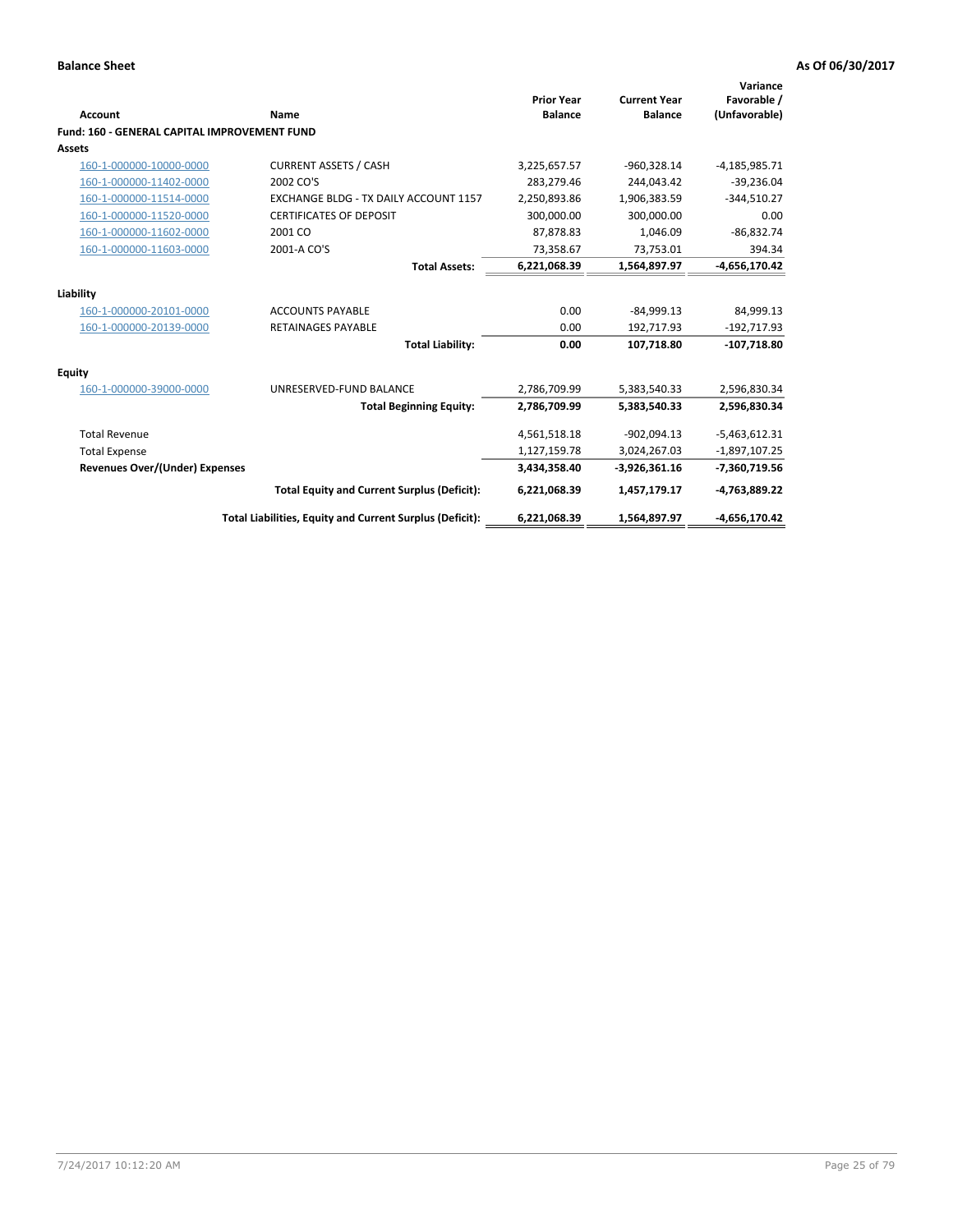| Account                              | Name                                                     | <b>Prior Year</b><br><b>Balance</b> | <b>Current Year</b><br><b>Balance</b> | Variance<br>Favorable /<br>(Unfavorable) |
|--------------------------------------|----------------------------------------------------------|-------------------------------------|---------------------------------------|------------------------------------------|
| Fund: 161 - STREET CONSTRUCTION FUND |                                                          |                                     |                                       |                                          |
| <b>Assets</b>                        |                                                          |                                     |                                       |                                          |
| 161-1-000000-10000-0000              | <b>CURRENT ASSETS / CASH</b>                             | 0.00                                | 845,506.92                            | 845,506.92                               |
| 161-1-000000-11003-0000              | 2010 CO'S                                                | 843,481.94                          | 0.00                                  | $-843,481.94$                            |
|                                      | <b>Total Assets:</b>                                     | 843,481.94                          | 845,506.92                            | 2,024.98                                 |
| Liability                            |                                                          |                                     |                                       |                                          |
|                                      | <b>Total Liability:</b>                                  | 0.00                                | 0.00                                  | 0.00                                     |
| Equity                               |                                                          |                                     |                                       |                                          |
| 161-1-000000-39000-0000              | UNRESERVED-FUND BALANCE                                  | 840,690.20                          | 844,983.85                            | 4,293.65                                 |
|                                      | <b>Total Beginning Equity:</b>                           | 840,690.20                          | 844,983.85                            | 4,293.65                                 |
| <b>Total Revenue</b>                 |                                                          | 2,791.74                            | 779.80                                | $-2,011.94$                              |
| <b>Total Expense</b>                 |                                                          | 0.00                                | 256.73                                | $-256.73$                                |
| Revenues Over/(Under) Expenses       |                                                          | 2,791.74                            | 523.07                                | $-2,268.67$                              |
|                                      | <b>Total Equity and Current Surplus (Deficit):</b>       | 843,481.94                          | 845,506.92                            | 2,024.98                                 |
|                                      | Total Liabilities, Equity and Current Surplus (Deficit): | 843,481.94                          | 845,506.92                            | 2,024.98                                 |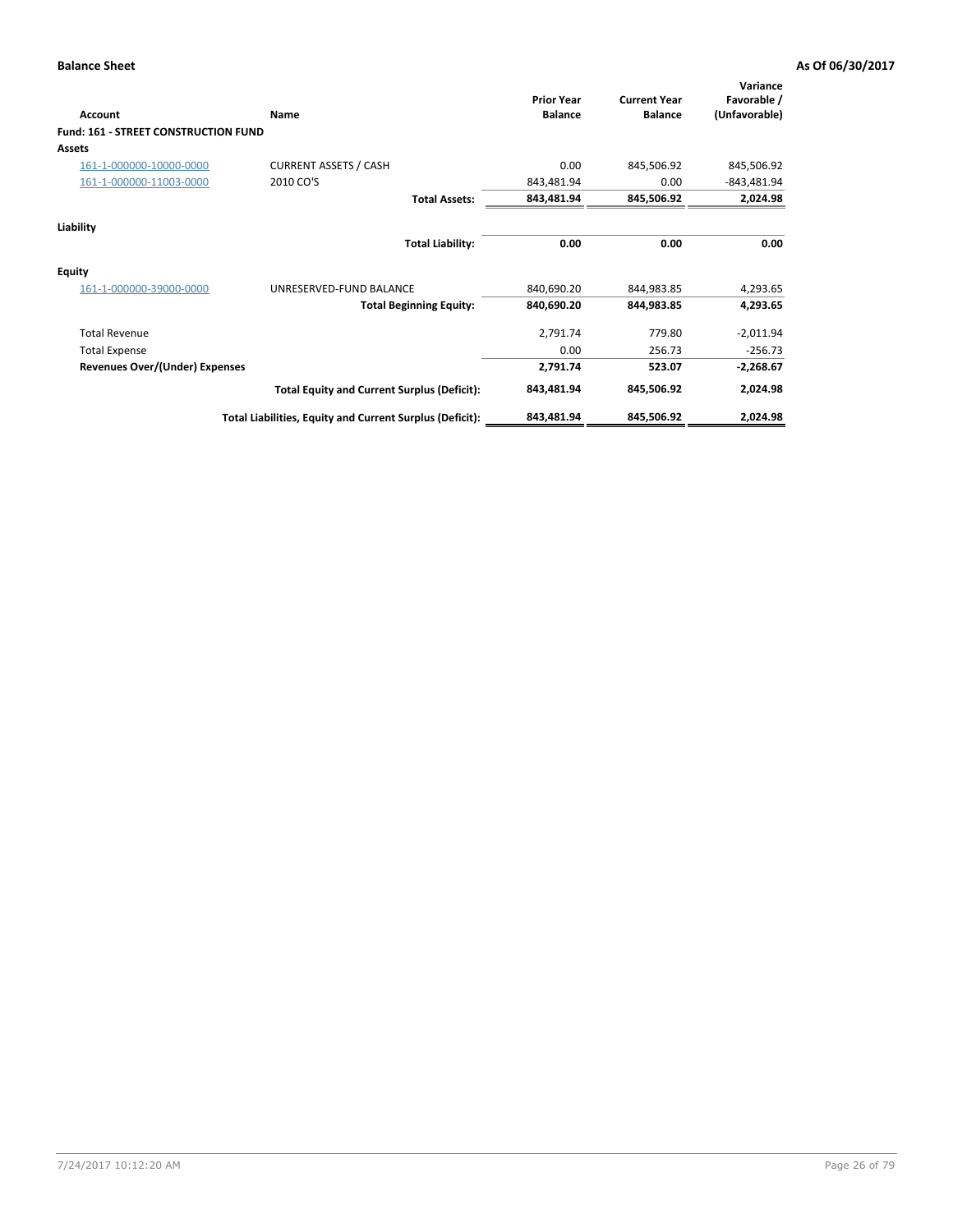| <b>Account</b>                                  | Name                                                     | <b>Prior Year</b><br><b>Balance</b> | <b>Current Year</b><br><b>Balance</b> | Variance<br>Favorable /<br>(Unfavorable) |
|-------------------------------------------------|----------------------------------------------------------|-------------------------------------|---------------------------------------|------------------------------------------|
| <b>Fund: 162 - GRAHAM PARK RENOVATIONS FUND</b> |                                                          |                                     |                                       |                                          |
| <b>Assets</b>                                   |                                                          |                                     |                                       |                                          |
|                                                 | <b>Total Assets:</b>                                     | 0.00                                | 0.00                                  | 0.00                                     |
| Liability                                       |                                                          |                                     |                                       |                                          |
|                                                 | <b>Total Liability:</b>                                  | 0.00                                | 0.00                                  | 0.00                                     |
| Equity                                          |                                                          |                                     |                                       |                                          |
|                                                 | <b>Total Beginning Equity:</b>                           | 0.00                                | 0.00                                  | 0.00                                     |
| <b>Total Revenue</b>                            |                                                          | 0.00                                | 0.00                                  | 0.00                                     |
| <b>Total Expense</b>                            |                                                          | 0.00                                | 0.00                                  | 0.00                                     |
| <b>Revenues Over/(Under) Expenses</b>           |                                                          | 0.00                                | 0.00                                  | 0.00                                     |
|                                                 | <b>Total Equity and Current Surplus (Deficit):</b>       | 0.00                                | 0.00                                  | 0.00                                     |
|                                                 | Total Liabilities, Equity and Current Surplus (Deficit): | 0.00                                | 0.00                                  | 0.00                                     |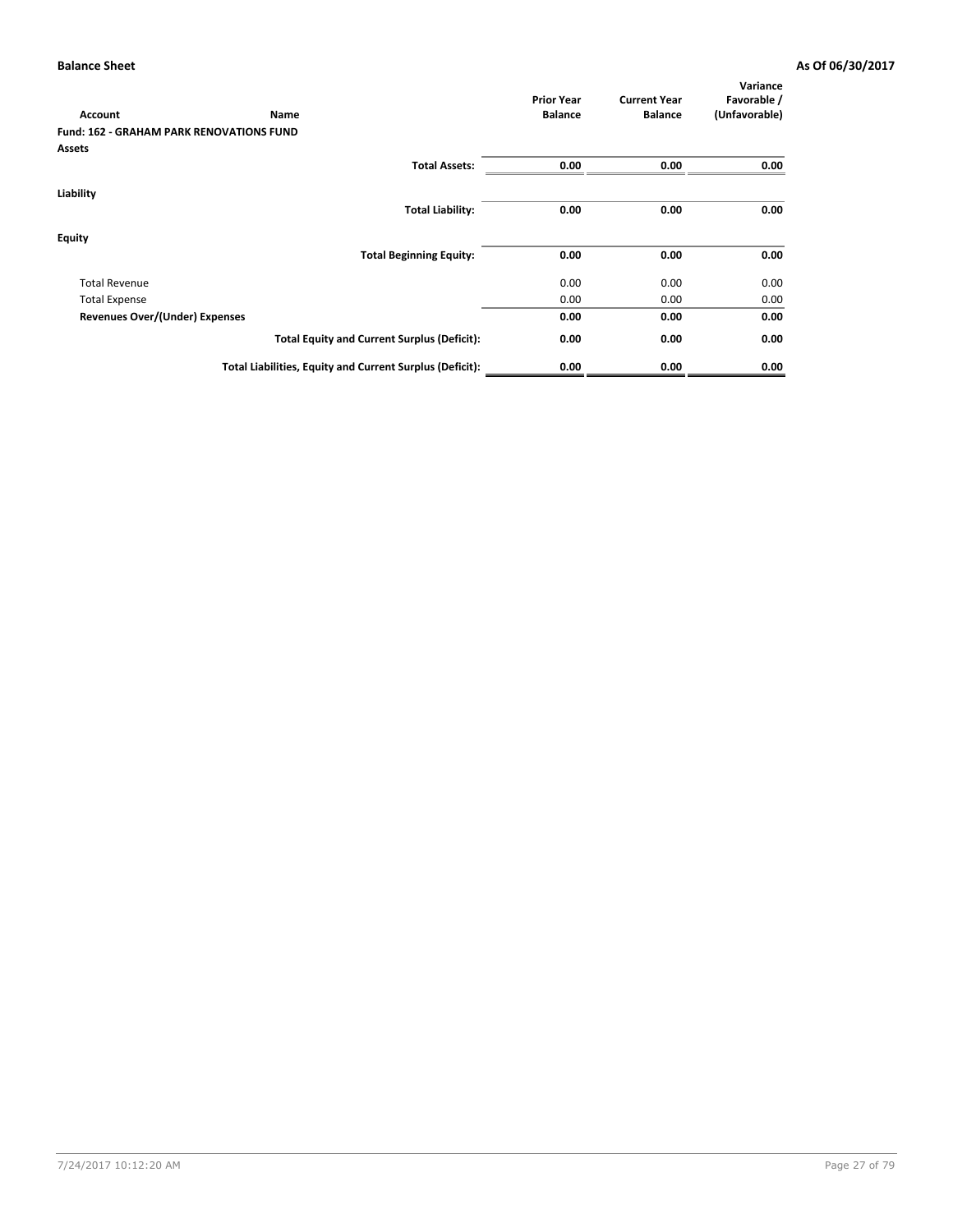| <b>Account</b>                               | Name                                                     | <b>Prior Year</b><br><b>Balance</b> | <b>Current Year</b><br><b>Balance</b> | Variance<br>Favorable /<br>(Unfavorable) |
|----------------------------------------------|----------------------------------------------------------|-------------------------------------|---------------------------------------|------------------------------------------|
| <b>Fund: 163 - SECO STIMULAS BLOCK GRANT</b> |                                                          |                                     |                                       |                                          |
| Assets                                       |                                                          |                                     |                                       |                                          |
|                                              | <b>Total Assets:</b>                                     | 0.00                                | 0.00                                  | 0.00                                     |
| Liability                                    |                                                          |                                     |                                       |                                          |
|                                              | <b>Total Liability:</b>                                  | 0.00                                | 0.00                                  | 0.00                                     |
| Equity                                       |                                                          |                                     |                                       |                                          |
|                                              | <b>Total Beginning Equity:</b>                           | 0.00                                | 0.00                                  | 0.00                                     |
| <b>Total Revenue</b>                         |                                                          | 0.00                                | 0.00                                  | 0.00                                     |
| <b>Total Expense</b>                         |                                                          | 0.00                                | 0.00                                  | 0.00                                     |
| Revenues Over/(Under) Expenses               |                                                          | 0.00                                | 0.00                                  | 0.00                                     |
|                                              | <b>Total Equity and Current Surplus (Deficit):</b>       | 0.00                                | 0.00                                  | 0.00                                     |
|                                              | Total Liabilities, Equity and Current Surplus (Deficit): | 0.00                                | 0.00                                  | 0.00                                     |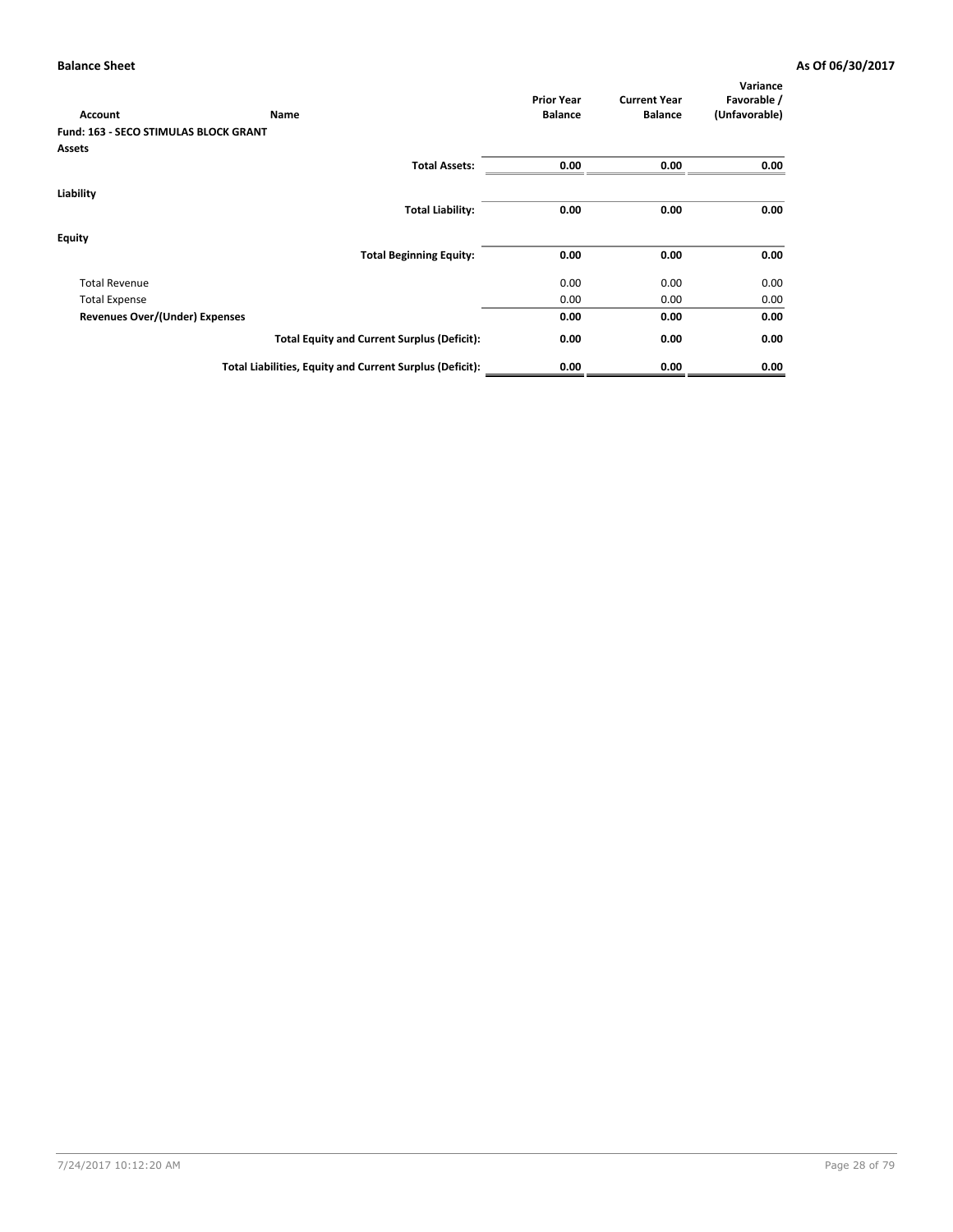| Account                          | Name                                                     | <b>Prior Year</b><br><b>Balance</b> | <b>Current Year</b><br><b>Balance</b> | Variance<br>Favorable /<br>(Unfavorable) |
|----------------------------------|----------------------------------------------------------|-------------------------------------|---------------------------------------|------------------------------------------|
| Fund: 164 - 2013 CO CAPITAL FUND |                                                          |                                     |                                       |                                          |
| Assets                           |                                                          |                                     |                                       |                                          |
| 164-1-000000-10000-0000          | <b>CURRENT ASSETS / CASH</b>                             | 0.00                                | 31,634.15                             | 31,634.15                                |
| 164-1-000000-11508-0000          | 2013 CO'S PROJ CONST                                     | 28,742.42                           | 1,980.70                              | $-26,761.72$                             |
| 164-1-000000-11509-0000          | 2013 CO'S DEBT SERVICE                                   | 4,719.20                            | 0.00                                  | $-4,719.20$                              |
|                                  | <b>Total Assets:</b>                                     | 33,461.62                           | 33,614.85                             | 153.23                                   |
| Liability                        |                                                          |                                     |                                       |                                          |
|                                  | <b>Total Liability:</b>                                  | 0.00                                | 0.00                                  | 0.00                                     |
| Equity                           |                                                          |                                     |                                       |                                          |
| 164-1-000000-39000-0000          | UNRESERVED-FUND BALANCE                                  | 33,379.24                           | 33,501.36                             | 122.12                                   |
|                                  | <b>Total Beginning Equity:</b>                           | 33,379.24                           | 33,501.36                             | 122.12                                   |
| <b>Total Revenue</b>             |                                                          | 82.38                               | 116.94                                | 34.56                                    |
| <b>Total Expense</b>             |                                                          | 0.00                                | 3.45                                  | $-3.45$                                  |
| Revenues Over/(Under) Expenses   |                                                          | 82.38                               | 113.49                                | 31.11                                    |
|                                  | <b>Total Equity and Current Surplus (Deficit):</b>       | 33,461.62                           | 33,614.85                             | 153.23                                   |
|                                  | Total Liabilities, Equity and Current Surplus (Deficit): | 33,461.62                           | 33,614.85                             | 153.23                                   |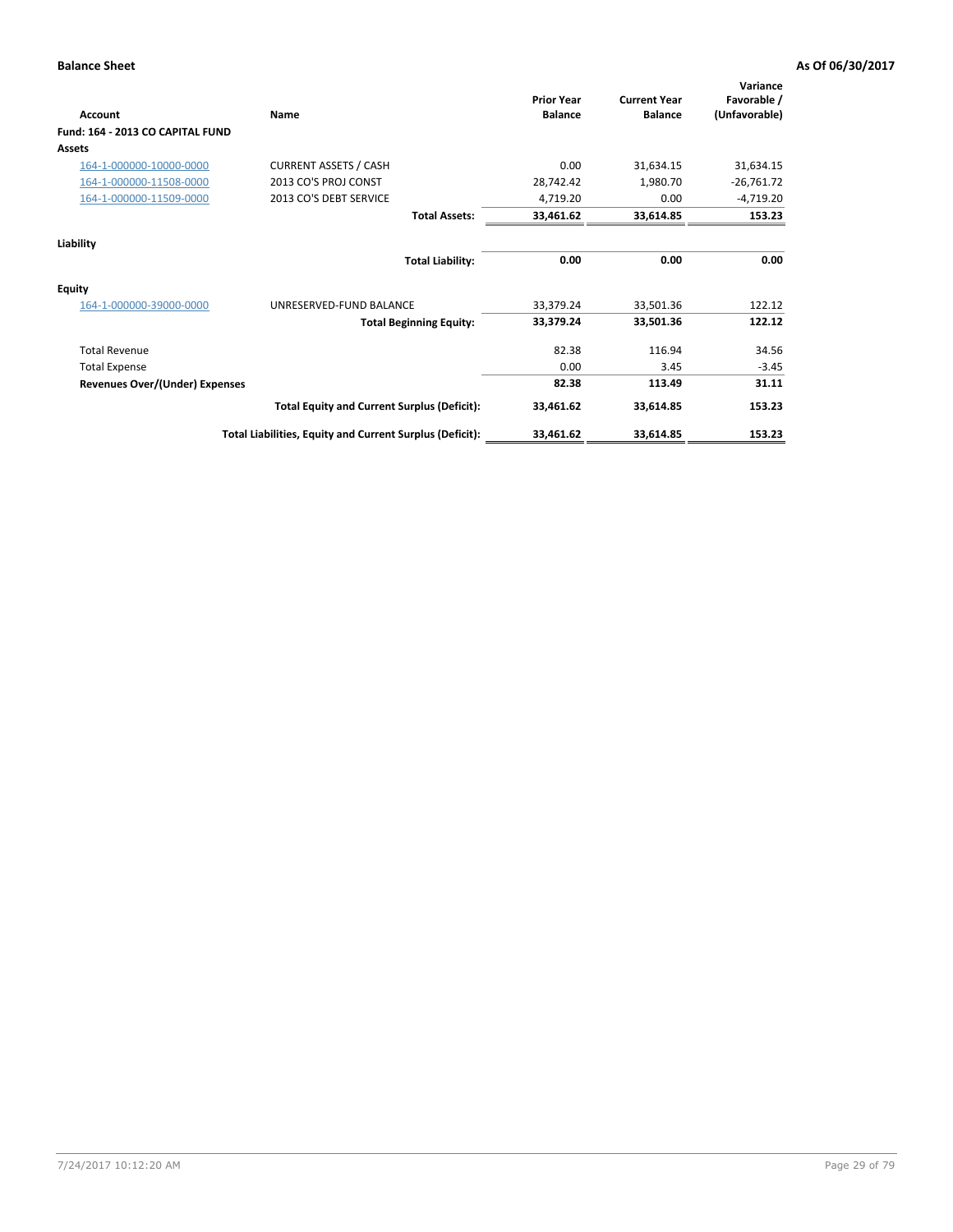| <b>Account</b>                        | Name                                                     | <b>Prior Year</b><br><b>Balance</b> | <b>Current Year</b><br><b>Balance</b> | Variance<br>Favorable /<br>(Unfavorable) |
|---------------------------------------|----------------------------------------------------------|-------------------------------------|---------------------------------------|------------------------------------------|
| Fund: 165 - 2014 GO FUND              |                                                          |                                     |                                       |                                          |
| Assets                                |                                                          |                                     |                                       |                                          |
| 165-1-000000-10000-0000               | <b>CURRENT ASSETS / CASH</b>                             | $-2,269,469.68$                     | $-1,085,023.63$                       | 1,184,446.05                             |
| 165-1-000000-11202-0000               | 2014 GO STREET BONDS                                     | 1,920,429.70                        | 0.00                                  | $-1,920,429.70$                          |
| 165-1-000000-11511-0000               | 2015 GO PROJECT CONSTRUCTION                             | 1,502,008.98                        | 2,744,876.72                          | 1,242,867.74                             |
| 165-1-000000-11530-0000               | <b>TexasTERM CP</b>                                      | 6,000,000.00                        | 0.00                                  | $-6,000,000.00$                          |
|                                       | <b>Total Assets:</b>                                     | 7,152,969.00                        | 1,659,853.09                          | $-5,493,115.91$                          |
| Liability                             |                                                          |                                     |                                       |                                          |
| 165-1-000000-20139-0000               | <b>RETAINAGES PAYABLE</b>                                | 33,512.29                           | 0.03                                  | 33,512.26                                |
|                                       | <b>Total Liability:</b>                                  | 33,512.29                           | 0.03                                  | 33,512.26                                |
| Equity                                |                                                          |                                     |                                       |                                          |
| 165-1-000000-39000-0000               | UNRESERVED-FUND BALANCE                                  | 8,706,752.14                        | 3,846,902.24                          | -4,859,849.90                            |
|                                       | <b>Total Beginning Equity:</b>                           | 8,706,752.14                        | 3,846,902.24                          | -4,859,849.90                            |
| <b>Total Revenue</b>                  |                                                          | 44,602.76                           | 32,119.46                             | $-12,483.30$                             |
| <b>Total Expense</b>                  |                                                          | 1,631,898.19                        | 2,219,168.64                          | $-587,270.45$                            |
| <b>Revenues Over/(Under) Expenses</b> |                                                          | $-1,587,295.43$                     | $-2,187,049.18$                       | $-599,753.75$                            |
|                                       | <b>Total Equity and Current Surplus (Deficit):</b>       | 7,119,456.71                        | 1,659,853.06                          | $-5,459,603.65$                          |
|                                       | Total Liabilities, Equity and Current Surplus (Deficit): | 7,152,969.00                        | 1,659,853.09                          | $-5,493,115.91$                          |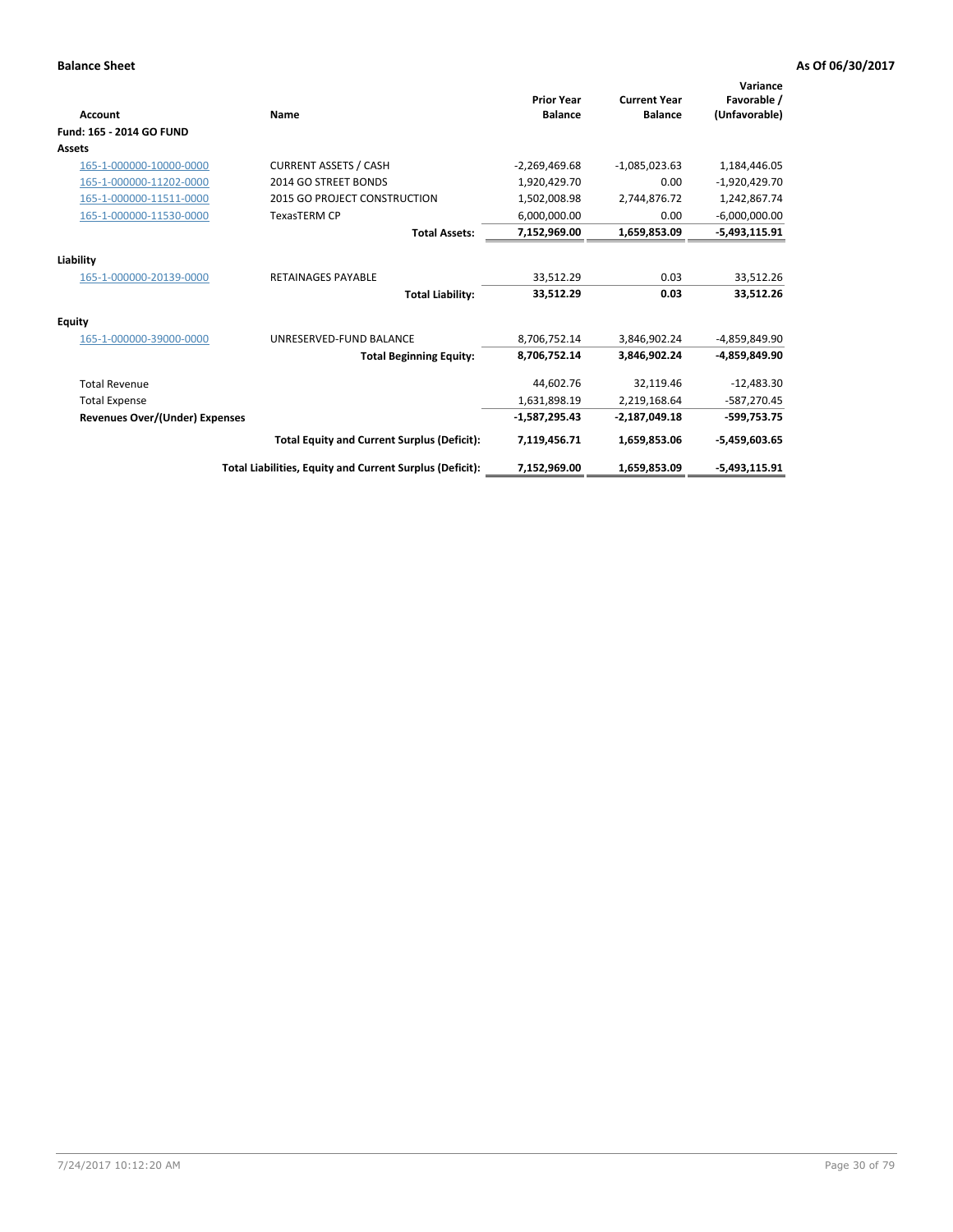| <b>Account</b>                                               | Name                                                     | <b>Prior Year</b><br><b>Balance</b> | <b>Current Year</b><br><b>Balance</b> | Variance<br>Favorable /<br>(Unfavorable) |
|--------------------------------------------------------------|----------------------------------------------------------|-------------------------------------|---------------------------------------|------------------------------------------|
| <b>Fund: 170 - LAW ENFORCEMENT GRANT - CAPITAL PURCHASES</b> |                                                          |                                     |                                       |                                          |
| <b>Assets</b>                                                |                                                          |                                     |                                       |                                          |
| 170-1-000000-10000-0000                                      | <b>CURRENT ASSETS / CASH</b>                             | 194.66                              | 194.66                                | 0.00                                     |
|                                                              | <b>Total Assets:</b>                                     | 194.66                              | 194.66                                | 0.00                                     |
| Liability                                                    |                                                          |                                     |                                       |                                          |
|                                                              | <b>Total Liability:</b>                                  | 0.00                                | 0.00                                  | 0.00                                     |
| <b>Equity</b>                                                |                                                          |                                     |                                       |                                          |
| 170-1-000000-39000-0000                                      | UNRESERVED-FUND BALANCE                                  | 194.66                              | 194.66                                | 0.00                                     |
|                                                              | <b>Total Beginning Equity:</b>                           | 194.66                              | 194.66                                | 0.00                                     |
| <b>Total Revenue</b>                                         |                                                          | 0.00                                | 30,000.00                             | 30,000.00                                |
| <b>Total Expense</b>                                         |                                                          | 0.00                                | 30,000.00                             | $-30,000.00$                             |
| Revenues Over/(Under) Expenses                               |                                                          | 0.00                                | 0.00                                  | 0.00                                     |
|                                                              | <b>Total Equity and Current Surplus (Deficit):</b>       | 194.66                              | 194.66                                | 0.00                                     |
|                                                              | Total Liabilities, Equity and Current Surplus (Deficit): | 194.66                              | 194.66                                | 0.00                                     |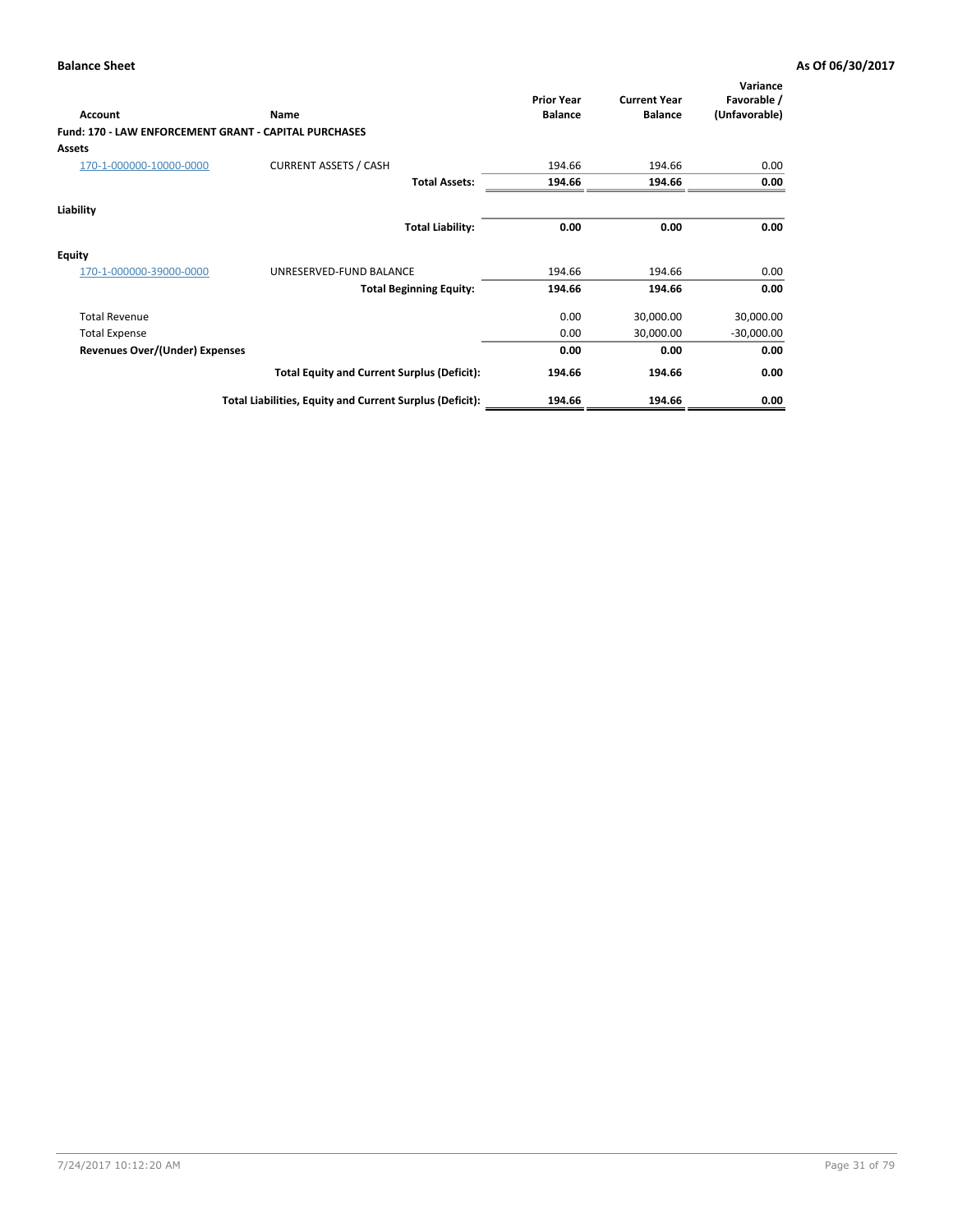| Account                                 | Name                                                     | <b>Prior Year</b><br><b>Balance</b> | <b>Current Year</b><br><b>Balance</b> | Variance<br>Favorable /<br>(Unfavorable) |
|-----------------------------------------|----------------------------------------------------------|-------------------------------------|---------------------------------------|------------------------------------------|
| Fund: 171 - MAIN STREET SPECIAL REVENUE |                                                          |                                     |                                       |                                          |
| <b>Assets</b>                           |                                                          |                                     |                                       |                                          |
| 171-1-000000-10000-0000                 | <b>CURRENT ASSETS / CASH</b>                             | 45,763.28                           | 48,433.28                             | 2,670.00                                 |
|                                         | <b>Total Assets:</b>                                     | 45,763.28                           | 48,433.28                             | 2,670.00                                 |
| Liability                               |                                                          |                                     |                                       |                                          |
|                                         | <b>Total Liability:</b>                                  | 0.00                                | 0.00                                  | 0.00                                     |
| <b>Equity</b>                           |                                                          |                                     |                                       |                                          |
| 171-1-000000-39000-0000                 | UNRESERVED-FUND BALANCE                                  | 29,641.28                           | 37,308.28                             | 7,667.00                                 |
|                                         | <b>Total Beginning Equity:</b>                           | 29,641.28                           | 37,308.28                             | 7,667.00                                 |
| <b>Total Revenue</b>                    |                                                          | 25,000.00                           | 25,000.00                             | 0.00                                     |
| <b>Total Expense</b>                    |                                                          | 8,878.00                            | 13,875.00                             | $-4,997.00$                              |
| <b>Revenues Over/(Under) Expenses</b>   |                                                          | 16,122.00                           | 11,125.00                             | -4,997.00                                |
|                                         | <b>Total Equity and Current Surplus (Deficit):</b>       | 45,763.28                           | 48,433.28                             | 2,670.00                                 |
|                                         | Total Liabilities, Equity and Current Surplus (Deficit): | 45,763.28                           | 48,433.28                             | 2,670.00                                 |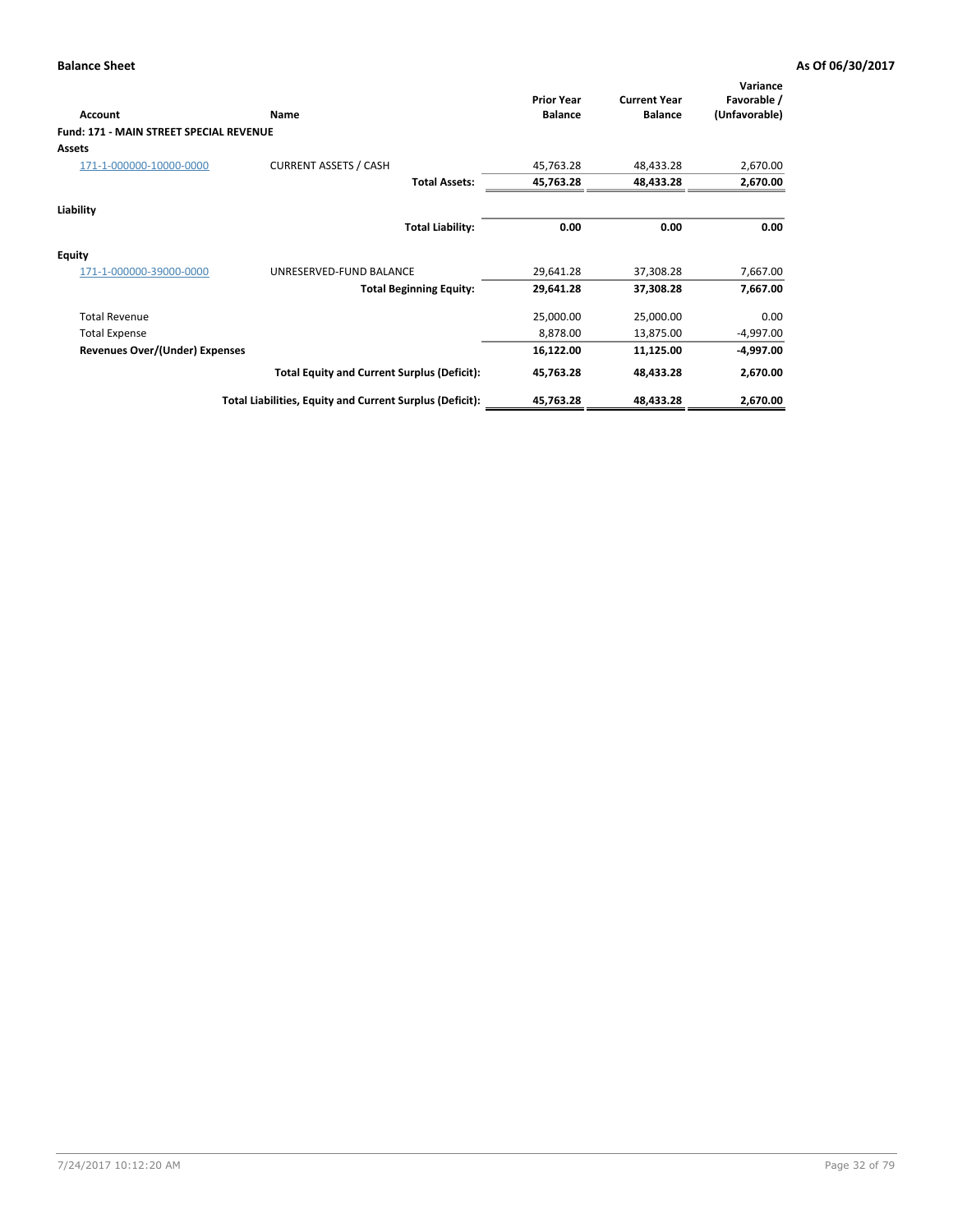| Account                        | Name                                                     | <b>Prior Year</b><br><b>Balance</b> | <b>Current Year</b><br><b>Balance</b> | Variance<br>Favorable /<br>(Unfavorable) |
|--------------------------------|----------------------------------------------------------|-------------------------------------|---------------------------------------|------------------------------------------|
| Fund: 172 - MINOR GRANTS FUND  |                                                          |                                     |                                       |                                          |
| <b>Assets</b>                  |                                                          |                                     |                                       |                                          |
| 172-1-000000-10000-0000        | <b>CURRENT ASSETS / CASH</b>                             | 5,380.18                            | 9,261.46                              | 3,881.28                                 |
|                                | <b>Total Assets:</b>                                     | 5,380.18                            | 9,261.46                              | 3,881.28                                 |
| Liability                      |                                                          |                                     |                                       |                                          |
|                                | <b>Total Liability:</b>                                  | 0.00                                | 0.00                                  | 0.00                                     |
| <b>Equity</b>                  |                                                          |                                     |                                       |                                          |
| 172-1-000000-39000-0000        | UNRESERVED-FUND BALANCE                                  | 2,129.85                            | 2,962.31                              | 832.46                                   |
|                                | <b>Total Beginning Equity:</b>                           | 2,129.85                            | 2,962.31                              | 832.46                                   |
| <b>Total Revenue</b>           |                                                          | 18,666.83                           | 51,219.92                             | 32,553.09                                |
| <b>Total Expense</b>           |                                                          | 15,416.50                           | 44,920.77                             | $-29,504.27$                             |
| Revenues Over/(Under) Expenses |                                                          | 3,250.33                            | 6,299.15                              | 3,048.82                                 |
|                                | <b>Total Equity and Current Surplus (Deficit):</b>       | 5,380.18                            | 9,261.46                              | 3,881.28                                 |
|                                | Total Liabilities, Equity and Current Surplus (Deficit): | 5,380.18                            | 9,261.46                              | 3,881.28                                 |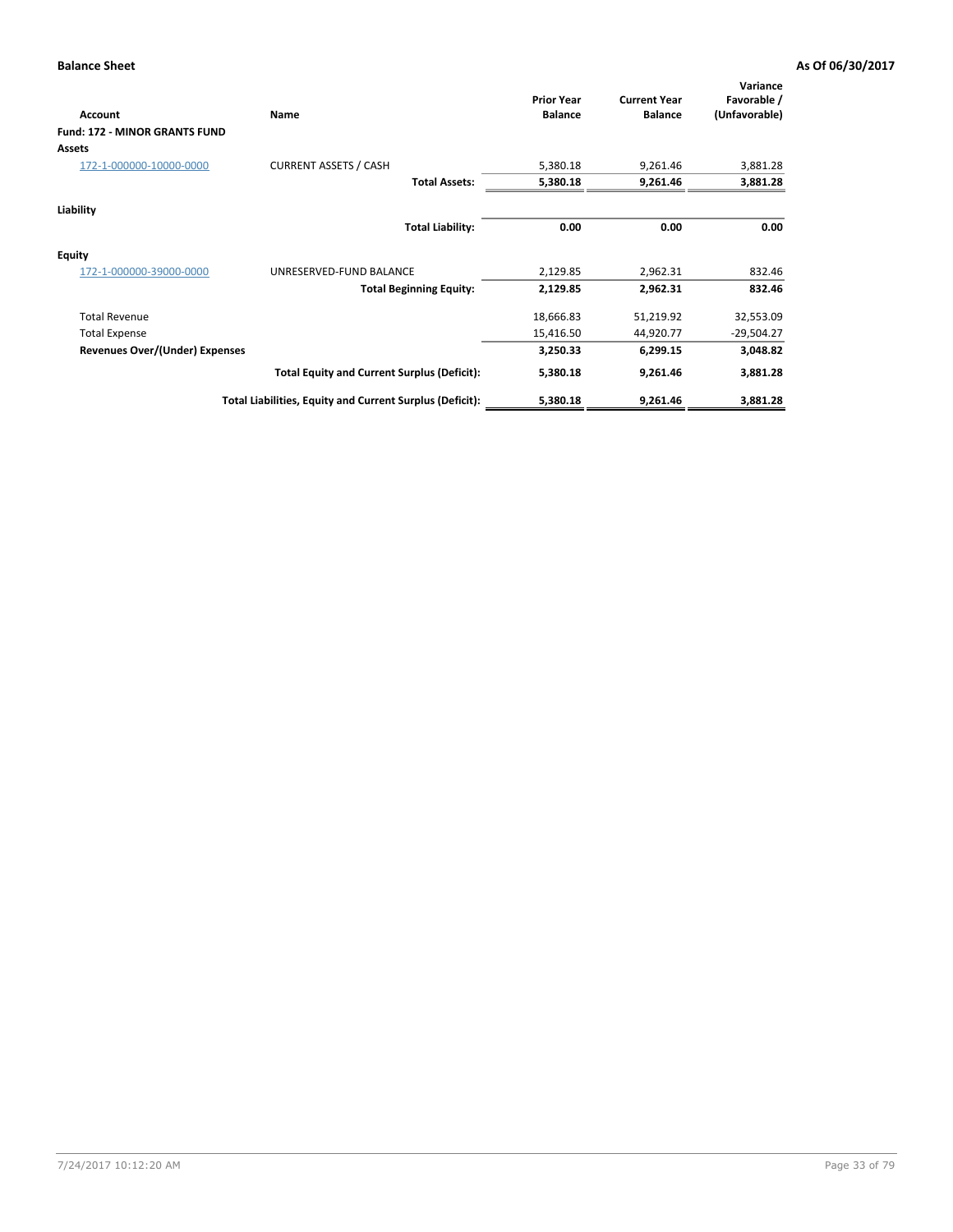| <b>Account</b>                         | Name                                                     | <b>Prior Year</b><br><b>Balance</b> | <b>Current Year</b><br><b>Balance</b> | Variance<br>Favorable /<br>(Unfavorable) |
|----------------------------------------|----------------------------------------------------------|-------------------------------------|---------------------------------------|------------------------------------------|
| <b>Fund: 173 - FL YOUNG FOUNDATION</b> |                                                          |                                     |                                       |                                          |
| <b>Assets</b>                          |                                                          |                                     |                                       |                                          |
|                                        | <b>Total Assets:</b>                                     | 0.00                                | 0.00                                  | 0.00                                     |
| Liability                              |                                                          |                                     |                                       |                                          |
|                                        | <b>Total Liability:</b>                                  | 0.00                                | 0.00                                  | 0.00                                     |
| Equity                                 |                                                          |                                     |                                       |                                          |
|                                        | <b>Total Beginning Equity:</b>                           | 0.00                                | 0.00                                  | 0.00                                     |
| <b>Total Revenue</b>                   |                                                          | 0.00                                | 0.00                                  | 0.00                                     |
| <b>Total Expense</b>                   |                                                          | 0.00                                | 0.00                                  | 0.00                                     |
| Revenues Over/(Under) Expenses         |                                                          | 0.00                                | 0.00                                  | 0.00                                     |
|                                        | <b>Total Equity and Current Surplus (Deficit):</b>       | 0.00                                | 0.00                                  | 0.00                                     |
|                                        | Total Liabilities, Equity and Current Surplus (Deficit): | 0.00                                | 0.00                                  | 0.00                                     |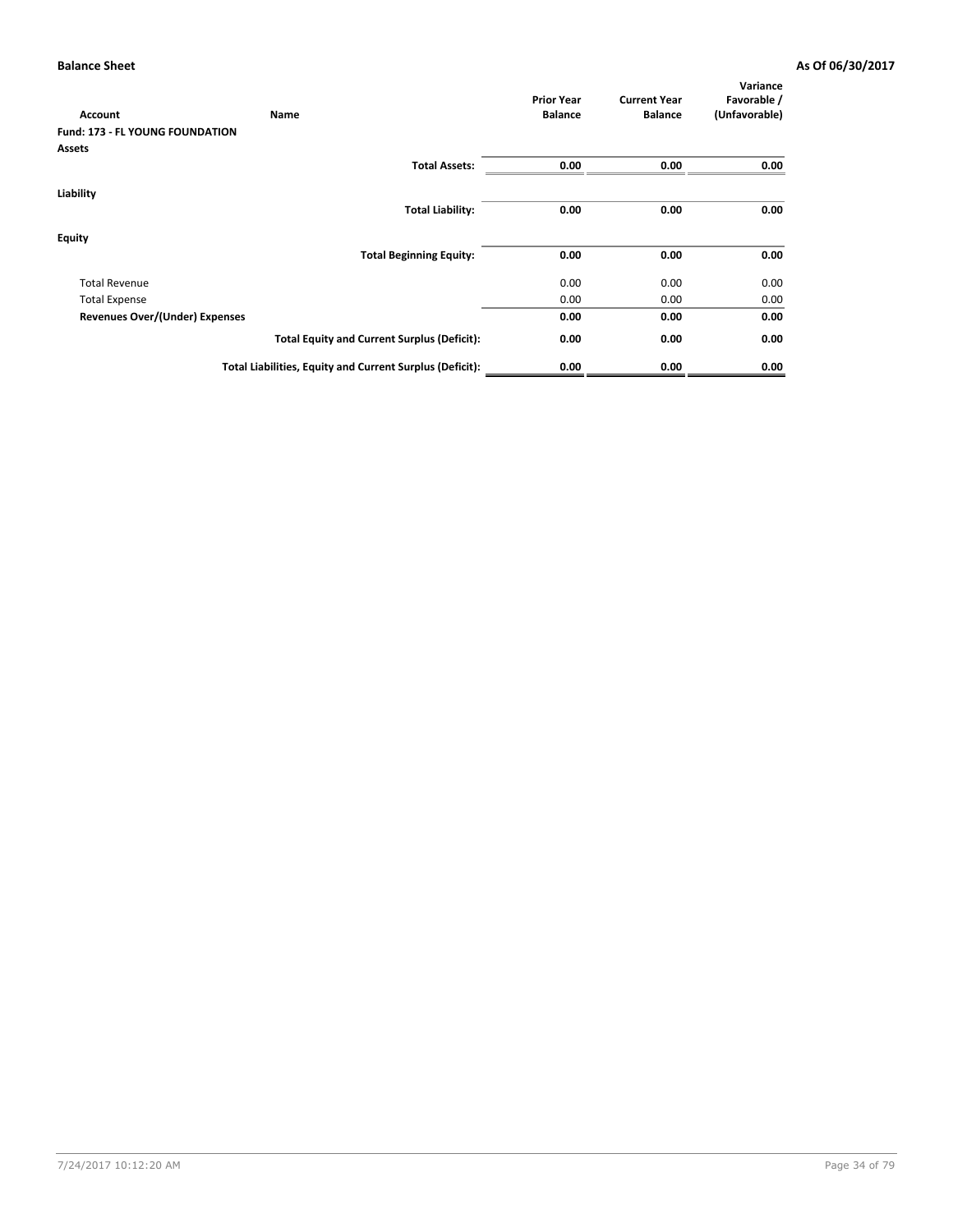| <b>Account</b>                 | Name                                                     | <b>Prior Year</b><br><b>Balance</b> | <b>Current Year</b><br><b>Balance</b> | Variance<br>Favorable /<br>(Unfavorable) |
|--------------------------------|----------------------------------------------------------|-------------------------------------|---------------------------------------|------------------------------------------|
| Fund: 174 - FEMA GRANT         |                                                          |                                     |                                       |                                          |
| <b>Assets</b>                  |                                                          |                                     |                                       |                                          |
| 174-1-000000-10000-0000        | <b>CURRENT ASSETS / CASH</b>                             | 1.08                                | 71.08                                 | 70.00                                    |
|                                | <b>Total Assets:</b>                                     | 1.08                                | 71.08                                 | 70.00                                    |
| Liability                      |                                                          |                                     |                                       |                                          |
|                                | <b>Total Liability:</b>                                  | 0.00                                | 0.00                                  | 0.00                                     |
| <b>Equity</b>                  |                                                          |                                     |                                       |                                          |
| 174-1-000000-39000-0000        | UNRESERVED-FUND BALANCE                                  | 1.08                                | 1.08                                  | 0.00                                     |
|                                | <b>Total Beginning Equity:</b>                           | 1.08                                | 1.08                                  | 0.00                                     |
| <b>Total Revenue</b>           |                                                          | 0.00                                | 182,810.00                            | 182,810.00                               |
| <b>Total Expense</b>           |                                                          | 0.00                                | 182,740.00                            | $-182,740.00$                            |
| Revenues Over/(Under) Expenses |                                                          | 0.00                                | 70.00                                 | 70.00                                    |
|                                | <b>Total Equity and Current Surplus (Deficit):</b>       | 1.08                                | 71.08                                 | 70.00                                    |
|                                | Total Liabilities, Equity and Current Surplus (Deficit): | 1.08                                | 71.08                                 | 70.00                                    |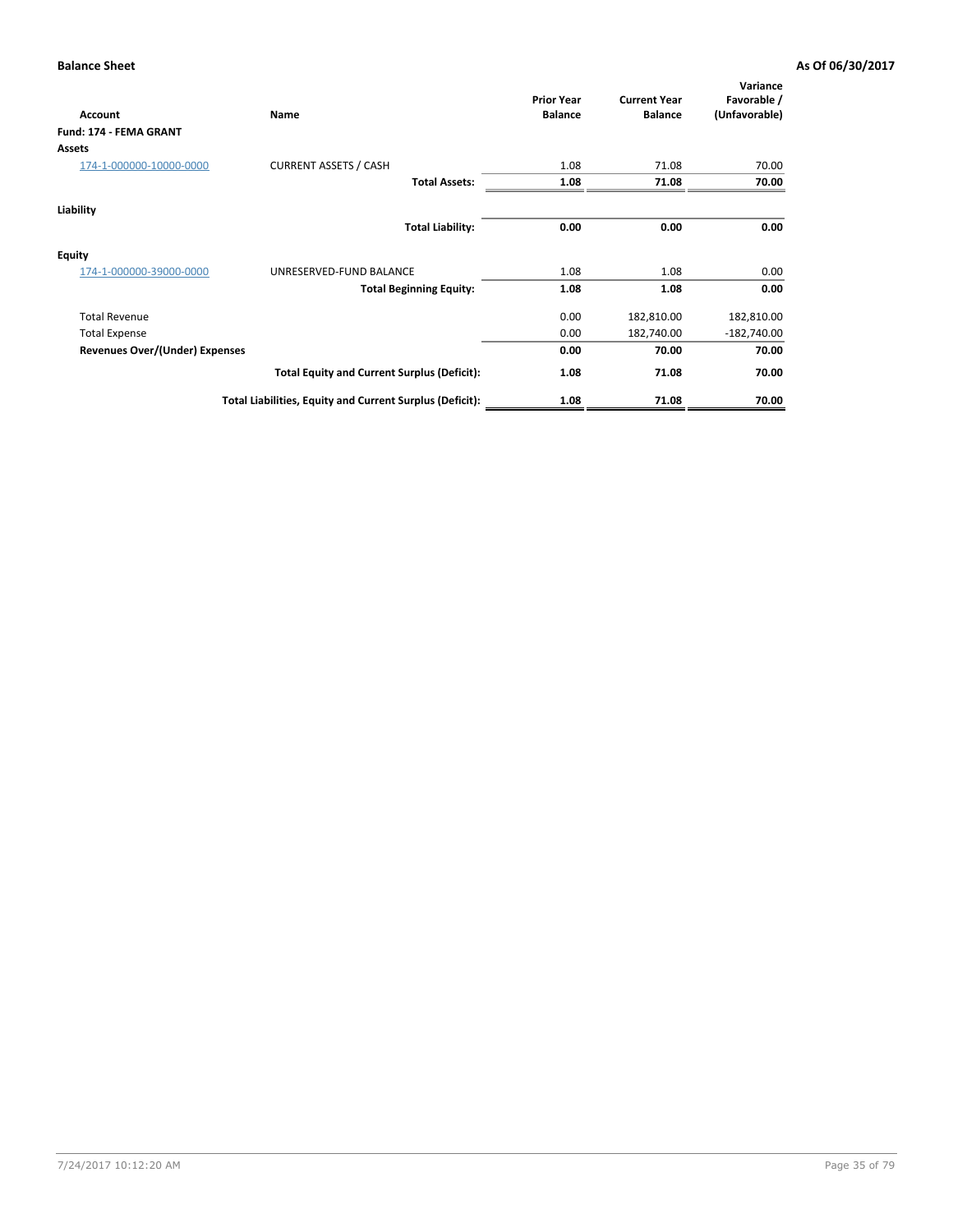| <b>Fund: 175 - JUSTICE ASSISTANCE GRANT - JAG</b><br>Assets<br><b>CURRENT ASSETS / CASH</b><br>175-1-000000-10000-0000<br>30.65<br>0.00<br>30.65<br><b>Total Assets:</b><br>30.65<br>30.65<br>0.00<br>Liability<br><b>Total Liability:</b><br>0.00<br>0.00<br>0.00<br>175-1-000000-39000-0000<br>UNRESERVED-FUND BALANCE<br>30.65<br>30.65<br>0.00<br>30.65<br>30.65<br>0.00<br><b>Total Beginning Equity:</b><br>4,225.00<br>1,940.00<br>6,165.00<br><b>Total Revenue</b><br>1,940.00<br><b>Total Expense</b><br>6,165.00<br>$-4,225.00$<br>Revenues Over/(Under) Expenses<br>0.00<br>0.00<br>0.00<br>0.00<br>30.65<br>30.65<br><b>Total Equity and Current Surplus (Deficit):</b><br>30.65<br>30.65<br>0.00<br>Total Liabilities, Equity and Current Surplus (Deficit): | Account       | Name | <b>Prior Year</b><br><b>Balance</b> | <b>Current Year</b><br><b>Balance</b> | Variance<br>Favorable /<br>(Unfavorable) |
|---------------------------------------------------------------------------------------------------------------------------------------------------------------------------------------------------------------------------------------------------------------------------------------------------------------------------------------------------------------------------------------------------------------------------------------------------------------------------------------------------------------------------------------------------------------------------------------------------------------------------------------------------------------------------------------------------------------------------------------------------------------------------|---------------|------|-------------------------------------|---------------------------------------|------------------------------------------|
|                                                                                                                                                                                                                                                                                                                                                                                                                                                                                                                                                                                                                                                                                                                                                                           |               |      |                                     |                                       |                                          |
|                                                                                                                                                                                                                                                                                                                                                                                                                                                                                                                                                                                                                                                                                                                                                                           |               |      |                                     |                                       |                                          |
|                                                                                                                                                                                                                                                                                                                                                                                                                                                                                                                                                                                                                                                                                                                                                                           |               |      |                                     |                                       |                                          |
|                                                                                                                                                                                                                                                                                                                                                                                                                                                                                                                                                                                                                                                                                                                                                                           |               |      |                                     |                                       |                                          |
|                                                                                                                                                                                                                                                                                                                                                                                                                                                                                                                                                                                                                                                                                                                                                                           |               |      |                                     |                                       |                                          |
|                                                                                                                                                                                                                                                                                                                                                                                                                                                                                                                                                                                                                                                                                                                                                                           |               |      |                                     |                                       |                                          |
|                                                                                                                                                                                                                                                                                                                                                                                                                                                                                                                                                                                                                                                                                                                                                                           | <b>Equity</b> |      |                                     |                                       |                                          |
|                                                                                                                                                                                                                                                                                                                                                                                                                                                                                                                                                                                                                                                                                                                                                                           |               |      |                                     |                                       |                                          |
|                                                                                                                                                                                                                                                                                                                                                                                                                                                                                                                                                                                                                                                                                                                                                                           |               |      |                                     |                                       |                                          |
|                                                                                                                                                                                                                                                                                                                                                                                                                                                                                                                                                                                                                                                                                                                                                                           |               |      |                                     |                                       |                                          |
|                                                                                                                                                                                                                                                                                                                                                                                                                                                                                                                                                                                                                                                                                                                                                                           |               |      |                                     |                                       |                                          |
|                                                                                                                                                                                                                                                                                                                                                                                                                                                                                                                                                                                                                                                                                                                                                                           |               |      |                                     |                                       |                                          |
|                                                                                                                                                                                                                                                                                                                                                                                                                                                                                                                                                                                                                                                                                                                                                                           |               |      |                                     |                                       |                                          |
|                                                                                                                                                                                                                                                                                                                                                                                                                                                                                                                                                                                                                                                                                                                                                                           |               |      |                                     |                                       |                                          |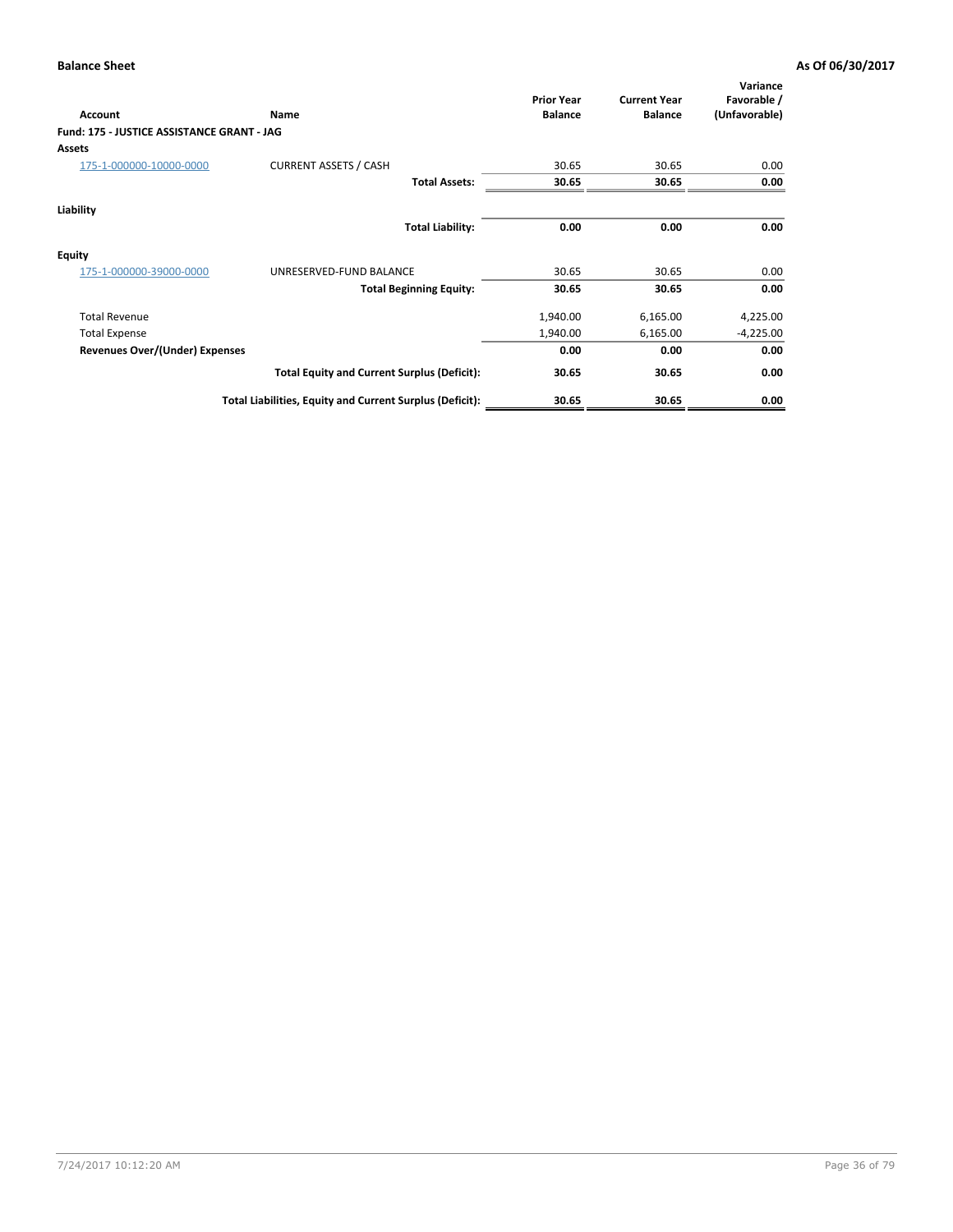| <b>Account</b>                     | Name                                                     | <b>Prior Year</b><br><b>Balance</b> | <b>Current Year</b><br><b>Balance</b> | Variance<br>Favorable /<br>(Unfavorable) |
|------------------------------------|----------------------------------------------------------|-------------------------------------|---------------------------------------|------------------------------------------|
| <b>Fund: 176 - HOME GRANT FUND</b> |                                                          |                                     |                                       |                                          |
| <b>Assets</b>                      |                                                          |                                     |                                       |                                          |
|                                    | <b>Total Assets:</b>                                     | 0.00                                | 0.00                                  | 0.00                                     |
| Liability                          |                                                          |                                     |                                       |                                          |
|                                    | <b>Total Liability:</b>                                  | 0.00                                | 0.00                                  | 0.00                                     |
| Equity                             |                                                          |                                     |                                       |                                          |
|                                    | <b>Total Beginning Equity:</b>                           | 0.00                                | 0.00                                  | 0.00                                     |
| <b>Total Revenue</b>               |                                                          | 0.00                                | 0.00                                  | 0.00                                     |
| <b>Total Expense</b>               |                                                          | 0.00                                | 0.00                                  | 0.00                                     |
| Revenues Over/(Under) Expenses     |                                                          | 0.00                                | 0.00                                  | 0.00                                     |
|                                    | <b>Total Equity and Current Surplus (Deficit):</b>       | 0.00                                | 0.00                                  | 0.00                                     |
|                                    | Total Liabilities, Equity and Current Surplus (Deficit): | 0.00                                | 0.00                                  | 0.00                                     |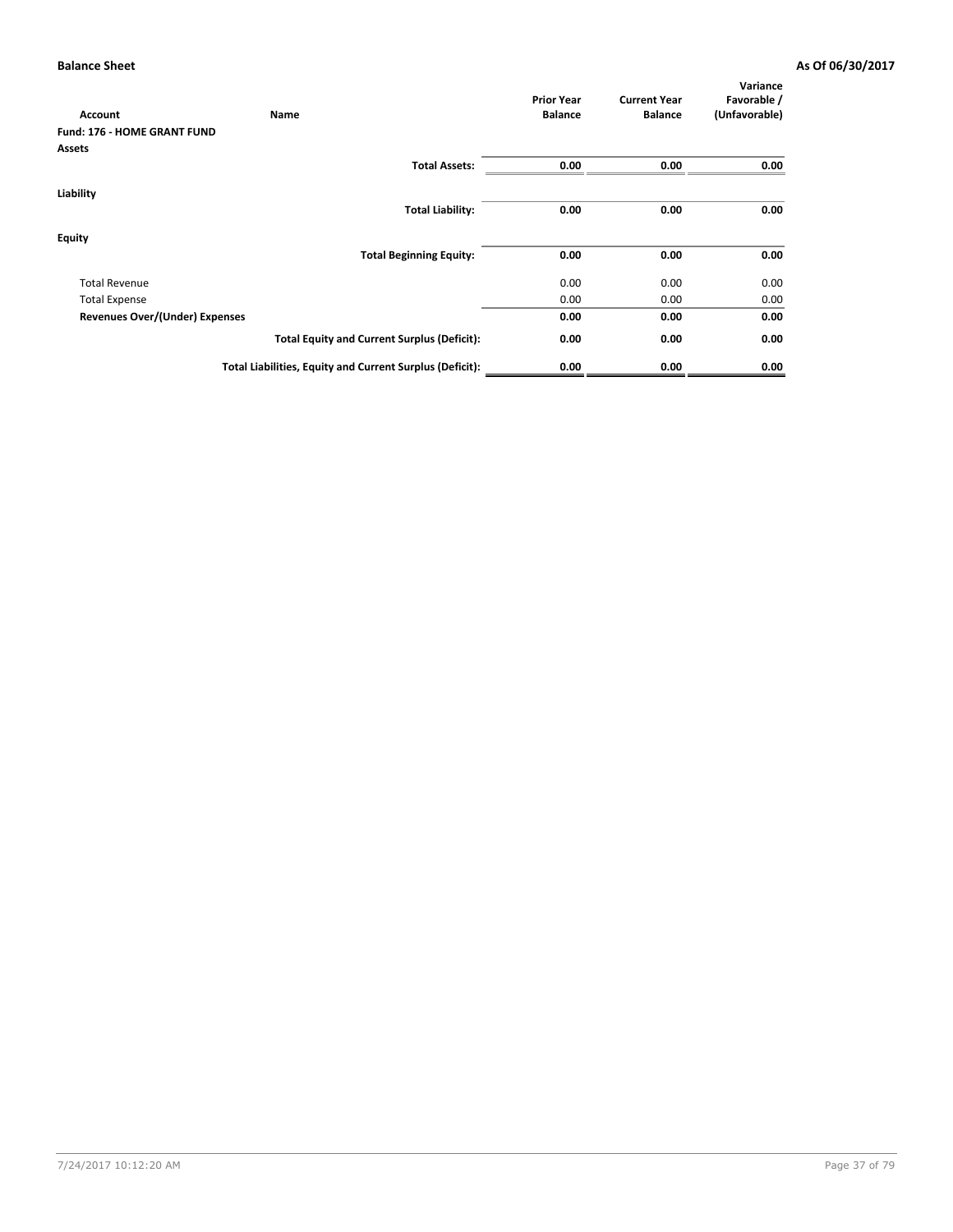| <b>Account</b>                                 | <b>Name</b>                                              | <b>Prior Year</b><br><b>Balance</b> | <b>Current Year</b><br><b>Balance</b> | Variance<br>Favorable /<br>(Unfavorable) |
|------------------------------------------------|----------------------------------------------------------|-------------------------------------|---------------------------------------|------------------------------------------|
| <b>Fund: 177 - SAFE ROUTES TO SCHOOL GRANT</b> |                                                          |                                     |                                       |                                          |
| <b>Assets</b>                                  |                                                          |                                     |                                       |                                          |
| 177-1-000000-10000-0000                        | <b>CURRENT ASSETS / CASH</b>                             | 0.02                                | 0.02                                  | 0.00                                     |
|                                                | <b>Total Assets:</b>                                     | 0.02                                | 0.02                                  | 0.00                                     |
| Liability                                      |                                                          |                                     |                                       |                                          |
|                                                | <b>Total Liability:</b>                                  | 0.00                                | 0.00                                  | 0.00                                     |
| <b>Equity</b>                                  |                                                          |                                     |                                       |                                          |
| 177-1-000000-39000-0000                        | UNRESERVED-FUND BALANCE                                  | 0.02                                | 0.02                                  | 0.00                                     |
|                                                | <b>Total Beginning Equity:</b>                           | 0.02                                | 0.02                                  | 0.00                                     |
| <b>Total Revenue</b>                           |                                                          | 0.00                                | 0.00                                  | 0.00                                     |
| <b>Total Expense</b>                           |                                                          | 0.00                                | 0.00                                  | 0.00                                     |
| <b>Revenues Over/(Under) Expenses</b>          |                                                          | 0.00                                | 0.00                                  | 0.00                                     |
|                                                | <b>Total Equity and Current Surplus (Deficit):</b>       | 0.02                                | 0.02                                  | 0.00                                     |
|                                                | Total Liabilities, Equity and Current Surplus (Deficit): | 0.02                                | 0.02                                  | 0.00                                     |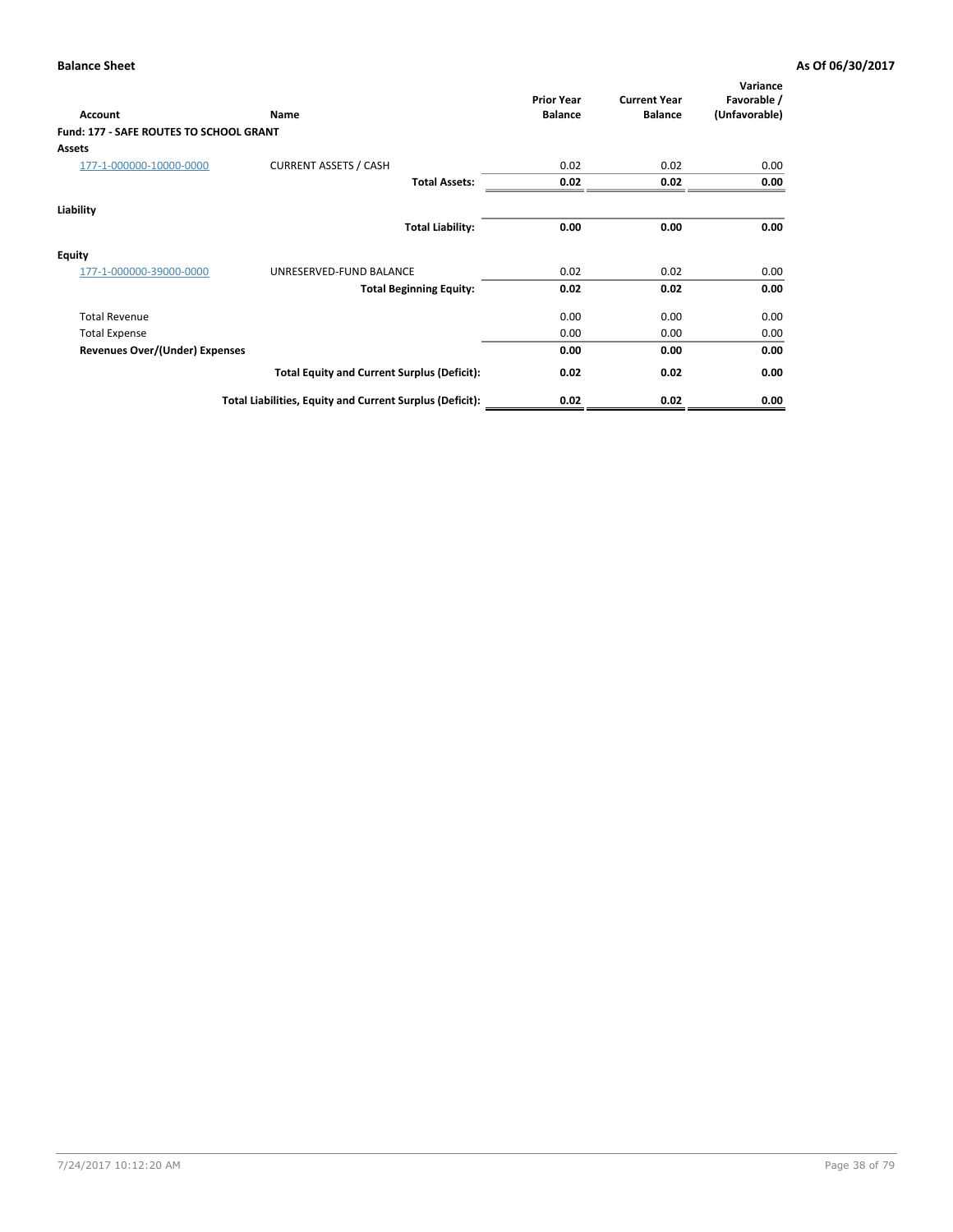|                                       |                                                          | <b>Prior Year</b> | <b>Current Year</b> | Variance<br>Favorable / |
|---------------------------------------|----------------------------------------------------------|-------------------|---------------------|-------------------------|
| <b>Account</b>                        | Name                                                     | <b>Balance</b>    | <b>Balance</b>      | (Unfavorable)           |
| Fund: 190 - FIXED ASSETS              |                                                          |                   |                     |                         |
| Assets                                |                                                          |                   |                     |                         |
| 190-1-000000-10000-0000               | <b>CURRENT ASSETS / CASH</b>                             | 0.00              | 4,395,783.73        | 4,395,783.73            |
| 190-1-000000-16001-0000               | FIXED ASSETS / LAND                                      | 1,432,334.75      | 4,301,719.07        | 2,869,384.32            |
| 190-1-000000-16002-0000               | FIXED ASSETS / IMPROVMENTS-NON BUILDI                    | 8,469,732.94      | 8,469,732.94        | 0.00                    |
| 190-1-000000-16003-0000               | ACCUM DEPR / IMPROVEMENTS- NON BUIL                      | $-3,471,050.55$   | $-3,726,578.80$     | $-255,528.25$           |
| 190-1-000000-16004-0000               | FIXED ASSETS / BUILDINGS                                 | 23,501,256.14     | 17,475,262.21       | $-6,025,993.93$         |
| 190-1-000000-16005-0000               | <b>ACCUM DEPR / BUILDINGS</b>                            | -7,547,999.04     | -6,272,081.85       | 1,275,917.19            |
| 190-1-000000-16109-0000               | FIXED ASSETS / INFRASTRUCTURE                            | 36,030,072.95     | 36,030,072.95       | 0.00                    |
| 190-1-000000-16110-0000               | ACCUM DEPR / INFRASTRUCTURE                              | $-16,216,860.87$  | $-16,666,333.14$    | -449,472.27             |
| 190-1-000000-16201-0000               | FIXED ASSETS / MACHINERY AND EQUIPMEN                    | 6,012,215.41      | 5,984,517.36        | $-27,698.05$            |
| 190-1-000000-16202-0000               | ACCUM DEPR / MACHINERY AND EQUIPMEI                      | $-3,959,622.39$   | $-4,234,198.01$     | $-274,575.62$           |
| 190-1-000000-16205-0000               | FIXED ASSETS / SEIZURE FUNDED VEHICLES                   | 109,736.85        | 109,736.85          | 0.00                    |
| 190-1-000000-16206-0000               | ACCUM DEPR / SEIZURE FUNDED VEHICLES                     | $-67,386.30$      | $-76,797.54$        | $-9,411.24$             |
| 190-1-000000-16301-0000               | FIXED ASSETS / C W I P                                   | 2,161,466.35      | 5,434,233.92        | 3,272,767.57            |
|                                       | <b>Total Assets:</b>                                     | 46.453.896.24     | 51,225,069.69       | 4,771,173.45            |
|                                       |                                                          |                   |                     |                         |
| Liability                             |                                                          |                   |                     |                         |
| 190-1-000000-27001-0000               | CONTRIBUTED CAPITAL / DEVELOPERS                         | 7,196,125.29      | 7,196,125.29        | 0.00                    |
| 190-1-000000-27101-0000               | INVESTMENT IN GFA / GENERAL FUND                         | 2,194,657.07      | 2,194,657.07        | 0.00                    |
| 190-1-000000-27102-0000               | SPECIAL REVENUE FUNDS                                    | 4,861,998.29      | 4,861,998.29        | 0.00                    |
| 190-1-000000-27103-0000               | <b>GENERAL CIP FUND</b>                                  | 48,860,879.81     | 55,066,479.06       | $-6,205,599.25$         |
| 190-1-000000-27104-0000               | PROPRIETARY FUNDS                                        | 13,885,324.34     | 13,885,324.34       | 0.00                    |
| 190-1-000000-27107-0000               | INVESTMENT IN GFA / SEIZURE FUNDS                        | 127,680.68        | 127,680.68          | 0.00                    |
| 190-1-000000-27110-0000               | INVESTMENT IN GFA / 4A EDC                               | 524,560.49        | 524,560.49          | 0.00                    |
| 190-1-000000-27201-0000               | CAFR USE / MUNICIPAL BUILDINGS                           | 1,862,037.81      | 1,862,037.81        | 0.00                    |
| 190-1-000000-27202-0000               | CAFR USE / OTHER GENERAL GOVERNMEN                       | 363,987.04        | 363,987.04          | 0.00                    |
| 190-1-000000-27203-0000               | CAFR USE / POLICE PROTECTION                             | 1,742,383.46      | 1,742,383.46        | 0.00                    |
| 190-1-000000-27204-0000               | CAFR USE / FIRE PROTECTION                               | 2,609,936.84      | 2,609,936.84        | 0.00                    |
| 190-1-000000-27205-0000               | CAFR USE / PUBLIC WORKS                                  | 2,509,263.59      | 2,509,263.59        | 0.00                    |
| 190-1-000000-27206-0000               | CAFR USE / LIBRARIES                                     | 2,147,054.00      | 2,147,054.00        | 0.00                    |
| 190-1-000000-27207-0000               | CAFR USE / RECREATION                                    | 4,153,623.63      | 4,153,623.63        | 0.00                    |
| 190-1-000000-27208-0000               | CAFR USE / CEMETERY                                      | 246,894.00        | 246,894.00          | 0.00                    |
| 190-1-000000-27209-0000               | CAFR USE / EXCHANGE BUILDING                             | 6,053,703.29      | 6,053,703.29        | 0.00                    |
| 190-1-000000-27210-0000               | CAFR USE / INVESTMENT IN GFA                             | $-21,688,883.66$  | $-21,688,883.66$    | 0.00                    |
| 190-1-000000-27301-0000               | DONATIONS/GRANTS                                         | 2,092,706.06      | 2,092,706.06        | 0.00                    |
|                                       | <b>Total Liability:</b>                                  | 79,743,932.03     | 85,949,531.28       | $-6,205,599.25$         |
|                                       |                                                          |                   |                     |                         |
| Equity                                |                                                          |                   |                     |                         |
| <u>190-1-000000-39000-0000</u>        | UNRESERVED-FUND BALANCE                                  | -33,290,035.79    | -34,858,988.31      | -1,568,952.52           |
|                                       | <b>Total Beginning Equity:</b>                           | -33,290,035.79    | -34,858,988.31      | -1,568,952.52           |
| <b>Total Expense</b>                  |                                                          | 0.00              | -134,526.72         | 134,526.72              |
| <b>Revenues Over/(Under) Expenses</b> |                                                          | 0.00              | 134,526.72          | 134,526.72              |
|                                       | <b>Total Equity and Current Surplus (Deficit):</b>       | -33,290,035.79    | -34,724,461.59      | -1,434,425.80           |
|                                       | Total Liabilities, Equity and Current Surplus (Deficit): | 46,453,896.24     | 51,225,069.69       | 4,771,173.45            |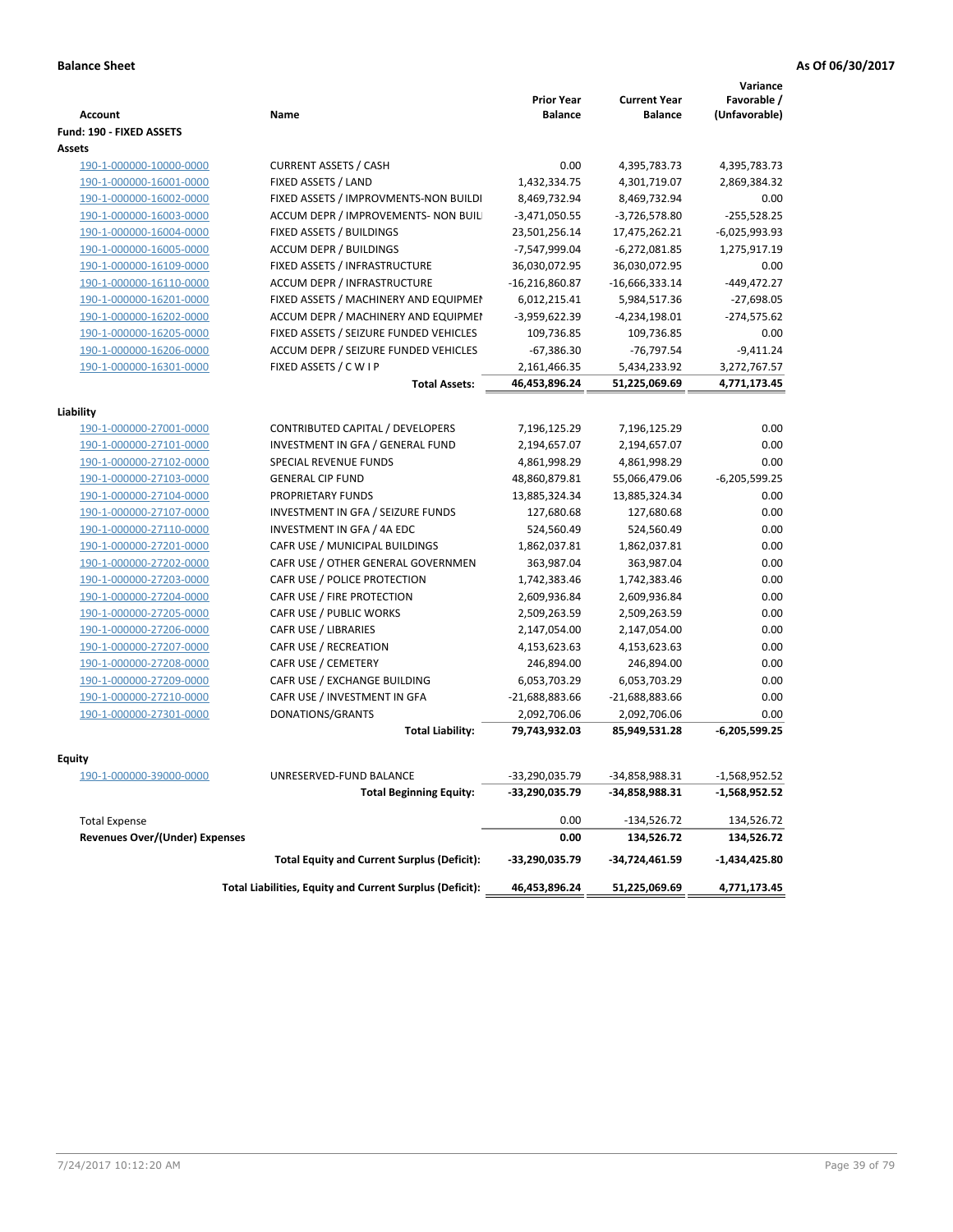| Account                               | Name                                                     | <b>Prior Year</b><br><b>Balance</b> | <b>Current Year</b><br><b>Balance</b> | Variance<br>Favorable /<br>(Unfavorable) |
|---------------------------------------|----------------------------------------------------------|-------------------------------------|---------------------------------------|------------------------------------------|
| <b>Fund: 191 - DEBT</b>               |                                                          |                                     |                                       |                                          |
| <b>Assets</b>                         |                                                          |                                     |                                       |                                          |
| 191-1-000000-12201-0000               | DEFERRED CHARGES / BOND DISCOUNT                         | $-1,172,824.22$                     | $-1,044,044.26$                       | 128,779.96                               |
| 191-1-000000-17101-0000               | LONG-TERM DEBT / AMT TO BE PROVIDE                       | 7,551,515.46                        | 4,610,016.37                          | $-2,941,499.09$                          |
|                                       | <b>Total Assets:</b>                                     | 6,378,691.24                        | 3,565,972.11                          | $-2,812,719.13$                          |
| Liability                             |                                                          |                                     |                                       |                                          |
| 191-1-000000-22002-0000               | VACATION/SICK PAYABLE                                    | 1,656,587.16                        | 1,631,580.90                          | 25,006.26                                |
| 191-1-000000-26001-0000               | <b>COMPENSATED ABSENCES PAY</b>                          | 1,600,423.44                        | 1,574,930.61                          | 25,492.83                                |
| 191-1-000000-26003-0000               | EXCESS SALES TAX DUE TO STATE OF TEXAS                   | 3,311,269.60                        | 3,223,783.60                          | 87,486.00                                |
| 191-1-000000-26101-0000               | <b>GENERAL OBLIG BONDS PAY</b>                           | 40,710,000.00                       | 37,819,000.00                         | 2,891,000.00                             |
| 191-1-000000-26103-0000               | DEFERRED LOSS/DEFEASEMENT                                | -976,585.99                         | $-843,796.95$                         | $-132,789.04$                            |
| 191-1-000000-26104-0000               | <b>ACCRETED INTEREST</b>                                 | 190,256.14                          | 165,929.14                            | 24,327.00                                |
| 191-1-000000-26105-0000               | INV NET OF RELATED DEBT                                  | -34,384,329.59                      | -34,384,329.59                        | 0.00                                     |
| 191-1-000000-26106-0000               | <b>RESTRICTED DEBT SERVICE</b>                           | 621,308.00                          | 621,308.00                            | 0.00                                     |
|                                       | <b>Total Liability:</b>                                  | 12,728,928.76                       | 9,808,405.71                          | 2,920,523.05                             |
| <b>Equity</b>                         |                                                          |                                     |                                       |                                          |
| 191-1-000000-39000-0000               | UNRESERVED-FUND BALANCE                                  | $-6,350,237.52$                     | $-6,242,433.60$                       | 107,803.92                               |
|                                       | <b>Total Beginning Equity:</b>                           | $-6,350,237.52$                     | $-6,242,433.60$                       | 107,803.92                               |
| <b>Total Expense</b>                  |                                                          | 0.00                                | 0.00                                  | 0.00                                     |
| <b>Revenues Over/(Under) Expenses</b> |                                                          | 0.00                                | 0.00                                  | 0.00                                     |
|                                       | <b>Total Equity and Current Surplus (Deficit):</b>       | $-6,350,237.52$                     | $-6,242,433.60$                       | 107,803.92                               |
|                                       | Total Liabilities, Equity and Current Surplus (Deficit): | 6,378,691.24                        | 3,565,972.11                          | $-2,812,719.13$                          |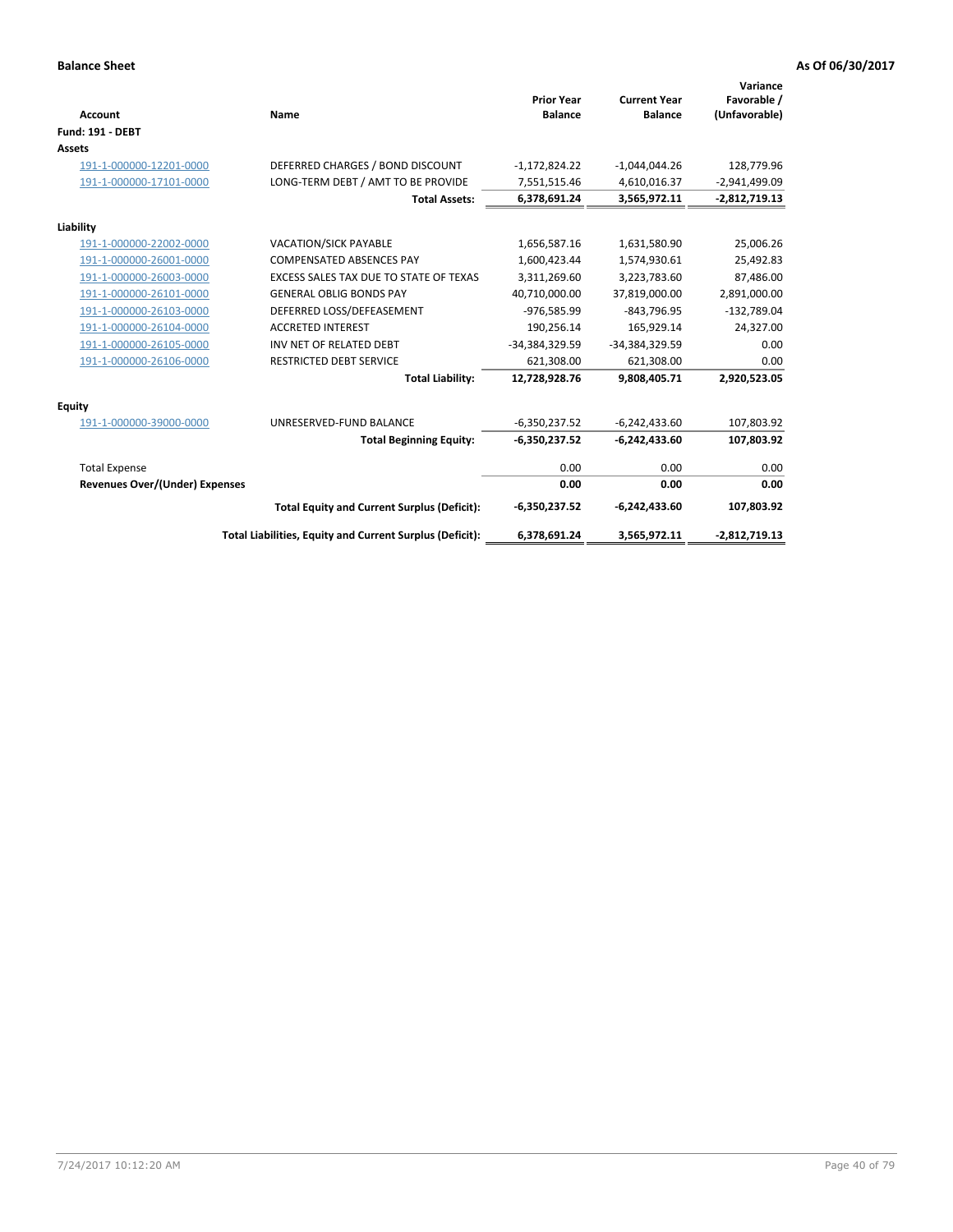| <b>Account</b>               | Name                                                     | <b>Prior Year</b><br><b>Balance</b> | <b>Current Year</b><br><b>Balance</b> | Variance<br>Favorable /<br>(Unfavorable) |
|------------------------------|----------------------------------------------------------|-------------------------------------|---------------------------------------|------------------------------------------|
| Fund: 192 - PAYROLL CLEARING |                                                          |                                     |                                       |                                          |
| Assets                       |                                                          |                                     |                                       |                                          |
| 192-1-000000-10000-0000      | <b>CURRENT ASSETS / CASH</b>                             | 333,578.11                          | 363,286.24                            | 29,708.13                                |
| 192-1-000000-13201-0000      | MISC ACCTS RECEIVABLE                                    | 1,482.18                            | 1,482.18                              | 0.00                                     |
|                              | <b>Total Assets:</b>                                     | 335,060.29                          | 364,768.42                            | 29,708.13                                |
| Liability                    |                                                          |                                     |                                       |                                          |
| 192-1-000000-22001-0000      | <b>SALARIES PAYABLE</b>                                  | $-635.36$                           | 0.00                                  | $-635.36$                                |
| 192-1-000000-22102-0000      | <b>TAXES - FICA</b>                                      | $-0.01$                             | 0.00                                  | $-0.01$                                  |
| 192-1-000000-22201-0000      | <b>INS - AFLAC</b>                                       | 473.27                              | 9,918.58                              | $-9,445.31$                              |
| 192-1-000000-22205-0000      | INS - CITY EMPL-FLEXCARD                                 | 5.044.91                            | 6,438.33                              | $-1,393.42$                              |
| 192-1-000000-22212-0000      | <b>INS - VISION PLAN</b>                                 | $-4,472.12$                         | $-2,136.09$                           | $-2,336.03$                              |
| 192-1-000000-22217-0000      | INS - MUTUAL OF OMAHA                                    | $-13,591.44$                        | $-10,028.18$                          | $-3,563.26$                              |
| 192-1-000000-22218-0000      | INS - TX LIFE                                            | 0.85                                | $-1,499.75$                           | 1,500.60                                 |
| 192-1-000000-22219-0000      | <b>INS - NEW YORK LIFE</b>                               | 0.00                                | 35.00                                 | $-35.00$                                 |
| 192-1-000000-22220-0000      | INS - AFLAC CRITICAL INSURANCE                           | 130.50                              | 1,010.70                              | $-880.20$                                |
| 192-1-000000-22223-0000      | <b>INS - DENTAL PLAN</b>                                 | $-48,032.29$                        | $-4,531.11$                           | $-43,501.18$                             |
| 192-1-000000-22301-0000      | <b>RETIREMENT - TMRS</b>                                 | 342,143.05                          | 367,298.76                            | $-25,155.71$                             |
| 192-1-000000-22302-0000      | <b>RETIREMENT - F R &amp; R</b>                          | 44,367.07                           | $-2,145.70$                           | 46,512.77                                |
| 192-1-000000-22303-0000      | RETIREMENT - NATIONWIDE / PEBSCO                         | 9.726.46                            | 0.00                                  | 9,726.46                                 |
| 192-1-000000-22603-0000      | PR DEDUCT - PRE PAID LEGAL FEE                           | $-94.60$                            | 103.65                                | $-198.25$                                |
| 192-1-000000-22610-0000      | PR DEDUCT - MISC REIMB                                   | 0.00                                | 304.23                                | $-304.23$                                |
|                              | <b>Total Liability:</b>                                  | 335,060.29                          | 364,768.42                            | $-29,708.13$                             |
| Equity                       |                                                          |                                     |                                       |                                          |
|                              | <b>Total Beginning Equity:</b>                           | 0.00                                | 0.00                                  | 0.00                                     |
|                              | <b>Total Equity and Current Surplus (Deficit):</b>       | 0.00                                | 0.00                                  | 0.00                                     |
|                              | Total Liabilities, Equity and Current Surplus (Deficit): | 335,060.29                          | 364,768.42                            | 29.708.13                                |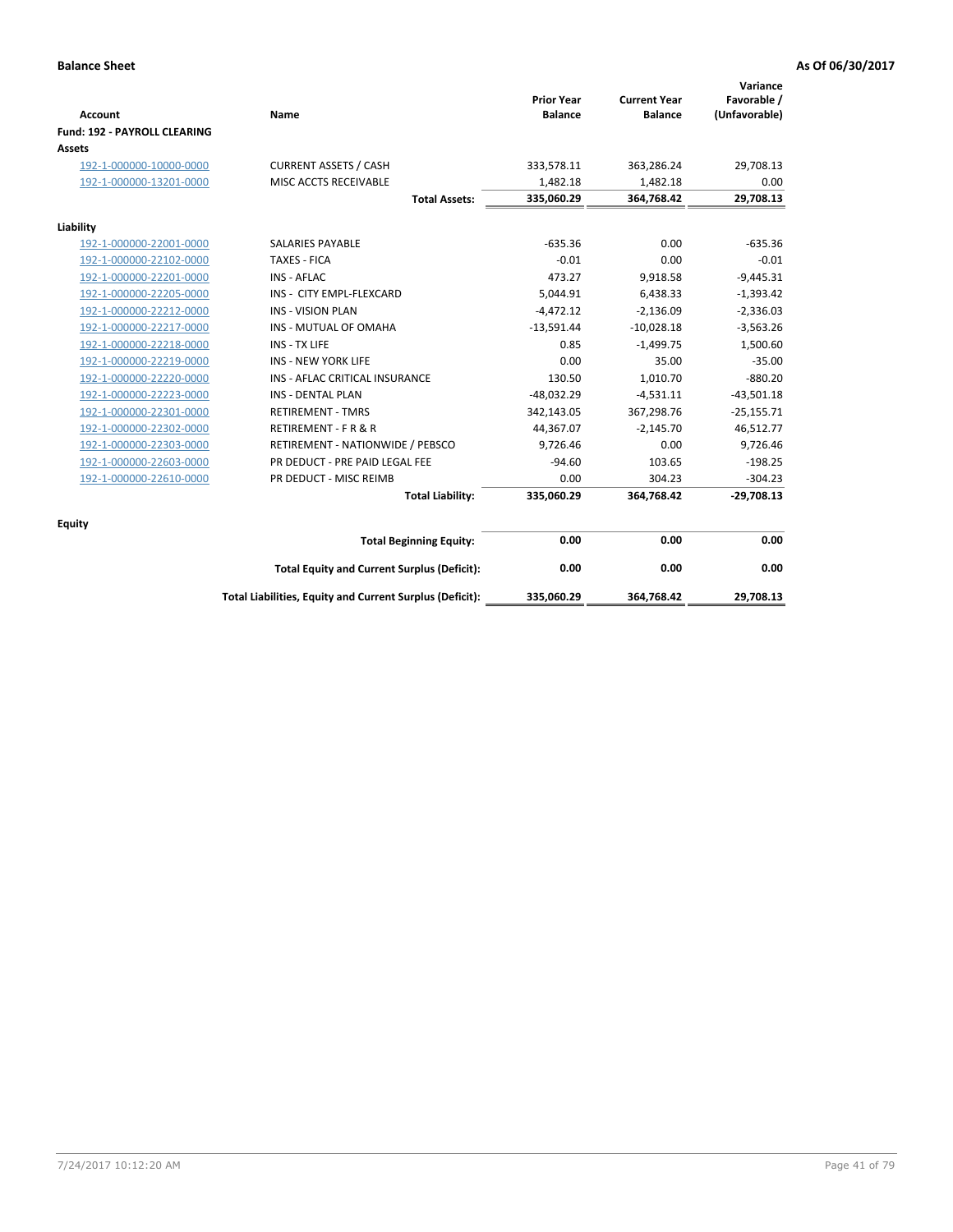**Variance**

|                                                    |                                                                | <b>Prior Year</b>           | <b>Current Year</b>         | Favorable /               |
|----------------------------------------------------|----------------------------------------------------------------|-----------------------------|-----------------------------|---------------------------|
| <b>Account</b>                                     | Name                                                           | <b>Balance</b>              | <b>Balance</b>              | (Unfavorable)             |
| Fund: 200 - WATER / WASTEWATER FUND                |                                                                |                             |                             |                           |
| Assets                                             |                                                                |                             |                             |                           |
| 200-2-000000-10000-0000                            | <b>CURRENT ASSETS / CASH</b>                                   | 5,539,018.56                | 4,206,376.37                | $-1,332,642.19$           |
| 200-2-000000-12201-0000                            | DEFERRED CHARGES / BOND DISCOUNT                               | $-45,740.73$                | $-40,463.35$                | 5,277.38                  |
| 200-2-000000-13000-0000                            | <b>CUSTOMER ACCTS RECEIVABLE</b>                               | 280,641.05                  | 457,701.73                  | 177,060.68                |
| 200-2-000000-13001-0000<br>200-2-000000-13002-0000 | NON CURRENT CUSTOMER ACCTS RECEIVAE<br>ALLOW FOR UNCOLLECT REC | 155,278.08<br>$-146,301.30$ | 173,568.88<br>$-180,628.30$ | 18,290.80<br>$-34,327.00$ |
| 200-2-000000-13003-0000                            | UNBILLED YEAR-END ACCRUAL                                      |                             | 993,472.42                  | $-295,926.49$             |
| 200-2-000000-13004-0000                            | <b>WASTE HAULER RECEIVABLE</b>                                 | 1,289,398.91<br>48,172.10   | 54,284.10                   | 6,112.00                  |
| 200-2-000000-14120-0000                            | DUE FROM UTILITY CIP                                           | 38,336,026.85               | 38,336,026.85               | 0.00                      |
| 200-2-000000-15401-0000                            | <b>INVENTORIES / WATER STOCK</b>                               | 217,354.08                  | 255,981.59                  | 38,627.51                 |
| 200-2-000000-15501-0000                            | <b>INVENTORIES / WASTEWATER STOCK</b>                          | 31,920.62                   | 37,338.12                   | 5,417.50                  |
| 200-2-000000-16001-0000                            | FIXED ASSETS / LAND                                            | 685,983.11                  | 685,983.11                  | 0.00                      |
| 200-2-000000-16002-0000                            | FIXED ASSETS / IMPROVMENTS-NON BUILDI                          | 5,396,182.49                | 5,396,182.49                | 0.00                      |
| 200-2-000000-16003-0000                            | ACCUM DEPR / IMPROVEMENTS-NON BUILI                            | $-1,609,654.50$             | $-1,804,747.08$             | $-195,092.58$             |
| 200-2-000000-16004-0000                            | FIXED ASSETS / BUILDINGS                                       | 23,420,667.00               | 23,420,073.36               | $-593.64$                 |
| 200-2-000000-16005-0000                            | <b>ACCUM DEPR / BUILDINGS</b>                                  | $-1,379,925.46$             | $-1,845,303.04$             | $-465,377.58$             |
| 200-2-000000-16006-0000                            | FIXED ASSETS / FILTRATION PLANT                                | 10,529,295.00               | 10,529,295.00               | 0.00                      |
| 200-2-000000-16007-0000                            | ACCUM DEPR / FILTRATION PLANT                                  | $-6,628,314.94$             | $-6,841,360.24$             | $-213,045.30$             |
| 200-2-000000-16008-0000                            | FIXED ASSETS / WATER RECLAMATION PLAN                          | 6,424,693.00                | 7,272,907.47                | 848,214.47                |
| 200-2-000000-16009-0000                            | ACCUM DEPR / WATER RECLAMATION PLAN                            | -5,797,976.53               | -5,958,539.29               | $-160,562.76$             |
| 200-2-000000-16101-0000                            | FIXED ASSETS / WATER MAINS                                     | 19,560,838.81               | 19,560,838.81               | 0.00                      |
| 200-2-000000-16102-0000                            | <b>ACCUM DEPR / WATER MAINS</b>                                | -8,898,988.27               | -9,312,839.49               | $-413,851.22$             |
| 200-2-000000-16103-0000                            | FIXED ASSETS / SANITARY SEWERS                                 | 25,544,578.76               | 25,544,578.76               | 0.00                      |
| 200-2-000000-16104-0000                            | <b>ACCUM DEPR / SANITARY SEWERS</b>                            | $-9,628,469.08$             | $-10,208,802.70$            | -580,333.62               |
| 200-2-000000-16105-0000                            | FIXED ASSETS / RESERVOIRS & TANKS                              | 1,023,525.00                | 1,023,525.00                | 0.00                      |
| 200-2-000000-16106-0000                            | ACCUM DEPR / RESERVOIRS & TANKS                                | -796,294.04                 | $-805,299.50$               | $-9,005.46$               |
| 200-2-000000-16107-0000                            | FIXED ASSETS / PUMP STATIONS                                   | 366,796.61                  | 366,796.61                  | 0.00                      |
| 200-2-000000-16108-0000                            | <b>ACCUM DEPR / PUMP STATIONS</b>                              | $-265,667.46$               | -279,980.46                 | $-14,313.00$              |
| 200-2-000000-16201-0000                            | FIXED ASSETS / MACHINERY AND EQUIPMEN                          | 2,680,080.80                | 2,988,889.05                | 308,808.25                |
| 200-2-000000-16202-0000                            | ACCUM DEPR / MACHINERY AND EQUIPMEI                            | $-1,267,769.25$             | $-1,389,601.03$             | $-121,831.78$             |
| 200-2-000000-17501-0000                            | <b>EMPLOYEE CONTRIBUTIONS</b>                                  | 146,294.00                  | 143,748.00                  | $-2,546.00$               |
| 200-2-000000-17504-0000                            | <b>INVESTMENT RETURN</b>                                       | 106,189.00                  | 670,725.00                  | 564,536.00                |
| 200-2-000000-17508-0000                            | <b>EXPERIENCE DIFFERENCE</b>                                   | 1,275.00                    | 13,590.00                   | 12,315.00                 |
| 200-2-000000-17520-0000                            | <b>ASSUMPTION CHANGES</b>                                      | 0.00                        | 178,221.00                  | 178,221.00                |
|                                                    | <b>Total Assets:</b>                                           | 105,319,107.27              | 103,642,539.24              | $-1,676,568.03$           |
|                                                    |                                                                |                             |                             |                           |
| Liability                                          |                                                                |                             |                             |                           |
| 200-2-000000-20101-0000                            | <b>ACCOUNTS PAYABLE</b>                                        | 0.00                        | 100.00                      | $-100.00$                 |
| 200-2-000000-20103-0000                            | ACCRUED ACCOUNTS PAYABLE                                       | 0.00                        | 10,000.00                   | $-10,000.00$              |
| 200-2-000000-20109-0000                            | <b>GENERAL OBLIG BONDS PAY</b>                                 | 1,334,000.00                | 1,361,000.00                | $-27,000.00$              |
| 200-2-000000-20110-0000                            | REVENUE BONDS PAYABLE                                          | 910,000.00                  | 925,000.00                  | $-15,000.00$              |
| 200-2-000000-20112-0000                            | <b>ACCRUED INTEREST PAYABLE</b>                                | 77,667.06                   | 77,667.06                   | 0.00                      |
| 200-2-000000-20141-0000                            | <b>TELEPHONE CLEARING</b>                                      | 0.01                        | 0.01                        | 0.00                      |
| 200-2-000000-22001-0000                            | SALARIES PAYABLE                                               | 66,832.69                   | 72,876.25                   | -6,043.56                 |
| 200-2-000000-22002-0000                            | <b>VACATION/SICK PAYABLE</b>                                   | 184,901.55                  | 184,856.65                  | 44.90                     |
| 200-2-000000-24002-0000                            | <b>CUSTOMER DEPOSITS</b>                                       | 615,553.61                  | 711,793.44                  | -96,239.83                |
| 200-2-000000-24003-0000                            | <b>CUSTOMER OVERPMT SUSPENSE</b>                               | 120,090.99                  | 109,276.90                  | 10,814.09                 |
| 200-2-000000-24006-0000                            | <b>AWAITING CUSTOMER SETUP</b>                                 | 1,955.61                    | 1,955.61                    | 0.00                      |
| 200-2-000000-26001-0000                            | COMPENSATED ABSENCES PAY                                       | 251,537.37                  | 238,102.66                  | 13,434.71                 |
| 200-2-000000-26101-0000                            | <b>GENERAL OBLIG BONDS PAY</b>                                 | 10,207,000.00               | 8,846,000.00                | 1,361,000.00              |
| 200-2-000000-26102-0000                            | REVENUE BONDS PAYABLE                                          | 15,070,000.00               | 14,145,000.00               | 925,000.00                |
| 200-2-000000-26103-0000                            | DEFERRED LOSS/DEFEASEMENT                                      | -363,302.13                 | -317,889.28                 | $-45,412.85$              |
| 200-2-000000-29999-0000                            | <b>NET PENSION LIABILITY</b>                                   | 191,698.00                  | 1,133,409.00                | -941,711.00               |
|                                                    | <b>Total Liability:</b>                                        | 28,667,934.76               | 27,499,148.30               | 1,168,786.46              |
| Equity                                             |                                                                |                             |                             |                           |
| 200-2-000000-39100-0000                            | UNRESERVED-RET. EARNINGS                                       | 77,295,959.47               | 77,527,044.89               | 231,085.42                |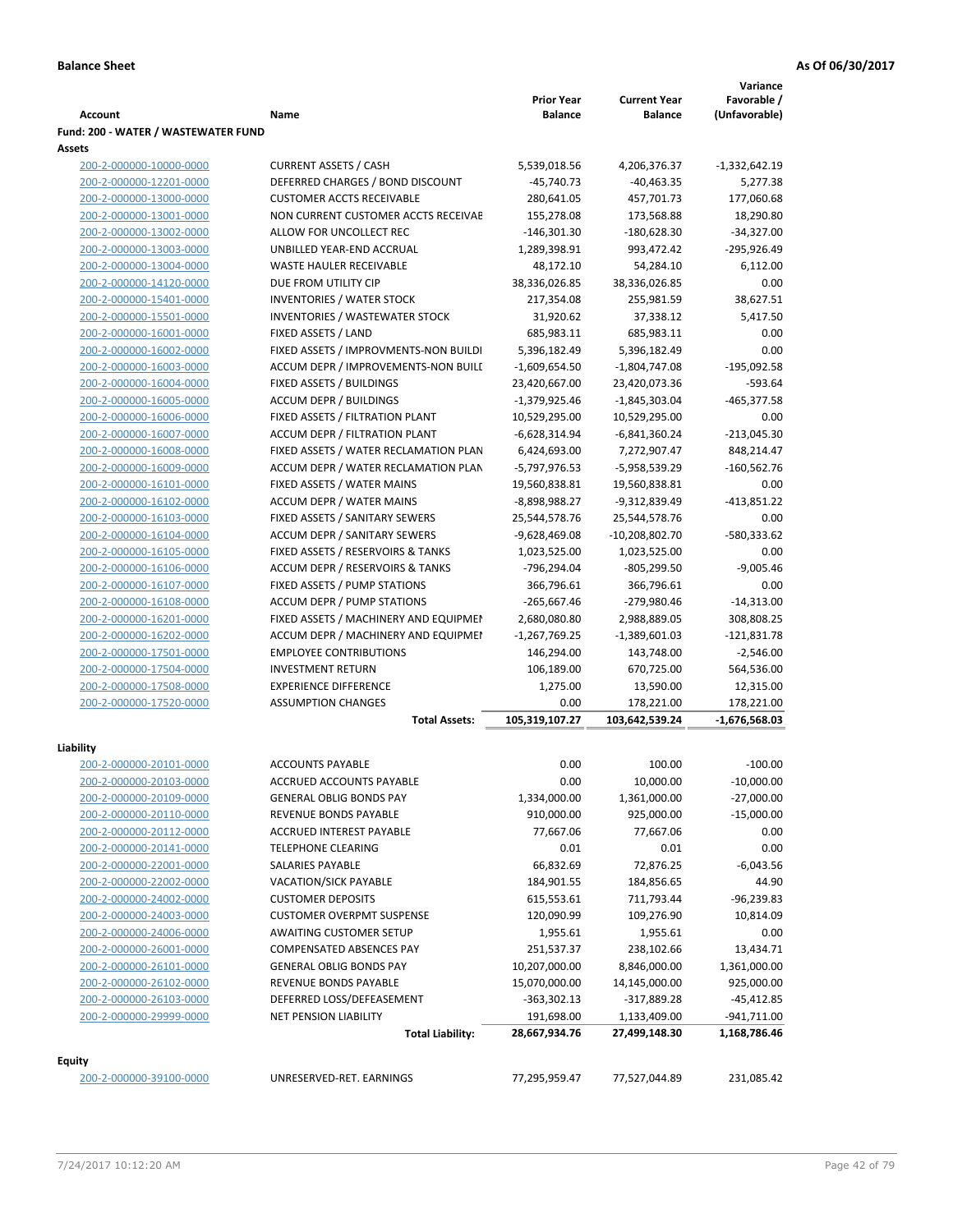| <b>Account</b>                 | <b>Name</b>                                              | <b>Prior Year</b><br><b>Balance</b> | <b>Current Year</b><br><b>Balance</b> | Variance<br>Favorable /<br>(Unfavorable) |
|--------------------------------|----------------------------------------------------------|-------------------------------------|---------------------------------------|------------------------------------------|
| 200-2-000000-39500-0000        | <b>NET POSITION - PENSION</b>                            | $-965.00$                           | $-965.00$                             | 0.00                                     |
|                                | <b>Total Beginning Equity:</b>                           | 77,294,994.47                       | 77,526,079.89                         | 231,085.42                               |
| <b>Total Revenue</b>           |                                                          | 9,261,240.57                        | 9,183,899.98                          | -77,340.59                               |
| <b>Total Expense</b>           |                                                          | 9,905,062.53                        | 10,566,588.93                         | $-661,526.40$                            |
| Revenues Over/(Under) Expenses |                                                          | $-643.821.96$                       | $-1.382.688.95$                       | -738,866.99                              |
|                                | <b>Total Equity and Current Surplus (Deficit):</b>       | 76,651,172.51                       | 76,143,390.94                         | -507.781.57                              |
|                                | Total Liabilities, Equity and Current Surplus (Deficit): | 105.319.107.27                      | 103.642.539.24                        | $-1.676.568.03$                          |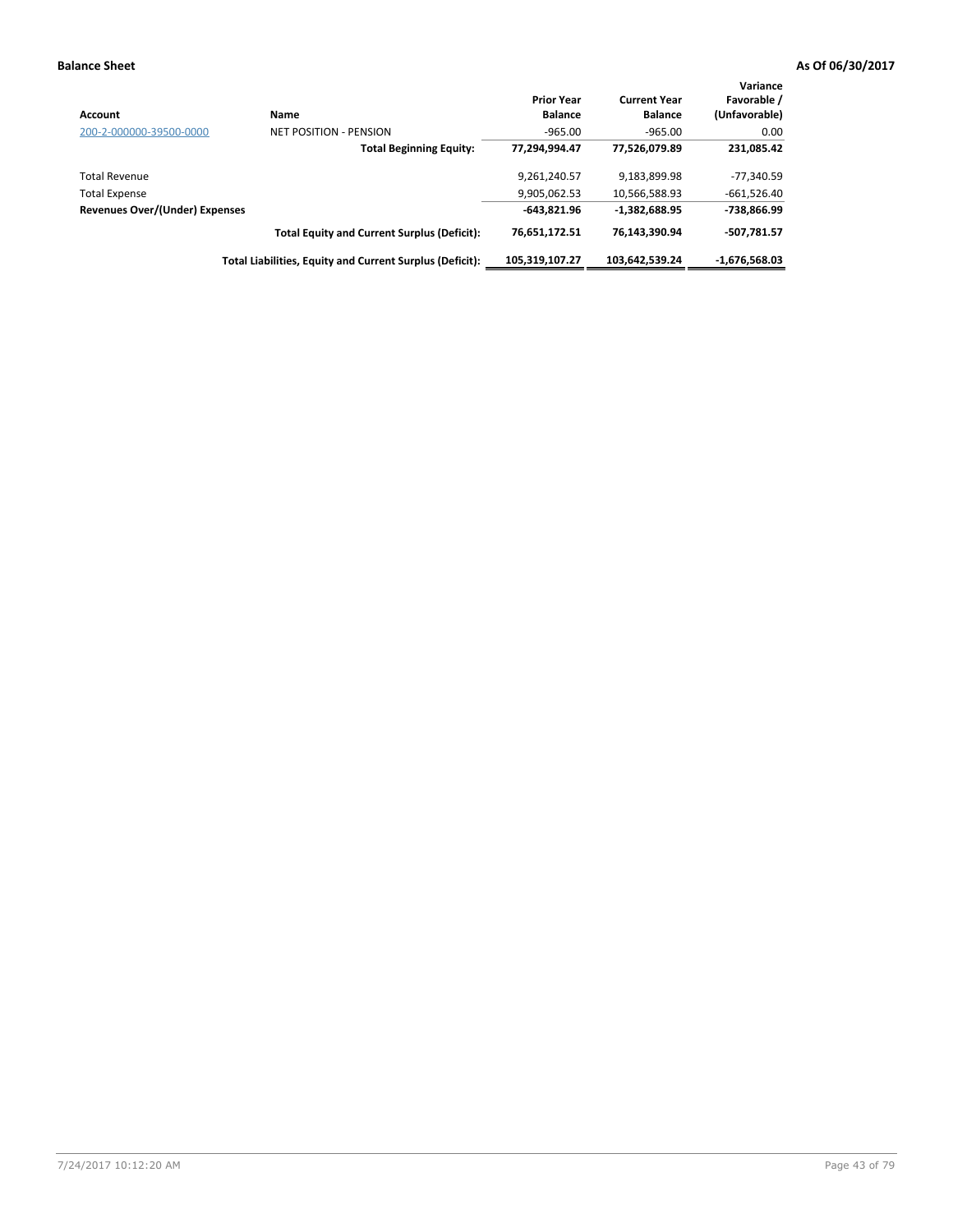| Account                               | Name                                                     | <b>Prior Year</b><br><b>Balance</b> | <b>Current Year</b><br><b>Balance</b> | Variance<br>Favorable /<br>(Unfavorable) |
|---------------------------------------|----------------------------------------------------------|-------------------------------------|---------------------------------------|------------------------------------------|
| <b>Fund: 210 - WATER IMPACT FEES</b>  |                                                          |                                     |                                       |                                          |
| <b>Assets</b>                         |                                                          |                                     |                                       |                                          |
| 210-2-000000-10000-0000               | <b>CURRENT ASSETS / CASH</b>                             | 36.73                               | 36.83                                 | 0.10                                     |
|                                       | <b>Total Assets:</b>                                     | 36.73                               | 36.83                                 | 0.10                                     |
| Liability                             |                                                          |                                     |                                       |                                          |
|                                       | <b>Total Liability:</b>                                  | 0.00                                | 0.00                                  | 0.00                                     |
| <b>Equity</b>                         |                                                          |                                     |                                       |                                          |
| 210-2-000000-39100-0000               | UNRESERVED-RET. EARNINGS                                 | 36.65                               | 36.78                                 | 0.13                                     |
|                                       | <b>Total Beginning Equity:</b>                           | 36.65                               | 36.78                                 | 0.13                                     |
| <b>Total Revenue</b>                  |                                                          | 0.09                                | 0.05                                  | $-0.04$                                  |
| <b>Total Expense</b>                  |                                                          | 0.01                                | 0.00                                  | 0.01                                     |
| <b>Revenues Over/(Under) Expenses</b> |                                                          | 0.08                                | 0.05                                  | $-0.03$                                  |
|                                       | <b>Total Equity and Current Surplus (Deficit):</b>       | 36.73                               | 36.83                                 | 0.10                                     |
|                                       | Total Liabilities, Equity and Current Surplus (Deficit): | 36.73                               | 36.83                                 | 0.10                                     |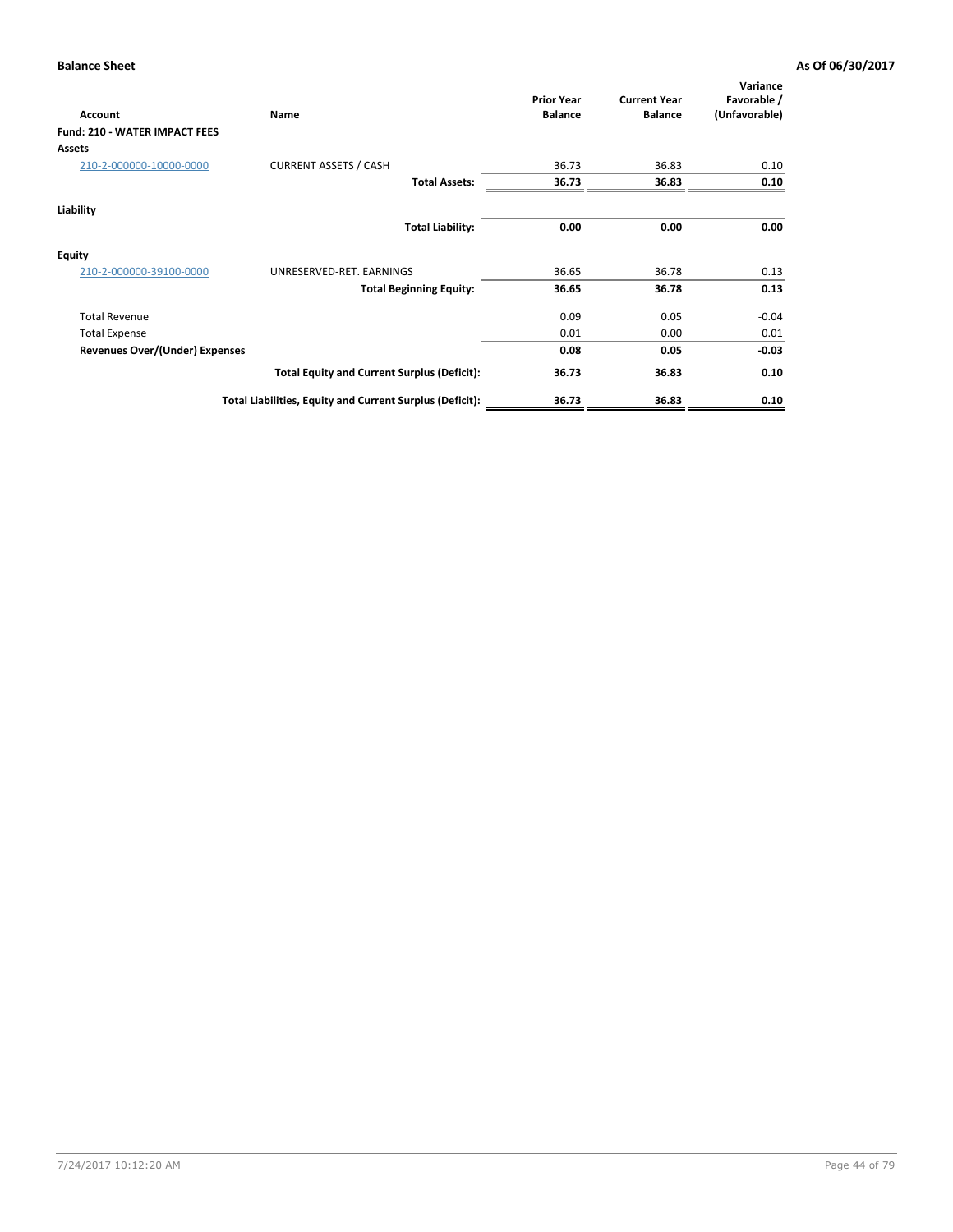| <b>Account</b>                     | Name                                                     | <b>Prior Year</b><br><b>Balance</b> | <b>Current Year</b><br><b>Balance</b> | Variance<br>Favorable /<br>(Unfavorable) |
|------------------------------------|----------------------------------------------------------|-------------------------------------|---------------------------------------|------------------------------------------|
| Fund: 211 - WASTEWATER IMPACT FEES |                                                          |                                     |                                       |                                          |
| <b>Assets</b>                      |                                                          |                                     |                                       |                                          |
| 211-2-000000-10000-0000            | <b>CURRENT ASSETS / CASH</b>                             | 1,994.31                            | 1,997.68                              | 3.37                                     |
|                                    | <b>Total Assets:</b>                                     | 1,994.31                            | 1,997.68                              | 3.37                                     |
| Liability                          |                                                          |                                     |                                       |                                          |
|                                    | <b>Total Liability:</b>                                  | 0.00                                | 0.00                                  | 0.00                                     |
| <b>Equity</b>                      |                                                          |                                     |                                       |                                          |
| 211-2-000000-39100-0000            | UNRESERVED-RET. EARNINGS                                 | 1,991.86                            | 1,996.75                              | 4.89                                     |
|                                    | <b>Total Beginning Equity:</b>                           | 1,991.86                            | 1,996.75                              | 4.89                                     |
| <b>Total Revenue</b>               |                                                          | 4.66                                | 1.84                                  | $-2.82$                                  |
| <b>Total Expense</b>               |                                                          | 2.21                                | 0.91                                  | 1.30                                     |
| Revenues Over/(Under) Expenses     |                                                          | 2.45                                | 0.93                                  | $-1.52$                                  |
|                                    | <b>Total Equity and Current Surplus (Deficit):</b>       | 1,994.31                            | 1,997.68                              | 3.37                                     |
|                                    | Total Liabilities, Equity and Current Surplus (Deficit): | 1,994.31                            | 1,997.68                              | 3.37                                     |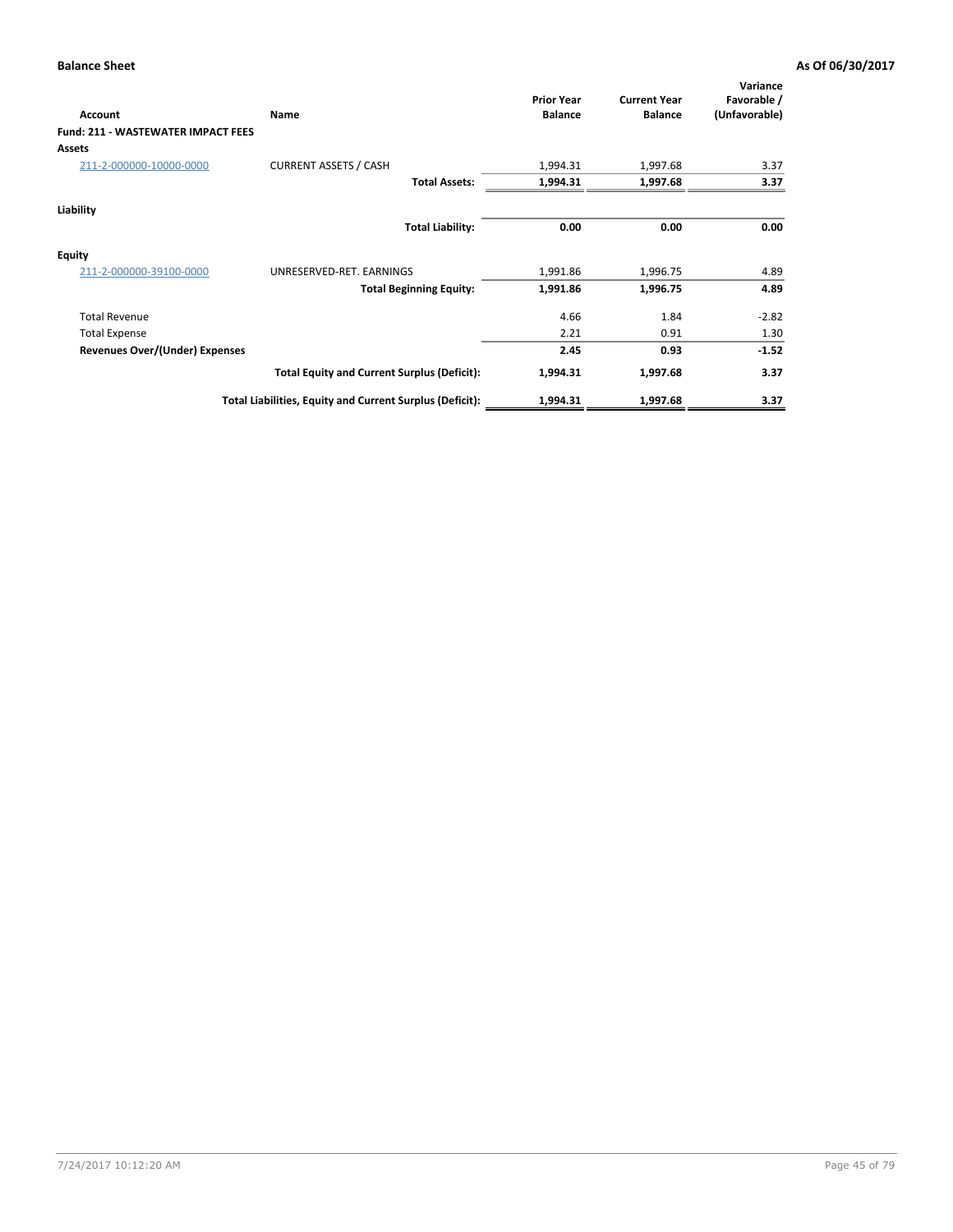|                                       |                                                                  | <b>Prior Year</b> | <b>Current Year</b> | Variance<br>Favorable / |
|---------------------------------------|------------------------------------------------------------------|-------------------|---------------------|-------------------------|
| <b>Account</b>                        | <b>Name</b>                                                      | <b>Balance</b>    | <b>Balance</b>      | (Unfavorable)           |
|                                       | <b>Fund: 212 - TX COMMUNITY DEV SWR SYSTEM IMPROV PROG GRANT</b> |                   |                     |                         |
| <b>Assets</b>                         |                                                                  |                   |                     |                         |
|                                       | <b>Total Assets:</b>                                             | 0.00              | 0.00                | 0.00                    |
| Liability                             |                                                                  |                   |                     |                         |
|                                       | <b>Total Liability:</b>                                          | 0.00              | 0.00                | 0.00                    |
| <b>Equity</b>                         |                                                                  |                   |                     |                         |
|                                       | <b>Total Beginning Equity:</b>                                   | 0.00              | 0.00                | 0.00                    |
| <b>Total Revenue</b>                  |                                                                  | 0.00              | 0.00                | 0.00                    |
| <b>Total Expense</b>                  |                                                                  | 0.00              | 0.00                | 0.00                    |
| <b>Revenues Over/(Under) Expenses</b> |                                                                  | 0.00              | 0.00                | 0.00                    |
|                                       | <b>Total Equity and Current Surplus (Deficit):</b>               | 0.00              | 0.00                | 0.00                    |
|                                       | Total Liabilities, Equity and Current Surplus (Deficit):         | 0.00              | 0.00                | 0.00                    |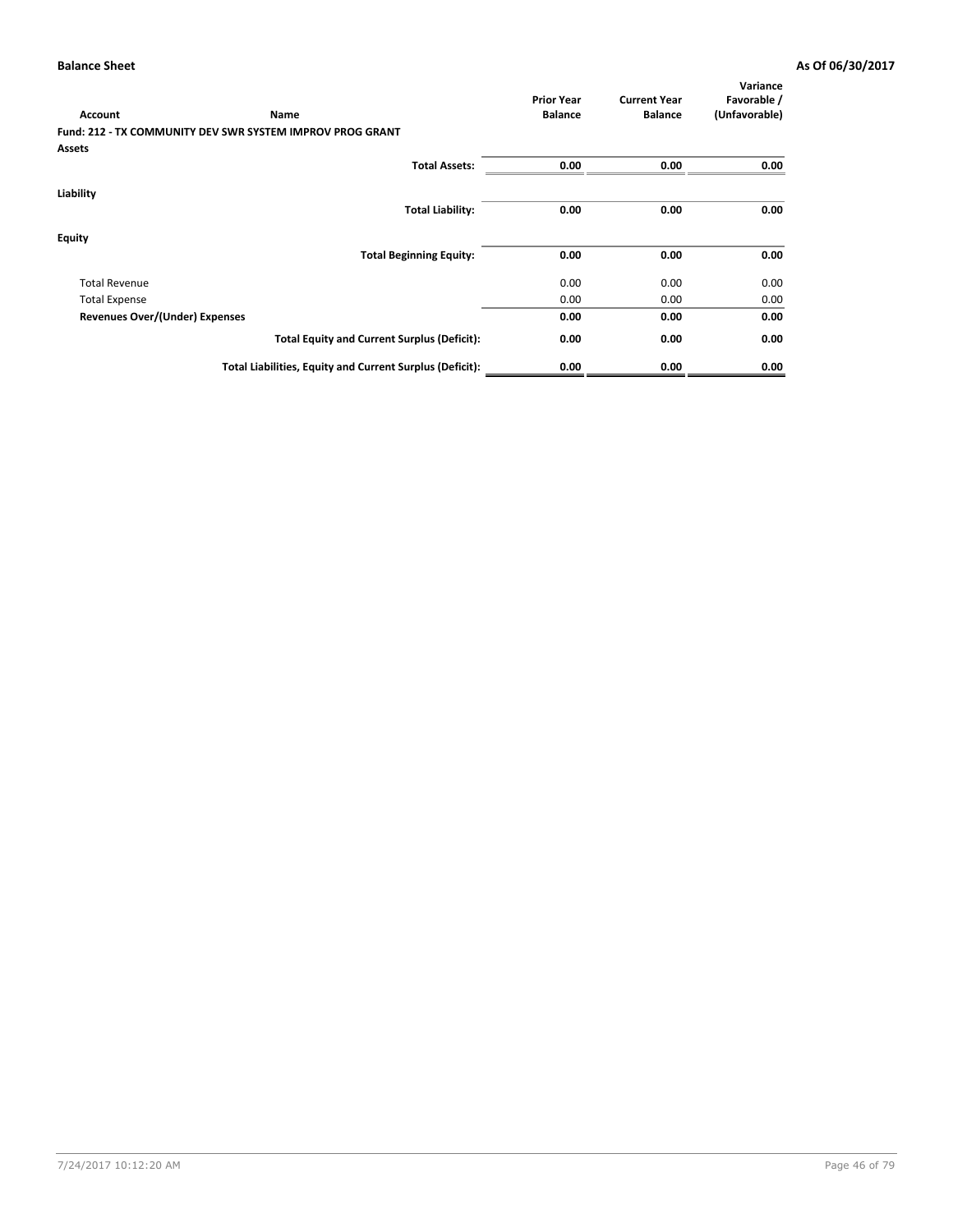| Account                               | Name                                                     | <b>Prior Year</b><br><b>Balance</b> | <b>Current Year</b><br><b>Balance</b> | Variance<br>Favorable /<br>(Unfavorable) |
|---------------------------------------|----------------------------------------------------------|-------------------------------------|---------------------------------------|------------------------------------------|
| <b>Fund: 216 - UTILIITY CIP FUND</b>  |                                                          |                                     |                                       |                                          |
| <b>Assets</b>                         |                                                          |                                     |                                       |                                          |
| 216-2-000000-10000-0000               | <b>CURRENT ASSETS / CASH</b>                             | 3,183,269.13                        | 5,293,723.92                          | 2,110,454.79                             |
| 216-2-000000-11403-0000               | RESERVE FUND / 2003 WSSR                                 | 0.01                                | 0.00                                  | $-0.01$                                  |
| 216-2-000000-16301-0000               | FIXED ASSETS / C W I P                                   | 958,468.54                          | 342,655.91                            | $-615,812.63$                            |
|                                       | <b>Total Assets:</b>                                     | 4,141,737.68                        | 5,636,379.83                          | 1,494,642.15                             |
| Liability                             |                                                          |                                     |                                       |                                          |
| 216-2-000000-21101-0000               | ENTERPRISE / WTR/WWTR UTILITY FUND                       | 18,939,652.64                       | 18,939,652.64                         | 0.00                                     |
|                                       | <b>Total Liability:</b>                                  | 18,939,652.64                       | 18,939,652.64                         | 0.00                                     |
| Equity                                |                                                          |                                     |                                       |                                          |
| 216-2-000000-39100-0000               | UNRESERVED-RET. EARNINGS                                 | -15,886,357.89                      | $-15,153,579.94$                      | 732,777.95                               |
|                                       | <b>Total Beginning Equity:</b>                           | $-15,886,357.89$                    | $-15,153,579.94$                      | 732,777.95                               |
| <b>Total Revenue</b>                  |                                                          | 1,349,792.57                        | 2,226,095.78                          | 876,303.21                               |
| <b>Total Expense</b>                  |                                                          | 261,349.64                          | 375,788.65                            | $-114,439.01$                            |
| <b>Revenues Over/(Under) Expenses</b> |                                                          | 1,088,442.93                        | 1,850,307.13                          | 761,864.20                               |
|                                       | <b>Total Equity and Current Surplus (Deficit):</b>       | -14,797,914.96                      | $-13,303,272.81$                      | 1,494,642.15                             |
|                                       | Total Liabilities, Equity and Current Surplus (Deficit): | 4,141,737.68                        | 5,636,379.83                          | 1,494,642.15                             |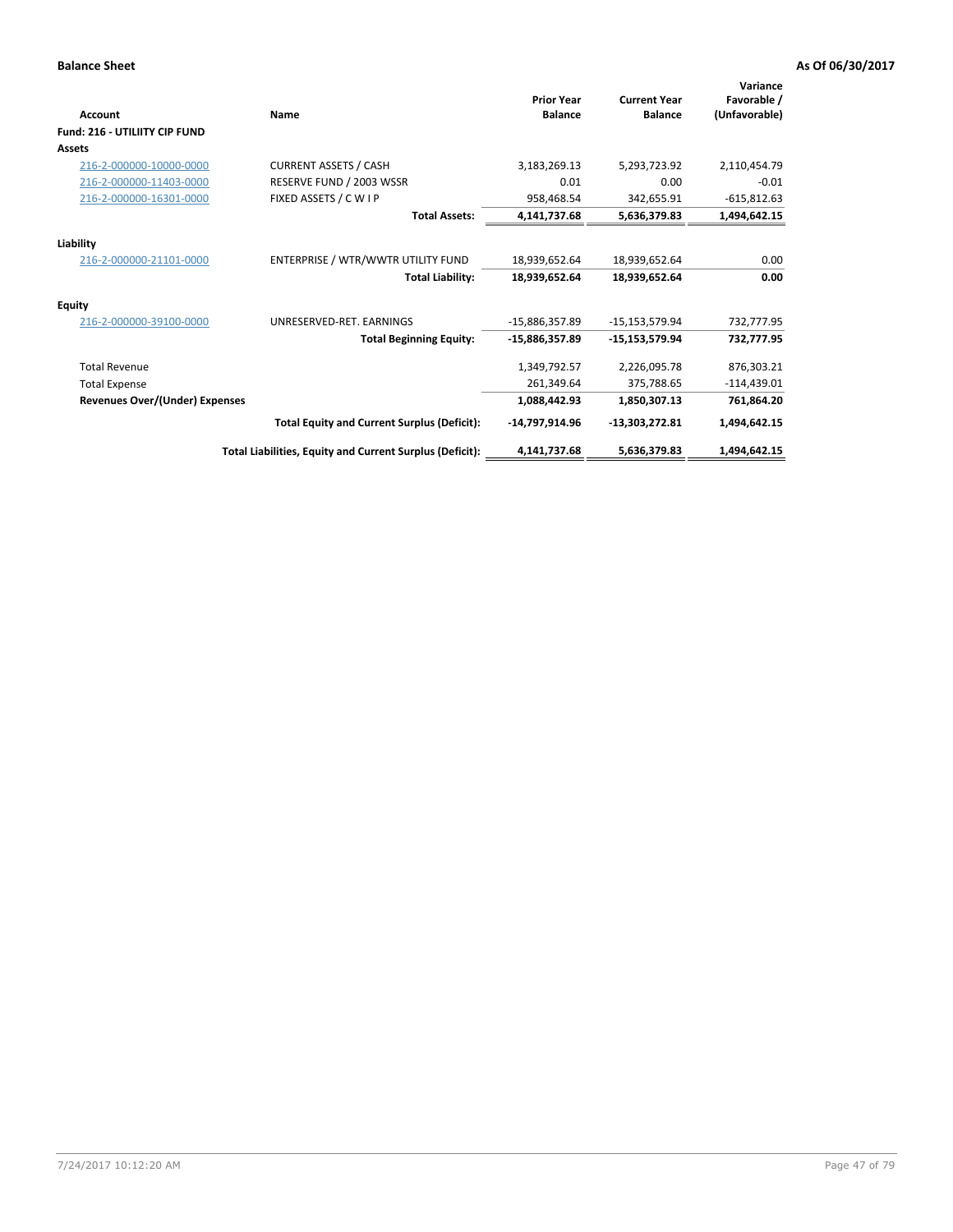| <b>Account</b>                                 | Name                                                     | <b>Prior Year</b><br><b>Balance</b> | <b>Current Year</b><br><b>Balance</b> | Variance<br>Favorable /<br>(Unfavorable) |
|------------------------------------------------|----------------------------------------------------------|-------------------------------------|---------------------------------------|------------------------------------------|
| <b>Fund: 217 - WASTEWATER RECLAMATION FUND</b> |                                                          |                                     |                                       |                                          |
| <b>Assets</b>                                  |                                                          |                                     |                                       |                                          |
| 217-2-000000-11503-0000                        | 2008WSSR CONST 486000273                                 | 735,221.98                          | 739,526.71                            | 4,304.73                                 |
|                                                | <b>Total Assets:</b>                                     | 735,221.98                          | 739,526.71                            | 4,304.73                                 |
| Liability                                      |                                                          |                                     |                                       |                                          |
| 217-2-000000-21101-0000                        | ENTERPRISE / WTR/WWTR UTILITY FUND                       | 19,396,374.21                       | 19,396,374.21                         | 0.00                                     |
|                                                | <b>Total Liability:</b>                                  | 19,396,374.21                       | 19,396,374.21                         | 0.00                                     |
| <b>Equity</b>                                  |                                                          |                                     |                                       |                                          |
| 217-2-000000-39100-0000                        | UNRESERVED-RET. EARNINGS                                 | $-18,662,962.72$                    | -18,660,279.37                        | 2,683.35                                 |
|                                                | <b>Total Beginning Equity:</b>                           | $-18,662,962.72$                    | -18,660,279.37                        | 2,683.35                                 |
| <b>Total Revenue</b>                           |                                                          | 1,810.49                            | 3,431.87                              | 1,621.38                                 |
| <b>Total Expense</b>                           |                                                          | 0.00                                | 0.00                                  | 0.00                                     |
| <b>Revenues Over/(Under) Expenses</b>          |                                                          | 1,810.49                            | 3,431.87                              | 1,621.38                                 |
|                                                | <b>Total Equity and Current Surplus (Deficit):</b>       | $-18,661,152.23$                    | -18,656,847.50                        | 4,304.73                                 |
|                                                | Total Liabilities, Equity and Current Surplus (Deficit): | 735,221.98                          | 739,526.71                            | 4,304.73                                 |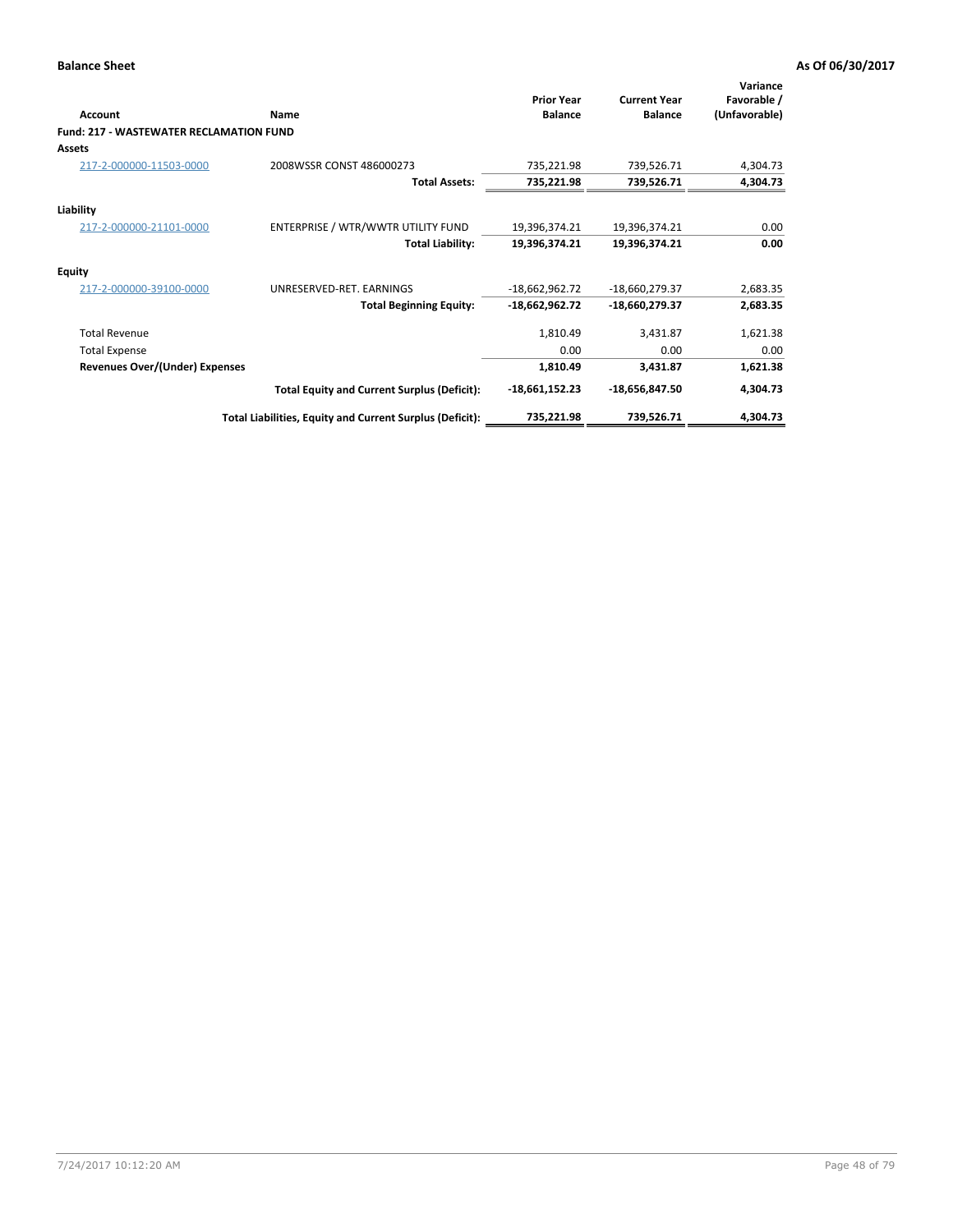| <b>Account</b>                        | <b>Name</b>                                              | <b>Prior Year</b><br><b>Balance</b> | <b>Current Year</b><br><b>Balance</b> | Variance<br>Favorable /<br>(Unfavorable) |
|---------------------------------------|----------------------------------------------------------|-------------------------------------|---------------------------------------|------------------------------------------|
| <b>Fund: 300 - AIRPORT FUND</b>       |                                                          |                                     |                                       |                                          |
| Assets                                |                                                          |                                     |                                       |                                          |
| 300-2-000000-10000-0000               | <b>CURRENT ASSETS / CASH</b>                             | 11,805,410.04                       | 14,531,270.67                         | 2,725,860.63                             |
| 300-2-000000-16001-0000               | FIXED ASSETS / LAND                                      | 813,937.00                          | 813,937.00                            | 0.00                                     |
| 300-2-000000-16002-0000               | FIXED ASSETS / IMPROVMENTS-NON BUILDI                    | 64,531,290.21                       | 69,702,644.98                         | 5,171,354.77                             |
| 300-2-000000-16003-0000               | ACCUM DEPR / IMPROVEMENTS-NON BUILL                      | $-32,694,577.61$                    | $-34,642,939.56$                      | $-1,948,361.95$                          |
| 300-2-000000-16004-0000               | FIXED ASSETS / BUILDINGS                                 | 60,824,408.10                       | 60,824,408.10                         | 0.00                                     |
| 300-2-000000-16005-0000               | <b>ACCUM DEPR / BUILDINGS</b>                            | $-22,157,381.37$                    | $-23,390,672.25$                      | $-1,233,290.88$                          |
| 300-2-000000-16201-0000               | FIXED ASSETS / MACHINERY AND EQUIPMEN                    | 12,340.00                           | 12,340.00                             | 0.00                                     |
| 300-2-000000-16202-0000               | ACCUM DEPR / MACHINERY AND EQUIPMEI                      | $-12,339.94$                        | $-12,339.94$                          | 0.00                                     |
| 300-2-000000-16301-0000               | FIXED ASSETS / C W I P                                   | 1,024,406.10                        | 0.00                                  | $-1,024,406.10$                          |
|                                       | <b>Total Assets:</b>                                     | 84,147,492.53                       | 87,838,649.00                         | 3,691,156.47                             |
|                                       |                                                          |                                     |                                       |                                          |
| Liability                             |                                                          |                                     |                                       |                                          |
| 300-2-000000-22001-0000               | <b>SALARIES PAYABLE</b>                                  | 1,078.43                            | 2,099.43                              | $-1,021.00$                              |
| 300-2-000000-22002-0000               | <b>VACATION/SICK PAYABLE</b>                             | 966.57                              | 3,882.01                              | $-2,915.44$                              |
| 300-2-000000-26001-0000               | <b>COMPENSATED ABSENCES PAY</b>                          | 1,112.85                            | $-161.09$                             | 1,273.94                                 |
| 300-2-000000-27001-0000               | <b>CONTRIBUTED CAPITAL</b>                               | 17,414,034.31                       | 19,400,632.61                         | $-1,986,598.30$                          |
|                                       | <b>Total Liability:</b>                                  | 17,417,192.16                       | 19,406,452.96                         | $-1,989,260.80$                          |
| Equity                                |                                                          |                                     |                                       |                                          |
| 300-2-000000-39100-0000               | UNRESERVED-RET. EARNINGS                                 | 66,336,537.40                       | 68,000,093.16                         | 1,663,555.76                             |
|                                       | <b>Total Beginning Equity:</b>                           | 66,336,537.40                       | 68,000,093.16                         | 1,663,555.76                             |
| <b>Total Revenue</b>                  |                                                          | 551,623.63                          | 552,578.22                            | 954.59                                   |
| <b>Total Expense</b>                  |                                                          | 157,860.66                          | 120,475.33                            | 37,385.33                                |
| <b>Revenues Over/(Under) Expenses</b> |                                                          | 393,762.97                          | 432,102.89                            | 38,339.92                                |
|                                       | <b>Total Equity and Current Surplus (Deficit):</b>       | 66,730,300.37                       | 68,432,196.05                         | 1,701,895.68                             |
|                                       | Total Liabilities, Equity and Current Surplus (Deficit): | 84,147,492.53                       | 87,838,649.01                         | 3,691,156.48                             |

**\*\*\*Warning: Account Authorization is turned on. Please run the Unauthorized Account Listing Report to see if you are out of balance due to missing accounts \*\*\***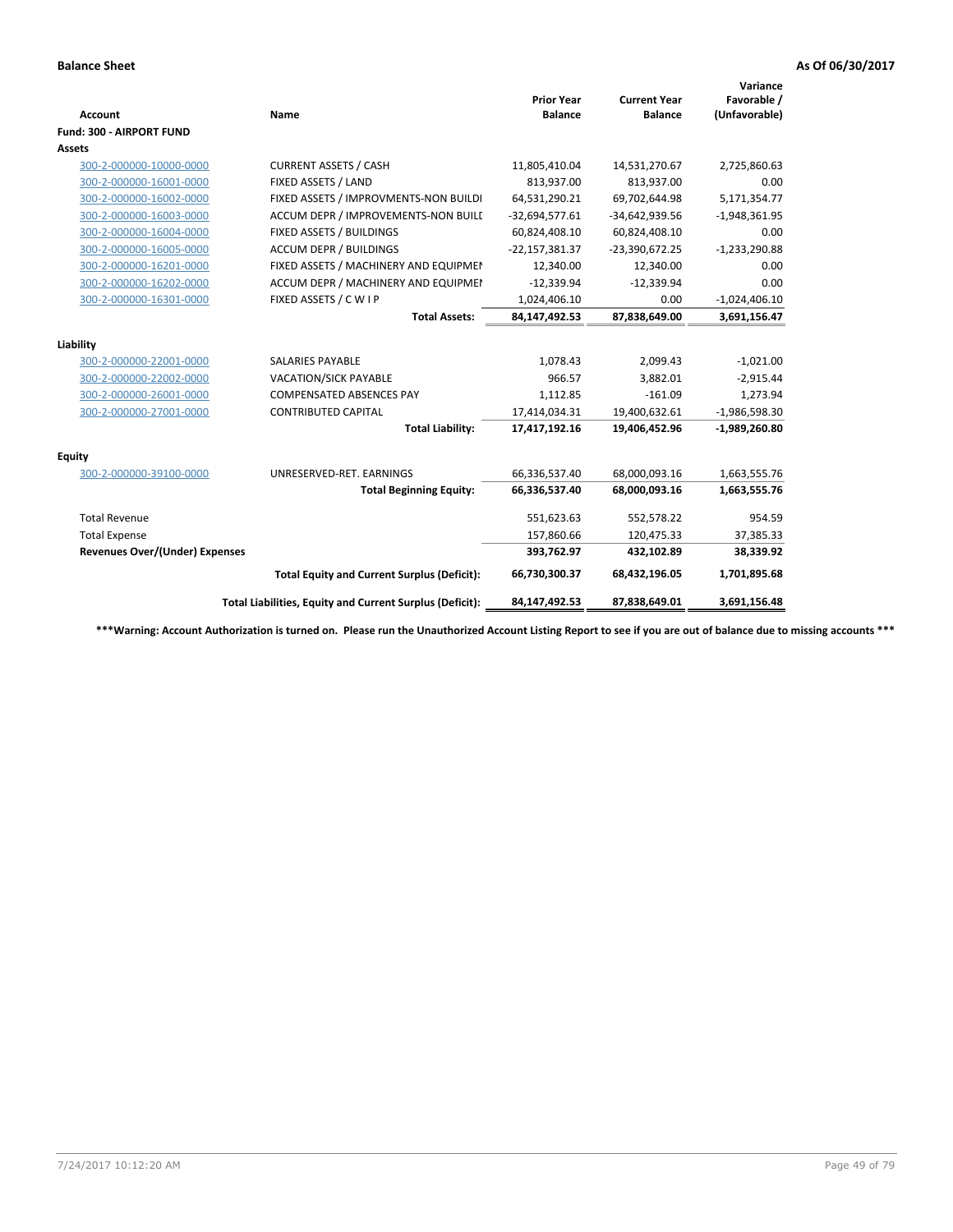| Account                         | <b>Name</b>                                              | <b>Prior Year</b><br><b>Balance</b> | <b>Current Year</b><br><b>Balance</b> | Variance<br>Favorable /<br>(Unfavorable) |
|---------------------------------|----------------------------------------------------------|-------------------------------------|---------------------------------------|------------------------------------------|
| Fund: 320 - AIRPORT TXDOT GRANT |                                                          |                                     |                                       |                                          |
| Assets                          |                                                          |                                     |                                       |                                          |
| 320-2-000000-10000-0000         | <b>CURRENT ASSETS / CASH</b>                             | 0.00                                | 214,975.84                            | 214,975.84                               |
|                                 | <b>Total Assets:</b>                                     | 0.00                                | 214,975.84                            | 214,975.84                               |
| Liability                       |                                                          |                                     |                                       |                                          |
|                                 | <b>Total Liability:</b>                                  | 0.00                                | 0.00                                  | 0.00                                     |
| <b>Equity</b>                   |                                                          |                                     |                                       |                                          |
| 320-2-000000-39000-0000         | UNRESERVED-FUND BALANCE                                  | 69,646.56                           | 14,975.84                             | $-54,670.72$                             |
|                                 | <b>Total Beginning Equity:</b>                           | 69,646.56                           | 14,975.84                             | $-54,670.72$                             |
| <b>Total Revenue</b>            |                                                          | 436,366.44                          | 200,000.00                            | -236,366.44                              |
| <b>Total Expense</b>            |                                                          | 506,013.00                          | 0.00                                  | 506,013.00                               |
| Revenues Over/(Under) Expenses  |                                                          | $-69,646.56$                        | 200,000.00                            | 269,646.56                               |
|                                 | <b>Total Equity and Current Surplus (Deficit):</b>       | 0.00                                | 214,975.84                            | 214,975.84                               |
|                                 | Total Liabilities, Equity and Current Surplus (Deficit): | 0.00                                | 214,975.84                            | 214,975.84                               |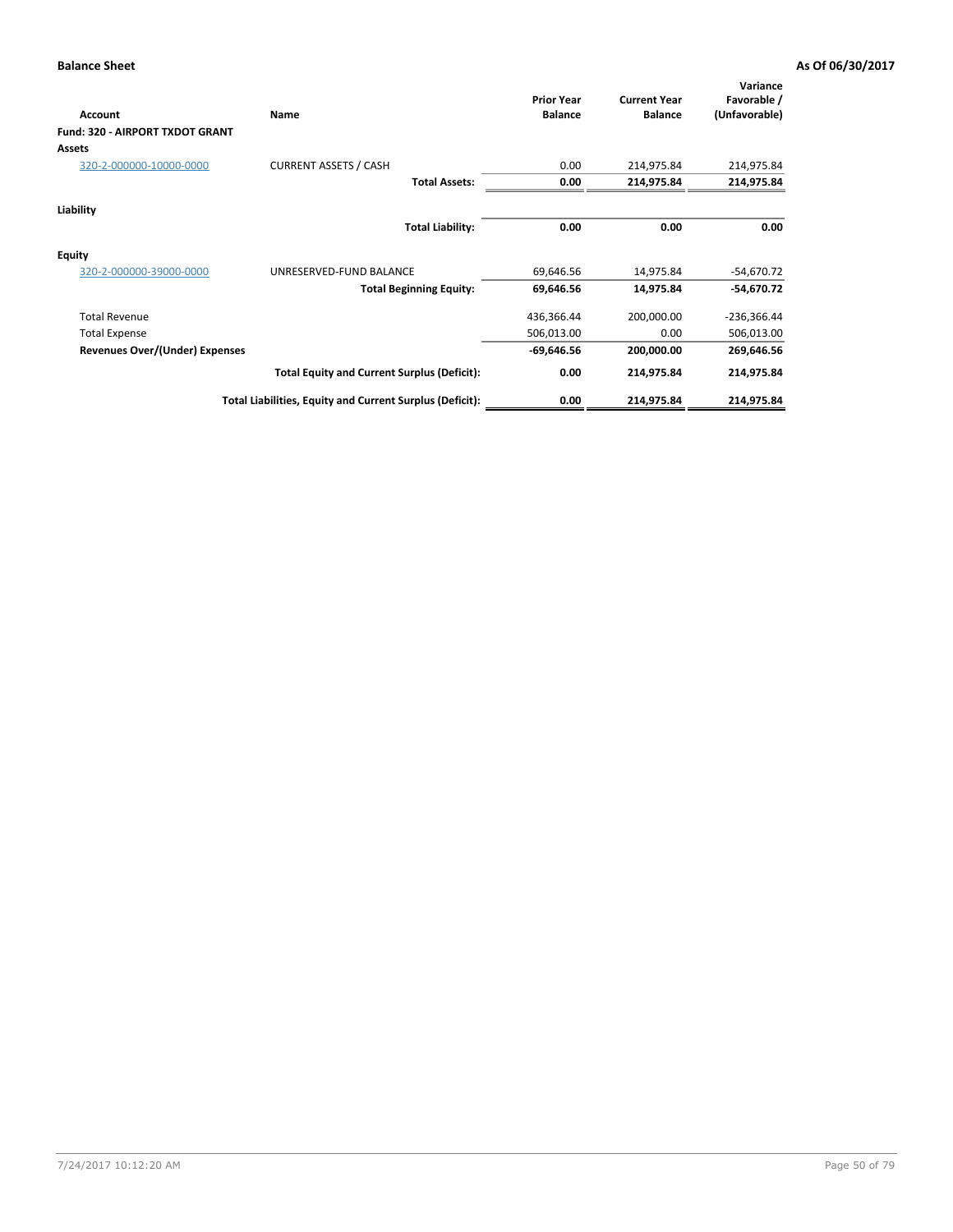| Account                                 | Name                                                     | <b>Prior Year</b><br><b>Balance</b> | <b>Current Year</b><br><b>Balance</b> | Variance<br>Favorable /<br>(Unfavorable) |
|-----------------------------------------|----------------------------------------------------------|-------------------------------------|---------------------------------------|------------------------------------------|
| <b>Fund: 360 - AIRPORT CAPITAL FUND</b> |                                                          |                                     |                                       |                                          |
| <b>Assets</b>                           |                                                          |                                     |                                       |                                          |
| 360-2-000000-10000-0000                 | <b>CURRENT ASSETS / CASH</b>                             | 809,559.16                          | 2,044,771.09                          | 1,235,211.93                             |
| 360-2-000000-16301-0000                 | FIXED ASSETS / C W I P                                   | 146.068.31                          | 132,616.88                            | $-13,451.43$                             |
|                                         | <b>Total Assets:</b>                                     | 955,627.47                          | 2,177,387.97                          | 1,221,760.50                             |
| Liability                               |                                                          |                                     |                                       |                                          |
| 360-2-000000-20101-0000                 | <b>ACCOUNTS PAYABLE</b>                                  | $-17.57$                            | 0.00                                  | $-17.57$                                 |
| 360-2-000000-20125-0000                 | SALES TAX PAYABLE / IN THE CITY                          | 17.57                               | 0.00                                  | 17.57                                    |
|                                         | <b>Total Liability:</b>                                  | 0.00                                | 0.00                                  | 0.00                                     |
| Equity                                  |                                                          |                                     |                                       |                                          |
| 360-2-000000-39100-0000                 | UNRESERVED-RET. EARNINGS                                 | 847,601.72                          | 1,382,000.62                          | 534,398.90                               |
|                                         | <b>Total Beginning Equity:</b>                           | 847,601.72                          | 1,382,000.62                          | 534,398.90                               |
| <b>Total Revenue</b>                    |                                                          | 127,593.16                          | 848,841.47                            | 721,248.31                               |
| <b>Total Expense</b>                    |                                                          | 19,567.41                           | 53,454.12                             | $-33,886.71$                             |
| Revenues Over/(Under) Expenses          |                                                          | 108,025.75                          | 795,387.35                            | 687,361.60                               |
|                                         | <b>Total Equity and Current Surplus (Deficit):</b>       | 955,627.47                          | 2,177,387.97                          | 1,221,760.50                             |
|                                         | Total Liabilities, Equity and Current Surplus (Deficit): | 955,627.47                          | 2,177,387.97                          | 1,221,760.50                             |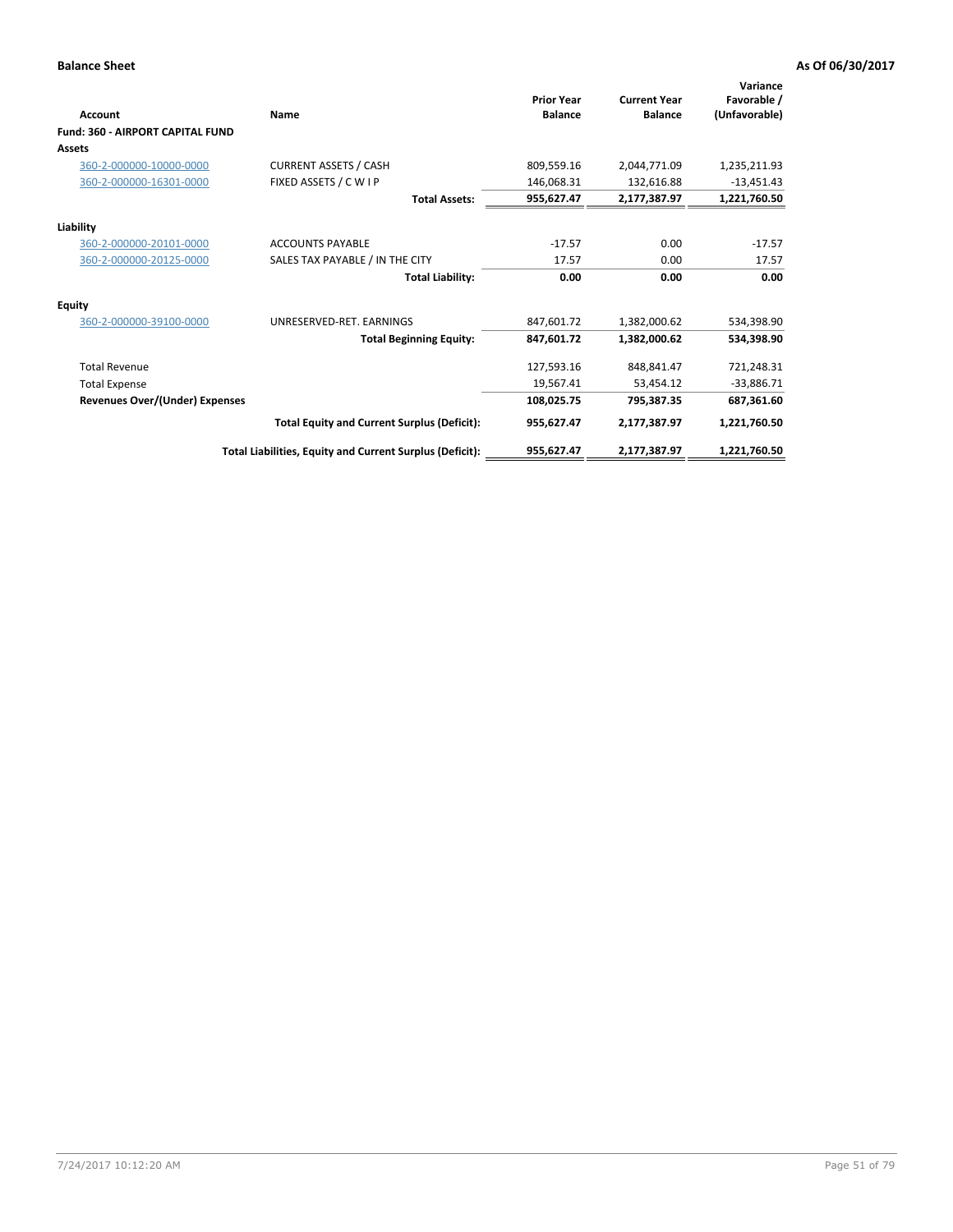| Name                                               | <b>Prior Year</b><br><b>Balance</b>                      | <b>Current Year</b><br><b>Balance</b> | Variance<br>Favorable /<br>(Unfavorable) |
|----------------------------------------------------|----------------------------------------------------------|---------------------------------------|------------------------------------------|
|                                                    |                                                          |                                       |                                          |
|                                                    |                                                          |                                       |                                          |
| <b>Total Assets:</b>                               | 0.00                                                     | 0.00                                  | 0.00                                     |
|                                                    |                                                          |                                       |                                          |
| <b>Total Liability:</b>                            | 0.00                                                     | 0.00                                  | 0.00                                     |
|                                                    |                                                          |                                       |                                          |
| UNRESERVED-RET. EARNINGS                           | $-2,881,924.85$                                          | $-2,881,924.85$                       | 0.00                                     |
| RESERVED-RET. EARNINGS                             | 2,881,924.85                                             | 2,881,924.85                          | 0.00                                     |
| <b>Total Beginning Equity:</b>                     | 0.00                                                     | 0.00                                  | 0.00                                     |
|                                                    | 0.00                                                     | 0.00                                  | 0.00                                     |
|                                                    | 0.00                                                     | 0.00                                  | 0.00                                     |
|                                                    | 0.00                                                     | 0.00                                  | 0.00                                     |
| <b>Total Equity and Current Surplus (Deficit):</b> | 0.00                                                     | 0.00                                  | 0.00                                     |
|                                                    | 0.00                                                     | 0.00                                  | 0.00                                     |
|                                                    | Total Liabilities, Equity and Current Surplus (Deficit): |                                       |                                          |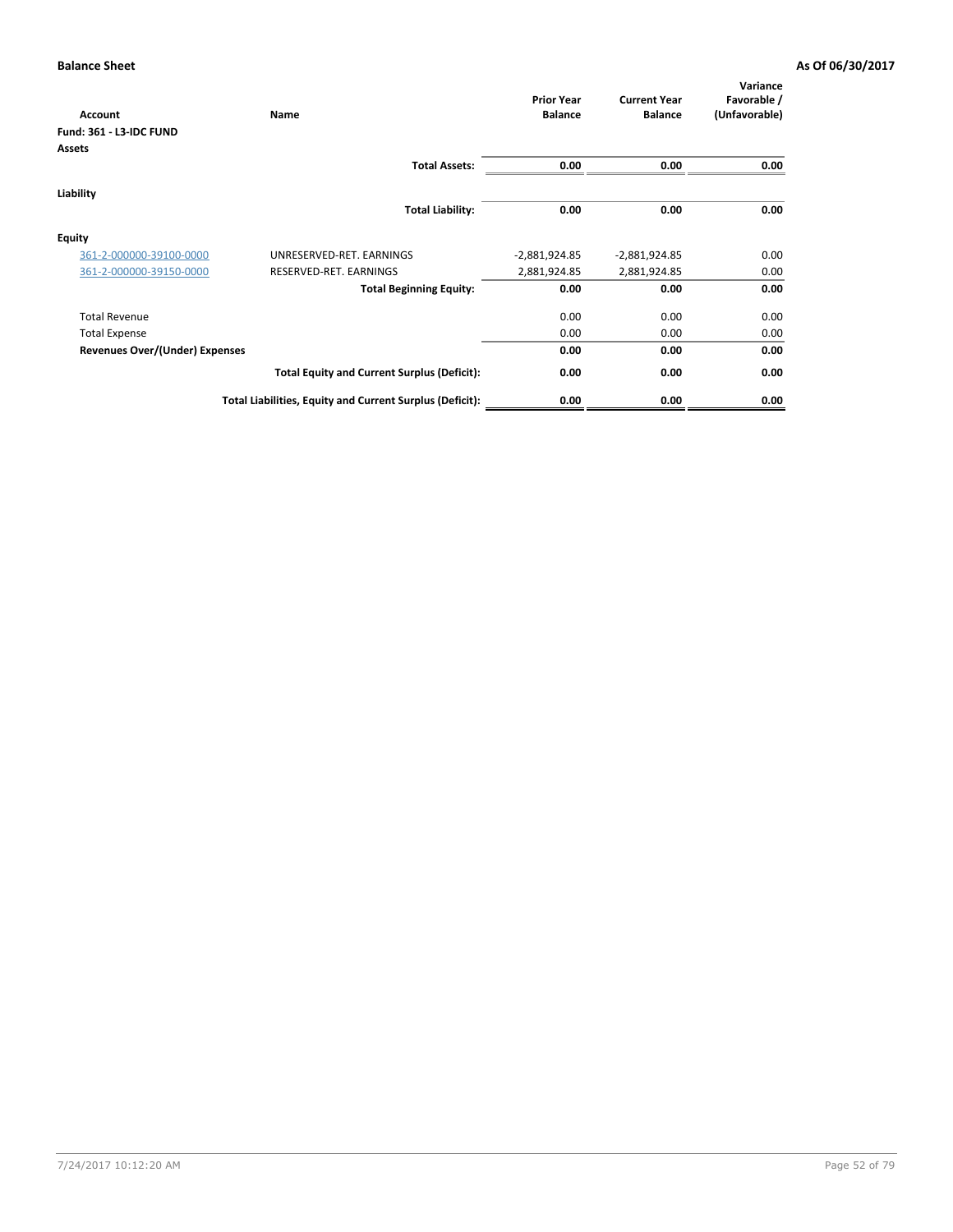| Account                               | Name                                                     | <b>Prior Year</b><br><b>Balance</b> | <b>Current Year</b><br><b>Balance</b> | Variance<br>Favorable /<br>(Unfavorable) |
|---------------------------------------|----------------------------------------------------------|-------------------------------------|---------------------------------------|------------------------------------------|
| Fund: 362 - AIRPORT FBO FUEL          |                                                          |                                     |                                       |                                          |
| <b>Assets</b>                         |                                                          |                                     |                                       |                                          |
| 362-2-000000-10000-0000               | <b>CURRENT ASSETS / CASH</b>                             | 36,300.59                           | 94,761.82                             | 58,461.23                                |
|                                       | <b>Total Assets:</b>                                     | 36,300.59                           | 94,761.82                             | 58,461.23                                |
| Liability                             |                                                          |                                     |                                       |                                          |
| 362-2-000000-20125-0000               | SALES TAX PAYABLE / IN THE CITY                          | 62.70                               | 19.98                                 | 42.72                                    |
|                                       | <b>Total Liability:</b>                                  | 62.70                               | 19.98                                 | 42.72                                    |
| <b>Equity</b>                         |                                                          |                                     |                                       |                                          |
| 362-2-000000-39100-0000               | UNRESERVED-RET. EARNINGS                                 | 0.00                                | $-2.87$                               | $-2.87$                                  |
|                                       | <b>Total Beginning Equity:</b>                           | 0.00                                | $-2.87$                               | $-2.87$                                  |
| <b>Total Revenue</b>                  |                                                          | 60,625.30                           | 374,912.00                            | 314,286.70                               |
| <b>Total Expense</b>                  |                                                          | 24,387.41                           | 280,167.29                            | -255,779.88                              |
| <b>Revenues Over/(Under) Expenses</b> |                                                          | 36,237.89                           | 94,744.71                             | 58,506.82                                |
|                                       | <b>Total Equity and Current Surplus (Deficit):</b>       | 36,237.89                           | 94,741.84                             | 58,503.95                                |
|                                       | Total Liabilities, Equity and Current Surplus (Deficit): | 36,300.59                           | 94,761.82                             | 58,461.23                                |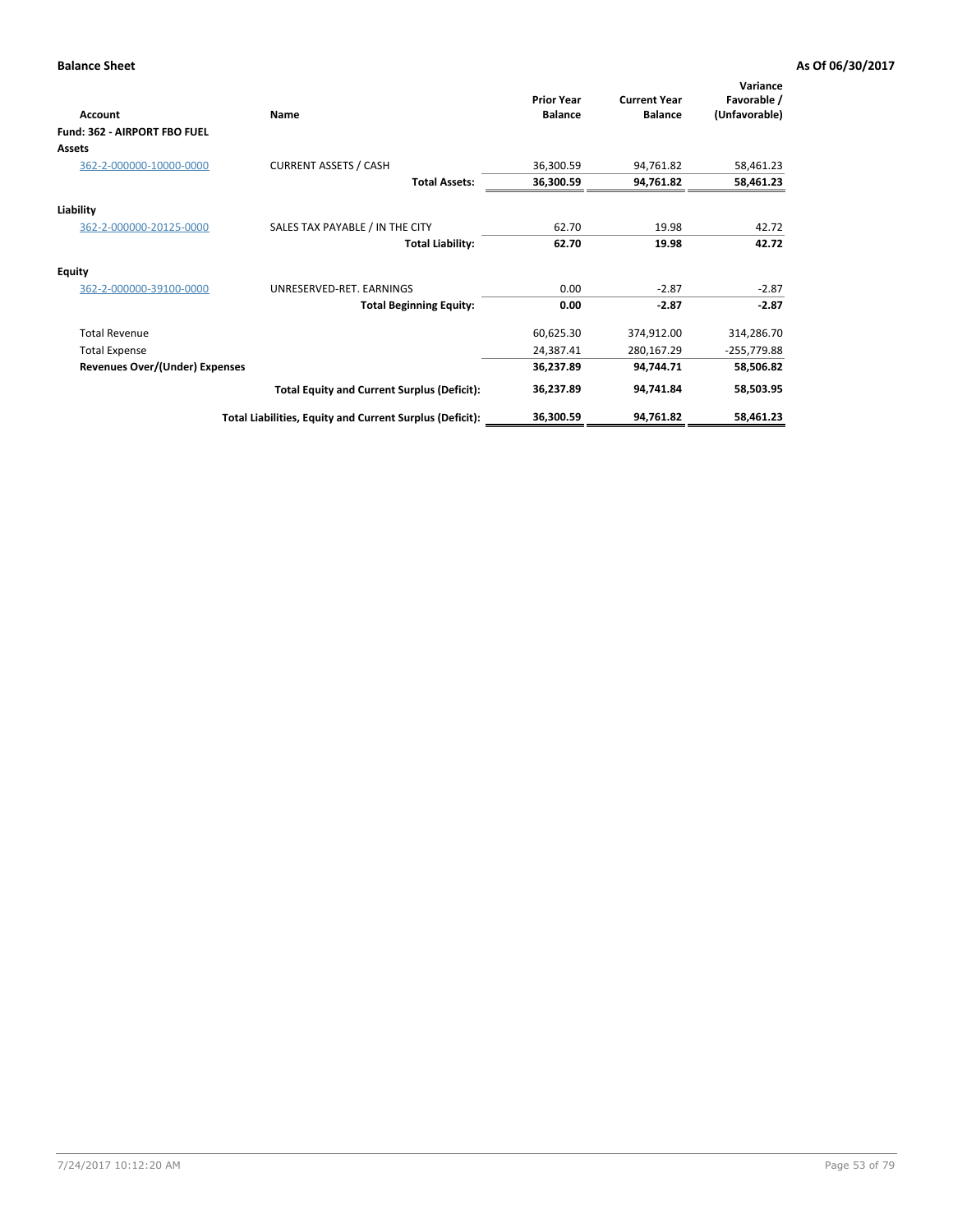| <b>Account</b>                        | Name                                                     | <b>Prior Year</b><br><b>Balance</b> | <b>Current Year</b><br><b>Balance</b> | Variance<br>Favorable /<br>(Unfavorable) |
|---------------------------------------|----------------------------------------------------------|-------------------------------------|---------------------------------------|------------------------------------------|
| Fund: 400 - GOLF FUND                 |                                                          |                                     |                                       |                                          |
| Assets                                |                                                          |                                     |                                       |                                          |
| 400-2-000000-10000-0000               | <b>CURRENT ASSETS / CASH</b>                             | $-326,138.16$                       | $-331,500.39$                         | $-5,362.23$                              |
| 400-2-000000-10304-0000               | CASH / PETTY CASH/CHANGE DRAWERS                         | 200.00                              | 200.00                                | 0.00                                     |
| 400-2-000000-13201-0000               | MISC ACCTS RECEIVABLE                                    | 1,900.71                            | 3,574.60                              | 1,673.89                                 |
| 400-2-000000-13206-0000               | <b>CHARGES RECEIVABLE</b>                                | 2,685.89                            | 30,167.15                             | 27,481.26                                |
| 400-2-000000-15301-0000               | <b>INVENTORIES / GOLF COURSE</b>                         | 7,253.50                            | 7,272.38                              | 18.88                                    |
| 400-2-000000-16001-0000               | FIXED ASSETS / LAND                                      | 93,000.00                           | 93,000.00                             | 0.00                                     |
| 400-2-000000-16002-0000               | FIXED ASSETS / IMPROVMENTS-NON BUILDI                    | 521,160.58                          | 521,160.58                            | 0.00                                     |
| 400-2-000000-16003-0000               | ACCUM DEPR / IMPROVEMENTS-NON BUILL                      | $-244,919.68$                       | $-262,245.70$                         | $-17,326.02$                             |
| 400-2-000000-16004-0000               | FIXED ASSETS / BUILDINGS                                 | 109,640.00                          | 109,640.00                            | 0.00                                     |
| 400-2-000000-16005-0000               | <b>ACCUM DEPR / BUILDINGS</b>                            | $-104,606.74$                       | $-107,771.86$                         | $-3,165.12$                              |
| 400-2-000000-16201-0000               | FIXED ASSETS / MACHINERY AND EQUIPMEN                    | 67,625.00                           | 51,957.00                             | $-15,668.00$                             |
| 400-2-000000-16202-0000               | ACCUM DEPR / MACHINERY AND EQUIPMEI                      | $-67,625.00$                        | $-51,957.00$                          | 15,668.00                                |
| 400-2-000000-17501-0000               | <b>EMPLOYEE CONTRIBUTIONS</b>                            | 6,650.00                            | 6,534.00                              | $-116.00$                                |
| 400-2-000000-17504-0000               | <b>INVESTMENT RETURN</b>                                 | 4,827.00                            | 30,487.00                             | 25,660.00                                |
| 400-2-000000-17508-0000               | <b>EXPERIENCE DIFFERENCE</b>                             | 58.00                               | 618.00                                | 560.00                                   |
| 400-2-000000-17520-0000               | <b>ASSUMPTION CHANGES</b>                                | 0.00                                | 8,101.00                              | 8,101.00                                 |
|                                       | <b>Total Assets:</b>                                     | 71,711.10                           | 109,236.76                            | 37,525.66                                |
|                                       |                                                          |                                     |                                       |                                          |
| Liability                             |                                                          |                                     |                                       |                                          |
| 400-2-000000-20101-0000               | <b>ACCOUNTS PAYABLE</b>                                  | $-751.44$                           | 0.00                                  | $-751.44$                                |
| 400-2-000000-20125-0000               | SALES TAX PAYABLE / IN THE CITY                          | 1,451.73                            | 769.88                                | 681.85                                   |
| 400-2-000000-22001-0000               | <b>SALARIES PAYABLE</b>                                  | 4,343.20                            | 4,793.59                              | $-450.39$                                |
| 400-2-000000-22002-0000               | <b>VACATION/SICK PAYABLE</b>                             | 12,984.33                           | 9,962.69                              | 3,021.64                                 |
| 400-2-000000-26001-0000               | <b>COMPENSATED ABSENCES PAY</b>                          | 30,700.32                           | 36,211.40                             | $-5,511.08$                              |
| 400-2-000000-29999-0000               | <b>NET PENSION LIABILITY</b>                             | 8,714.00                            | 51,519.00                             | $-42,805.00$                             |
|                                       | <b>Total Liability:</b>                                  | 57,442.14                           | 103,256.56                            | -45,814.42                               |
| Fquity                                |                                                          |                                     |                                       |                                          |
| 400-2-000000-39100-0000               | UNRESERVED-RET. EARNINGS                                 | 26,241.25                           | $-13,008.54$                          | $-39,249.79$                             |
| 400-2-000000-39500-0000               | <b>NET POSITION - PENSION</b>                            | $-44.00$                            | $-44.00$                              | 0.00                                     |
|                                       | <b>Total Beginning Equity:</b>                           | 26,197.25                           | $-13,052.54$                          | $-39,249.79$                             |
|                                       |                                                          |                                     |                                       |                                          |
| <b>Total Revenue</b>                  |                                                          | 153,522.93                          | 183,679.86                            | 30,156.93                                |
| <b>Total Expense</b>                  |                                                          | 165,451.21                          | 164,647.11                            | 804.10                                   |
| <b>Revenues Over/(Under) Expenses</b> |                                                          | $-11,928.28$                        | 19,032.75                             | 30,961.03                                |
|                                       | <b>Total Equity and Current Surplus (Deficit):</b>       | 14,268.97                           | 5,980.21                              | $-8,288.76$                              |
|                                       | Total Liabilities, Equity and Current Surplus (Deficit): | 71,711.11                           | 109,236.77                            | 37,525.66                                |
|                                       | *** FUND 400 OUT OF BALANCE ***                          | $-0.01$                             | $-0.01$                               | 0.00                                     |

**\*\*\*Warning: Account Authorization is turned on. Please run the Unauthorized Account Listing Report to see if you are out of balance due to missing accounts \*\*\***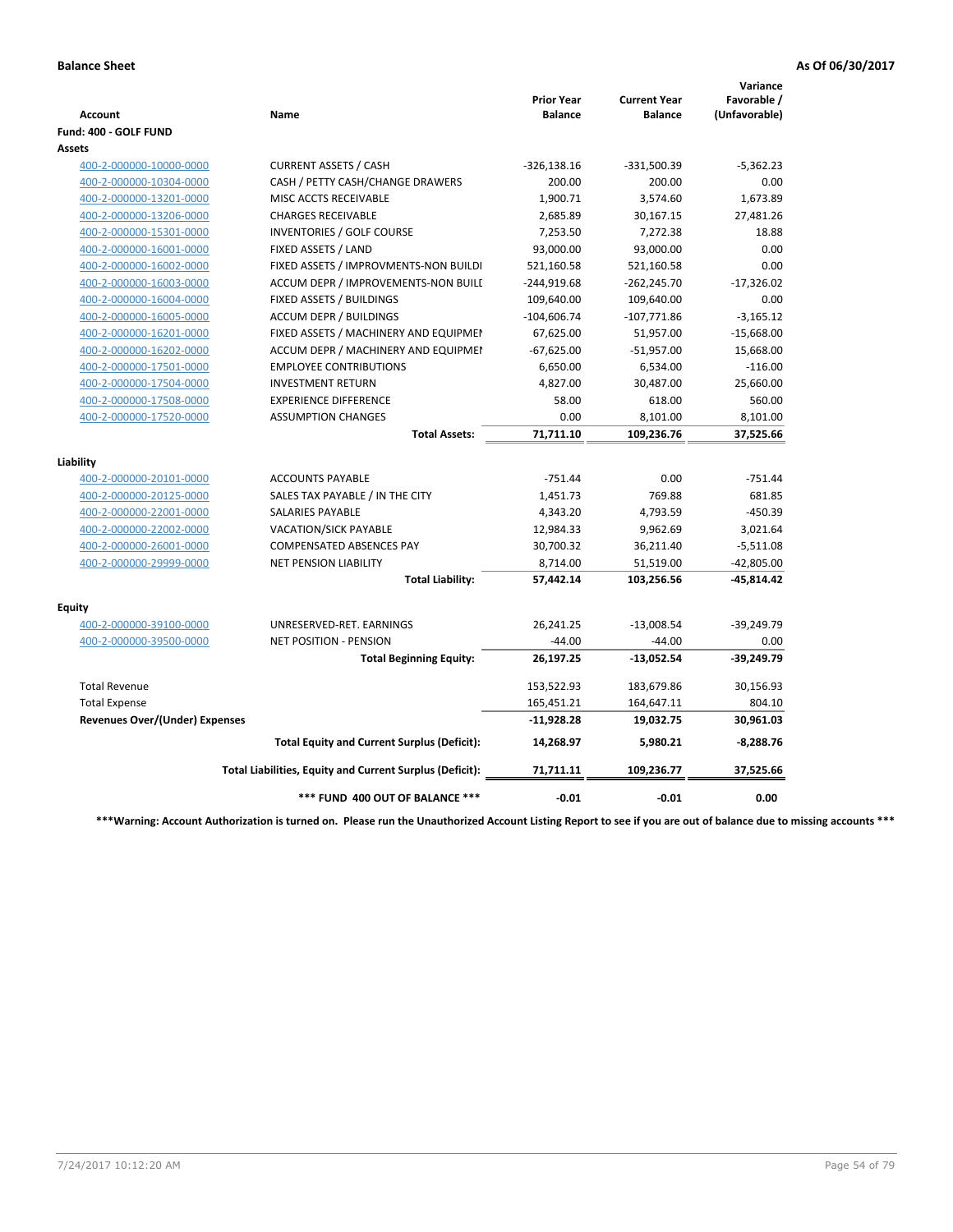| <b>Account</b><br><b>Fund: 500 - SANITATION FUND</b> | Name                                                     | <b>Prior Year</b><br><b>Balance</b> | <b>Current Year</b><br><b>Balance</b> | Variance<br>Favorable /<br>(Unfavorable) |
|------------------------------------------------------|----------------------------------------------------------|-------------------------------------|---------------------------------------|------------------------------------------|
| Assets                                               |                                                          |                                     |                                       |                                          |
| 500-2-000000-10000-0000                              | <b>CURRENT ASSETS / CASH</b>                             | 1,504,685.76                        | 1,938,918.86                          | 434,233.10                               |
| 500-2-000000-13000-0000                              | <b>CUSTOMER ACCTS RECEIVABLE</b>                         | 92,871.67                           | 146,376.96                            | 53,505.29                                |
| 500-2-000000-13001-0000                              | NON CURRENT CUSTOMER ACCTS RECEIVAE                      | 49,639.15                           | 52,935.13                             | 3,295.98                                 |
| 500-2-000000-13002-0000                              | ALLOW FOR UNCOLLECT REC                                  | $-36,479.94$                        | $-51,300.94$                          | $-14,821.00$                             |
| 500-2-000000-13003-0000                              | UNBILLED YEAR-END ACCRUAL                                | 379,459.63                          | 316,710.26                            | $-62,749.37$                             |
| 500-2-000000-13201-0000                              | MISC ACCTS RECEIVABLE                                    | 185.00                              | 185.00                                | 0.00                                     |
| 500-2-000000-17501-0000                              | <b>EMPLOYEE CONTRIBUTIONS</b>                            | 6,650.00                            | 6,534.00                              | $-116.00$                                |
| 500-2-000000-17504-0000                              | <b>INVESTMENT RETURN</b>                                 | 4,827.00                            | 30,487.00                             | 25,660.00                                |
| 500-2-000000-17508-0000                              | <b>EXPERIENCE DIFFERENCE</b>                             | 58.00                               | 618.00                                | 560.00                                   |
| 500-2-000000-17520-0000                              | <b>ASSUMPTION CHANGES</b>                                | 0.00                                | 8,101.00                              | 8,101.00                                 |
|                                                      | <b>Total Assets:</b>                                     | 2,001,896.27                        | 2,449,565.27                          | 447,669.00                               |
|                                                      |                                                          |                                     |                                       |                                          |
| Liability                                            |                                                          |                                     |                                       |                                          |
| 500-2-000000-20101-0000                              | <b>ACCOUNTS PAYABLE</b>                                  | $-21,209.24$                        | 0.00                                  | $-21,209.24$                             |
| 500-2-000000-20125-0000                              | SALES TAX PAYABLE / IN THE CITY                          | 42,139.64                           | 20,265.54                             | 21,874.10                                |
| 500-2-000000-20135-0000                              | GARBAGE CLEARING / BAD DEBT EXPENS                       | 30,159.07                           | 31,152.74                             | -993.67                                  |
| 500-2-000000-22001-0000                              | <b>SALARIES PAYABLE</b>                                  | 3,481.43                            | 2,316.20                              | 1,165.23                                 |
| 500-2-000000-22002-0000                              | <b>VACATION/SICK PAYABLE</b>                             | 4,512.22                            | 5,358.50                              | $-846.28$                                |
| 500-2-000000-24002-0000                              | <b>CUSTOMER DEPOSITS</b>                                 | 171,679.42                          | 200,841.05                            | $-29,161.63$                             |
| 500-2-000000-26001-0000                              | <b>COMPENSATED ABSENCES PAY</b>                          | $-176.76$                           | 2,594.17                              | $-2,770.93$                              |
| 500-2-000000-29999-0000                              | <b>NET PENSION LIABILITY</b>                             | 8,714.00                            | 51,519.00                             | $-42,805.00$                             |
|                                                      | <b>Total Liability:</b>                                  | 239,299.78                          | 314,047.20                            | $-74,747.42$                             |
| Equity                                               |                                                          |                                     |                                       |                                          |
| 500-2-000000-39100-0000                              | UNRESERVED-RET. EARNINGS                                 | 1,311,908.45                        | 1,430,891.22                          | 118,982.77                               |
| 500-2-000000-39500-0000                              | <b>NET POSITION - PENSION</b>                            | $-44.00$                            | $-44.00$                              | 0.00                                     |
|                                                      | <b>Total Beginning Equity:</b>                           | 1,311,864.45                        | 1,430,847.22                          | 118,982.77                               |
| <b>Total Revenue</b>                                 |                                                          | 2,904,458.18                        | 2,984,779.79                          | 80,321.61                                |
| <b>Total Expense</b>                                 |                                                          | 2,453,726.14                        | 2,280,108.94                          | 173,617.20                               |
| <b>Revenues Over/(Under) Expenses</b>                |                                                          | 450,732.04                          | 704,670.85                            | 253,938.81                               |
|                                                      | <b>Total Equity and Current Surplus (Deficit):</b>       | 1,762,596.49                        | 2,135,518.07                          | 372,921.58                               |
|                                                      | Total Liabilities, Equity and Current Surplus (Deficit): | 2,001,896.27                        | 2,449,565.27                          | 447,669.00                               |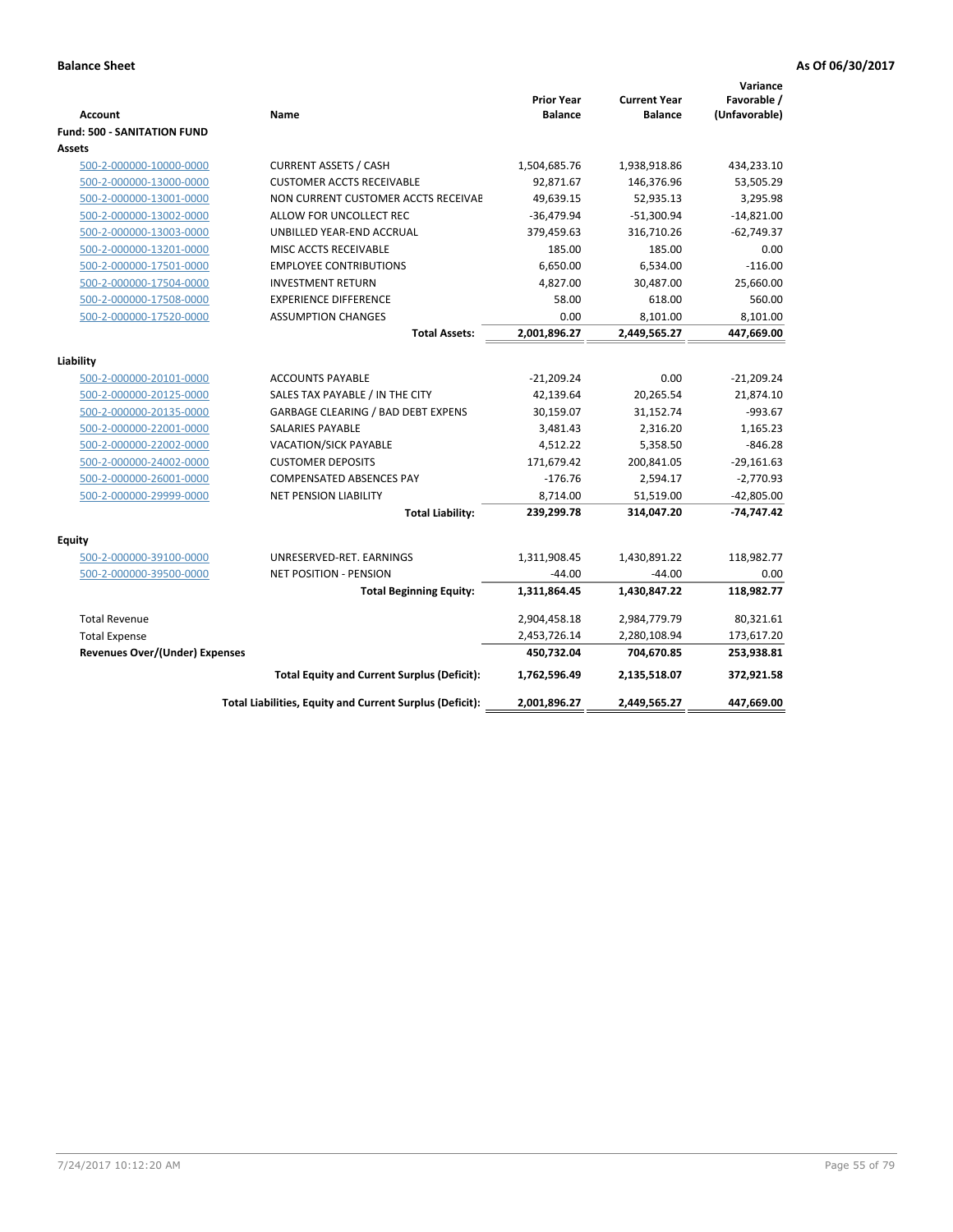|                                       |                                                            | <b>Prior Year</b> | <b>Current Year</b> | Variance<br>Favorable / |
|---------------------------------------|------------------------------------------------------------|-------------------|---------------------|-------------------------|
| <b>Account</b>                        | Name                                                       | <b>Balance</b>    | <b>Balance</b>      | (Unfavorable)           |
|                                       | <b>Fund: 561 - REGINAL HOUSEHOLD HAZARDOUS WASTE GRANT</b> |                   |                     |                         |
| <b>Assets</b>                         |                                                            |                   |                     |                         |
|                                       | <b>Total Assets:</b>                                       | 0.00              | 0.00                | 0.00                    |
| Liability                             |                                                            |                   |                     |                         |
|                                       | <b>Total Liability:</b>                                    | 0.00              | 0.00                | 0.00                    |
| Equity                                |                                                            |                   |                     |                         |
|                                       | <b>Total Beginning Equity:</b>                             | 0.00              | 0.00                | 0.00                    |
| <b>Total Revenue</b>                  |                                                            | 0.00              | 0.00                | 0.00                    |
| <b>Total Expense</b>                  |                                                            | 0.00              | 0.00                | 0.00                    |
| <b>Revenues Over/(Under) Expenses</b> |                                                            | 0.00              | 0.00                | 0.00                    |
|                                       | <b>Total Equity and Current Surplus (Deficit):</b>         | 0.00              | 0.00                | 0.00                    |
|                                       | Total Liabilities, Equity and Current Surplus (Deficit):   | 0.00              | 0.00                | 0.00                    |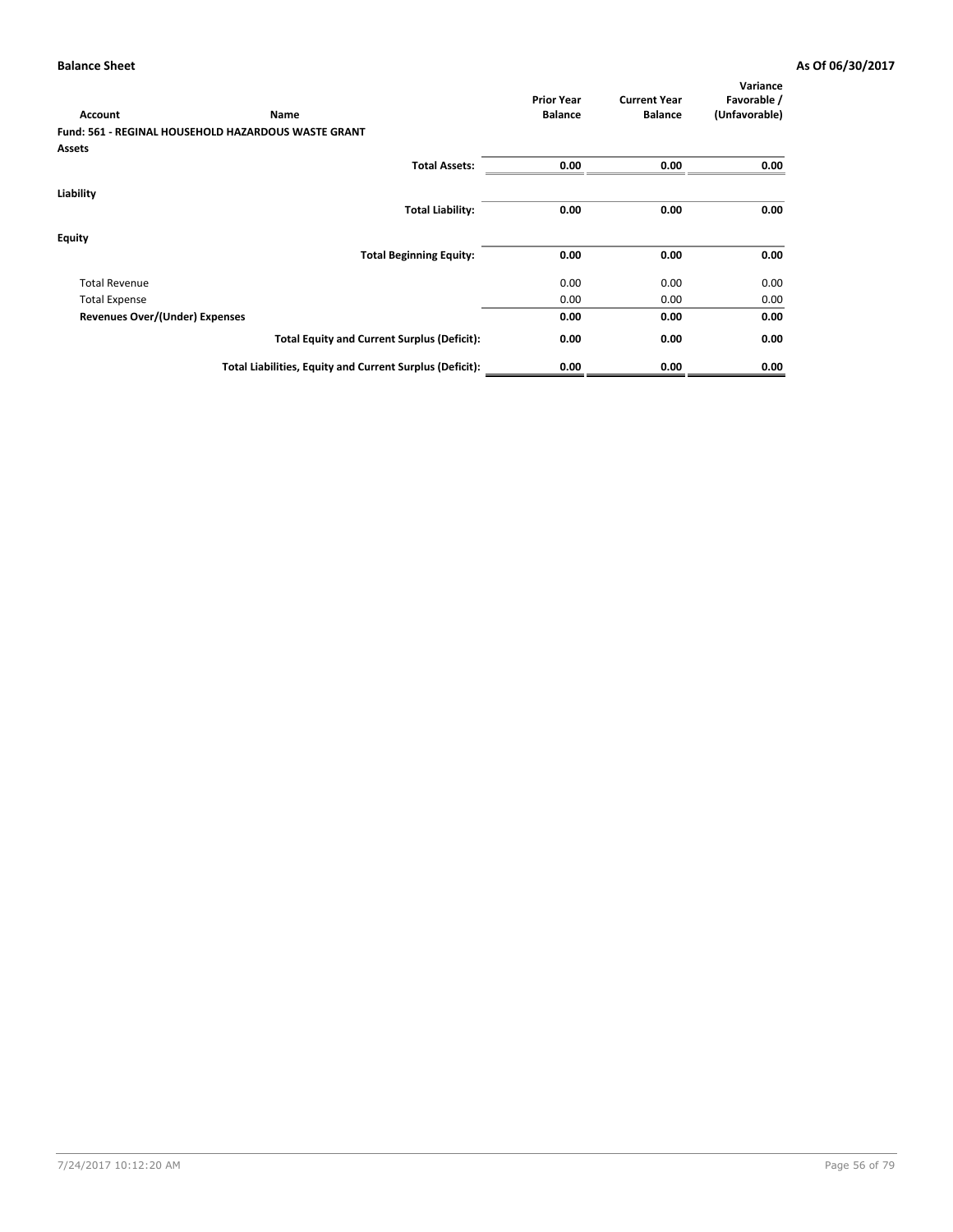| <b>Account</b>                          | Name                                                     | <b>Prior Year</b><br><b>Balance</b> | <b>Current Year</b><br><b>Balance</b> | Variance<br>Favorable /<br>(Unfavorable) |
|-----------------------------------------|----------------------------------------------------------|-------------------------------------|---------------------------------------|------------------------------------------|
| <b>Fund: 601 - CENTRAL SERVICE FUND</b> |                                                          |                                     |                                       |                                          |
| <b>Assets</b>                           |                                                          |                                     |                                       |                                          |
| 601-2-000000-10000-0000                 | <b>CURRENT ASSETS / CASH</b>                             | 91,045.43                           | 43,937.49                             | $-47,107.94$                             |
| 601-2-000000-15101-0000                 | <b>FACILITIES MAINT STOCK</b>                            | 11,823.56                           | 15,710.39                             | 3,886.83                                 |
| 601-2-000000-15201-0000                 | <b>INVENTORIES / GARAGE</b>                              | 139,025.43                          | 183,175.82                            | 44,150.39                                |
| 601-2-000000-16004-0000                 | FIXED ASSETS / BUILDINGS                                 | 100,832.00                          | 100,832.00                            | 0.00                                     |
| 601-2-000000-16005-0000                 | <b>ACCUM DEPR / BUILDINGS</b>                            | $-100,832.00$                       | $-100,832.00$                         | 0.00                                     |
| 601-2-000000-16201-0000                 | FIXED ASSETS / MACHINERY AND EQUIPMEN                    | 166,476.00                          | 166,476.00                            | 0.00                                     |
| 601-2-000000-16202-0000                 | ACCUM DEPR / MACHINERY AND EQUIPMEI                      | $-163,814.71$                       | $-166,476.00$                         | $-2,661.29$                              |
| 601-2-000000-17501-0000                 | <b>EMPLOYEE CONTRIBUTIONS</b>                            | 26,599.00                           | 26,136.00                             | $-463.00$                                |
| 601-2-000000-17504-0000                 | <b>INVESTMENT RETURN</b>                                 | 19,307.00                           | 121,950.00                            | 102,643.00                               |
| 601-2-000000-17508-0000                 | <b>EXPERIENCE DIFFERENCE</b>                             | 232.00                              | 2,471.00                              | 2,239.00                                 |
| 601-2-000000-17520-0000                 | <b>ASSUMPTION CHANGES</b>                                | 0.00                                | 32,404.00                             | 32,404.00                                |
|                                         | <b>Total Assets:</b>                                     | 290,693.71                          | 425,784.70                            | 135,090.99                               |
| Liability                               |                                                          |                                     |                                       |                                          |
| 601-2-000000-20149-0000                 | FLEET MAINTENANCE CLEARING                               | $-16.48$                            | $-16.48$                              | 0.00                                     |
| 601-2-000000-22001-0000                 | SALARIES PAYABLE                                         | 12,654.55                           | 16,959.79                             | $-4,305.24$                              |
| 601-2-000000-22002-0000                 | <b>VACATION/SICK PAYABLE</b>                             | 38,440.79                           | 31,596.43                             | 6,844.36                                 |
| 601-2-000000-26001-0000                 | <b>COMPENSATED ABSENCES PAY</b>                          | 22,239.02                           | 47,153.34                             | $-24,914.32$                             |
| 601-2-000000-29999-0000                 | <b>NET PENSION LIABILITY</b>                             | 34,854.00                           | 206,074.00                            | $-171,220.00$                            |
|                                         | <b>Total Liability:</b>                                  | 108,171.88                          | 301,767.08                            | $-193,595.20$                            |
| <b>Equity</b>                           |                                                          |                                     |                                       |                                          |
| 601-2-000000-39100-0000                 | UNRESERVED-RET. EARNINGS                                 | 218,033.60                          | 146,820.97                            | $-71,212.63$                             |
| 601-2-000000-39500-0000                 | <b>NET POSITION - PENSION</b>                            | $-175.00$                           | $-175.00$                             | 0.00                                     |
|                                         | <b>Total Beginning Equity:</b>                           | 217,858.60                          | 146,645.97                            | $-71,212.63$                             |
| <b>Total Revenue</b>                    |                                                          | 631,406.97                          | 609,904.53                            | $-21,502.44$                             |
| <b>Total Expense</b>                    |                                                          | 666,743.76                          | 632,532.99                            | 34,210.77                                |
| <b>Revenues Over/(Under) Expenses</b>   |                                                          | $-35,336.79$                        | $-22,628.46$                          | 12,708.33                                |
|                                         | <b>Total Equity and Current Surplus (Deficit):</b>       | 182,521.81                          | 124,017.51                            | -58,504.30                               |
|                                         | Total Liabilities, Equity and Current Surplus (Deficit): | 290,693.69                          | 425,784.59                            | 135,090.90                               |
|                                         | *** FUND 601 OUT OF BALANCE ***                          | 0.02                                | 0.11                                  | 0.09                                     |

**\*\*\*Warning: Account Authorization is turned on. Please run the Unauthorized Account Listing Report to see if you are out of balance due to missing accounts \*\*\***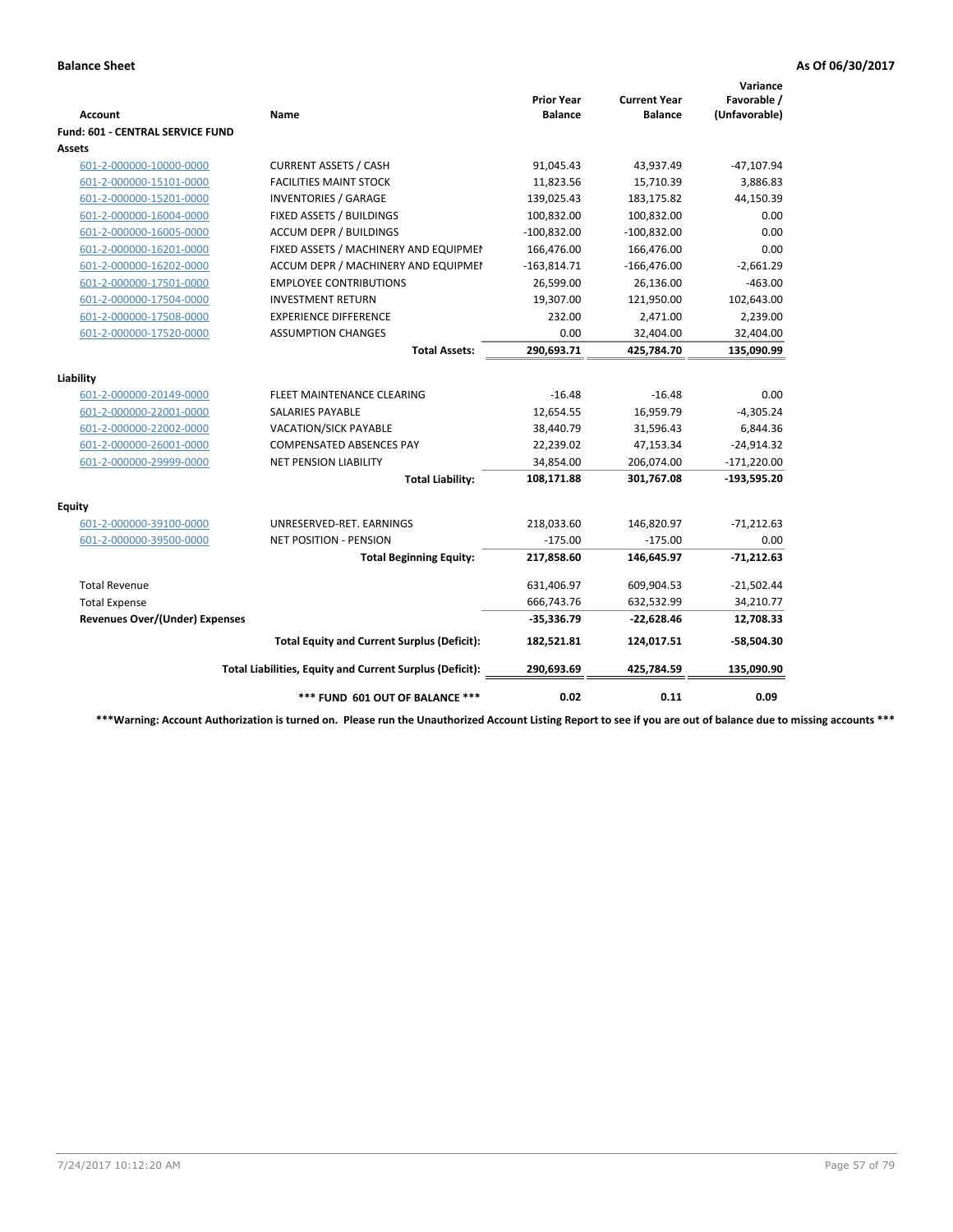| Account                               | Name                                                     | <b>Prior Year</b><br><b>Balance</b> | <b>Current Year</b><br><b>Balance</b> | Variance<br>Favorable /<br>(Unfavorable) |
|---------------------------------------|----------------------------------------------------------|-------------------------------------|---------------------------------------|------------------------------------------|
| <b>Fund: 602 - INSURANCE FUND</b>     |                                                          |                                     |                                       |                                          |
| Assets                                |                                                          |                                     |                                       |                                          |
| 602-2-000000-10000-0000               | <b>CURRENT ASSETS / CASH</b>                             | 368,559.84                          | $-525,494.45$                         | -894,054.29                              |
|                                       | <b>Total Assets:</b>                                     | 368,559.84                          | -525,494.45                           | -894,054.29                              |
| Liability                             |                                                          |                                     |                                       |                                          |
| 602-2-000000-20101-0000               | <b>ACCOUNTS PAYABLE</b>                                  | $-4,185.19$                         | $-0.09$                               | $-4,185.10$                              |
|                                       | <b>Total Liability:</b>                                  | $-4,185.19$                         | $-0.09$                               | $-4,185.10$                              |
| <b>Equity</b>                         |                                                          |                                     |                                       |                                          |
| 602-2-000000-39100-0000               | UNRESERVED-RET. EARNINGS                                 | 1,390,194.04                        | 632,449.20                            | -757,744.84                              |
|                                       | <b>Total Beginning Equity:</b>                           | 1,390,194.04                        | 632,449.20                            | -757,744.84                              |
| <b>Total Revenue</b>                  |                                                          | 3,659,445.57                        | 3,732,911.26                          | 73,465.69                                |
| <b>Total Expense</b>                  |                                                          | 4,676,894.58                        | 4,890,854.82                          | $-213,960.24$                            |
| <b>Revenues Over/(Under) Expenses</b> |                                                          | $-1,017,449.01$                     | $-1,157,943.56$                       | $-140,494.55$                            |
|                                       | <b>Total Equity and Current Surplus (Deficit):</b>       | 372,745.03                          | $-525,494.36$                         | $-898,239.39$                            |
|                                       | Total Liabilities, Equity and Current Surplus (Deficit): | 368,559.84                          | $-525,494.45$                         | -894,054.29                              |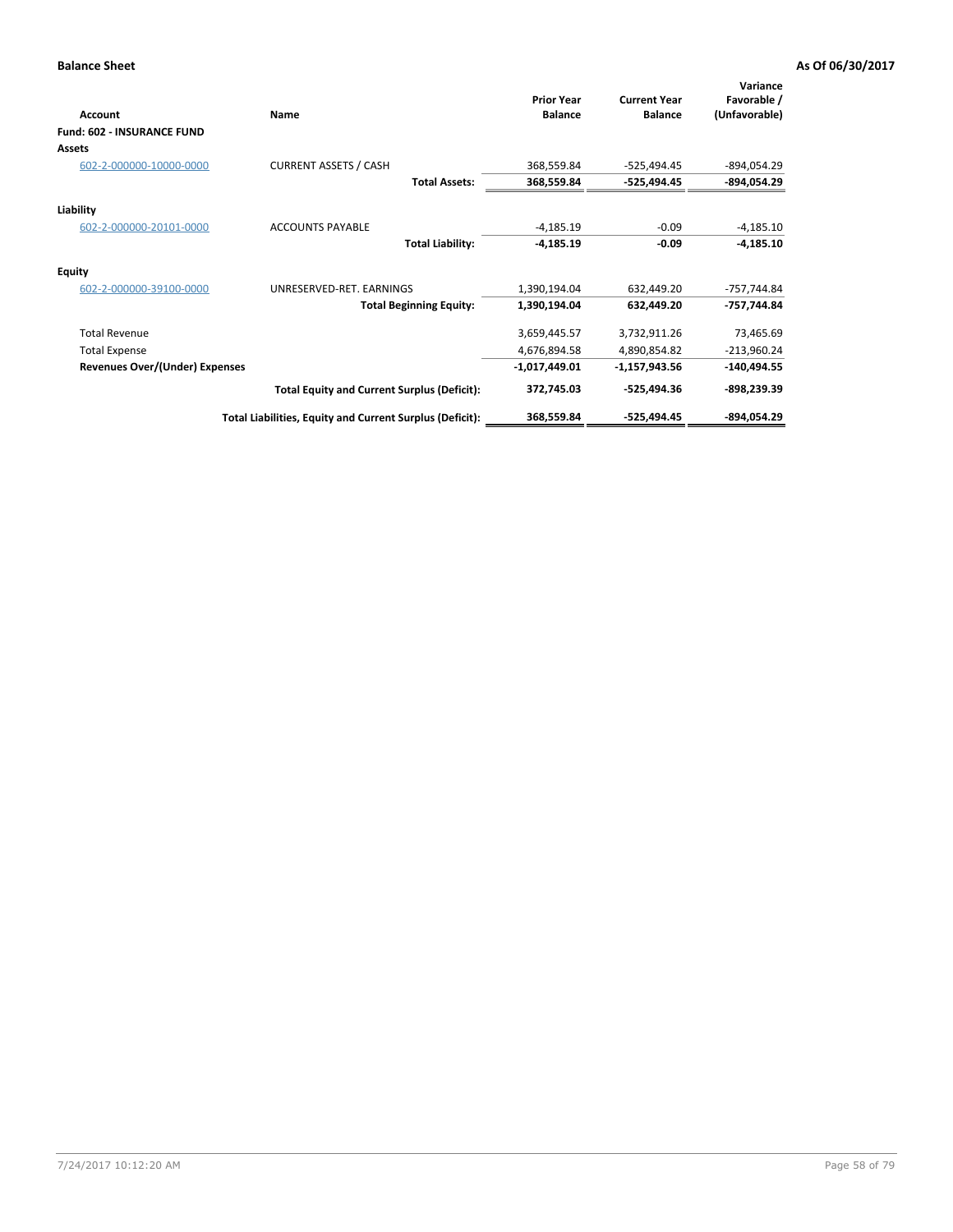| <b>Account</b>                        | <b>Name</b>                                                     | <b>Prior Year</b><br><b>Balance</b> | <b>Current Year</b><br><b>Balance</b> | Variance<br>Favorable /<br>(Unfavorable) |
|---------------------------------------|-----------------------------------------------------------------|-------------------------------------|---------------------------------------|------------------------------------------|
| Fund: 604 - MIS FUND                  |                                                                 |                                     |                                       |                                          |
| Assets                                |                                                                 |                                     |                                       |                                          |
| 604-2-000000-10000-0000               | <b>CURRENT ASSETS / CASH</b>                                    | 119,668.09                          | 113,519.19                            | $-6,148.90$                              |
| 604-2-000000-16201-0000               | FIXED ASSETS / MACHINERY AND EQUIPMEN                           | 1,544,318.35                        | 1,587,000.47                          | 42,682.12                                |
| 604-2-000000-16202-0000               | ACCUM DEPR / MACHINERY AND EQUIPMEI                             | $-1,160,566.21$                     | $-1,324,554.90$                       | $-163,988.69$                            |
| 604-2-000000-16301-0000               | FIXED ASSETS / C W I P                                          | $-0.20$                             | $-0.20$                               | 0.00                                     |
| 604-2-000000-17501-0000               | <b>EMPLOYEE CONTRIBUTIONS</b>                                   | 13,299.00                           | 13,068.00                             | $-231.00$                                |
| 604-2-000000-17504-0000               | <b>INVESTMENT RETURN</b>                                        | 9,654.00                            | 60,975.00                             | 51,321.00                                |
| 604-2-000000-17508-0000               | <b>EXPERIENCE DIFFERENCE</b>                                    | 116.00                              | 1,235.00                              | 1,119.00                                 |
| 604-2-000000-17520-0000               | <b>ASSUMPTION CHANGES</b>                                       | 0.00                                | 16,202.00                             | 16,202.00                                |
|                                       | <b>Total Assets:</b>                                            | 526,489.03                          | 467,444.56                            | $-59,044.47$                             |
|                                       |                                                                 |                                     |                                       |                                          |
| Liability                             |                                                                 |                                     |                                       |                                          |
| 604-2-000000-22001-0000               | SALARIES PAYABLE                                                | 8,257.21                            | 9,550.49                              | $-1,293.28$                              |
| 604-2-000000-22002-0000               | VACATION/SICK PAYABLE                                           | 14,533.72                           | 17,135.39                             | $-2,601.67$                              |
| 604-2-000000-23001-0000               | CAPITAL LEASE PAYABLE                                           | 56,149.62                           | 15,132.00                             | 41,017.62                                |
| 604-2-000000-23101-0000               | CAPITAL LEASE PAYABLE                                           | 15,133.95                           | $-0.40$                               | 15,134.35                                |
| 604-2-000000-26001-0000               | <b>COMPENSATED ABSENCES PAY</b>                                 | 10,452.61<br>0.27                   | 13,875.77<br>0.27                     | $-3,423.16$<br>0.00                      |
| 604-2-000000-29400-0100               | RESERVED ACCOUNT / ENCUMBRANCES<br><b>NET PENSION LIABILITY</b> |                                     |                                       |                                          |
| 604-2-000000-29999-0000               | <b>Total Liability:</b>                                         | 17,427.00                           | 103,037.00                            | $-85,610.00$<br>$-36,776.14$             |
|                                       |                                                                 | 121,954.38                          | 158,730.52                            |                                          |
| Equity                                |                                                                 |                                     |                                       |                                          |
| 604-2-000000-39100-0000               | UNRESERVED-RET. EARNINGS                                        | 324,409.00                          | 335,832.26                            | 11,423.26                                |
| 604-2-000000-39500-0000               | <b>NET POSITION - PENSION</b>                                   | $-88.00$                            | $-88.00$                              | 0.00                                     |
|                                       | <b>Total Beginning Equity:</b>                                  | 324,321.00                          | 335,744.26                            | 11,423.26                                |
| <b>Total Revenue</b>                  |                                                                 | 683,690.13                          | 606,113.28                            | $-77,576.85$                             |
| <b>Total Expense</b>                  |                                                                 | 603,476.48                          | 633,143.50                            | $-29,667.02$                             |
| <b>Revenues Over/(Under) Expenses</b> |                                                                 | 80,213.65                           | $-27,030.22$                          | $-107,243.87$                            |
|                                       | <b>Total Equity and Current Surplus (Deficit):</b>              | 404,534.65                          | 308,714.04                            | $-95,820.61$                             |
|                                       | Total Liabilities, Equity and Current Surplus (Deficit):        | 526,489.03                          | 467,444.56                            | -59,044.47                               |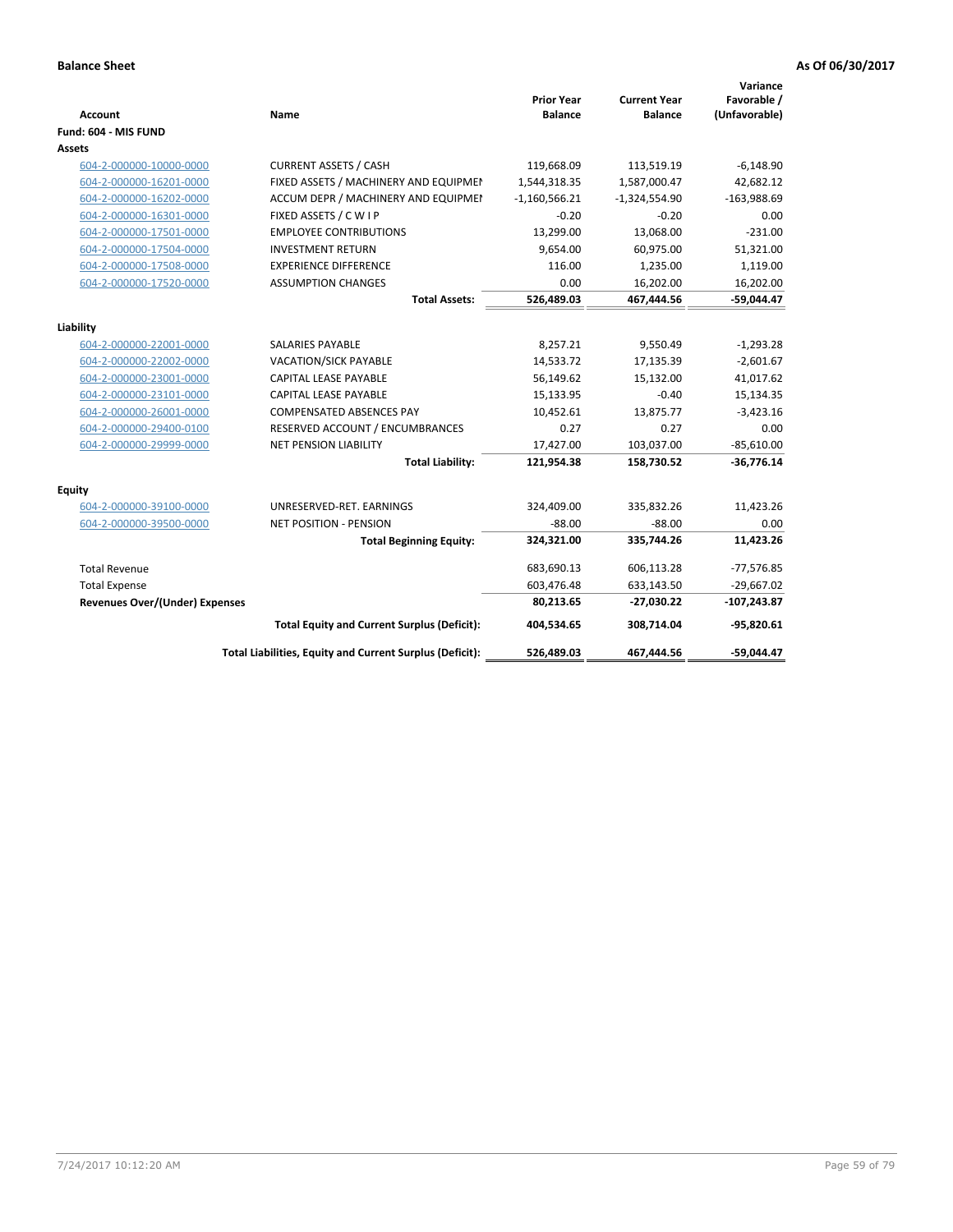|                                       |                                                          | <b>Prior Year</b> | <b>Current Year</b> | Variance<br>Favorable / |
|---------------------------------------|----------------------------------------------------------|-------------------|---------------------|-------------------------|
| Account                               | Name                                                     | <b>Balance</b>    | <b>Balance</b>      | (Unfavorable)           |
| Fund: 660 - VEHICLE REPLACEMENT FUND  |                                                          |                   |                     |                         |
| <b>Assets</b>                         |                                                          |                   |                     |                         |
| 660-2-000000-10000-0000               | <b>CURRENT ASSETS / CASH</b>                             | 82,024.30         | 92,161.42           | 10,137.12               |
| 660-2-000000-11510-0000               | PUBLIC SAFETY VEHICLE REPLACEMENT                        | 906.77            | 54,500.60           | 53,593.83               |
| 660-2-000000-11520-0000               | <b>CERTIFICATES OF DEPOSIT</b>                           | 300,000.00        | 0.00                | $-300,000.00$           |
| 660-2-000000-11530-0000               | <b>TexasTERM CP</b>                                      | 0.00              | 500,000.00          | 500,000.00              |
| 660-2-000000-16201-0000               | FIXED ASSETS / MACHINERY AND EQUIPMEN                    | 8,459,168.27      | 7,777,143.11        | $-682,025.16$           |
| 660-2-000000-16202-0000               | ACCUM DEPR / MACHINERY AND EQUIPMEI                      | $-6,395,288.99$   | $-5,838,057.20$     | 557,231.79              |
|                                       | <b>Total Assets:</b>                                     | 2,446,810.35      | 2,585,747.93        | 138,937.58              |
| Liability                             |                                                          |                   |                     |                         |
| 660-2-000000-23001-0000               | CAPITAL LEASE PAYABLE                                    | 55,705.00         | 58,323.01           | $-2,618.01$             |
| 660-2-000000-23101-0000               | <b>CAPITAL LEASE PAYABLE</b>                             | 172,458.92        | 114,135.17          | 58,323.75               |
|                                       | <b>Total Liability:</b>                                  | 228,163.92        | 172,458.18          | 55,705.74               |
| Equity                                |                                                          |                   |                     |                         |
| 660-2-000000-39100-0000               | UNRESERVED-RET. EARNINGS                                 | 2,066,622.07      | 2,318,662.96        | 252,040.89              |
|                                       | <b>Total Beginning Equity:</b>                           | 2,066,622.07      | 2,318,662.96        | 252,040.89              |
| <b>Total Revenue</b>                  |                                                          | 1,020,313.48      | 341,573.62          | $-678,739.86$           |
| <b>Total Expense</b>                  |                                                          | 868,289.12        | 246,946.83          | 621,342.29              |
| <b>Revenues Over/(Under) Expenses</b> |                                                          | 152,024.36        | 94,626.79           | $-57,397.57$            |
|                                       | <b>Total Equity and Current Surplus (Deficit):</b>       | 2,218,646.43      | 2,413,289.75        | 194,643.32              |
|                                       | Total Liabilities, Equity and Current Surplus (Deficit): | 2,446,810.35      | 2,585,747.93        | 138,937.58              |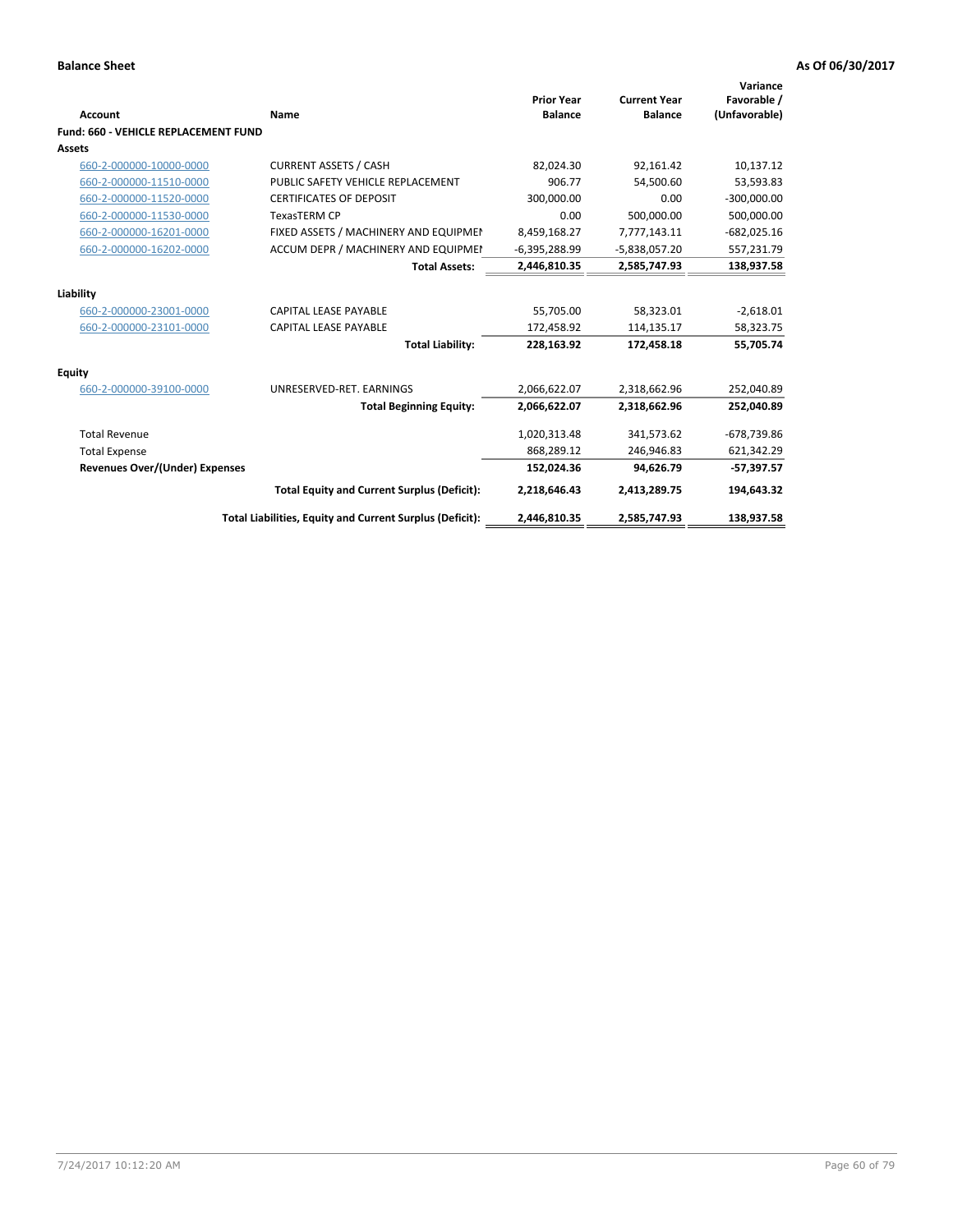| <b>Account</b>                 | Name                                                     | <b>Prior Year</b><br><b>Balance</b> | <b>Current Year</b><br><b>Balance</b> | Variance<br>Favorable /<br>(Unfavorable) |
|--------------------------------|----------------------------------------------------------|-------------------------------------|---------------------------------------|------------------------------------------|
| Fund: 701 - FIREMEN'S PENSION  |                                                          |                                     |                                       |                                          |
| Assets                         |                                                          |                                     |                                       |                                          |
|                                | <b>Total Assets:</b>                                     | 0.00                                | 0.00                                  | 0.00                                     |
| Liability                      |                                                          |                                     |                                       |                                          |
| 701-1-000000-22306-1000        | UNREALIZED GAIN/LOSS                                     | 543,546.00                          | 543,546.00                            | 0.00                                     |
|                                | <b>Total Liability:</b>                                  | 543,546.00                          | 543,546.00                            | 0.00                                     |
| <b>Equity</b>                  |                                                          |                                     |                                       |                                          |
| 701-1-000000-39000-0000        | UNRESERVED-FUND BALANCE                                  | -543,546.00                         | -543,546.00                           | 0.00                                     |
|                                | <b>Total Beginning Equity:</b>                           | $-543,546.00$                       | $-543,546.00$                         | 0.00                                     |
| <b>Total Expense</b>           |                                                          | 0.00                                | 0.00                                  | 0.00                                     |
| Revenues Over/(Under) Expenses |                                                          | 0.00                                | 0.00                                  | 0.00                                     |
|                                | <b>Total Equity and Current Surplus (Deficit):</b>       | $-543,546.00$                       | $-543,546.00$                         | 0.00                                     |
|                                | Total Liabilities, Equity and Current Surplus (Deficit): | 0.00                                | 0.00                                  | 0.00                                     |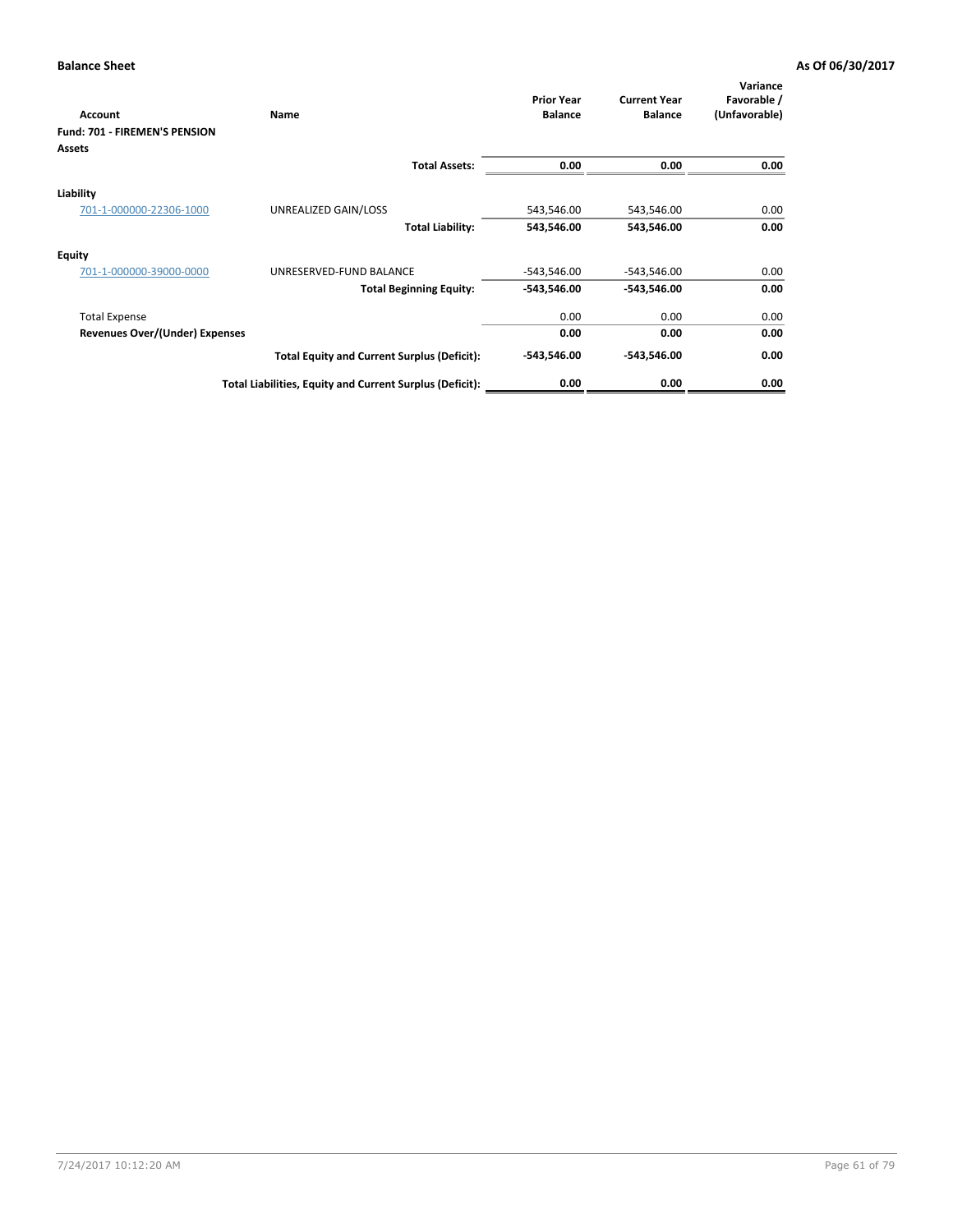| Account                               | Name                                                     | <b>Prior Year</b><br><b>Balance</b> | <b>Current Year</b><br><b>Balance</b> | Variance<br>Favorable /<br>(Unfavorable) |
|---------------------------------------|----------------------------------------------------------|-------------------------------------|---------------------------------------|------------------------------------------|
| <b>Fund: 800 - SPENCE FUND</b>        |                                                          |                                     |                                       |                                          |
| <b>Assets</b>                         |                                                          |                                     |                                       |                                          |
| 800-3-000000-10000-0000               | <b>CURRENT ASSETS / CASH</b>                             | 151.57                              | $-1,466.38$                           | $-1,617.95$                              |
| 800-3-000000-11507-0000               | <b>SPENCE ENDOWMENT</b>                                  | 71,204.18                           | 572,423.05                            | 501,218.87                               |
| 800-3-000000-11520-0000               | <b>CERTIFICATES OF DEPOSIT</b>                           | 494,000.00                          | 0.00                                  | $-494,000.00$                            |
| 800-3-000000-13205-0000               | <b>INTEREST RECEIVABLE</b>                               | 1,337.43                            | 1,337.43                              | 0.00                                     |
|                                       | <b>Total Assets:</b>                                     | 566,693.18                          | 572,294.10                            | 5,600.92                                 |
| Liability                             |                                                          |                                     |                                       |                                          |
|                                       | <b>Total Liability:</b>                                  | 0.00                                | 0.00                                  | 0.00                                     |
| Equity                                |                                                          |                                     |                                       |                                          |
| 800-3-000000-39000-0000               | UNRESERVED-FUND BALANCE                                  | 563,757.78                          | 566,627.77                            | 2,869.99                                 |
|                                       | <b>Total Beginning Equity:</b>                           | 563,757.78                          | 566,627.77                            | 2,869.99                                 |
| <b>Total Revenue</b>                  |                                                          | 3,385.71                            | 6,116.33                              | 2,730.62                                 |
| <b>Total Expense</b>                  |                                                          | 450.31                              | 450.00                                | 0.31                                     |
| <b>Revenues Over/(Under) Expenses</b> |                                                          | 2,935.40                            | 5,666.33                              | 2,730.93                                 |
|                                       | <b>Total Equity and Current Surplus (Deficit):</b>       | 566,693.18                          | 572,294.10                            | 5,600.92                                 |
|                                       | Total Liabilities, Equity and Current Surplus (Deficit): | 566,693.18                          | 572,294.10                            | 5,600.92                                 |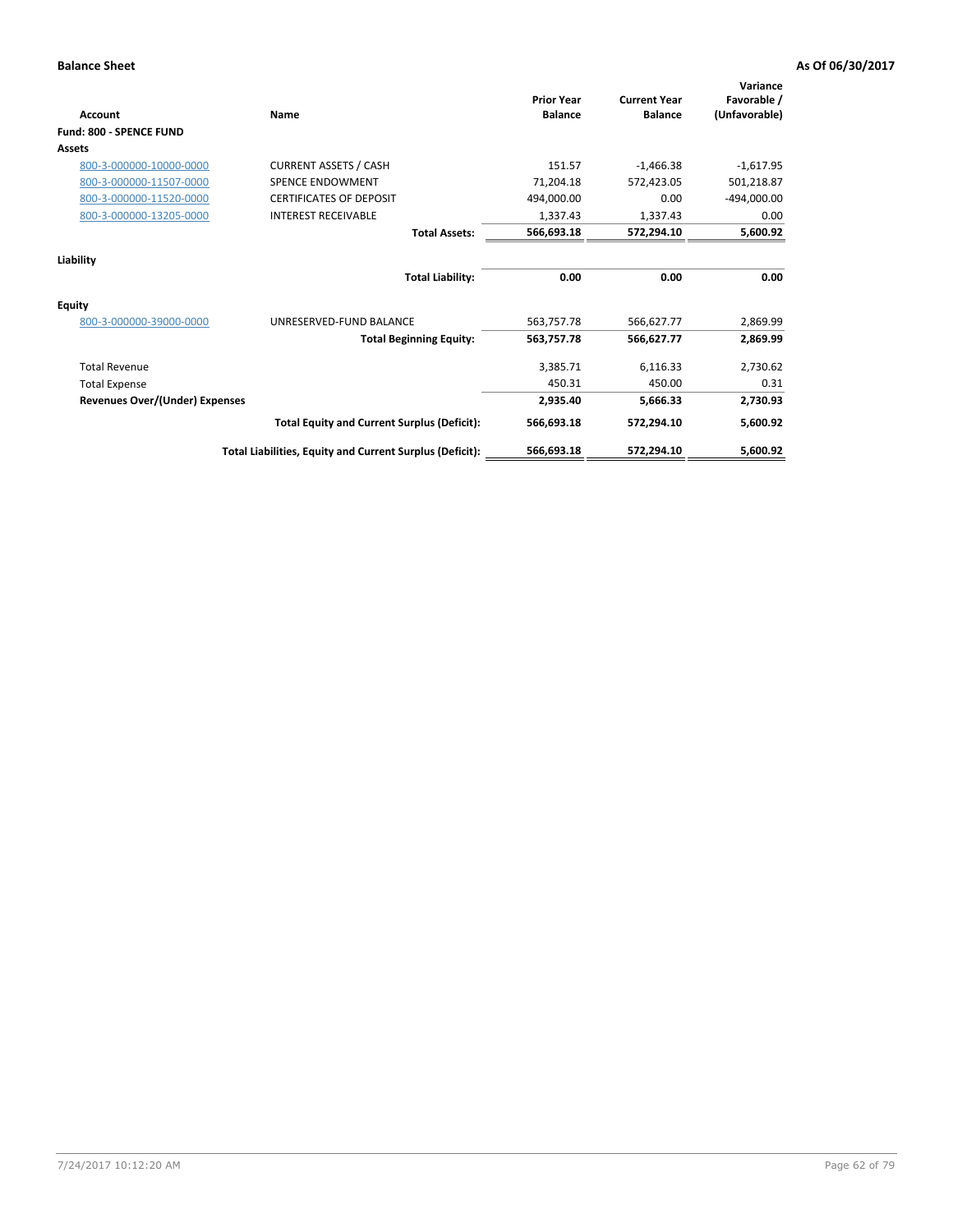| Account                                | <b>Name</b>                                              | <b>Prior Year</b><br><b>Balance</b> | <b>Current Year</b><br><b>Balance</b> | Variance<br>Favorable /<br>(Unfavorable) |
|----------------------------------------|----------------------------------------------------------|-------------------------------------|---------------------------------------|------------------------------------------|
| <b>Fund: 801 - JONES LIBRARY TRUST</b> |                                                          |                                     |                                       |                                          |
| Assets                                 |                                                          |                                     |                                       |                                          |
| 801-3-000000-10000-0000                | <b>CURRENT ASSETS / CASH</b>                             | 15,389.01                           | 15,413.38                             | 24.37                                    |
|                                        | <b>Total Assets:</b>                                     | 15,389.01                           | 15,413.38                             | 24.37                                    |
| Liability                              |                                                          |                                     |                                       |                                          |
|                                        | <b>Total Liability:</b>                                  | 0.00                                | 0.00                                  | 0.00                                     |
| <b>Equity</b>                          |                                                          |                                     |                                       |                                          |
| 801-3-000000-39000-0000                | UNRESERVED-FUND BALANCE                                  | 15,370.31                           | 15,407.38                             | 37.07                                    |
|                                        | <b>Total Beginning Equity:</b>                           | 15,370.31                           | 15,407.38                             | 37.07                                    |
| <b>Total Revenue</b>                   |                                                          | 35.83                               | 14.23                                 | $-21.60$                                 |
| <b>Total Expense</b>                   |                                                          | 17.13                               | 8.23                                  | 8.90                                     |
| Revenues Over/(Under) Expenses         |                                                          | 18.70                               | 6.00                                  | $-12.70$                                 |
|                                        | <b>Total Equity and Current Surplus (Deficit):</b>       | 15,389.01                           | 15,413.38                             | 24.37                                    |
|                                        | Total Liabilities, Equity and Current Surplus (Deficit): | 15,389.01                           | 15,413.38                             | 24.37                                    |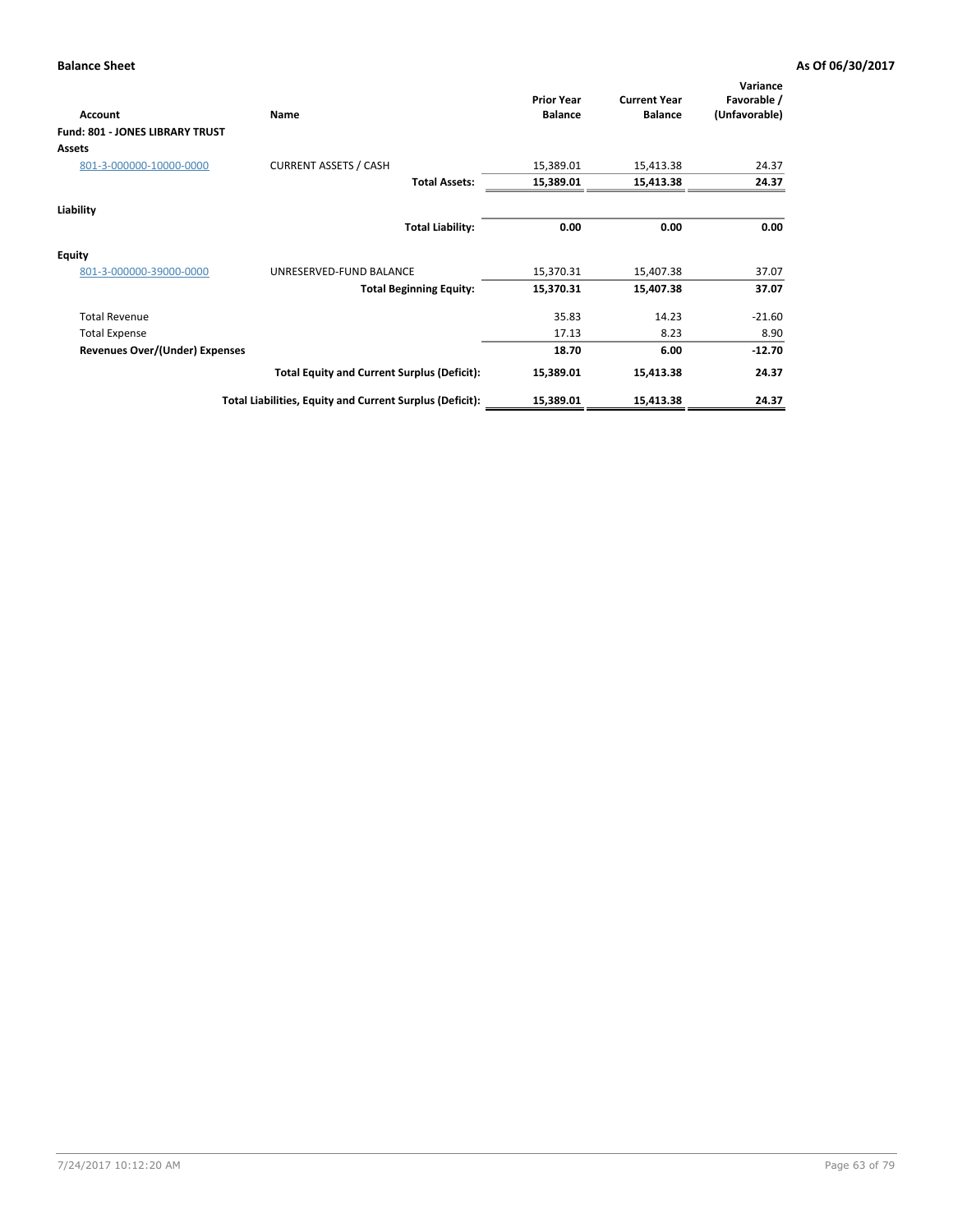| Account                                            | <b>Name</b>                                              | <b>Prior Year</b><br><b>Balance</b> | <b>Current Year</b><br><b>Balance</b> | Variance<br>Favorable /<br>(Unfavorable) |
|----------------------------------------------------|----------------------------------------------------------|-------------------------------------|---------------------------------------|------------------------------------------|
| <b>Fund: 803 - GREENVILLE BOARD OF DEVELOPMENT</b> |                                                          |                                     |                                       |                                          |
| <b>Assets</b>                                      |                                                          |                                     |                                       |                                          |
|                                                    | <b>Total Assets:</b>                                     | 0.00                                | 0.00                                  | 0.00                                     |
| Liability                                          |                                                          |                                     |                                       |                                          |
| 803-3-000000-29400-0100                            | RESERVED ACCOUNT / ENCUMBRANCES                          | 103,228.62                          | 103,228.62                            | 0.00                                     |
|                                                    | <b>Total Liability:</b>                                  | 103,228.62                          | 103,228.62                            | 0.00                                     |
| <b>Equity</b>                                      |                                                          |                                     |                                       |                                          |
| 803-3-000000-39000-0000                            | UNRESERVED-FUND BALANCE                                  | $-103,228.62$                       | $-103,228.62$                         | 0.00                                     |
|                                                    | <b>Total Beginning Equity:</b>                           | $-103,228.62$                       | $-103,228.62$                         | 0.00                                     |
| <b>Total Revenue</b>                               |                                                          | 0.00                                | 0.00                                  | 0.00                                     |
| <b>Total Expense</b>                               |                                                          | 0.00                                | 0.00                                  | 0.00                                     |
| <b>Revenues Over/(Under) Expenses</b>              |                                                          | 0.00                                | 0.00                                  | 0.00                                     |
|                                                    | <b>Total Equity and Current Surplus (Deficit):</b>       | -103,228.62                         | $-103,228.62$                         | 0.00                                     |
|                                                    | Total Liabilities, Equity and Current Surplus (Deficit): | 0.00                                | 0.00                                  | 0.00                                     |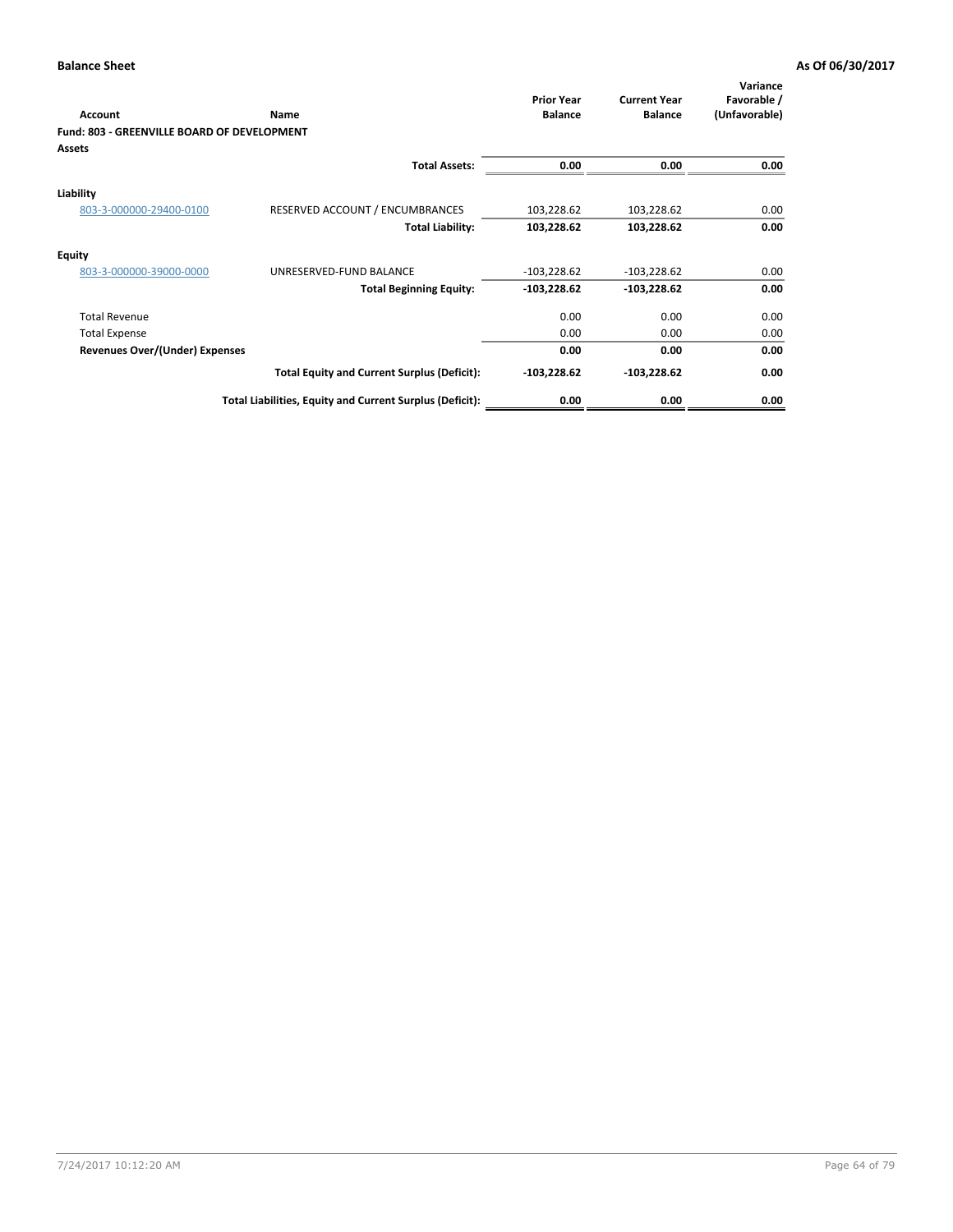| <b>Account</b>                        | Name                                                     | <b>Prior Year</b><br><b>Balance</b> | <b>Current Year</b><br><b>Balance</b> | Variance<br>Favorable /<br>(Unfavorable) |
|---------------------------------------|----------------------------------------------------------|-------------------------------------|---------------------------------------|------------------------------------------|
| Fund: 807 - 4A-EDC                    |                                                          |                                     |                                       |                                          |
| Assets                                |                                                          |                                     |                                       |                                          |
|                                       | <b>Total Assets:</b>                                     | 0.00                                | 0.00                                  | 0.00                                     |
| Liability                             |                                                          |                                     |                                       |                                          |
| 807-3-000000-26105-0000               | INV NET OF RELATED DEBT                                  | 305,846.00                          | 305,846.00                            | 0.00                                     |
| 807-3-000000-29400-0100               | RESERVED ACCOUNT / ENCUMBRANCES                          | 18,078.76                           | 18,078.76                             | 0.00                                     |
|                                       | <b>Total Liability:</b>                                  | 323,924.76                          | 323,924.76                            | 0.00                                     |
| <b>Equity</b>                         |                                                          |                                     |                                       |                                          |
| 807-3-000000-39000-0000               | UNRESERVED-FUND BALANCE                                  | $-323,924.76$                       | $-323,924.76$                         | 0.00                                     |
|                                       | <b>Total Beginning Equity:</b>                           | $-323,924.76$                       | $-323,924.76$                         | 0.00                                     |
| <b>Total Revenue</b>                  |                                                          | 0.00                                | 0.00                                  | 0.00                                     |
| <b>Total Expense</b>                  |                                                          | 0.00                                | 0.00                                  | 0.00                                     |
| <b>Revenues Over/(Under) Expenses</b> |                                                          | 0.00                                | 0.00                                  | 0.00                                     |
|                                       | <b>Total Equity and Current Surplus (Deficit):</b>       | $-323,924.76$                       | $-323,924.76$                         | 0.00                                     |
|                                       | Total Liabilities, Equity and Current Surplus (Deficit): | 0.00                                | 0.00                                  | 0.00                                     |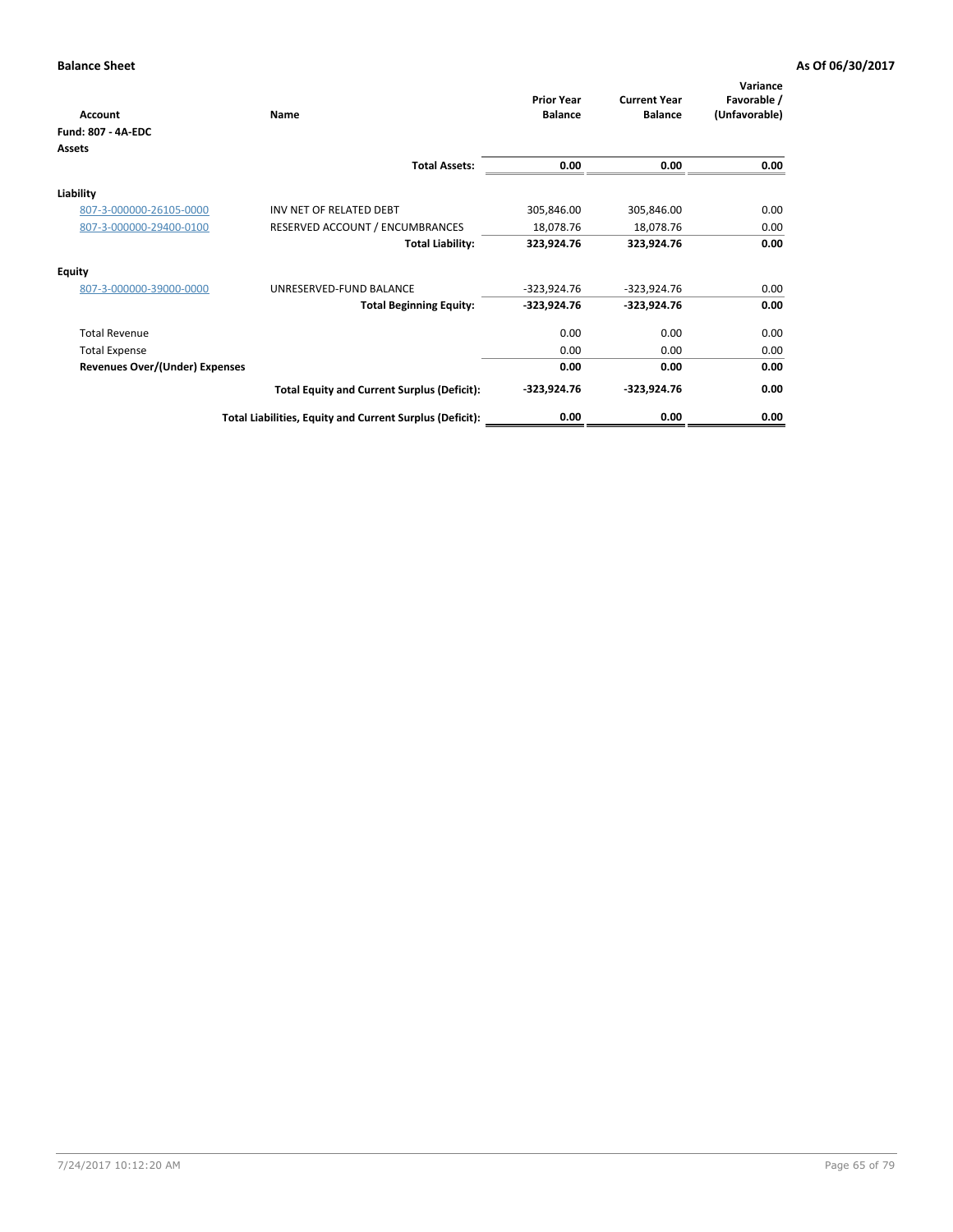| Account                          | <b>Name</b>                                              | <b>Prior Year</b><br><b>Balance</b> | <b>Current Year</b><br><b>Balance</b> | Variance<br>Favorable /<br>(Unfavorable) |
|----------------------------------|----------------------------------------------------------|-------------------------------------|---------------------------------------|------------------------------------------|
| Fund: 809 - GREENVILLE IDC (L-3) |                                                          |                                     |                                       |                                          |
| Assets                           |                                                          |                                     |                                       |                                          |
| 809-3-000000-10000-0000          | <b>CURRENT ASSETS / CASH</b>                             | 0.00                                | 2,862,457.40                          | 2,862,457.40                             |
|                                  | <b>Total Assets:</b>                                     | 0.00                                | 2,862,457.40                          | 2,862,457.40                             |
| Liability                        |                                                          |                                     |                                       |                                          |
|                                  | <b>Total Liability:</b>                                  | 0.00                                | 0.00                                  | 0.00                                     |
| <b>Equity</b>                    |                                                          |                                     |                                       |                                          |
| 809-3-000000-39000-0000          | UNRESERVED-FUND BALANCE                                  | 0.00                                | 2,862,457.40                          | 2,862,457.40                             |
|                                  | <b>Total Beginning Equity:</b>                           | 0.00                                | 2,862,457.40                          | 2,862,457.40                             |
| <b>Total Revenue</b>             |                                                          | 2,501,081.97                        | 3,276,871.78                          | 775,789.81                               |
| <b>Total Expense</b>             |                                                          | 2,501,081.97                        | 3,276,871.78                          | -775,789.81                              |
| Revenues Over/(Under) Expenses   |                                                          | 0.00                                | 0.00                                  | 0.00                                     |
|                                  | <b>Total Equity and Current Surplus (Deficit):</b>       | 0.00                                | 2,862,457.40                          | 2,862,457.40                             |
|                                  | Total Liabilities, Equity and Current Surplus (Deficit): | 0.00                                | 2,862,457.40                          | 2,862,457.40                             |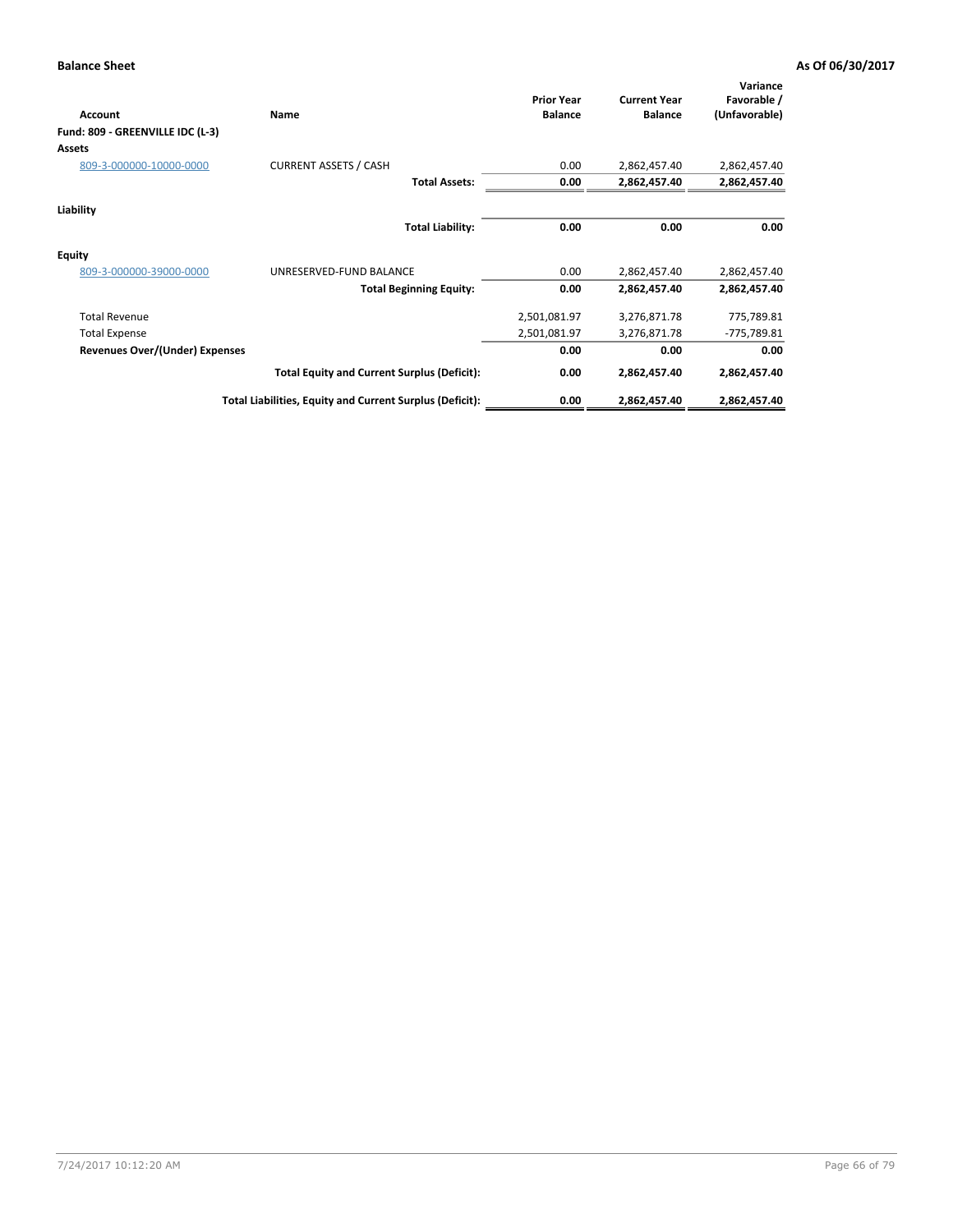| Account                                 | Name                                                     | <b>Prior Year</b><br><b>Balance</b> | <b>Current Year</b><br><b>Balance</b> | Variance<br>Favorable /<br>(Unfavorable) |
|-----------------------------------------|----------------------------------------------------------|-------------------------------------|---------------------------------------|------------------------------------------|
| Fund: 810 - SEIZURE FUNDS - STATE RULES |                                                          |                                     |                                       |                                          |
| <b>Assets</b>                           |                                                          |                                     |                                       |                                          |
| 810-3-000000-10000-0000                 | <b>CURRENT ASSETS / CASH</b>                             | 320,806.72                          | 255,941.39                            | $-64,865.33$                             |
|                                         | <b>Total Assets:</b>                                     | 320,806.72                          | 255,941.39                            | $-64,865.33$                             |
| Liability                               |                                                          |                                     |                                       |                                          |
|                                         | <b>Total Liability:</b>                                  | 0.00                                | 0.00                                  | 0.00                                     |
| <b>Equity</b>                           |                                                          |                                     |                                       |                                          |
| 810-3-000000-39000-0000                 | UNRESERVED-FUND BALANCE                                  | 320,424.68                          | 328,736.81                            | 8,312.13                                 |
|                                         | <b>Total Beginning Equity:</b>                           | 320,424.68                          | 328,736.81                            | 8,312.13                                 |
| <b>Total Revenue</b>                    |                                                          | 747.29                              | 3,113.54                              | 2,366.25                                 |
| <b>Total Expense</b>                    |                                                          | 365.25                              | 75,908.96                             | $-75,543.71$                             |
| <b>Revenues Over/(Under) Expenses</b>   |                                                          | 382.04                              | $-72,795.42$                          | $-73,177.46$                             |
|                                         | <b>Total Equity and Current Surplus (Deficit):</b>       | 320,806.72                          | 255,941.39                            | -64,865.33                               |
|                                         | Total Liabilities, Equity and Current Surplus (Deficit): | 320,806.72                          | 255,941.39                            | $-64,865.33$                             |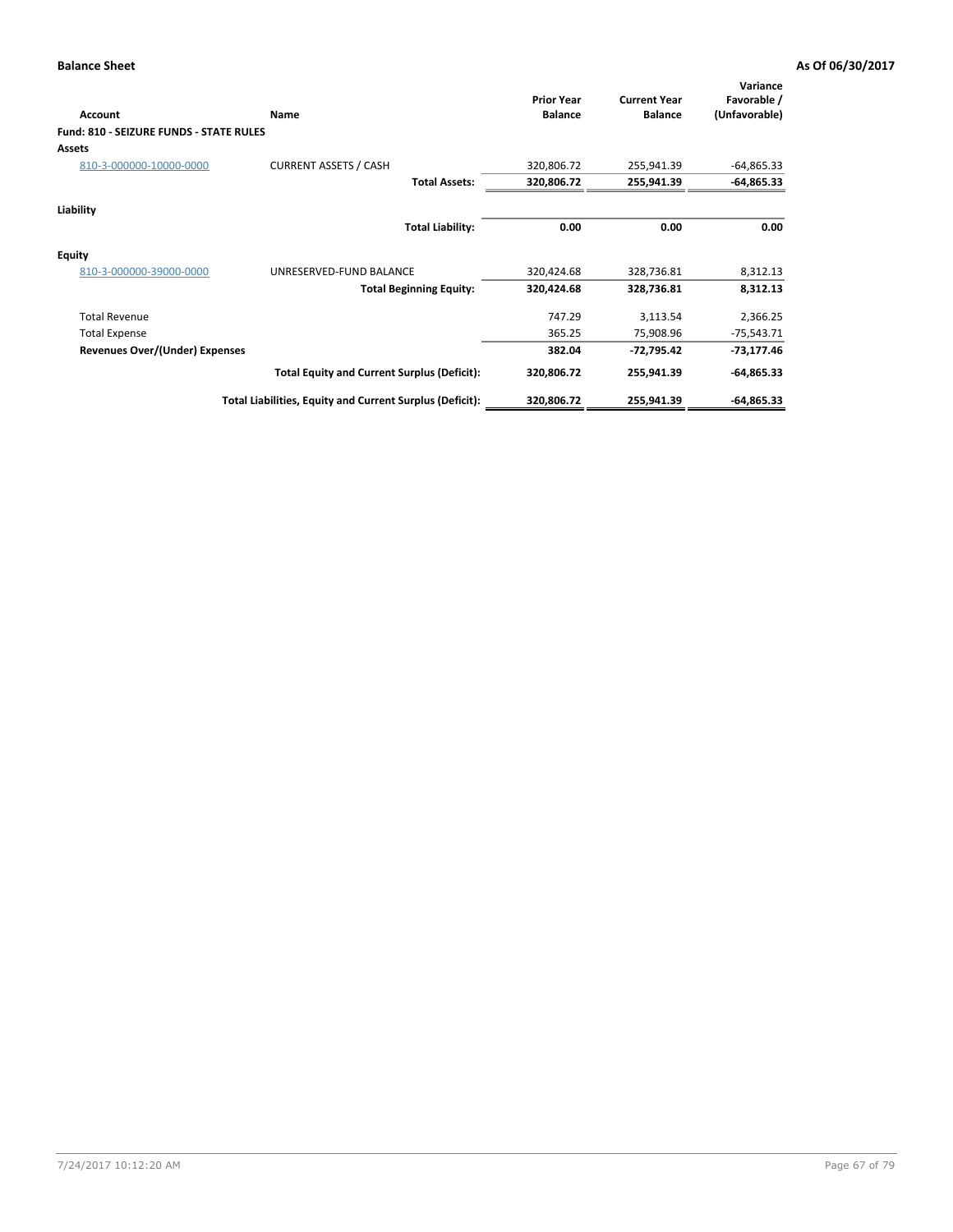| <b>Account</b>                        | <b>Name</b>                                              | <b>Prior Year</b><br><b>Balance</b> | <b>Current Year</b><br><b>Balance</b> | Variance<br>Favorable /<br>(Unfavorable) |
|---------------------------------------|----------------------------------------------------------|-------------------------------------|---------------------------------------|------------------------------------------|
| Fund: 811 - SEIZURE FUNDS - FED RULES |                                                          |                                     |                                       |                                          |
| Assets                                |                                                          |                                     |                                       |                                          |
| 811-3-000000-10000-0000               | <b>CURRENT ASSETS / CASH</b>                             | 139,077.09                          | 146,147.81                            | 7,070.72                                 |
|                                       | <b>Total Assets:</b>                                     | 139,077.09                          | 146,147.81                            | 7,070.72                                 |
| Liability                             |                                                          |                                     |                                       |                                          |
|                                       | <b>Total Liability:</b>                                  | 0.00                                | 0.00                                  | 0.00                                     |
| <b>Equity</b>                         |                                                          |                                     |                                       |                                          |
| 811-3-000000-39000-0000               | UNRESERVED-FUND BALANCE                                  | 111,383.41                          | 139,835.09                            | 28,451.68                                |
|                                       | <b>Total Beginning Equity:</b>                           | 111,383.41                          | 139,835.09                            | 28,451.68                                |
| <b>Total Revenue</b>                  |                                                          | 29,380.53                           | 9,610.65                              | $-19,769.88$                             |
| <b>Total Expense</b>                  |                                                          | 1,686.85                            | 3,297.93                              | $-1,611.08$                              |
| Revenues Over/(Under) Expenses        |                                                          | 27,693.68                           | 6,312.72                              | $-21,380.96$                             |
|                                       | <b>Total Equity and Current Surplus (Deficit):</b>       | 139,077.09                          | 146,147.81                            | 7,070.72                                 |
|                                       | Total Liabilities, Equity and Current Surplus (Deficit): | 139,077.09                          | 146,147.81                            | 7,070.72                                 |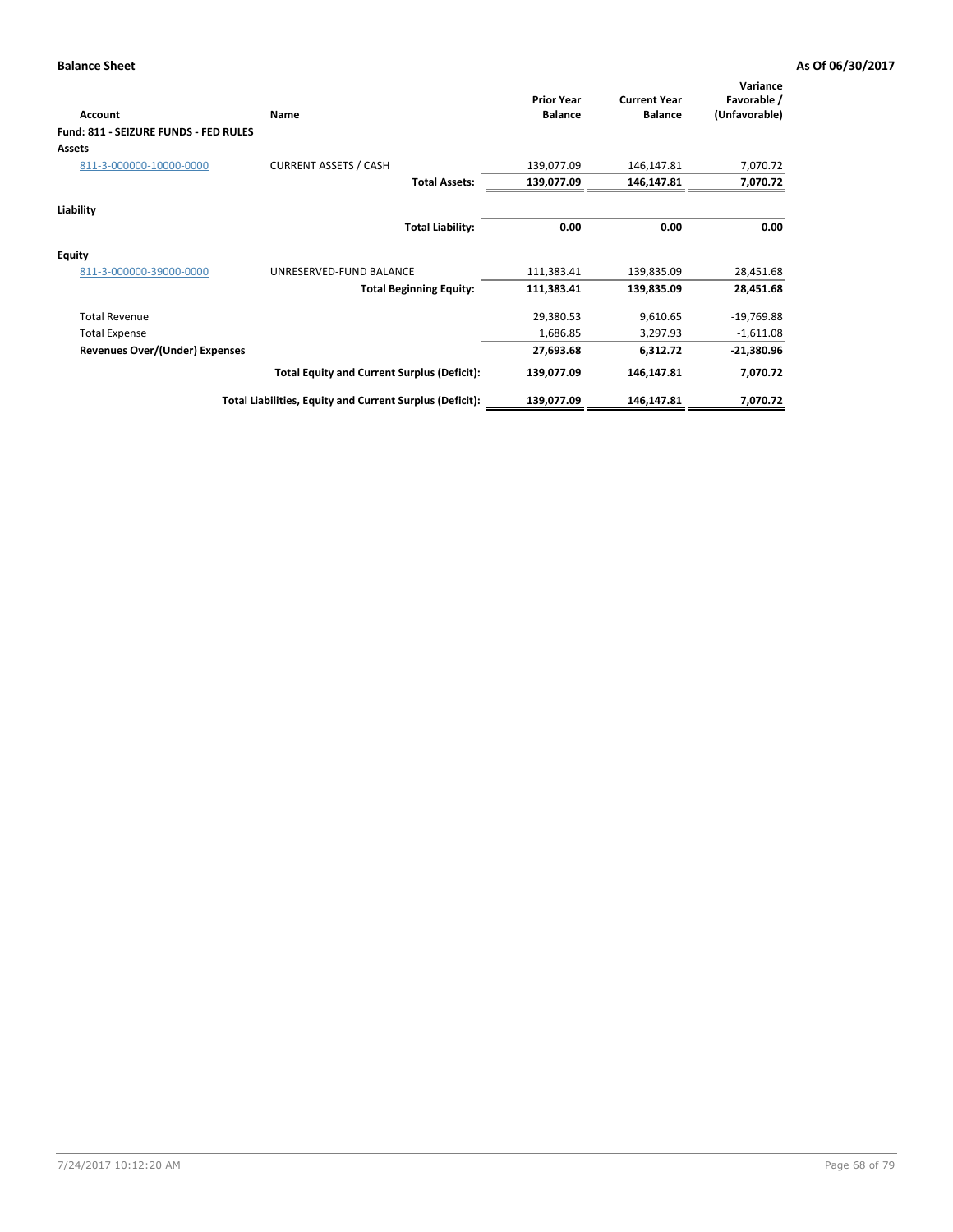| <b>Account</b>                                          | Name                                                     | <b>Prior Year</b><br><b>Balance</b> | <b>Current Year</b><br><b>Balance</b> | Variance<br>Favorable /<br>(Unfavorable) |
|---------------------------------------------------------|----------------------------------------------------------|-------------------------------------|---------------------------------------|------------------------------------------|
| Fund: 820 - TIRZ FUND (Tax Increment Reinvestment Zone) |                                                          |                                     |                                       |                                          |
| Assets                                                  |                                                          |                                     |                                       |                                          |
| 820-3-000000-10000-0000                                 | <b>CURRENT ASSETS / CASH</b>                             | 931,072.84                          | 1,229,966.77                          | 298,893.93                               |
| 820-3-000000-13101-0000                                 | <b>TAX RECEIVABLE-CURRENT</b>                            | 334.15                              | 19,503.03                             | 19,168.88                                |
| 820-3-000000-13102-0000                                 | <b>TAXES REC-DELINQUENT</b>                              | 11,635.05                           | 2,302.66                              | $-9,332.39$                              |
| 820-3-000000-13103-0000                                 | ALLOW FOR UNCOLLECT TAXES                                | $-1,232.23$                         | $-524.83$                             | 707.40                                   |
| 820-3-000000-13221-0000                                 | MISC A/R - PROPERTY TAXES                                | 31.03                               | 83.56                                 | 52.53                                    |
|                                                         | <b>Total Assets:</b>                                     | 941,840.84                          | 1,251,331.19                          | 309,490.35                               |
| Liability                                               |                                                          |                                     |                                       |                                          |
| 820-3-000000-20203-0000                                 | <b>DEFERRED TAX REVENUE</b>                              | 12,160.81                           | 22,704.70                             | $-10,543.89$                             |
|                                                         | <b>Total Liability:</b>                                  | 12,160.81                           | 22.704.70                             | $-10,543.89$                             |
| Equity                                                  |                                                          |                                     |                                       |                                          |
| 820-3-000000-39000-0000                                 | UNRESERVED-FUND BALANCE                                  | 575,485.23                          | 1,070,780.75                          | 495,295.52                               |
|                                                         | <b>Total Beginning Equity:</b>                           | 575,485.23                          | 1,070,780.75                          | 495,295.52                               |
| <b>Total Revenue</b>                                    |                                                          | 356,857.43                          | 418,954.76                            | 62,097.33                                |
| <b>Total Expense</b>                                    |                                                          | 2,662.63                            | 261,109.02                            | $-258,446.39$                            |
| Revenues Over/(Under) Expenses                          |                                                          | 354,194.80                          | 157,845.74                            | $-196,349.06$                            |
|                                                         | <b>Total Equity and Current Surplus (Deficit):</b>       | 929,680.03                          | 1,228,626.49                          | 298,946.46                               |
|                                                         | Total Liabilities, Equity and Current Surplus (Deficit): | 941,840.84                          | 1,251,331.19                          | 309,490.35                               |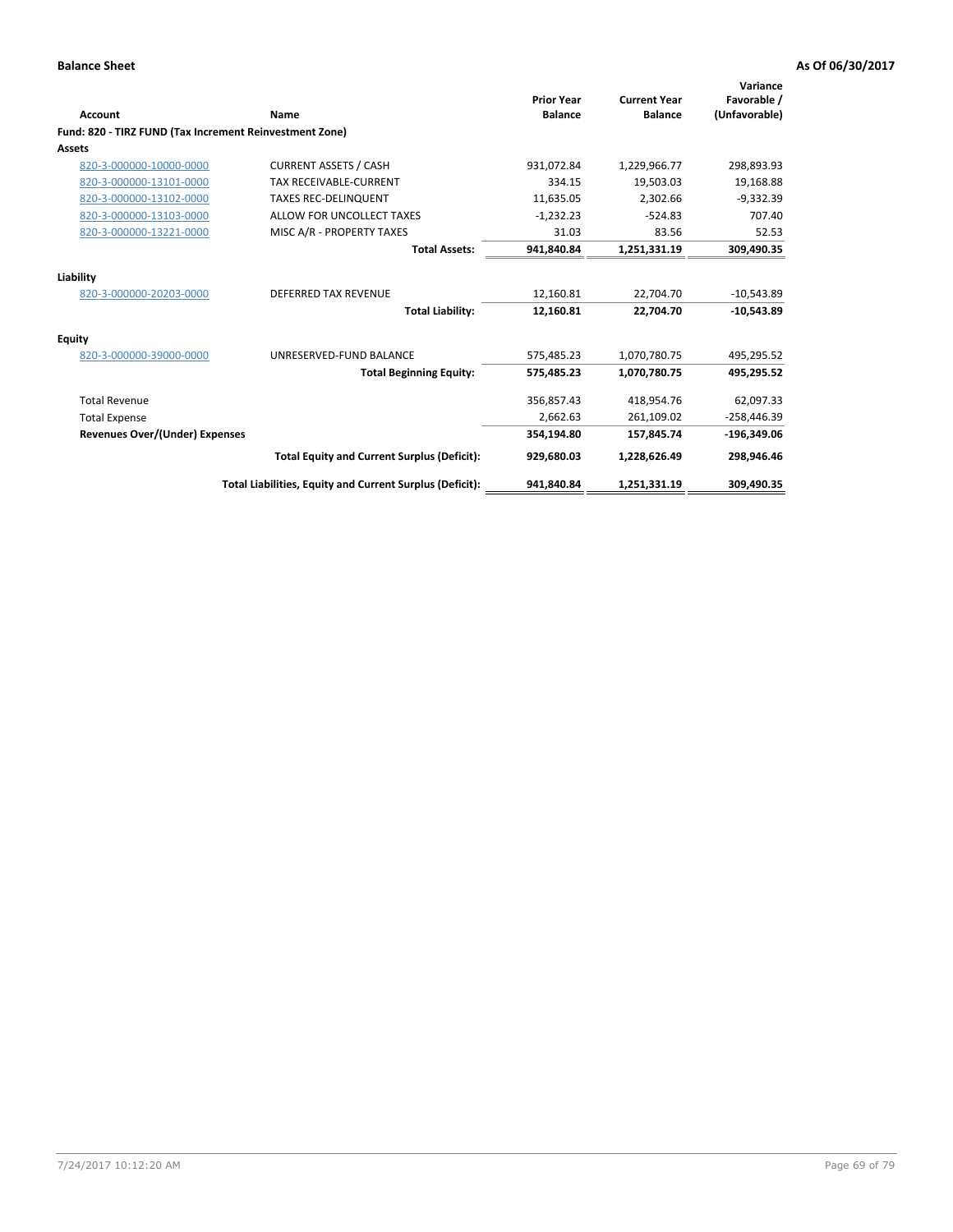| Account                                  | Name                                                     | <b>Prior Year</b><br><b>Balance</b> | <b>Current Year</b><br><b>Balance</b> | Variance<br>Favorable /<br>(Unfavorable) |
|------------------------------------------|----------------------------------------------------------|-------------------------------------|---------------------------------------|------------------------------------------|
| Fund: 890 - GRNVL IDC (L-3) FIXED ASSETS |                                                          |                                     |                                       |                                          |
| <b>Assets</b>                            |                                                          |                                     |                                       |                                          |
| 890-3-000000-10000-0000                  | <b>CURRENT ASSETS / CASH</b>                             | $-11,007,968.85$                    | $-16,374,825.45$                      | $-5,366,856.60$                          |
| 890-3-000000-16301-0000                  | FIXED ASSETS / C W I P                                   | 5,576,985.00                        | 8,957,243.30                          | 3,380,258.30                             |
|                                          | <b>Total Assets:</b>                                     | -5,430,983.85                       | $-7,417,582.15$                       | $-1,986,598.30$                          |
| Liability                                |                                                          |                                     |                                       |                                          |
| 890-3-000000-27103-0000                  | <b>GENERAL CIP FUND</b>                                  | 8,822,863.78                        | 8,822,863.78                          | 0.00                                     |
| 890-3-000000-27104-0000                  | PROPRIETARY FUNDS                                        | $-14,253,847.63$                    | $-16,240,445.93$                      | 1,986,598.30                             |
|                                          | <b>Total Liability:</b>                                  | -5,430,983.85                       | $-7,417,582.15$                       | 1,986,598.30                             |
| Equity                                   |                                                          |                                     |                                       |                                          |
|                                          | <b>Total Beginning Equity:</b>                           | 0.00                                | 0.00                                  | 0.00                                     |
| <b>Total Expense</b>                     |                                                          | 0.00                                | 0.00                                  | 0.00                                     |
| <b>Revenues Over/(Under) Expenses</b>    |                                                          | 0.00                                | 0.00                                  | 0.00                                     |
|                                          | <b>Total Equity and Current Surplus (Deficit):</b>       | 0.00                                | 0.00                                  | 0.00                                     |
|                                          | Total Liabilities, Equity and Current Surplus (Deficit): | $-5,430,983.85$                     | $-7,417,582.15$                       | $-1,986,598.30$                          |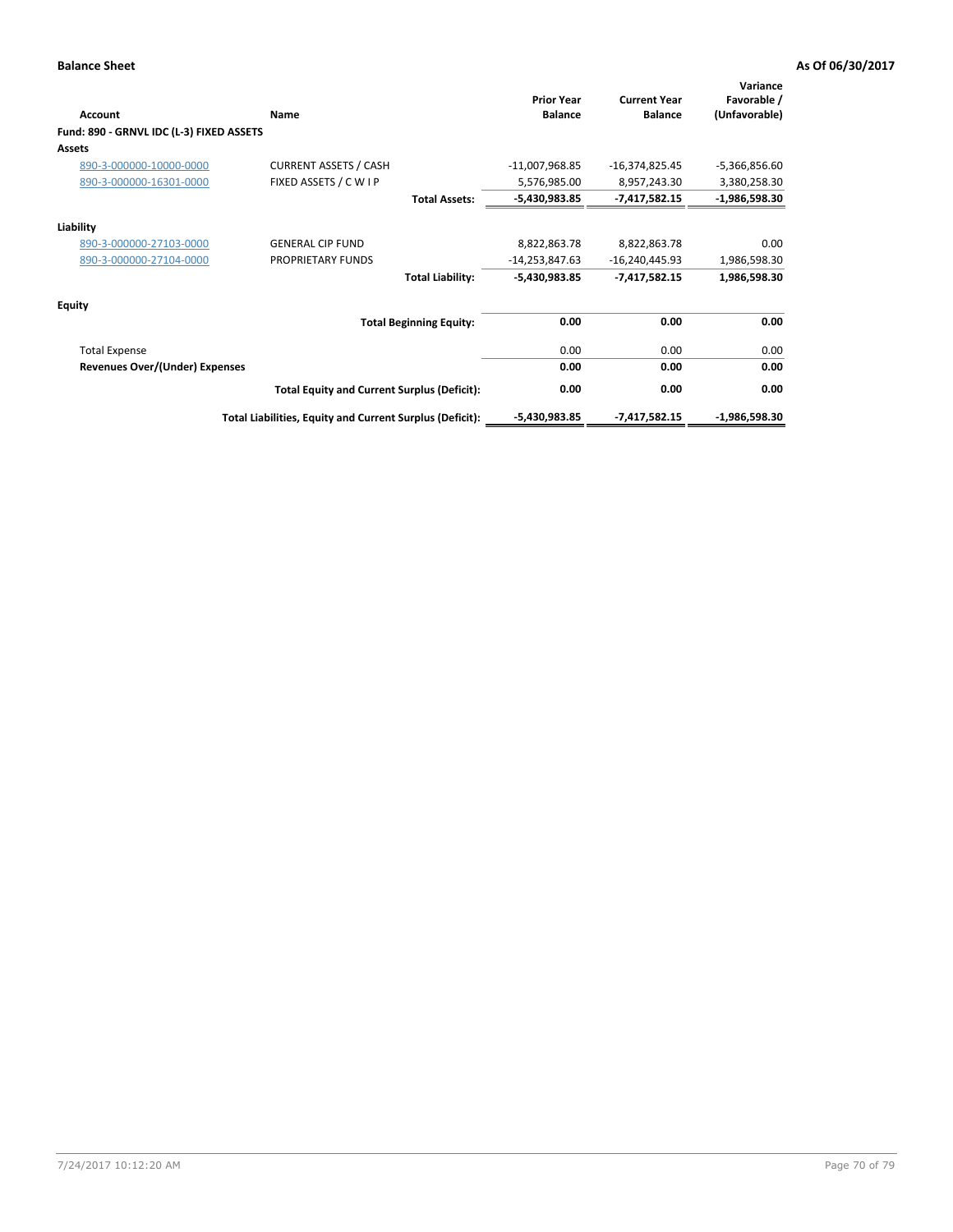|                                       |                                                          |                   |                     | Variance        |
|---------------------------------------|----------------------------------------------------------|-------------------|---------------------|-----------------|
|                                       |                                                          | <b>Prior Year</b> | <b>Current Year</b> | Favorable /     |
| <b>Account</b>                        | Name                                                     | <b>Balance</b>    | <b>Balance</b>      | (Unfavorable)   |
| Fund: 899 - POOLED CASH               |                                                          |                   |                     |                 |
| Assets                                |                                                          |                   |                     |                 |
| 899-8-000000-10101-0000               | <b>CHASE OUTBOUND OPERATING</b>                          | $-657,807.90$     | $-863,906.17$       | $-206,098.27$   |
| 899-8-000000-10102-0000               | CHASE INBOUND OPERATING                                  | 17,592,437.81     | 20,409,115.63       | 2,816,677.82    |
| 899-8-000000-10105-0000               | CHASE BANK / SAVINGS - 3003113077                        | 1,538,485.75      | 1,540,036.62        | 1,550.87        |
| 899-8-000000-10106-0000               | CHASE BANK / SAVINGS - 2911913371                        | 1,612,977.02      | 1,614,602.97        | 1,625.95        |
| 899-8-000000-11201-0000               | LOGIC INVESTMENTS / OPERATING                            | 1,005,220.68      | 1,014,186.80        | 8,966.12        |
| 899-8-000000-11401-0000               | <b>TEXSTAR ACCT - OPERATING</b>                          | 0.00              | 0.01                | 0.01            |
| 899-8-000000-11601-0000               | <b>TEXPOOL ACCT - OPERATING</b>                          | 1,003,964.21      | 1,009,360.20        | 5,395.99        |
| 899-8-000000-12002-0000               | PFM ACCT OPERATING                                       | 18,337,834.10     | 18,117,802.47       | $-220,031.63$   |
| 899-8-000000-13205-0000               | <b>INTEREST RECEIVABLE</b>                               | $-36,553.98$      | 45,216.46           | 81,770.44       |
| 899-8-000000-14100-0000               | DUE FROM FUND 100                                        | 13,637.66         | $-4,835.75$         | $-18,473.41$    |
| 899-8-000000-14111-0000               | DUE FROM FUND 111                                        | 1,569.56          | 209.25              | $-1,360.31$     |
| 899-8-000000-14113-0000               | DUE FROM FUND 113                                        | 6,599.98          | 0.00                | $-6,599.98$     |
| 899-8-000000-14160-0000               | DUE FROM FUND 160                                        | 0.00              | $-84,999.13$        | $-84,999.13$    |
| 899-8-000000-14200-0000               | DUE FROM FUND 200                                        | 0.00              | 100.00              | 100.00          |
| 899-8-000000-14360-0000               | DUE FROM FUND 360                                        | $-17.57$          | 0.00                | 17.57           |
| 899-8-000000-14400-0000               | DUE FROM FUND 400                                        | $-751.44$         | 0.00                | 751.44          |
| 899-8-000000-14500-0000               | DUE FROM FUND 500                                        | $-21,209.24$      | 0.00                | 21,209.24       |
| 899-8-000000-14602-0000               | DUE FROM FUND 602                                        | $-4,185.19$       | $-0.09$             | 4,185.10        |
| 899-8-000000-14910-0000               | DUE FROM FUND 910                                        | $-68,616.03$      | 30,188.87           | 98,804.90       |
| 899-8-000000-14950-0000               | DUE FROM FUND 950                                        | $-30,301.16$      | 2,398.52            | 32,699.68       |
|                                       | <b>Total Assets:</b>                                     | 40,293,284.26     | 42,829,476.66       | 2,536,192.40    |
|                                       |                                                          |                   |                     |                 |
| Liability                             |                                                          |                   |                     |                 |
| 899-8-000000-20101-0000               | <b>ACCOUNTS PAYABLE</b>                                  | $-103,273.43$     | $-56,938.33$        | $-46,335.10$    |
| 899-8-000000-21040-0000               | DUE TO OTHER FUNDS                                       | 40,396,557.74     | 42,886,415.01       | $-2,489,857.27$ |
|                                       | <b>Total Liability:</b>                                  | 40,293,284.31     | 42,829,476.68       | -2,536,192.37   |
| <b>Equity</b>                         |                                                          |                   |                     |                 |
| 899-3-000000-39000-0000               | UNRESERVED-FUND BALANCE                                  | 0.00              | $-0.02$             | $-0.02$         |
|                                       | <b>Total Beginning Equity:</b>                           | 0.00              | $-0.02$             | $-0.02$         |
| <b>Total Revenue</b>                  |                                                          | $-0.05$           | 0.00                | 0.05            |
| <b>Revenues Over/(Under) Expenses</b> |                                                          | $-0.05$           | 0.00                | 0.05            |
|                                       | <b>Total Equity and Current Surplus (Deficit):</b>       | $-0.05$           | $-0.02$             | 0.03            |
|                                       | Total Liabilities, Equity and Current Surplus (Deficit): | 40,293,284.26     | 42,829,476.66       | 2,536,192.40    |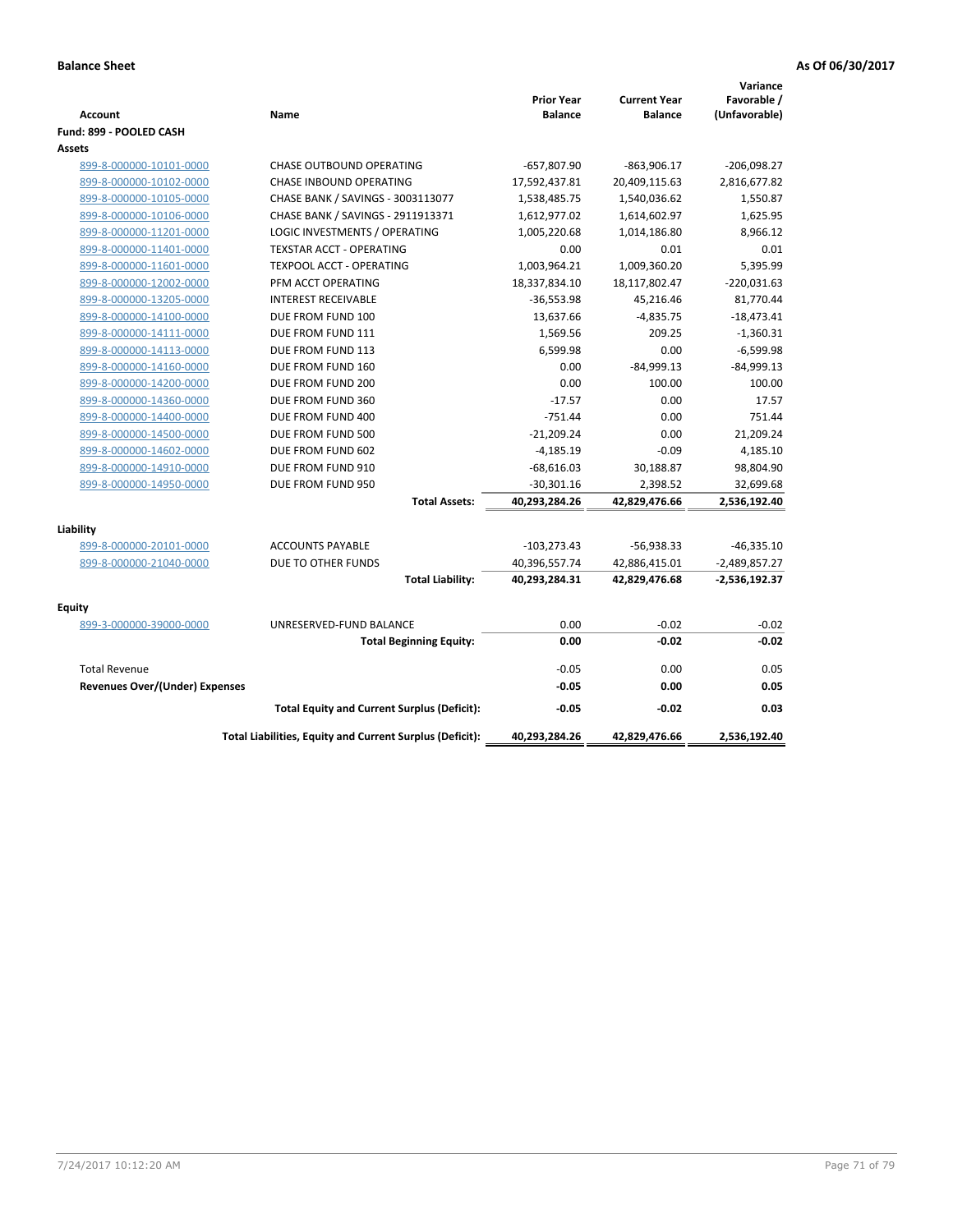|                                                    |                                                                     |                                     |                                       | Variance                     |
|----------------------------------------------------|---------------------------------------------------------------------|-------------------------------------|---------------------------------------|------------------------------|
| Account                                            | Name                                                                | <b>Prior Year</b><br><b>Balance</b> | <b>Current Year</b><br><b>Balance</b> | Favorable /<br>(Unfavorable) |
| <b>Fund: 910 - ELECTRIC OPERATING FUND</b>         |                                                                     |                                     |                                       |                              |
| Assets                                             | <b>CASH</b>                                                         |                                     |                                       | $-1,375,774.64$              |
| 910-9-000000-10000-1300<br>910-9-000000-10209-1300 | <b>ADMIN PETTY CASH</b>                                             | 11,984,975.31<br>658.89             | 10,609,200.67<br>658.89               | 0.00                         |
| 910-9-000000-10308-1300                            | <b>GEUS SERVICE CENTER CHANGE</b>                                   | 849.90                              | 849.90                                | 0.00                         |
| 910-9-000000-10309-1300                            | <b>GEUS DOWNTOWN CHANGE</b>                                         | 1,650.00                            | 1,650.00                              | 0.00                         |
| 910-9-000000-12201-1810                            | <b>BOND DISCOUNT</b>                                                | 136,516.38                          | 124,995.74                            | $-11,520.64$                 |
| 910-9-000000-13000-1420                            | <b>CUSTOMER ACCOUNTS RECEIVABLE</b>                                 | 850,707.01                          | 1,460,504.97                          | 609,797.96                   |
| 910-9-000000-13001-1420                            | NON CURRENT CUSTOMER ACCTS RECEIVAE                                 | 416,405.84                          | 468,030.89                            | 51,625.05                    |
| 910-9-000000-13002-1440                            | ALLOWANCE FOR UNCOLLECTABLE                                         | $-394,609.78$                       | $-486,011.78$                         | $-91,402.00$                 |
| 910-9-000000-13003-1422                            | UNBILLED YEAR-END ACCRUAL                                           | 5,109,446.76                        | 3,919,838.73                          | $-1,189,608.03$              |
| 910-9-000000-13009-1423                            | FUEL ADJUSTMENT - UNDER/OVER                                        | -592,479.14                         | $-240,024.36$                         | 352,454.78                   |
| 910-9-000000-13011-1420                            | AMP RECEIVABLE                                                      | 41,786.75                           | 39,000.18                             | $-2,786.57$                  |
| 910-9-000000-13067-1421                            | AMPY ARREARS ACCOUNTS RECEIVABLE                                    | $-3,525.40$                         | -4,136.09                             | $-610.69$                    |
| 910-9-000000-13068-1421                            | AMPY Customers Left With Balance A/R                                | 39,489.44                           | 43,498.27                             | 4,008.83                     |
| 910-9-000000-13291-1651                            | TMPA SCRUBBER PREPAYMENT                                            | 7,705,241.58                        | 7,387,499.58                          | $-317,742.00$                |
| 910-9-000000-13293-1653                            | TMPA FIXED COSTS PREPAYMENT                                         | 29,875,068.14                       | 28,642,914.88                         | $-1,232,153.26$              |
| 910-9-000000-13297-1657                            | <b>ERCOT CRR PREPAYMENTS</b>                                        | 108,928.91                          | 96,597.64                             | $-12,331.27$                 |
| 910-9-000000-13299-1655                            | <b>ERCOT COLLATERAL</b>                                             | 111,550.00                          | 111,550.00                            | 0.00                         |
| 910-9-000000-14402-1469                            | DUE FROM DEBT SERVICE FUND                                          | 4,625,445.97                        | 4,625,445.97                          | 0.00                         |
| 910-9-000000-15900-1540                            | <b>INVENTORY</b>                                                    | 2,257,821.48                        | 2,655,867.42                          | 398,045.94                   |
| 910-9-000000-15901-1541                            | GEUS UNLEADED GASOLINE                                              | 40.60                               | $-107.52$                             | $-148.12$                    |
| 910-9-000000-15902-1542                            | <b>GEUS DIESEL GASOLINE</b>                                         | 2,780.87                            | 2,337.71                              | $-443.16$                    |
| 910-9-000000-15903-1543                            | <b>INVENTORY - SUBSTATION</b>                                       | 7,771.80                            | 7,771.80                              | 0.00                         |
| 910-9-000000-15909-1510                            | STEAM PLANT FUEL OIL INVENTORY                                      | 582,166.40                          | 579,780.55                            | $-2,385.85$                  |
| 910-9-000000-16301-1070                            | <b>CWIP</b>                                                         | 368,786.52                          | 0.00                                  | $-368,786.52$                |
| 910-9-000000-17501-1860                            | <b>EMPLOYEE CONTRIBUTIONS</b>                                       | 465,482.00                          | 457,380.00                            | $-8,102.00$                  |
| 910-9-000000-17504-1860                            | <b>INVESTMENT RETURN</b>                                            | 337,872.00                          | 2,134,124.00                          | 1,796,252.00                 |
| 910-9-000000-17508-1860                            | <b>EXPERIENCE DIFFERENCE</b>                                        | 4,057.00                            | 43,240.00                             | 39,183.00                    |
| 910-9-000000-17520-1860                            | <b>ASSUMPTION CHANGES</b>                                           | 0.00                                | 567,066.00                            | 567,066.00                   |
| 910-9-000000-19000-3100                            | STEAM - LAND                                                        | 117,340.90                          | 117,340.90                            | 0.00                         |
| 910-9-000000-19001-3110                            | <b>STEAM PLANT - STRUCTURES</b>                                     | 1,056,896.04                        | 1,082,096.04                          | 25,200.00                    |
| 910-9-000000-19002-3120                            | STEAM PLANT - BOILER PLANT EQUIPMENT                                | 4,815,449.65                        | 4,865,386.86                          | 49,937.21                    |
| 910-9-000000-19004-3140                            | STEAM PLANT - GENERATORS                                            | 9,067,106.70                        | 9,067,106.70                          | 0.00                         |
| 910-9-000000-19005-3150                            | STEAM PLANT - ACCESSORY ELECTRIC EQUIF                              | 667,175.88                          | 1,066,062.56                          | 398,886.68                   |
| 910-9-000000-19006-3160<br>910-9-000000-19100-3400 | STEAM PLANT - MISC POWER PLANT EQUIPI<br><b>ENGINE PLANT - LAND</b> | 12,912.88<br>43,850.00              | 12,912.88<br>43,850.00                | 0.00<br>0.00                 |
| 910-9-000000-19101-3410                            | <b>ENGINE PLANT - STRUCTURES</b>                                    | 4,655,874.20                        | 4,655,874.20                          | 0.00                         |
| 910-9-000000-19104-3440                            | <b>ENGINE PLANT - ENGINE PLANT GENERATOF</b>                        | 28,654,263.02                       | 28,654,263.02                         | 0.00                         |
| 910-9-000000-19105-3450                            | ENGINE PLANT - ACCESSORY ELECTRIC EQUI                              | 182,210.98                          | 216,217.48                            | 34,006.50                    |
| 910-9-000000-19106-3460                            | ENGINE PLANT - MISCELLANEOUS POWER P                                | 10,452.64                           | 24,458.10                             | 14,005.46                    |
| 910-9-000000-19204-3442                            | <b>ENGINE PLANT - RENEWABLE GENERATORS</b>                          | 245,000.01                          | 245,000.01                            | 0.00                         |
| 910-9-000000-19301-3500                            | TRANSMISSION - LAND                                                 | 53,501.21                           | 53,501.21                             | 0.00                         |
| 910-9-000000-19302-3530                            | TRANSMISSION - SUBSTATIONS                                          | 5,552,341.27                        | 5,699,742.99                          | 147,401.72                   |
| 910-9-000000-19303-3572                            | TRANSMISSION - TMPA LINES                                           | 1,156,631.80                        | 1,156,631.80                          | 0.00                         |
| 910-9-000000-19304-3571                            | TRANSMISSION - GEUS LINES                                           | 3,722,472.15                        | 3,661,064.79                          | $-61,407.36$                 |
| 910-9-000000-19401-3600                            | <b>DISTRIBUTION - LAND</b>                                          | 218,418.15                          | 218,418.15                            | 0.00                         |
| 910-9-000000-19402-3620                            | <b>DISTRIBUTION - SUBSTATIONS</b>                                   | 5,985,037.00                        | 6,010,987.00                          | 25,950.00                    |
| 910-9-000000-19403-3640                            | <b>DISTRIBUTION - POLES</b>                                         | 4,381,552.51                        | 4,360,010.49                          | $-21,542.02$                 |
| 910-9-000000-19404-3650                            | DISTRIBUTION - OH CONDUCTOR & DEVICES                               | 3,518,976.80                        | 3,596,762.98                          | 77,786.18                    |
| 910-9-000000-19405-3660                            | DISTRIBUTION - UNDERGROUND CONDUIT                                  | 1,454,708.84                        | 1,515,741.11                          | 61,032.27                    |
| 910-9-000000-19406-3670                            | DISTRIBUTION - UG CONDUCTOR & DEVICES                               | 2,833,506.40                        | 2,942,593.48                          | 109,087.08                   |
| 910-9-000000-19407-3680                            | DISTRIBUTION - TRANSFORMERS                                         | 4,279,270.60                        | 4,349,000.32                          | 69,729.72                    |
| 910-9-000000-19408-3690                            | DISTRIBUTION - SERVICE CONNECTIONS                                  | 647,016.84                          | 601,984.40                            | -45,032.44                   |
| 910-9-000000-19409-3700                            | <b>DISTRIBUTION - METERS</b>                                        | 1,864,415.78                        | 1,873,933.82                          | 9,518.04                     |
| 910-9-000000-19410-3710                            | DISTRIBUTION - VAPOR LIGHTS                                         | 83,944.20                           | 86,117.21                             | 2,173.01                     |
| 910-9-000000-19411-3750                            | DISTRIBUTION - STREET LIGHTS & SIGNALS                              | 89,881.93                           | 92,156.68                             | 2,274.75                     |
| 910-9-000000-19501-3890                            | <b>GENERAL - LAND</b>                                               | 110,503.10                          | 110,503.10                            | 0.00                         |
| 910-9-000000-19502-3900                            | <b>GENERAL - STRUCTURES</b>                                         | 5,881,580.20                        | 5,945,156.47                          | 63,576.27                    |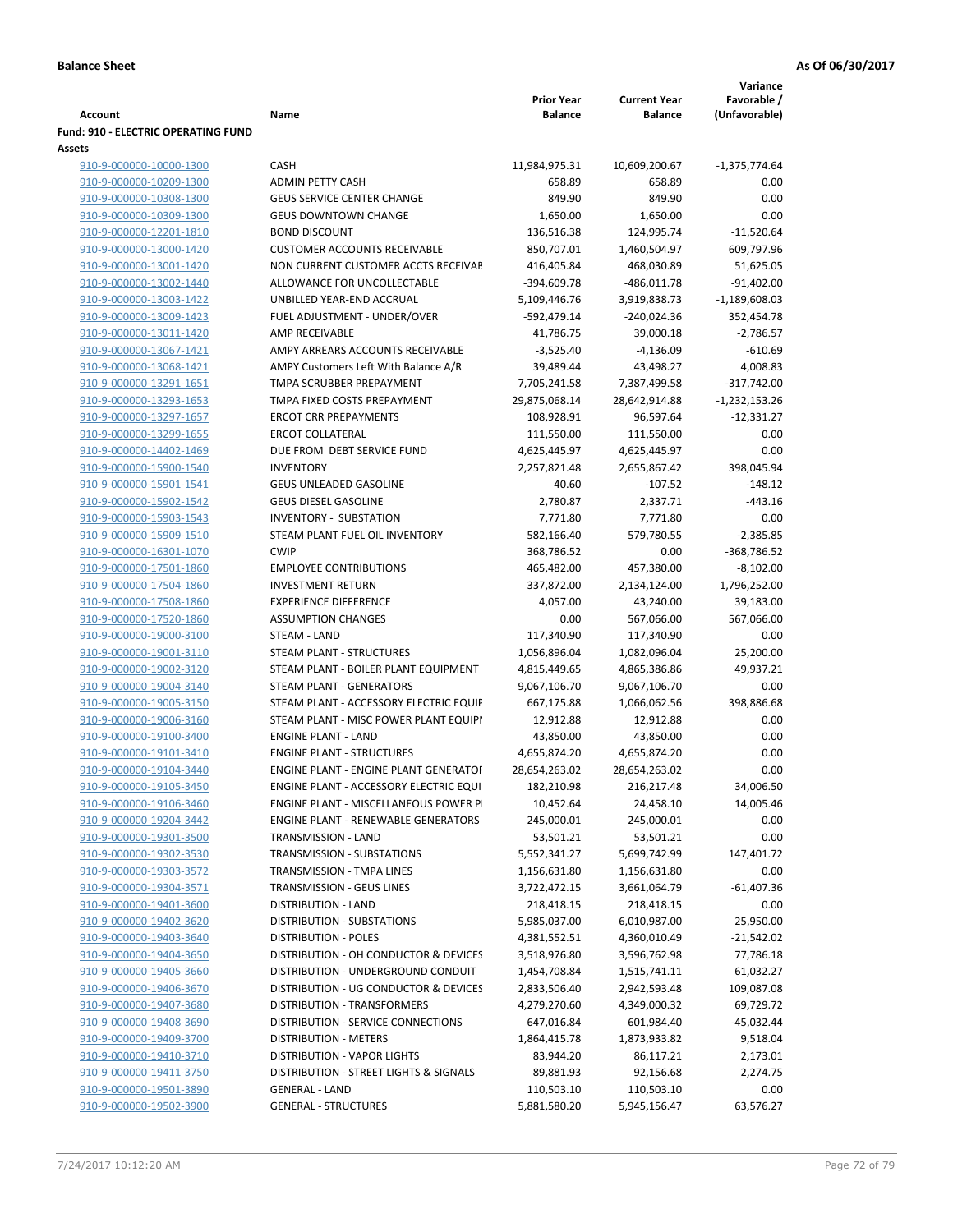# **Balance Sheet As Of 06/30/2017**

| <b>Account</b>                                     | Name                                                     | <b>Prior Year</b><br><b>Balance</b> | <b>Current Year</b><br><b>Balance</b> | Variance<br>Favorable /<br>(Unfavorable) |
|----------------------------------------------------|----------------------------------------------------------|-------------------------------------|---------------------------------------|------------------------------------------|
| 910-9-000000-19503-3910                            | GENERAL - FURNITURE & OFFICE EQUIPMEN                    | 555,753.77                          | 583,464.65                            | 27,710.88                                |
| 910-9-000000-19504-3941                            | <b>GENERAL - METER READING ASSETS</b>                    | 38,482.00                           | 38,482.00                             | 0.00                                     |
| 910-9-000000-19505-3911                            | GENERAL - CUSTOMER SERVICE EQUIPMENT                     | 11,750.00                           | 11,750.00                             | 0.00                                     |
| 910-9-000000-19507-3915                            | <b>GENERAL - CASHIERING EQUIPMENT</b>                    | 7,033.54                            | 7,033.54                              | 0.00                                     |
| 910-9-000000-19508-3920                            | <b>GENERAL - TRANSPORTATION EQUIPMENT</b>                | 2,500,400.72                        | 2,472,187.38                          | $-28,213.34$                             |
| 910-9-000000-19509-3930                            | <b>GENERAL - WAREHOUSE EQUIPMENT</b>                     | 69,324.02                           | 69,324.02                             | 0.00                                     |
| 910-9-000000-19510-3940                            | <b>GENERAL - TOOLS</b>                                   | 13,918.37                           | 13,918.37                             | 0.00                                     |
| 910-9-000000-19511-3950                            | <b>GENERAL - LABORATORY EQUIPMENT</b>                    | 336,291.99                          | 336,291.99                            | 0.00                                     |
| 910-9-000000-19512-3960                            | <b>GENERAL - POWER OPERATED EQUIPMENT</b>                | 338,718.53                          | 343,749.03                            | 5,030.50                                 |
| 910-9-000000-19513-3970                            | <b>GENERAL - COMMUNICATIONS EQUIPMENT</b>                | 47,808.65                           | 47,808.65                             | 0.00                                     |
| 910-9-000000-19999-1080                            | ACCUMULATED DEPRECIATION                                 | -38,561,238.83                      | $-40,514,857.61$                      | $-1,953,618.78$                          |
|                                                    | <b>Total Assets:</b>                                     | 120,765,419.67                      | 118,983,550.81                        | $-1,781,868.86$                          |
| Liability                                          |                                                          |                                     |                                       |                                          |
| 910-9-000000-20101-2320                            | <b>ACCOUNTS PAYABLE</b>                                  | $-68,616.03$                        | 30,188.87                             | $-98,804.90$                             |
| 910-9-000000-20102-2321                            | <b>CREDIT CARD PAYABLE</b>                               | $-7,272.36$                         | $-7,272.36$                           | 0.00                                     |
| 910-9-000000-20815-2410                            | SALES TAX PAYABLE - IN THE CITY                          | 135,517.18                          | 75,718.51                             | 59,798.67                                |
| 910-9-000000-20816-2411                            | SALES TAX PAYABLE - OUT OF CITY                          | 5,264.72                            | 2,965.64                              | 2,299.08                                 |
| 910-9-000000-22001-2327                            | <b>SALARIES PAYABLE</b>                                  | 233,865.12                          | 293,173.93                            | $-59,308.81$                             |
| 910-9-000000-22002-2328                            | <b>PTO PAYABLE</b>                                       | 421,442.27                          | 448,558.72                            | $-27,116.45$                             |
| 910-9-000000-23011-2211                            | <b>REVENUE BONDS</b>                                     | 455,000.00                          | 475,000.00                            | $-20,000.00$                             |
| 910-9-000000-24000-2350                            | <b>CUSTOMER DEPOSITS</b>                                 | 2,016,796.12                        | 2,302,811.46                          | $-286,015.34$                            |
| 910-9-000000-24014-2359                            | <b>CUSTOMER DEPOSITS / AMPY EQUIPMENT</b>                | 108,043.03                          | 102,627.53                            | 5,415.50                                 |
| 910-9-000000-24015-2350                            | AMP RESERVE                                              | 41,786.75                           | 39,000.18                             | 2,786.57                                 |
| 910-9-000000-25069-2530                            | PREPAID ELECTRICITY - AMPY                               | 174,664.78                          | 138,867.15                            | 35,797.63                                |
| 910-9-000000-26001-2283                            | <b>OBLIGATION FOR COMPENSATED ABSENCES</b>               | 362,637.83                          | 404,816.69                            | $-42,178.86$                             |
| 910-9-000000-26102-2210                            | <b>REVENUE BONDS PAYABLE</b>                             | 38,763,000.00                       | 38,288,000.00                         | 475,000.00                               |
| 910-9-000000-26107-2250                            | PREMIUM ON 2010 ISSUE<br><b>SCRUBBER DEBT - 2010</b>     | 218,231.30                          | 203,298.46                            | 14,932.84<br>0.00                        |
| 910-9-000000-26108-2250                            | PREMIUM ON SCRUBBER                                      | 10,395,000.00<br>185,526.87         | 10,395,000.00                         | 12,694.98                                |
| 910-9-000000-26109-2250<br>910-9-000000-26110-2250 | <b>TMPA DEBT - 2010</b>                                  | 20,640,000.00                       | 172,831.89<br>20,640,000.00           | 0.00                                     |
| 910-9-000000-26111-2250                            | PREMIUM ON TMPA DEBT                                     | 367,959.88                          | 342,781.61                            | 25,178.27                                |
| 910-9-000000-29999-2283                            | <b>NET PENSION LIABILITY</b>                             | 609,947.00                          | 3,606,302.00                          | $-2,996,355.00$                          |
|                                                    | <b>Total Liability:</b>                                  | 75,058,794.46                       | 77,954,670.28                         | -2,895,875.82                            |
| <b>Equity</b>                                      |                                                          |                                     |                                       |                                          |
| 910-9-000000-39100-2160                            | UNRESERVED RETAINED EARNINGS                             | 47,623,065.55                       | 43,006,089.64                         | $-4,616,975.91$                          |
| 910-9-000000-39500-4210                            | <b>NET POSITION - PENSION</b>                            | $-3,070.00$                         | $-3,070.00$                           | 0.00                                     |
|                                                    | <b>Total Beginning Equity:</b>                           | 47,619,995.55                       | 43,003,019.64                         | $-4,616,975.91$                          |
| <b>Total Revenue</b>                               |                                                          | 34,541,340.45                       | 34,113,311.99                         | $-428,028.46$                            |
| <b>Total Expense</b>                               |                                                          | 36,454,710.79                       | 36,087,451.10                         | 367,259.69                               |
| Revenues Over/(Under) Expenses                     |                                                          | $-1,913,370.34$                     | $-1,974,139.11$                       | $-60,768.77$                             |
|                                                    | <b>Total Equity and Current Surplus (Deficit):</b>       | 45,706,625.21                       | 41,028,880.53                         | -4,677,744.68                            |
|                                                    | Total Liabilities, Equity and Current Surplus (Deficit): | 120,765,419.67                      | 118,983,550.81                        | $-1,781,868.86$                          |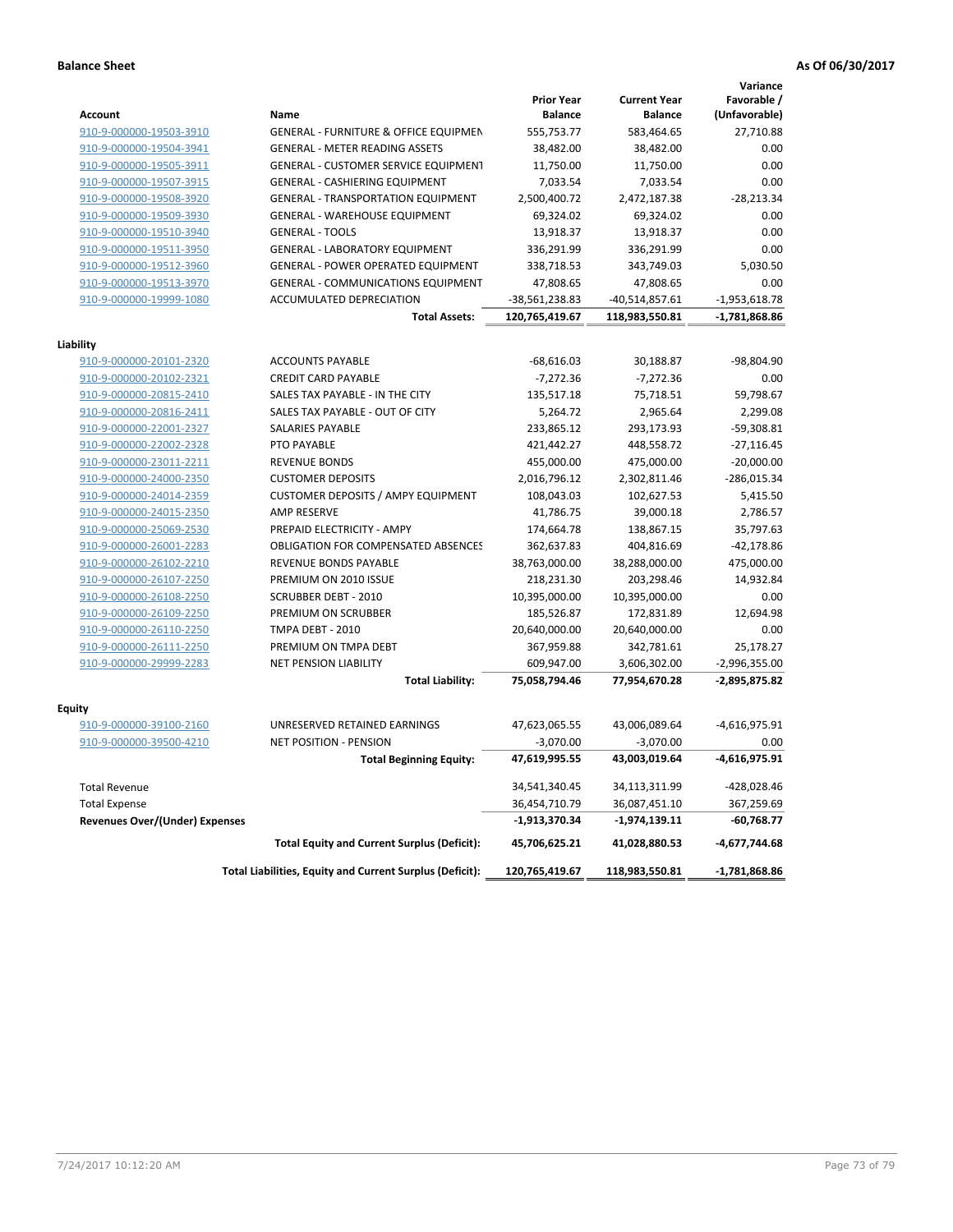# **Balance Sheet As Of 06/30/2017**

| <b>Account</b>                             | <b>Name</b>                                              | <b>Prior Year</b><br><b>Balance</b> | <b>Current Year</b><br><b>Balance</b> | Variance<br>Favorable /<br>(Unfavorable) |
|--------------------------------------------|----------------------------------------------------------|-------------------------------------|---------------------------------------|------------------------------------------|
| <b>Fund: 911 - ELECTRIC DEBT REDUCTION</b> |                                                          |                                     |                                       |                                          |
| Assets                                     |                                                          |                                     |                                       |                                          |
| 911-9-000000-10000-1300                    | CASH                                                     | 3,020,931.33                        | 3,025,792.98                          | 4,861.65                                 |
|                                            | <b>Total Assets:</b>                                     | 3,020,931.33                        | 3,025,792.98                          | 4,861.65                                 |
| Liability                                  |                                                          |                                     |                                       |                                          |
|                                            | <b>Total Liability:</b>                                  | 0.00                                | 0.00                                  | 0.00                                     |
| <b>Equity</b>                              |                                                          |                                     |                                       |                                          |
| 911-9-000000-39100-2160                    | UNRESERVED RETAINED EARNINGS                             | 220,508.21                          | 3,024,538.46                          | 2,804,030.25                             |
|                                            | <b>Total Beginning Equity:</b>                           | 220,508.21                          | 3,024,538.46                          | 2,804,030.25                             |
| <b>Total Revenue</b>                       |                                                          | 2,800,423.12                        | 1,254.52                              | $-2,799,168.60$                          |
| <b>Total Expense</b>                       |                                                          | 0.00                                | 0.00                                  | 0.00                                     |
| Revenues Over/(Under) Expenses             |                                                          | 2,800,423.12                        | 1,254.52                              | $-2,799,168.60$                          |
|                                            | <b>Total Equity and Current Surplus (Deficit):</b>       | 3,020,931.33                        | 3,025,792.98                          | 4,861.65                                 |
|                                            | Total Liabilities, Equity and Current Surplus (Deficit): | 3,020,931.33                        | 3,025,792.98                          | 4,861.65                                 |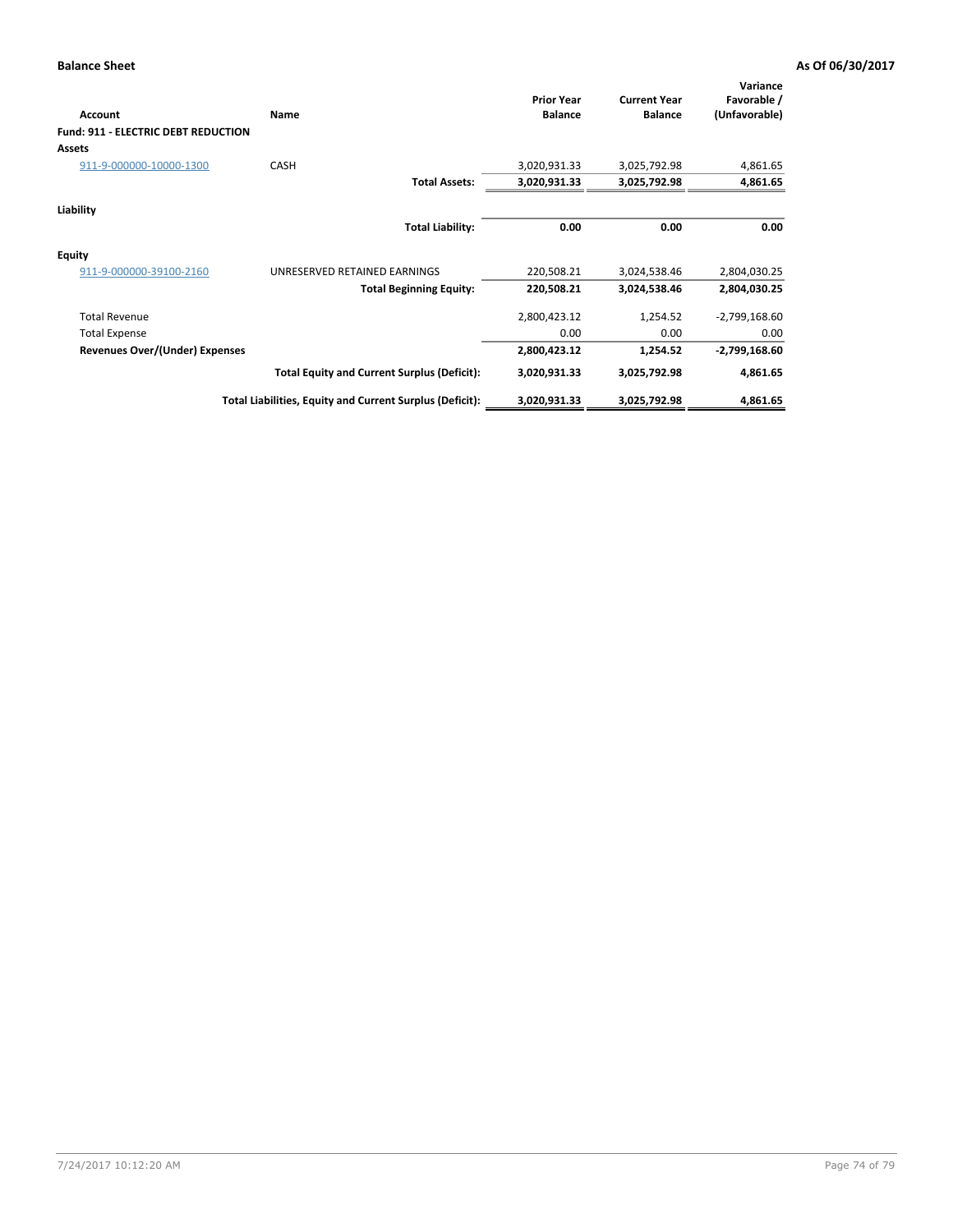| Account                               | Name                                                     | <b>Prior Year</b><br><b>Balance</b> | <b>Current Year</b><br><b>Balance</b> | Variance<br>Favorable /<br>(Unfavorable) |
|---------------------------------------|----------------------------------------------------------|-------------------------------------|---------------------------------------|------------------------------------------|
| Fund: 912 - ELECTRIC DEBT SERVICE     |                                                          |                                     |                                       |                                          |
| <b>Assets</b>                         |                                                          |                                     |                                       |                                          |
| 912-9-000000-10000-1300               | CASH                                                     | 2,757,519.58                        | 2,768,410.56                          | 10,890.98                                |
| 912-9-000000-11504-1301               | RESERVE FUND - 2008 BOND ISSUE                           | 1,130,363.11                        | 1,143,122.36                          | 12,759.25                                |
| 912-9-000000-11506-1301               | RESERVE FUND - 2010 BOND ISSUE                           | 3,306,860.14                        | 3,340,545.29                          | 33,685.15                                |
| 912-9-000000-11515-1301               | RESERVE FUND - 2015 BOND ISSUE                           | 136,482.25                          | 137,281.34                            | 799.09                                   |
| 912-9-000000-11516-1301               | RESERVE FUND - 2015 TAXABLE BONDS                        | 44,397.17                           | 44.657.12                             | 259.95                                   |
|                                       | <b>Total Assets:</b>                                     | 7,375,622.25                        | 7,434,016.67                          | 58,394.42                                |
| Liability                             |                                                          |                                     |                                       |                                          |
| 912-9-000000-20107-2370               | <b>ACCRUED INTEREST PAYABLE</b>                          | 422,955.70                          | 470,459.14                            | $-47,503.44$                             |
| 912-9-000000-21400-2999               | DUE TO GEUS 910 - ELECTRIC OPERATING                     | 4,625,445.97                        | 4,625,445.97                          | 0.00                                     |
|                                       | <b>Total Liability:</b>                                  | 5.048.401.67                        | 5.095.905.11                          | $-47,503.44$                             |
| Equity                                |                                                          |                                     |                                       |                                          |
| 912-9-000000-39100-2150               | SEMI RESERVED RETAINED EARNINGS                          | 1,582,715.98                        | 1,613,381.08                          | 30,665.10                                |
|                                       | <b>Total Beginning Equity:</b>                           | 1,582,715.98                        | 1,613,381.08                          | 30,665.10                                |
| <b>Total Revenue</b>                  |                                                          | 2,880,000.00                        | 2,880,000.00                          | 0.00                                     |
| <b>Total Expense</b>                  |                                                          | 2,135,495.40                        | 2,155,269.52                          | $-19,774.12$                             |
| <b>Revenues Over/(Under) Expenses</b> |                                                          | 744,504.60                          | 724,730.48                            | $-19,774.12$                             |
|                                       | <b>Total Equity and Current Surplus (Deficit):</b>       | 2,327,220.58                        | 2,338,111.56                          | 10,890.98                                |
|                                       | Total Liabilities, Equity and Current Surplus (Deficit): | 7,375,622.25                        | 7,434,016.67                          | 58,394.42                                |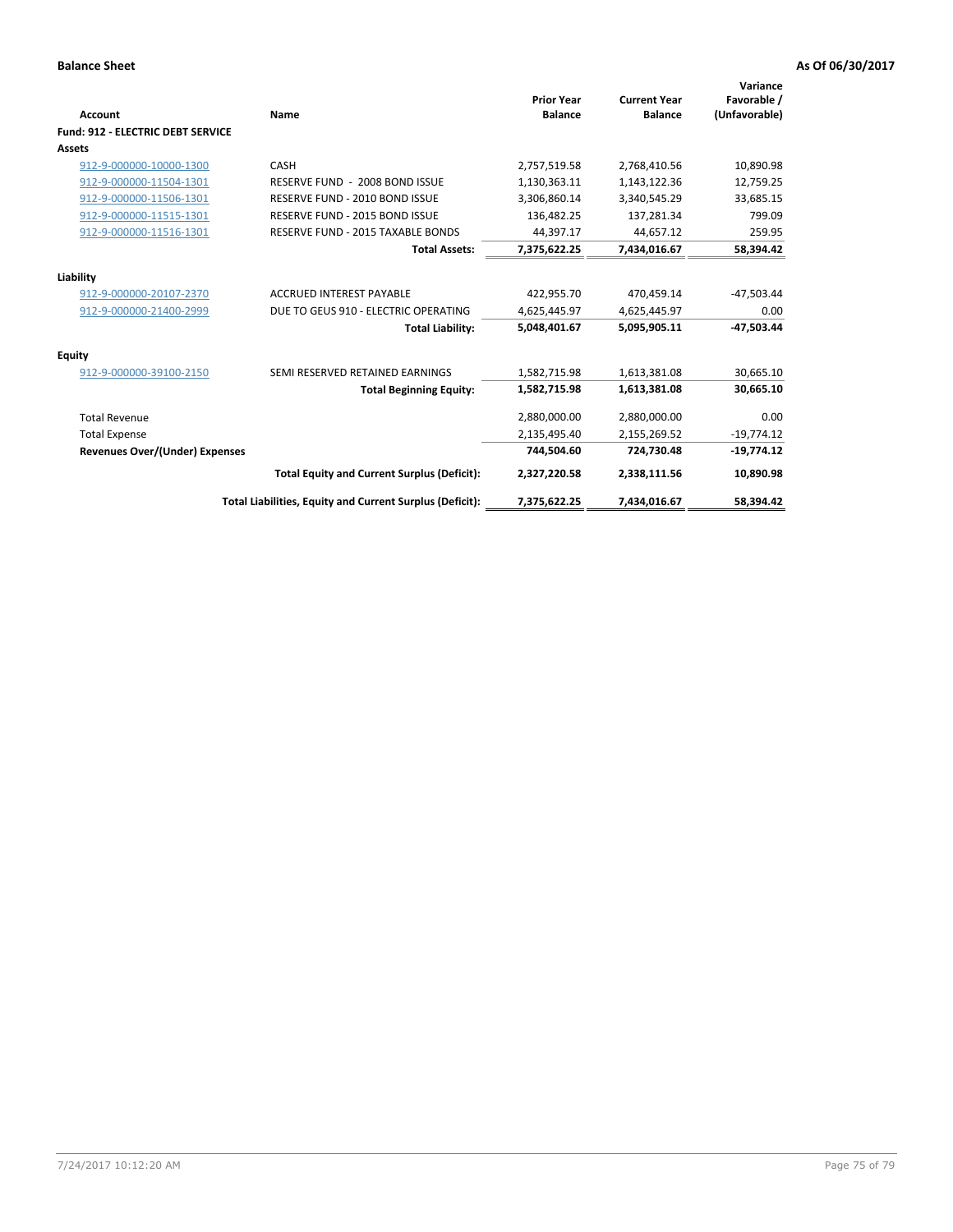| Account                                       | Name                                                     | <b>Prior Year</b><br><b>Balance</b> | <b>Current Year</b><br><b>Balance</b> | Variance<br>Favorable /<br>(Unfavorable) |
|-----------------------------------------------|----------------------------------------------------------|-------------------------------------|---------------------------------------|------------------------------------------|
| <b>Fund: 913 - ELECTRIC CONSTRUCTION FUND</b> |                                                          |                                     |                                       |                                          |
| <b>Assets</b>                                 |                                                          |                                     |                                       |                                          |
| 913-9-000000-10000-1300                       | <b>CASH</b>                                              | 100,805.65                          | 100,967.86                            | 162.21                                   |
|                                               | <b>Total Assets:</b>                                     | 100,805.65                          | 100,967.86                            | 162.21                                   |
| Liability                                     |                                                          |                                     |                                       |                                          |
|                                               | <b>Total Liability:</b>                                  | 0.00                                | 0.00                                  | 0.00                                     |
| <b>Equity</b>                                 |                                                          |                                     |                                       |                                          |
| 913-9-000000-39100-2160                       | SEMI RESERVED RETAINED EARNINGS                          | 100,682.87                          | 100,926.02                            | 243.15                                   |
|                                               | <b>Total Beginning Equity:</b>                           | 100,682.87                          | 100,926.02                            | 243.15                                   |
| <b>Total Revenue</b>                          |                                                          | 122.78                              | 41.84                                 | $-80.94$                                 |
| <b>Total Expense</b>                          |                                                          | 0.00                                | 0.00                                  | 0.00                                     |
| <b>Revenues Over/(Under) Expenses</b>         |                                                          | 122.78                              | 41.84                                 | $-80.94$                                 |
|                                               | <b>Total Equity and Current Surplus (Deficit):</b>       | 100,805.65                          | 100,967.86                            | 162.21                                   |
|                                               | Total Liabilities, Equity and Current Surplus (Deficit): | 100,805.65                          | 100,967.86                            | 162.21                                   |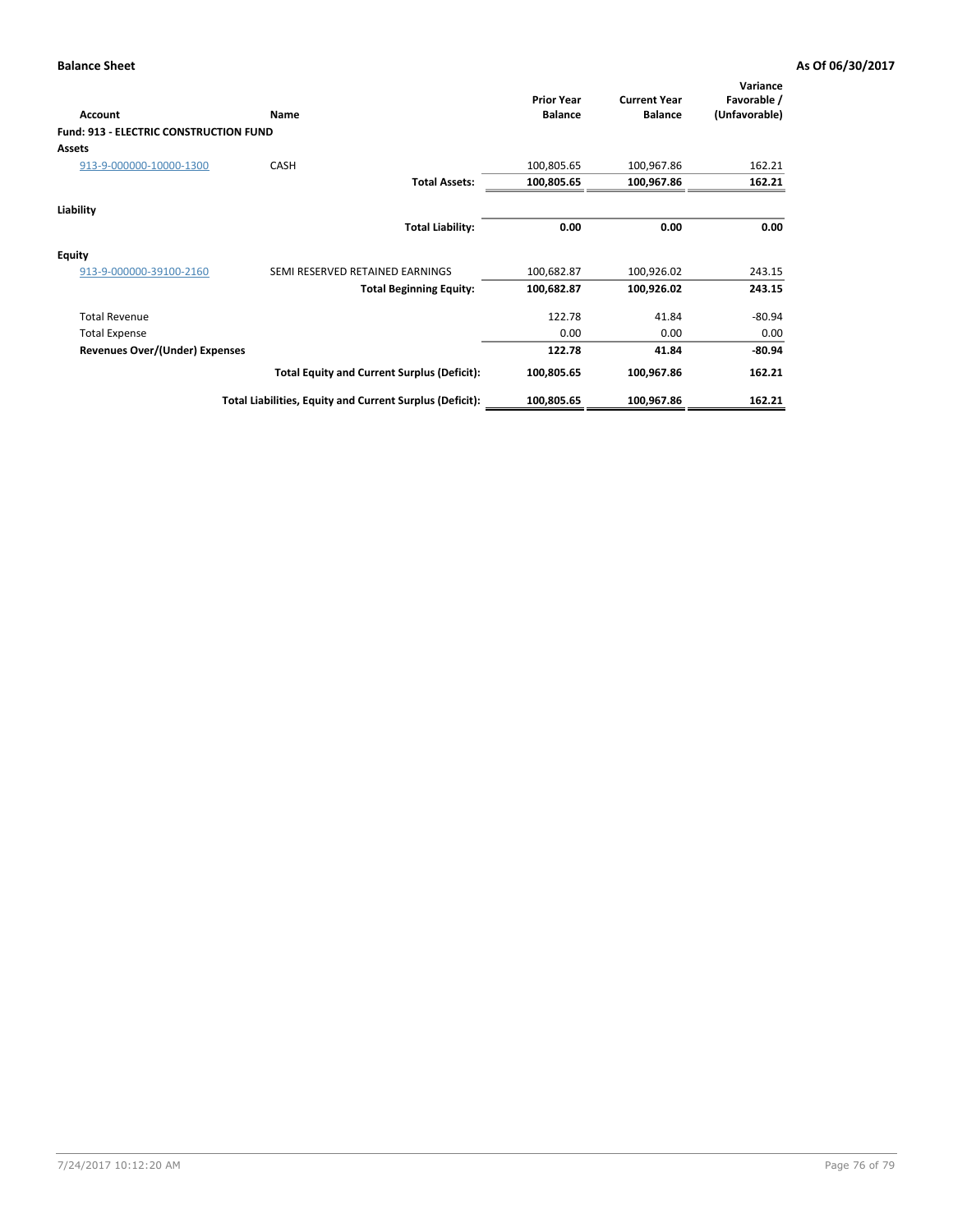| <b>Account</b>                      | Name                                                     | <b>Prior Year</b><br><b>Balance</b> | <b>Current Year</b><br><b>Balance</b> | Variance<br>Favorable /<br>(Unfavorable) |
|-------------------------------------|----------------------------------------------------------|-------------------------------------|---------------------------------------|------------------------------------------|
| Fund: 916 - 08 ENGINE BOND PROCEEDS |                                                          |                                     |                                       |                                          |
| <b>Assets</b>                       |                                                          |                                     |                                       |                                          |
|                                     | <b>Total Assets:</b>                                     | 0.00                                | 0.00                                  | 0.00                                     |
| Liability                           |                                                          |                                     |                                       |                                          |
|                                     | <b>Total Liability:</b>                                  | 0.00                                | 0.00                                  | 0.00                                     |
| Equity                              |                                                          |                                     |                                       |                                          |
|                                     | <b>Total Beginning Equity:</b>                           | 0.00                                | 0.00                                  | 0.00                                     |
| <b>Total Revenue</b>                |                                                          | 0.00                                | 0.00                                  | 0.00                                     |
| <b>Total Expense</b>                |                                                          | 0.00                                | 0.00                                  | 0.00                                     |
| Revenues Over/(Under) Expenses      |                                                          | 0.00                                | 0.00                                  | 0.00                                     |
|                                     | <b>Total Equity and Current Surplus (Deficit):</b>       | 0.00                                | 0.00                                  | 0.00                                     |
|                                     | Total Liabilities, Equity and Current Surplus (Deficit): | 0.00                                | 0.00                                  | 0.00                                     |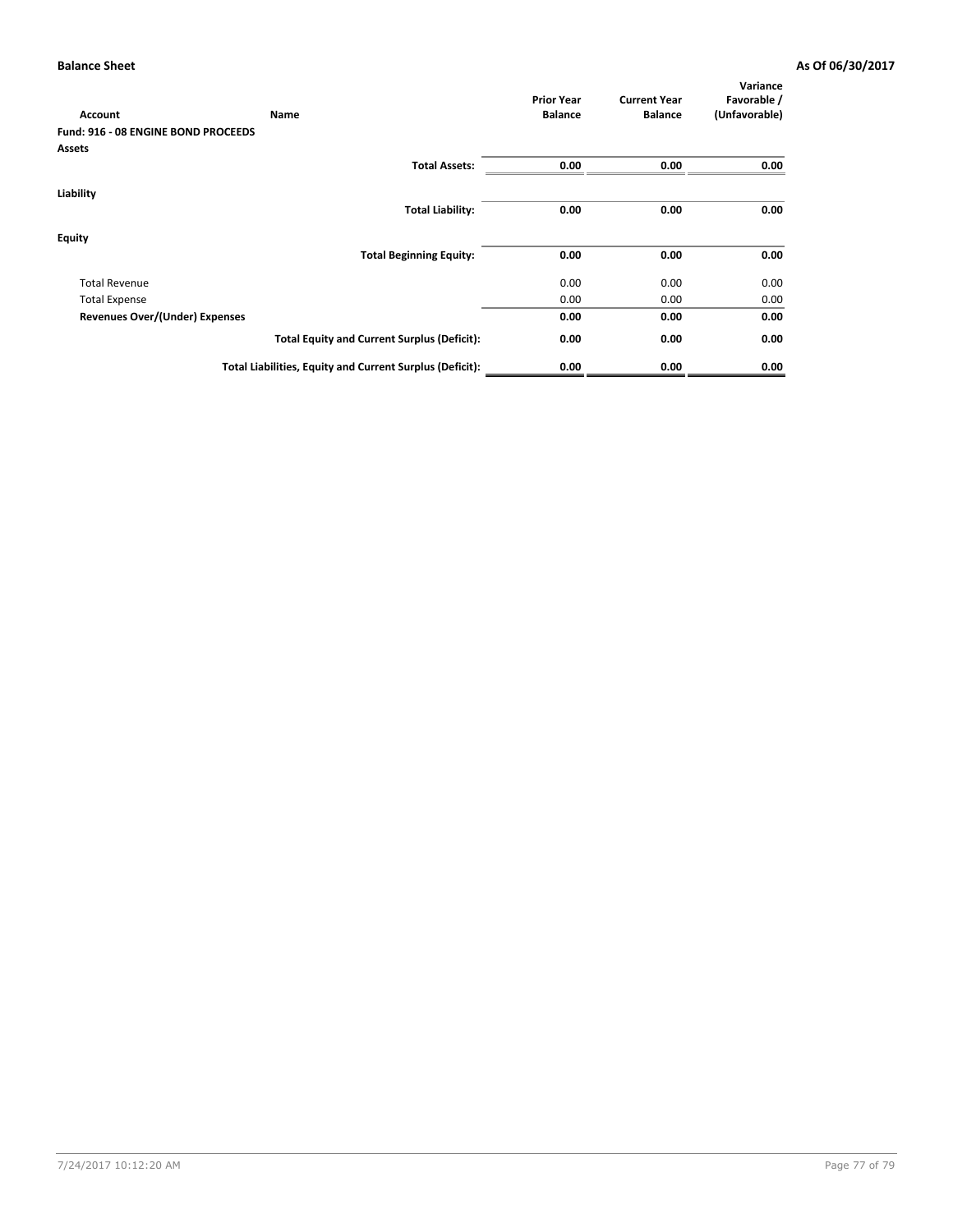|                                       |                                                             |                                     |                                       | Variance                     |
|---------------------------------------|-------------------------------------------------------------|-------------------------------------|---------------------------------------|------------------------------|
| <b>Account</b>                        | Name                                                        | <b>Prior Year</b><br><b>Balance</b> | <b>Current Year</b><br><b>Balance</b> | Favorable /<br>(Unfavorable) |
| Fund: 950 - CABLE / INTERNET          |                                                             |                                     |                                       |                              |
| Assets                                |                                                             |                                     |                                       |                              |
| 950-9-000000-10000-1300               | <b>CASH</b>                                                 | 891,062.70                          | 1,223,795.44                          | 332,732.74                   |
| 950-9-000000-13000-1420               | <b>CUSTOMER ACCOUNTS RECEIVABLE</b>                         | 202,938.18                          | 258,543.83                            | 55,605.65                    |
| 950-9-000000-13001-1420               | NON CURRENT CUSTOMER ACCTS RECEIVAE                         | 194,656.91                          | 230,219.18                            | 35,562.27                    |
| 950-9-000000-13002-1440               | ALLOWANCE FOR UNCOLLECTABLE                                 | $-140,386.51$                       | $-173,526.51$                         | $-33,140.00$                 |
| 950-9-000000-13003-1421               | UNBILLED YEAR-END ACCRUAL                                   | 534,908.95                          | 453,890.27                            | $-81,018.68$                 |
| 950-9-000000-15801-1540               | <b>INVENTORY</b>                                            | 192,906.97                          | 199,122.40                            | 6,215.43                     |
| 950-9-000000-17501-1860               | <b>EMPLOYEE CONTRIBUTIONS</b>                               | 66,497.00                           | 65,340.00                             | $-1,157.00$                  |
| 950-9-000000-17504-1860               | <b>INVESTMENT RETURN</b>                                    | 48,268.00                           | 304,875.00                            | 256,607.00                   |
| 950-9-000000-17508-1860               | <b>EXPERIENCE DIFFERENCE</b>                                | 580.00                              | 6,177.00                              | 5,597.00                     |
| 950-9-000000-17520-1860               | <b>ASSUMPTION CHANGES</b>                                   | 0.00                                | 81,009.00                             | 81,009.00                    |
| 950-9-000000-18001-5110               | HEADEND, TRUNK & DISTRIBUTION SYSTEM                        | 9,516,483.16                        | 9,813,629.64                          | 297,146.48                   |
| 950-9-000000-18002-5111               | <b>HEADEND EQUIPMENT</b>                                    | 1,242,335.79                        | 1,290,975.52                          | 48,639.73                    |
| 950-9-000000-18003-5120               | <b>DROPS</b>                                                | 3,921,968.10                        | 3,201,165.34                          | -720,802.76                  |
| 950-9-000000-18101-5130               | <b>CUSTOMER PREMISES EQUIPMENT</b>                          | 1,196,536.42                        | 1,234,540.00                          | 38,003.58                    |
| 950-9-000000-18102-5140               | PRODUCTION EQUIPMENT                                        | 60,397.97                           | 69,984.90                             | 9,586.93                     |
|                                       | CENTRAL INTERNET EQUIPMENT                                  | 422,769.46                          |                                       | 0.00                         |
| 950-9-000000-18201-5210               |                                                             |                                     | 422,769.46                            | 14,637.75                    |
| 950-9-000000-18202-5220               | <b>CUSTOMER INTERFACE EQUIPMENT</b>                         | 215,944.34                          | 230,582.09                            |                              |
| 950-9-000000-18301-5000               | <b>FIBER OPTICS</b><br><b>STRUCTURES &amp; IMPROVEMENTS</b> | 744,208.60                          | 744,208.60                            | 0.00                         |
| 950-9-000000-18501-5901               |                                                             | 608,729.19                          | 608,729.19                            | 0.00<br>0.00                 |
| 950-9-000000-18502-5910               | FURNITURE & OFFICE EQUIPMENT                                | 137,419.19                          | 137,419.19                            |                              |
| 950-9-000000-18503-5920               | <b>TRANSPORTATION EQUIPMENT</b>                             | 372,622.50                          | 373,895.50                            | 1,273.00                     |
| 950-9-000000-18504-5950               | LABORATORY EQUIPMENT                                        | 163,348.67                          | 163,348.67                            | 0.00                         |
| 950-9-000000-18505-5960               | POWER OPERATED EQUIPMENT                                    | 5,500.00                            | 5,500.00                              | 0.00                         |
| 950-9-000000-18999-1080               | ACCUMULATED DEPRECIATION                                    | $-10,329,328.35$                    | $-10,600,059.27$                      | -270,730.92                  |
|                                       | <b>Total Assets:</b>                                        | 10,270,367.24                       | 10,346,134.44                         | 75,767.20                    |
| Liability                             |                                                             |                                     |                                       |                              |
| 950-9-000000-20101-2320               | <b>ACCOUNTS PAYABLE</b>                                     | $-30,301.16$                        | 2,398.52                              | $-32,699.68$                 |
| 950-9-000000-20102-2321               | <b>CREDIT CARD PAYABLE</b>                                  | 7,272.36                            | 7,272.36                              | 0.00                         |
| 950-9-000000-20815-2410               | SALES TAX PAYABLE - IN THE CITY                             | 59,801.43                           | 30,778.31                             | 29,023.12                    |
| 950-9-000000-22001-2327               | <b>SALARIES PAYABLE</b>                                     | 34,330.47                           | 43,791.74                             | $-9,461.27$                  |
| 950-9-000000-22002-2328               | PTO PAYABLE                                                 | 52,687.91                           | 58,535.74                             | $-5,847.83$                  |
| 950-9-000000-24000-2350               | <b>CUSTOMER DEPOSITS</b>                                    | 13,812.27                           | 11,477.27                             | 2,335.00                     |
| 950-9-000000-26001-2283               | <b>OBLIGATION FOR COMPENSATED ABSENCES</b>                  | 10,900.97                           | 13,908.37                             | $-3,007.40$                  |
| 950-9-000000-29999-2283               | <b>NET PENSION LIABILITY</b>                                | 87,135.00                           | 515,186.00                            | $-428,051.00$                |
|                                       | <b>Total Liability:</b>                                     | 235,639.25                          | 683,348.31                            | -447,709.06                  |
|                                       |                                                             |                                     |                                       |                              |
| <b>Equity</b>                         |                                                             |                                     |                                       |                              |
| 950-9-000000-39100-2160               | UNRESERVED RETAINED EARNINGS                                | 9,661,921.93                        | 9,128,980.69                          | -532,941.24                  |
| 950-9-000000-39500-4210               | <b>NET POSITION - PENSION</b>                               | $-438.00$                           | -438.00                               | 0.00                         |
|                                       | <b>Total Beginning Equity:</b>                              | 9,661,483.93                        | 9,128,542.69                          | -532,941.24                  |
| <b>Total Revenue</b>                  |                                                             | 4,781,487.15                        | 4,834,686.64                          | 53,199.49                    |
| <b>Total Expense</b>                  |                                                             | 4,408,243.09                        | 4,300,443.20                          | 107,799.89                   |
| <b>Revenues Over/(Under) Expenses</b> |                                                             | 373,244.06                          | 534,243.44                            | 160,999.38                   |
|                                       | <b>Total Equity and Current Surplus (Deficit):</b>          | 10,034,727.99                       | 9,662,786.13                          | -371,941.86                  |
|                                       | Total Liabilities, Equity and Current Surplus (Deficit):    | 10,270,367.24                       | 10,346,134.44                         | 75,767.20                    |